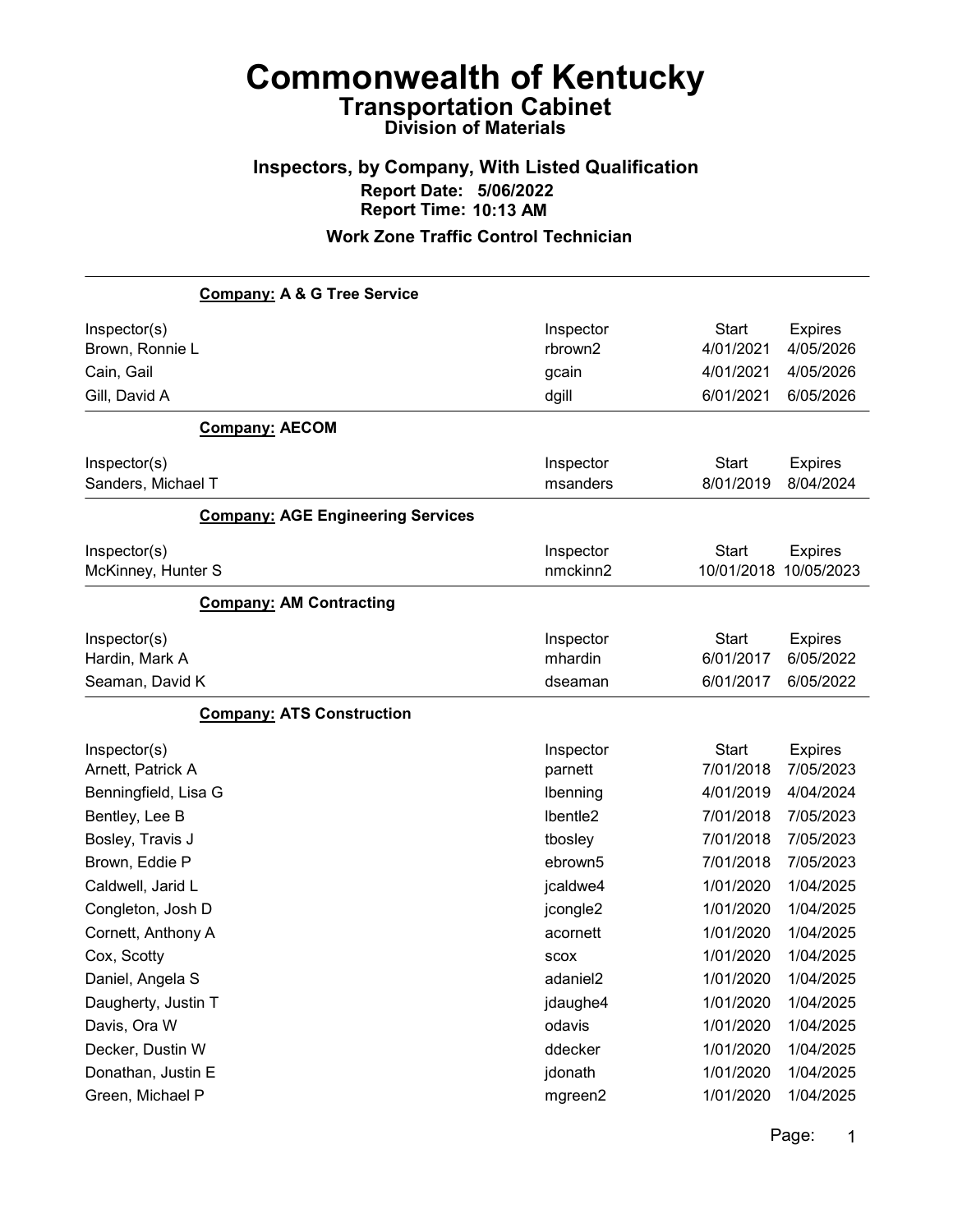#### Inspectors, by Company, With Listed Qualification Report Date: 5/06/2022 Report Time: 10:13 AM Work Zone Traffic Control Technician

Harrison, David W dharri10 1/01/2020 1/04/2025 Henson, Ezekial A zhenson 2/01/2022 2/05/2027 Howard, Luther W lhoward 1/01/2020 1/04/2025 Howard, Phillip T phoward4 1/01/2020 1/04/2025 Hubbard, Toulmin D thubbard 1/01/2020 1/04/2025 Jolly, Jeremy S jjolly 4/01/2019 4/04/2024 Kelley, Jimmy B **interval and the set of the set of the set of the set of the set of the set of the set of the set of the set of the set of the set of the set of the set of the set of the set of the set of the set of the s** Kelley, Kevin M kkelley 1/01/2020 1/04/2025 Lawson, Travis R tlawson2 1/01/2020 1/04/2025 Lovett, Derick A dlovett 4/01/2019 4/04/2024 McHone, Shawn D smchone 1/01/2020 1/04/2025 Pearce, Kenneth R kpearce 2010 1/01/2020 1/04/2025 Reid, Randal R rreid 1/01/2020 1/04/2025 Rice, Paul D price 1/01/2020 1/04/2025 Roark, Mark A mroark2 1/01/2020 1/04/2025 Robbins, James B jrobbin2 1/01/2020 1/04/2025 Robbins, James B jrobbin2 5/01/2019 5/04/2024 Sleet, David R dsleet 9/01/2017 9/05/2022 Stamper, James B jstamper 1/01/2020 1/04/2025 Stamper, Travis L tstampe3 1/01/2020 1/04/2025 Steele, Ryan P rsteele2 2/01/2022 2/05/2027 Stewart, Joshua D jstewa5 1/01/2020 1/04/2025 Watson, Jessie C jwatson3 3/01/2022 3/05/2027 Williams, Anthony W awillia3 1/01/2020 1/04/2025 Wolf, Mary J mwolf 4/01/2019 4/04/2024 Young, Jacob G jyoung11 9/01/2017 9/05/2022

Company: Atlantic Construction Co. Inc.

| Inspector(s)<br>Beard, Kevin R  | Inspector<br>kbeard  | Start<br>2/01/2022 | <b>Expires</b><br>2/05/2027 |
|---------------------------------|----------------------|--------------------|-----------------------------|
| <b>Company: Atmos Energy</b>    |                      |                    |                             |
| Inspector(s)<br>Bohlen, Silas A | Inspector<br>sbohlen | Start<br>5/01/2021 | <b>Expires</b><br>5/05/2026 |
| Capps, James D                  | jcapps2              | 6/01/2021          | 6/05/2026                   |
| Nash, Kenneth W                 | knash                | 6/01/2021          | 6/05/2026                   |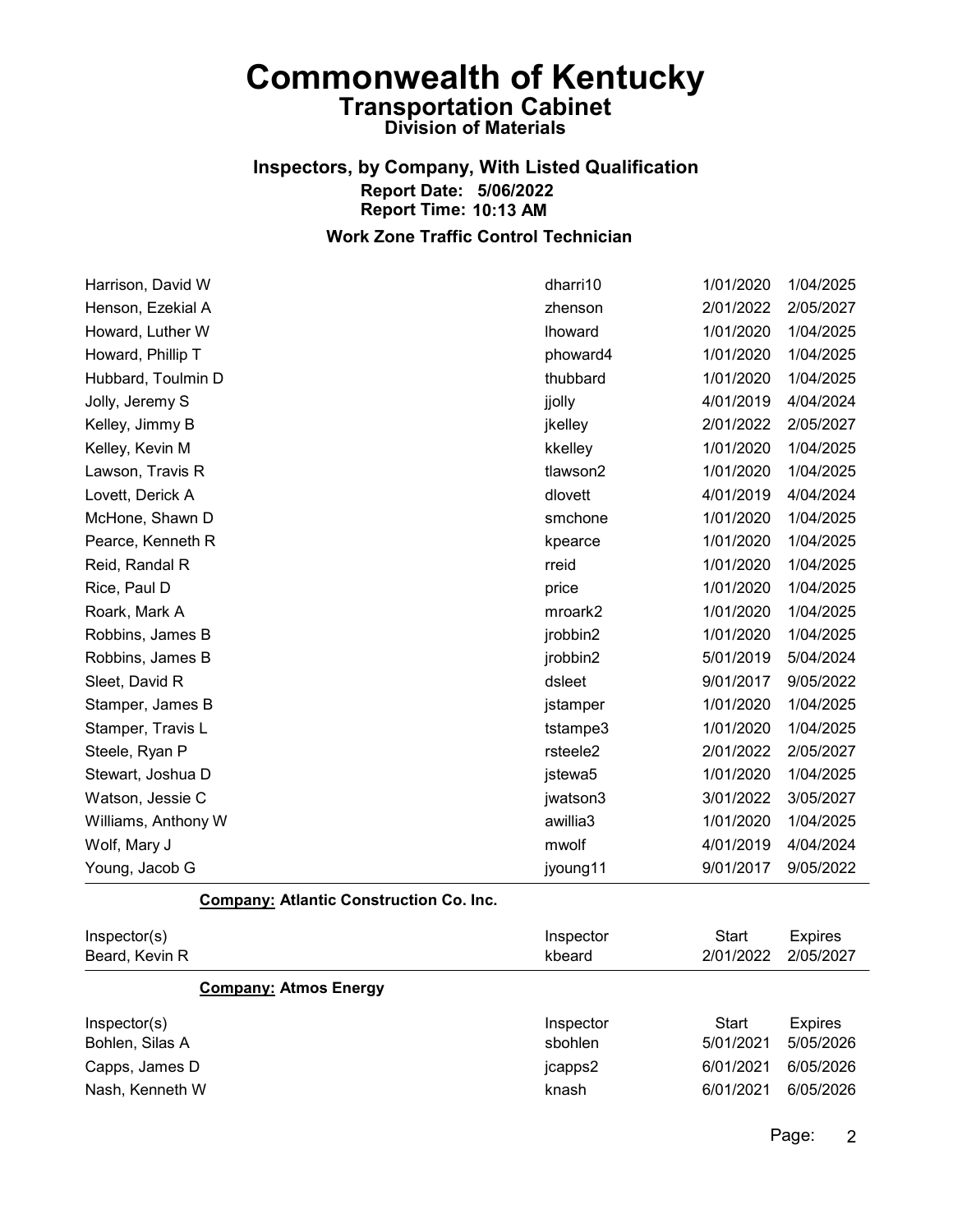# Commonwealth of Kentucky Transportation Cabinet

## Division of Materials

#### Inspectors, by Company, With Listed Qualification Report Date: 5/06/2022 Report Time: 10:13 AM

| Oost, William B                                          |                                            | woost                             | 6/01/2021                              | 6/05/2026                                |
|----------------------------------------------------------|--------------------------------------------|-----------------------------------|----------------------------------------|------------------------------------------|
| Tucker, Edward A                                         |                                            | etucker                           | 5/01/2021                              | 5/05/2026                                |
|                                                          | <b>Company: B &amp; B Contracting LLC</b>  |                                   |                                        |                                          |
| Inspector(s)<br>Lafferty, Brandon                        |                                            | Inspector<br>blaffer2             | <b>Start</b><br>10/01/2019             | <b>Expires</b><br>10/04/2024             |
|                                                          | <b>Company: B.J. Ward Contracting, LLC</b> |                                   |                                        |                                          |
| Inspector(s)<br>Blanton, Ernie L<br>Ward, Brandon J      |                                            | Inspector<br>eblanton<br>bward4   | <b>Start</b><br>3/01/2019<br>3/01/2019 | <b>Expires</b><br>3/04/2024<br>3/04/2024 |
|                                                          | <b>Company: BTI Contracting Inc</b>        |                                   |                                        |                                          |
| Inspector(s)<br>Dean, Elizabeth M<br>Thomas, Shawn V     |                                            | Inspector<br>edean<br>sthomas5    | <b>Start</b><br>4/01/2021<br>4/01/2021 | <b>Expires</b><br>4/05/2026<br>4/05/2026 |
|                                                          | <b>Company: Benton Gas</b>                 |                                   |                                        |                                          |
| Inspector(s)<br>Young, Chris R                           |                                            | Inspector<br>cyoung6              | <b>Start</b><br>12/01/2020             | <b>Expires</b><br>12/05/2025             |
|                                                          | <b>Company: Big Sandy RECC</b>             |                                   |                                        |                                          |
| Inspector(s)<br>Blackburn, Brandon C<br>Caudill, James M |                                            | Inspector<br>bblackbu<br>jcaudil6 | <b>Start</b><br>3/01/2022<br>3/01/2022 | <b>Expires</b><br>3/05/2027<br>3/05/2027 |
| Hammonds, William D                                      |                                            | whammon2                          | 3/01/2022                              | 3/05/2027                                |
| Jarrell, William<br>Mullins, James B<br>Patrick, Jared T |                                            | wjarrell<br>jmullin6              | 3/01/2022<br>3/01/2022<br>3/01/2022    | 3/05/2027<br>3/05/2027<br>3/05/2027      |
| Prater, Christopher J                                    |                                            | cprater                           | 3/01/2022                              | 3/05/2027                                |
| Shireman, Kraig K                                        |                                            | kshirema                          | 3/01/2022                              | 3/05/2027                                |
| Ward, Steven R                                           |                                            | sward3                            | 3/01/2022                              | 3/05/2027                                |
|                                                          | <b>Company: Bill Ledford and Son</b>       |                                   |                                        |                                          |
| Inspector(s)<br>Ledford, B.J.<br>Ledford, Curt P         |                                            | Inspector<br>bledford<br>cledford | <b>Start</b><br>2/01/2020<br>2/01/2020 | <b>Expires</b><br>2/04/2025<br>2/04/2025 |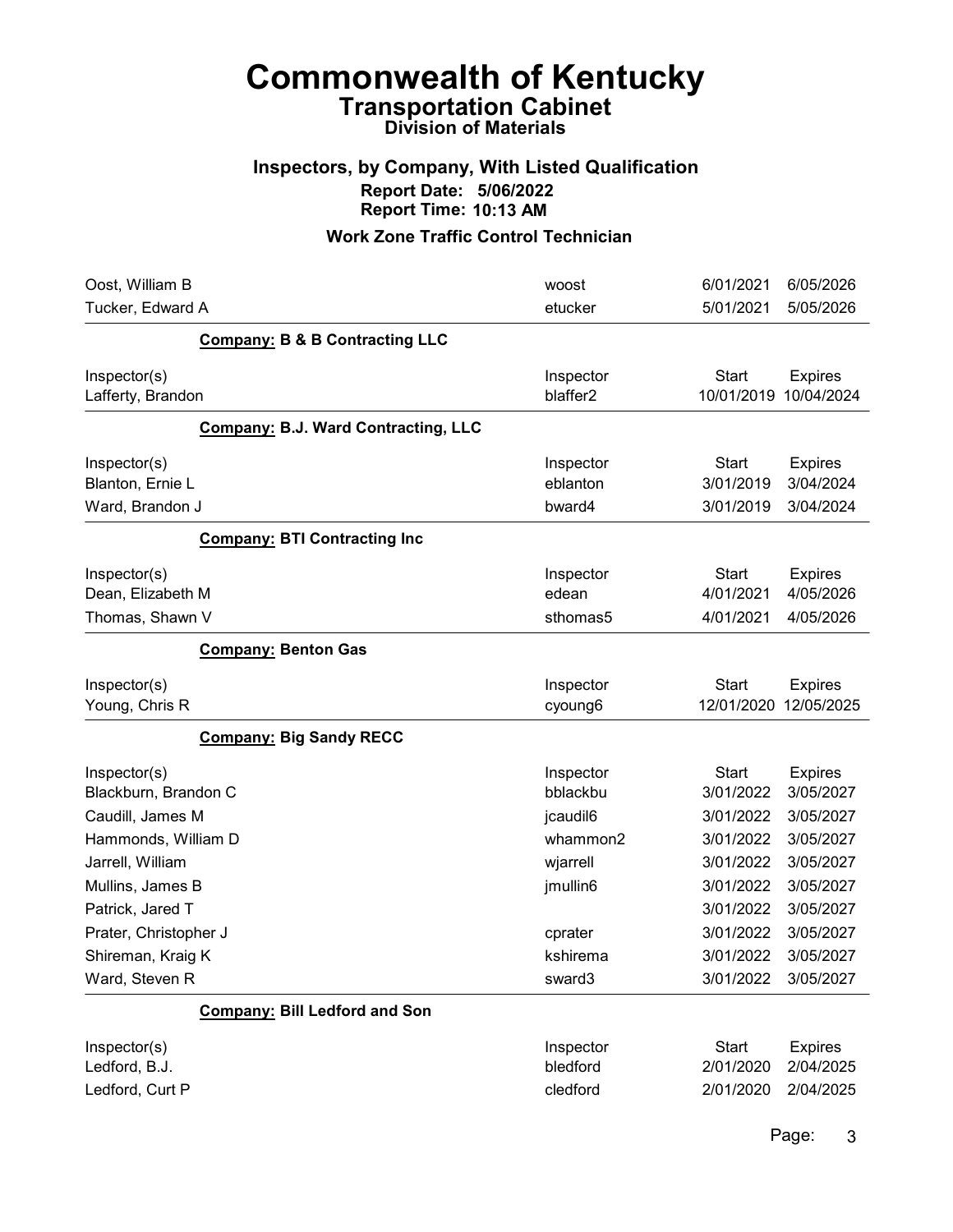### Inspectors, by Company, With Listed Qualification Report Date: 5/06/2022 Report Time: 10:13 AM

#### Work Zone Traffic Control Technician

| Ledford, James (Ben) B                               | jledfor2        | 3/01/2019<br>3/04/2024         |
|------------------------------------------------------|-----------------|--------------------------------|
| Mackin, Patrick D                                    | pmackin         | 3/04/2024<br>3/01/2019         |
| <b>Company: Bizzack Construction LLC</b>             |                 |                                |
| Inspector(s)                                         | Inspector       | <b>Start</b><br><b>Expires</b> |
| Collins, Brandon                                     | bcollin3        | 11/05/2025<br>11/01/2020       |
| Ratliff, Daniel                                      | dratliff        | 11/01/2020 11/05/2025          |
| Stalker, Michael K                                   | mstalker        | 11/01/2020 11/05/2025          |
| Thompson, Ernie R                                    | ethomps4        | 5/01/2021<br>5/05/2026         |
| <b>Company: Blue Tank and Pump</b>                   |                 |                                |
| Inspector(s)                                         | Inspector       | <b>Start</b><br><b>Expires</b> |
| Turner, Paul W                                       | pturner         | 1/01/2019<br>1/05/2024         |
| Zemo, Matthew R                                      | mzemo           | 1/01/2019<br>1/05/2024         |
| <b>Company: Bluegrass Contracting Corporation</b>    |                 |                                |
| Inspector(s)                                         | Inspector       | <b>Start</b><br><b>Expires</b> |
| Flynn, Tenneya D                                     | tflynn          | 8/01/2021<br>8/05/2026         |
| Mckenzie, Tanner G                                   | tmckenzi        | 11/01/2021<br>11/05/2026       |
| Pelfrey, Angela R                                    | apelrey         | 4/01/2019<br>4/04/2024         |
| Stamper, Bradley W                                   | bstampe3        | 4/04/2024<br>4/01/2019         |
| Ward, Greg A                                         | gward           | 4/01/2019<br>4/04/2024         |
| <b>Company: Bluegrass Electrical Consultants Inc</b> |                 |                                |
| Inspector(s)                                         | Inspector       | <b>Start</b><br><b>Expires</b> |
| Flairty, Jacob E                                     | jflairy         | 7/04/2024<br>7/01/2019         |
| Hagstrom, Lucas H                                    | <b>Ihagstro</b> | 11/01/2020 11/05/2025          |
| Harmeling, Blake D                                   | bharmeli        | 12/01/2019 12/04/2024          |
| Price, Kyle B                                        | kprice          | 12/01/2019 12/04/2024          |
| Vickers, Ryan S                                      | rvickers        | 11/01/2020 11/05/2025          |
| White, Mark A                                        | mwhite          | 7/01/2018<br>7/05/2023         |
| <b>Company: Bluegrass Testing</b>                    |                 |                                |
| Inspector(s)                                         | Inspector       | <b>Start</b><br><b>Expires</b> |
| Ballard, Chad M                                      | cballar2        | 2/01/2020<br>2/04/2025         |
| Basham, Draypr A                                     | dbasham         | 2/04/2025<br>2/01/2020         |
| Bierman, Brian A                                     | bbierman        | 2/01/2020<br>2/04/2025         |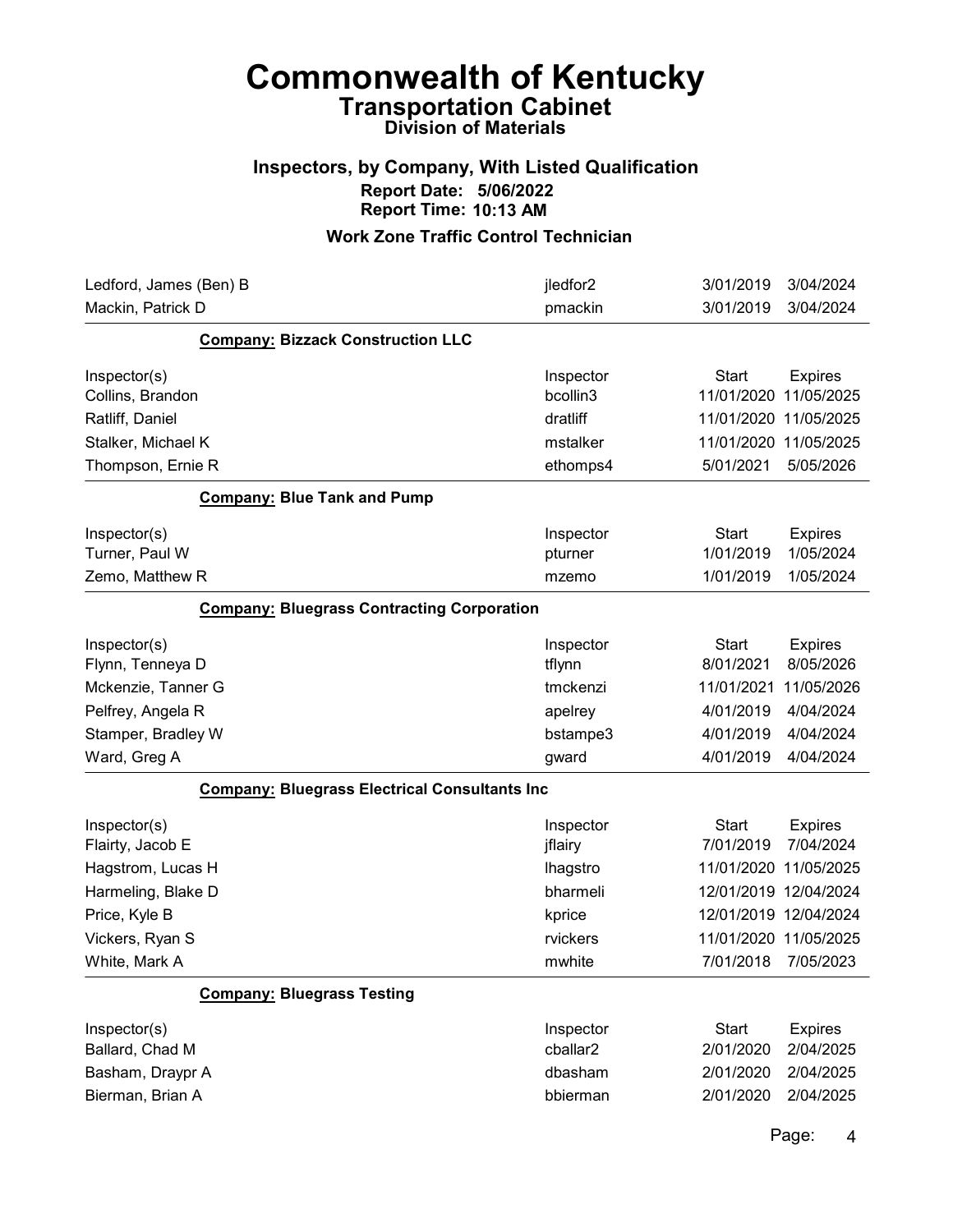## Inspectors, by Company, With Listed Qualification Report Date: 5/06/2022 Report Time: 10:13 AM

#### Work Zone Traffic Control Technician

| Blakely, William R      | wblakel2 | 2/01/2020 | 2/04/2025 |
|-------------------------|----------|-----------|-----------|
| Browning II, Charles W  | cbrownin | 2/01/2020 | 2/04/2025 |
| Carson, Andrea L        | acarson  | 2/01/2020 | 2/04/2025 |
| Christian, Kenneth W    | kchristi | 2/01/2020 | 2/04/2025 |
| Clark, Isaac T          | iclark2  | 2/01/2020 | 2/04/2025 |
| Clark, James C          | jclark7  | 2/01/2020 | 2/04/2025 |
| Colwell, Michael B      | mcolwel2 | 2/01/2020 | 2/04/2025 |
| Dean, Rick A            | rdean    | 2/01/2020 | 2/04/2025 |
| Gallagher, Josh R       | jgallagh | 2/01/2020 | 2/04/2025 |
| Holder, Brian S         | bholder  | 2/01/2022 | 2/05/2027 |
| Huffman, Kevin S        | khuffman | 2/01/2020 | 2/04/2025 |
| Jenkins, Chris W        | cjenkin3 | 2/01/2020 | 2/04/2025 |
| Jenkins, Eric A         | ejenkins | 2/01/2022 | 2/05/2027 |
| Johnson, Scott P        | sjohnso6 | 2/01/2020 | 2/04/2025 |
| Kippes, Brandon S       | bkippes  | 2/01/2020 | 2/04/2025 |
| Kippes, Mark A          | mkippes  | 2/01/2020 | 2/04/2025 |
| Knight, William A       | wknight  | 2/01/2020 | 2/04/2025 |
| Koch, Austin M          | akoch    | 2/01/2020 | 2/04/2025 |
| Liford, Matthew G       | mliford  | 2/01/2020 | 2/04/2025 |
| Mattingly, Mike O       | momattin | 2/01/2020 | 2/04/2025 |
| Mejia, Carlos R         | cmejia   | 2/01/2020 | 2/04/2025 |
| Murphy, Steven T        | smurphy  | 2/01/2020 | 2/04/2025 |
| Nally, Ethan C          | enally   | 2/01/2020 | 2/04/2025 |
| Payton, Doug W          | dpayton  | 2/01/2020 | 2/04/2025 |
| Ralston, Dan            | dralston | 2/01/2020 | 2/04/2025 |
| Sandford, Renee M       | rsandfor | 2/01/2020 | 2/04/2025 |
| Spencer, Hollis H       | hspencer | 2/01/2020 | 2/04/2025 |
| Tabor, Jacob C          | jtabor   | 2/01/2020 | 2/04/2025 |
| Taylor, Edward R        | etaylor2 | 2/01/2020 | 2/04/2025 |
| Walters-Mills, Dayton A | dwalters | 2/01/2020 | 2/04/2025 |

#### Company: Boone County Public Works

| Inspector(s)     | Inspector | Start                 | Expires   |
|------------------|-----------|-----------------------|-----------|
| Abrams, Garlin A | qabrams   | 10/01/2017 10/05/2022 |           |
| Sweeny, Mike C   | msweeny   | 7/01/2018             | 7/05/2023 |
| Wright, Noel R   | nwright3  | 7/01/2018             | 7/05/2023 |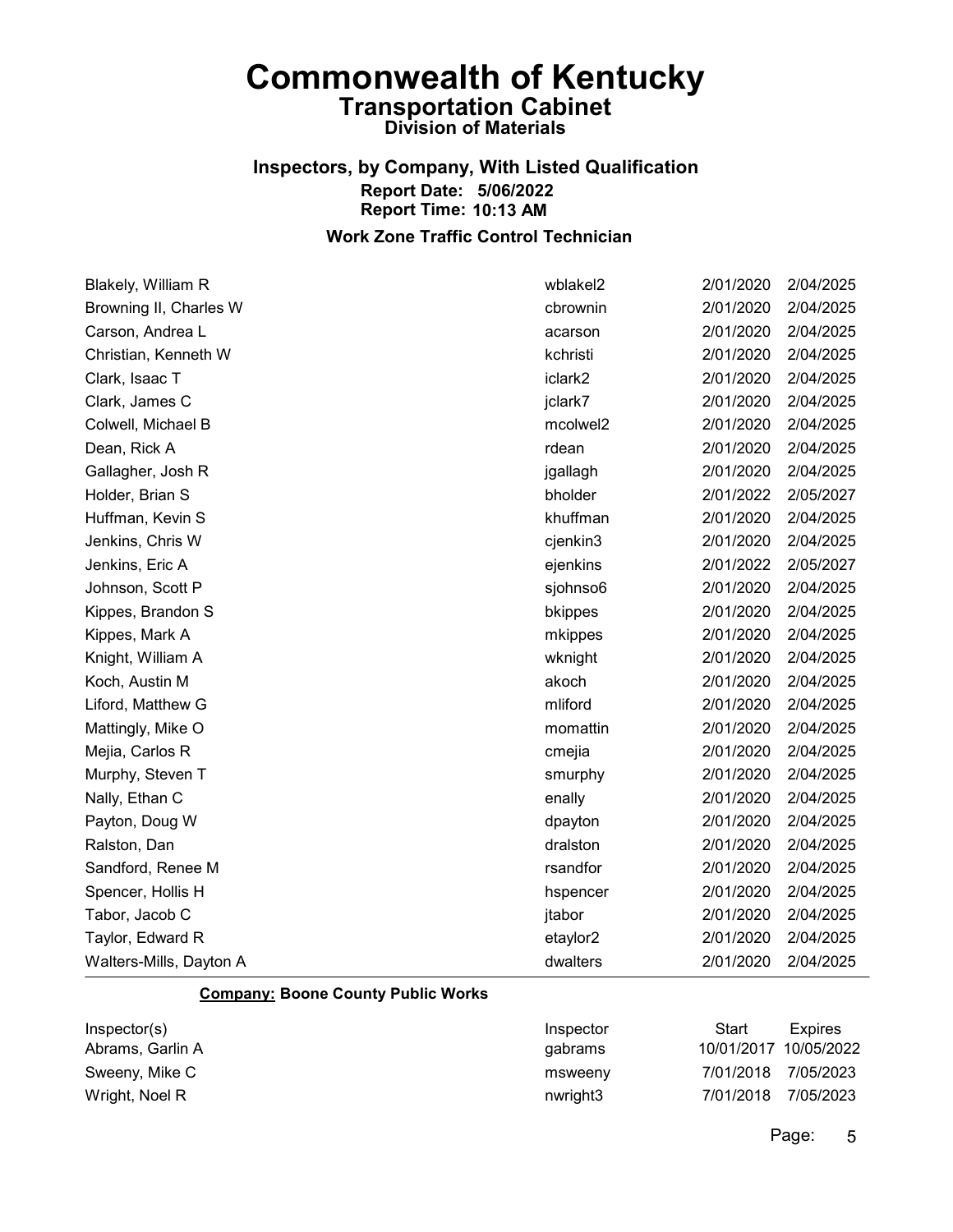### Inspectors, by Company, With Listed Qualification Report Date: 5/06/2022 Report Time: 10:13 AM

#### Work Zone Traffic Control Technician

|                                                                | <b>Company: Bowlin Group</b>               |                                   |                                                                |                                          |
|----------------------------------------------------------------|--------------------------------------------|-----------------------------------|----------------------------------------------------------------|------------------------------------------|
| Inspector(s)<br>McKillop, Mitchell                             |                                            | Inspector<br>mmckillo             | <b>Start</b><br>7/01/2019                                      | <b>Expires</b><br>7/04/2024              |
|                                                                | <b>Company: Bowling Green Public Works</b> |                                   |                                                                |                                          |
| Inspector(s)<br>Jackson, Wes D                                 |                                            | Inspector<br>wjackso4             | <b>Start</b><br>12/01/2020                                     | <b>Expires</b><br>12/05/2025             |
|                                                                | <b>Company: Brown County Construction</b>  |                                   |                                                                |                                          |
| Inspector(s)<br>Tumlin, Leonard O                              |                                            | Inspector<br>Itumlin              | <b>Start</b><br>12/01/2019                                     | <b>Expires</b><br>12/04/2024             |
|                                                                | <b>Company: Brown's Farm and Equipment</b> |                                   |                                                                |                                          |
| Inspector(s)<br>Brown, John<br>Brown, Wiley J                  |                                            | Inspector<br>jbrown99<br>wbrown4  | <b>Start</b><br>3/01/2019<br>4/01/2021                         | <b>Expires</b><br>3/04/2024<br>4/05/2026 |
|                                                                | Company: C. J. Mahan Construction Co. - OH |                                   |                                                                |                                          |
| Inspector(s)<br>Groh, Kevin L                                  |                                            | Inspector<br>kgroh                | <b>Start</b><br>1/01/2020                                      | <b>Expires</b><br>1/04/2025              |
|                                                                | <b>Company: CCS Contracting</b>            |                                   |                                                                |                                          |
| Inspector(s)<br>Shive, Chris                                   |                                            | Inspector<br>schive3              | <b>Start</b><br>2/01/2021                                      | <b>Expires</b><br>2/05/2026              |
|                                                                | <b>Company: CHU-CON Incorporated</b>       |                                   |                                                                |                                          |
| Inspector(s)<br>Mills, Asa D                                   |                                            | Inspector<br>amills               | <b>Start</b><br>4/01/2021                                      | <b>Expires</b><br>4/05/2026              |
|                                                                | <b>Company: CTS Construction</b>           |                                   |                                                                |                                          |
| Inspector(s)<br>Shepherd, Freddie R<br>Stringfellow, Zachary T |                                            | Inspector<br>fshephe2<br>zstringf | <b>Start</b><br>10/01/2017 10/05/2022<br>10/01/2017 10/05/2022 | <b>Expires</b>                           |
|                                                                | <b>Company: Campbell County Road</b>       |                                   |                                                                |                                          |
| Inspector(s)<br>Ackerman, Eddie M                              |                                            | Inspector<br>eackerma             | <b>Start</b><br>7/01/2017                                      | <b>Expires</b><br>7/05/2022              |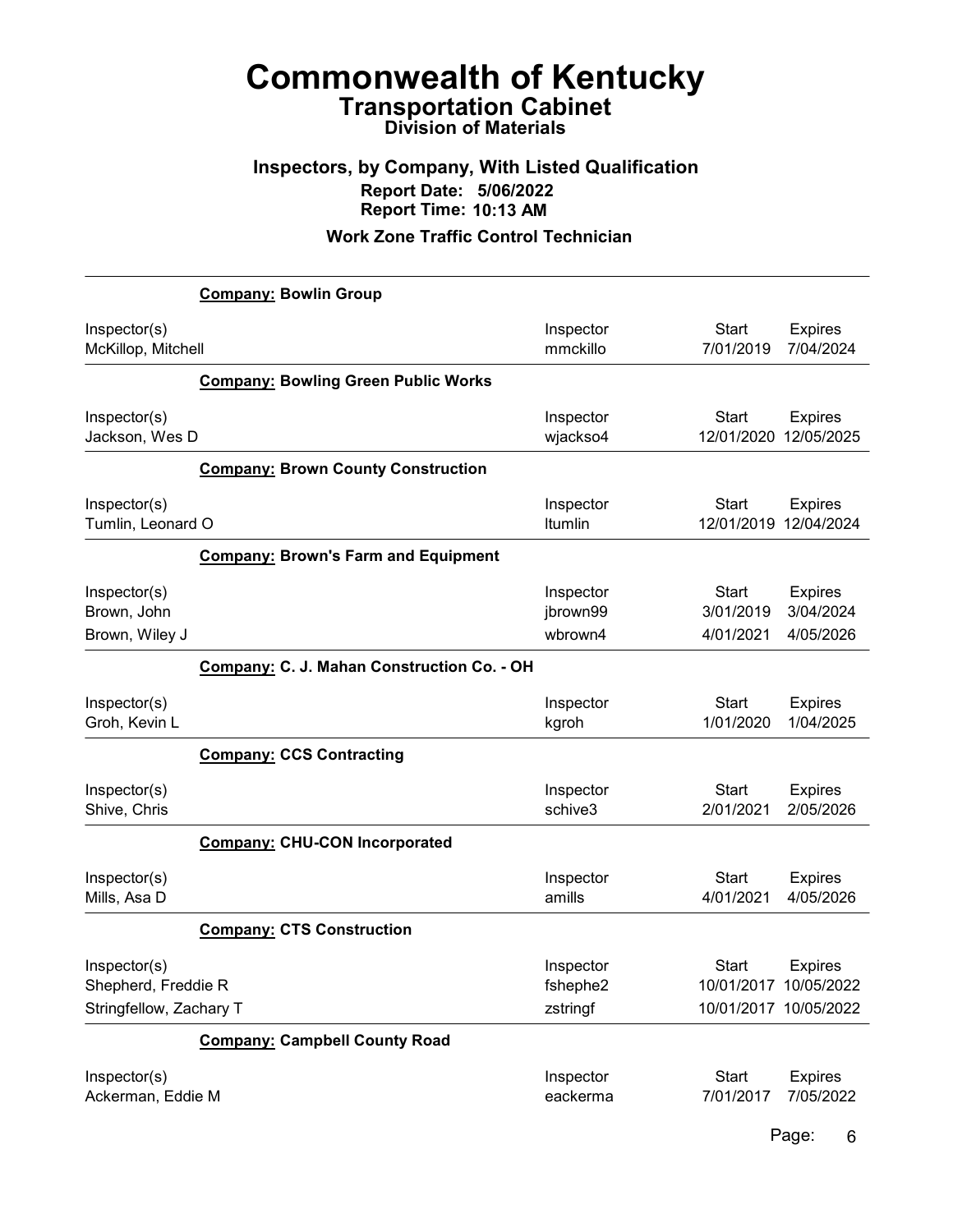#### Inspectors, by Company, With Listed Qualification Report Date: 5/06/2022 Report Time: 10:13 AM

| Bowlds, Robert C                                         | rbowlds                           | 7/01/2017                              | 7/05/2022                                |
|----------------------------------------------------------|-----------------------------------|----------------------------------------|------------------------------------------|
| <b>Company: Central Bridge</b>                           |                                   |                                        |                                          |
| Inspector(s)<br>Whitaker, Joshua R                       | Inspector<br>jwhitak4             | <b>Start</b><br>1/01/2020              | <b>Expires</b><br>1/04/2025              |
| <b>Company: Central Kentucky Tree Service LLC</b>        |                                   |                                        |                                          |
| Inspector(s)<br>Hubble, Justin D<br>Hubble, Preston E    | Inspector<br>jhubble<br>phubble   | <b>Start</b><br>5/01/2021<br>5/01/2021 | <b>Expires</b><br>5/05/2026<br>5/05/2026 |
| <b>Company: Central Office Materials</b>                 |                                   |                                        |                                          |
| Inspector(s)<br>Sandifer, Ryan J<br>Taylor, Brandon W    | Inspector<br>rsandife<br>btaylor4 | <b>Start</b><br>4/01/2019<br>8/01/2019 | <b>Expires</b><br>4/04/2024<br>8/04/2024 |
| <b>Company: Charbon Contracting</b>                      |                                   |                                        |                                          |
| Inspector(s)<br>Adams, James E                           | Inspector<br>jadams2              | <b>Start</b><br>5/01/2019              | <b>Expires</b><br>5/04/2024              |
| Adams, Michael L<br>Burden, Richard T                    | madams4<br>rburden                | 5/01/2019<br>5/01/2019                 | 5/04/2024<br>5/04/2024                   |
| Lobo, Ramon E                                            | rlobo                             | 2/01/2022                              | 2/05/2027                                |
| Marks, Benjamin L                                        | bmarks                            | 5/01/2019                              | 5/04/2024                                |
| <b>Company: Charles DeWeese Construction, Inc.</b>       |                                   |                                        |                                          |
| Inspector(s)<br>Akins, Drew                              | Inspector<br>dakins2              | <b>Start</b><br>7/01/2018              | <b>Expires</b><br>7/05/2023              |
| Cannon, Jeffrey E                                        | jcannon                           | 7/01/2018                              | 7/05/2023                                |
| Casey-Wyatt, Phyllis A                                   | pcasey                            | 2/01/2019                              | 2/05/2024                                |
| Cooke, Zach M<br>Easley, Clint T                         | zcooke<br>ceasley                 | 7/01/2018<br>7/01/2018                 | 7/05/2023<br>7/05/2023                   |
| Fowler, Jason                                            | jfowler                           | 7/01/2018                              | 7/05/2023                                |
| Hathaway, Roxanna                                        | rhathawa                          | 8/01/2018                              | 8/05/2023                                |
| Minnicks, Jackie O                                       | jminnick                          | 7/01/2018                              | 7/05/2023                                |
| <b>Company: City Of Ashland - Engineering Department</b> |                                   |                                        |                                          |
| Inspector(s)                                             | Inspector                         | <b>Start</b>                           | <b>Expires</b>                           |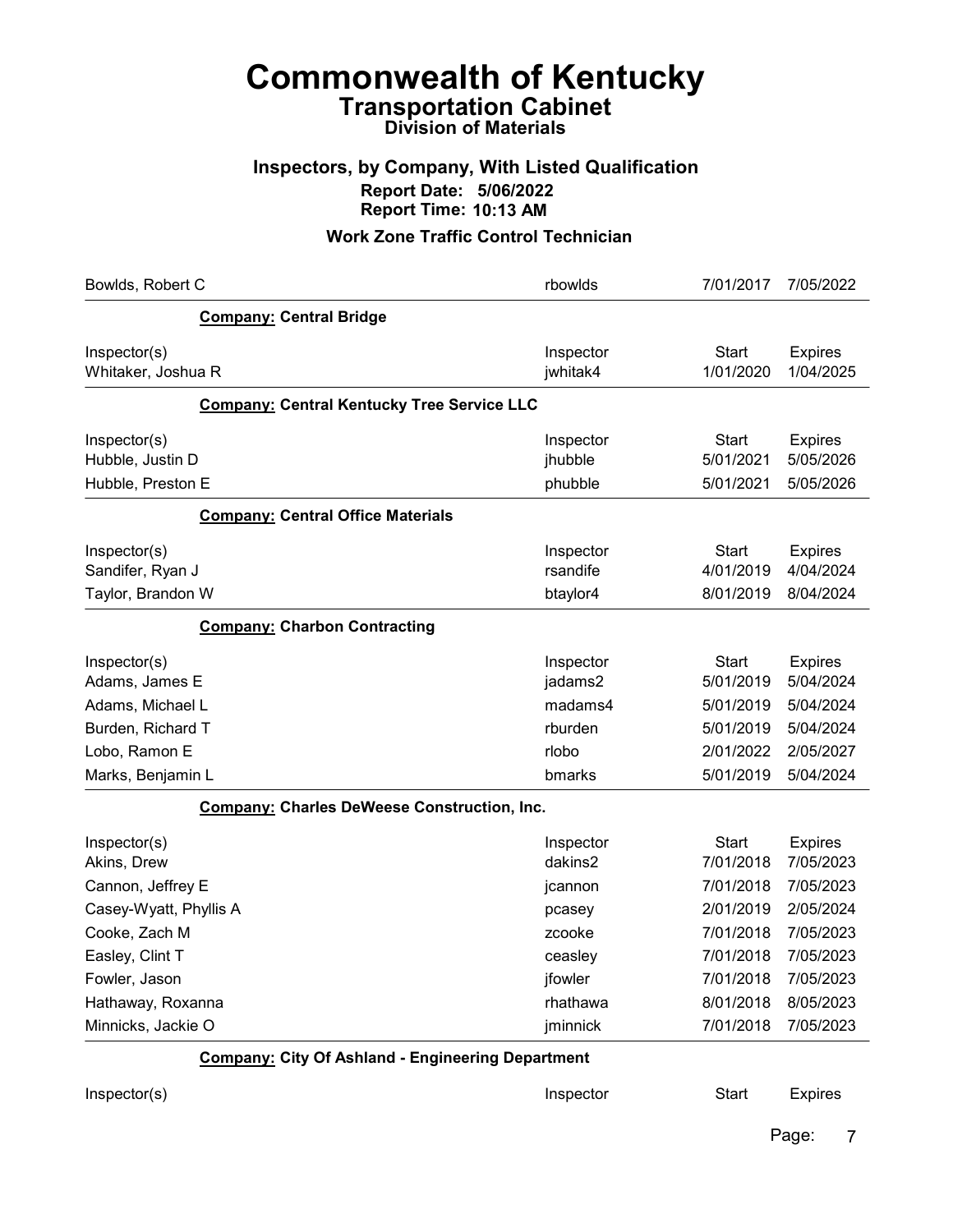#### Inspectors, by Company, With Listed Qualification Report Date: 5/06/2022 Report Time: 10:13 AM Work Zone Traffic Control Technician

Abrams, Charles W cabrams 12/01/2019 12/04/2024 Bevins, Braydon K **bbevins** 12/01/2019 12/04/2024 Breeding, Christopher L cbreedi2 12/01/2019 12/04/2024 Burchett, Jeff A **intervalse and the set of the set of the set of the set of the set of the set of the set of the set of the set of the set of the set of the set of the set of the set of the set of the set of the set of th** Burns, Jeffrey W jburns2 12/01/2019 12/04/2024 Carpenter, Carl B ccarpen2 12/01/2019 12/04/2024 Caskey, Robert G rcaskey 12/01/2019 12/04/2024 Chappelle, David P dchappel dchappel 12/01/2019 12/04/2024 Conlon, Jacob E jconlon 12/01/2019 12/04/2024 Cross, Dylan A dcross2 12/01/2019 12/04/2024 Davis, Michael C mdavis6 12/01/2019 12/04/2024 Downs, Ralph R rdowns2 12/01/2019 12/04/2024 Fleming, James W jflemin2 12/01/2019 12/04/2024 Guffey, William A wguffey 12/01/2019 12/04/2024 Hanners Jr., Edward J ehanners 12/01/2019 12/04/2024 Harris, Stanley C sharris3 12/01/2019 12/04/2024 Hatfield, Andrew C ahatfiel 12/01/2019 12/04/2024 Hensley, Terry M thensley 12/01/2019 12/04/2024 Hicks, Dejay A dhicks 12/01/2019 12/04/2024 Hill, Kevin L khill2 12/01/2019 12/04/2024 Jones, David E djones15 12/01/2019 12/04/2024 Lambert, Christopher S clamber2 12/01/2019 12/04/2024 Layne, William T wlayne 12/01/2019 12/04/2024 Lee, Jesse W jlee9 12/01/2019 12/04/2024 McDaniels, Joshua I jmcdanie 12/01/2019 12/04/2024 McGraw, Charles C cmcgraw 12/01/2019 12/04/2024 Meadows, John S jmeadow3 12/01/2019 12/04/2024 Morris, Nicholas R nmorris 1/01/2020 1/04/2025 Moye, Chris N cmoye 12/01/2019 12/04/2024 Mullens, Wyatt R wmullens 12/01/2019 12/04/2024 Rearden III, Edward T erearden 12/01/2019 12/04/2024 Reed, Zack M zreed 12/01/2019 12/04/2024 Rowen, Matthew J mrowen 12/01/2019 12/04/2024 Royster, Justin R jroyster 12/01/2019 12/04/2024 Sanders, Aaron K asanders 12/01/2019 12/04/2024 Smith, Samuel L ssmith16 12/01/2019 12/04/2024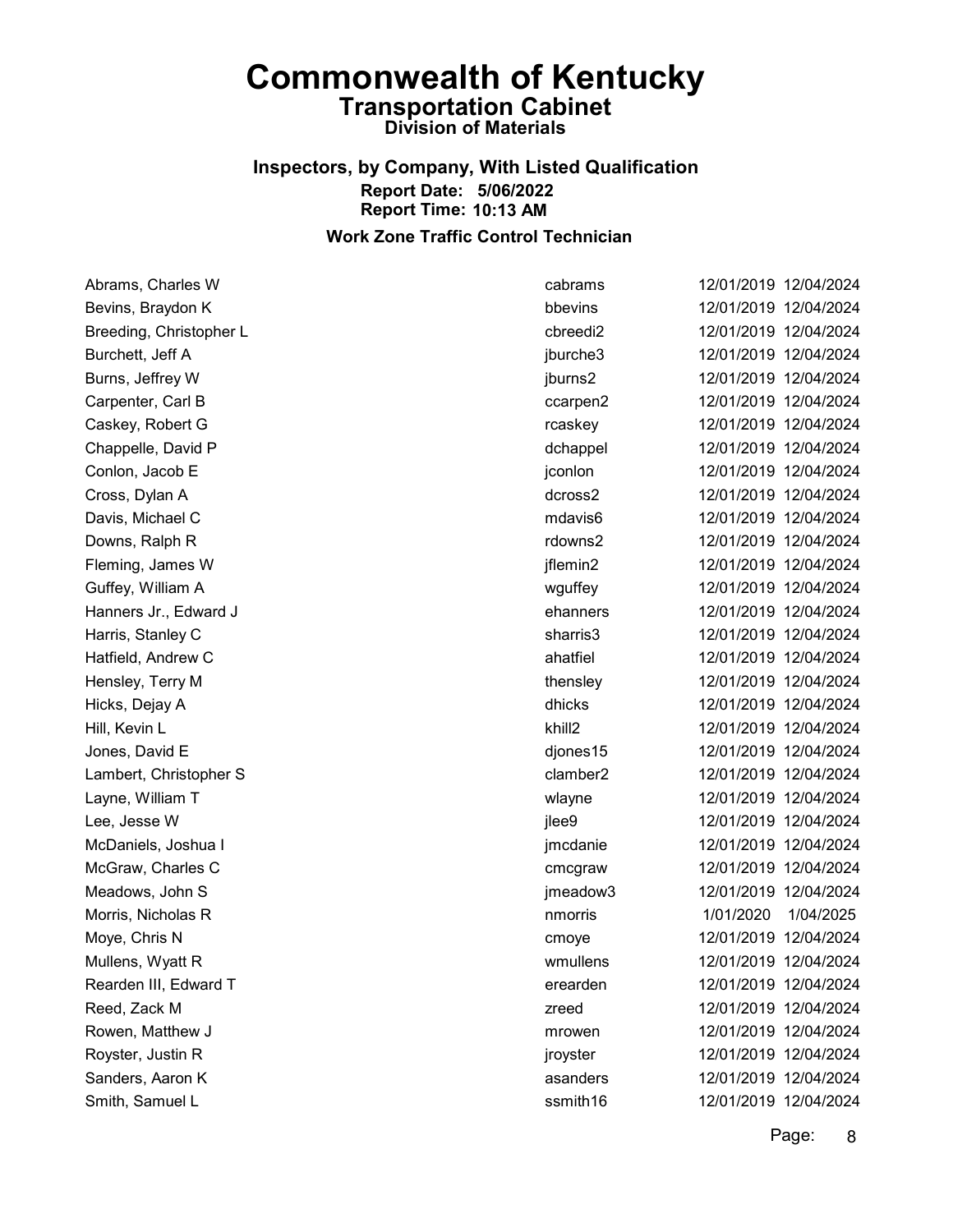### Inspectors, by Company, With Listed Qualification Report Date: 5/06/2022 Report Time: 10:13 AM

#### Work Zone Traffic Control Technician

| Stapleton, Derek D                    | dstaplet            | 12/01/2019 12/04/2024          |
|---------------------------------------|---------------------|--------------------------------|
| Stover, Zachary L                     | zstover             | 12/01/2019 12/04/2024          |
| Thomas, Cameron R                     | cthomas3            | 12/01/2019 12/04/2024          |
| Tucker, Christopher A                 | ctucker4            | 12/01/2019 12/04/2024          |
| Waddell, Jonathan M                   | jwaddell            | 12/01/2019 12/04/2024          |
| Waddle, Alex S                        | awaddle             | 12/01/2019 12/04/2024          |
| Waddle, Bill J                        | bwaddle             | 12/01/2019 12/04/2024          |
| Walker, Darren J                      | dwaler3             | 12/01/2019 12/04/2024          |
| Watts, Elwood B                       | ewatts              | 12/01/2019 12/04/2024          |
| Wellman, Alex N                       | awellman            | 6/01/2017<br>6/05/2022         |
| Wellman, Alex N                       | awellman            | 12/01/2019 12/04/2024          |
| Wellman, Jeffery A                    | jwellman            | 6/01/2017<br>6/05/2022         |
| White, Dale L                         | dwhite8             | 12/01/2019<br>12/04/2024       |
| Workman, Kelly A                      | kworkman            | 6/01/2017<br>6/05/2022         |
| Workman, Kelly A                      | kworkman            | 12/01/2019<br>12/04/2024       |
| Worthington, Bruce E                  | bworthin            | 1/01/2020<br>1/04/2025         |
| <b>Company: City Of Bowling Green</b> |                     |                                |
| Inspector(s)                          | Inspector           | <b>Start</b><br><b>Expires</b> |
| Barrow, Matt A                        | mbarrow             | 5/01/2021<br>5/05/2026         |
| Delp, David                           | ddelp               | 12/01/2020 12/05/2025          |
| Denbow, Ryan J                        | rdenbow             | 5/01/2021<br>5/05/2026         |
| Goddard, James K                      | jgoddard            | 11/01/2020<br>11/05/2025       |
| Gray, Jr, Charles E                   | cgray5              | 5/01/2021<br>5/05/2026         |
| Jepson, Adam D                        | ajepson             | 5/01/2021<br>5/05/2026         |
| Kinser, Bryon S                       | bkinser             | 5/01/2021<br>5/05/2026         |
| Shy, Melanie K                        | mshy                | 12/01/2020<br>12/05/2025       |
| Taylor, Christopher L                 | ctaylor4            | 5/01/2021<br>5/05/2026         |
| White, Matthew T                      | mwhite <sub>6</sub> | 5/01/2021<br>5/05/2026         |

#### Company: City Of Owensboro

| Inspector(s)      | Inspector | Start     | <b>Expires</b> |
|-------------------|-----------|-----------|----------------|
| Bickett, Steven E | sbickett  | 4/01/2019 | 4/04/2024      |
| Bishop, Jason D   | jbishop2  | 4/01/2019 | 4/04/2024      |
| Brown, Aaron M    | abrown2   | 4/01/2019 | 4/04/2024      |
| Clark. Thomas C   | tclark2   | 4/01/2019 | 4/04/2024      |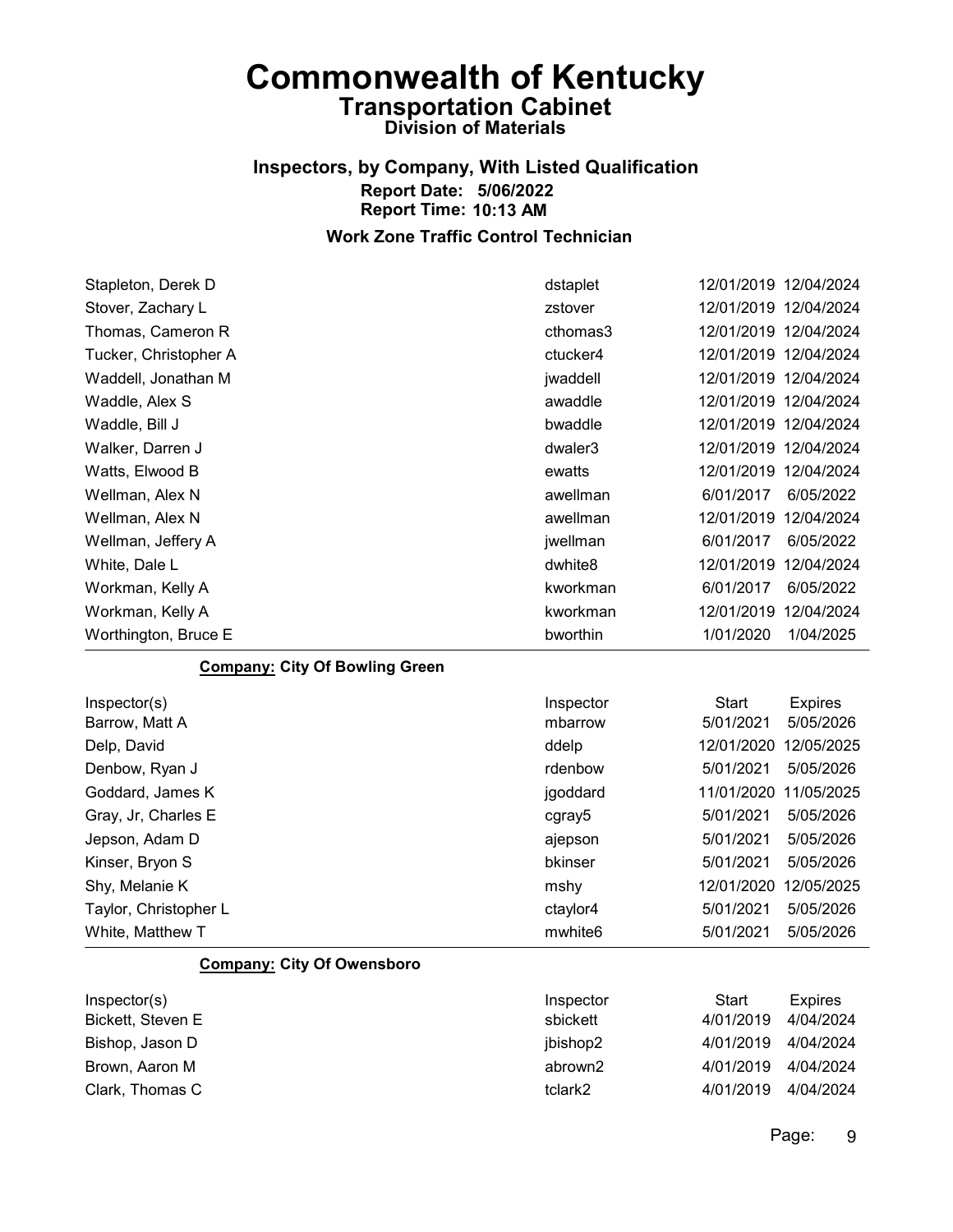### Inspectors, by Company, With Listed Qualification Report Date: 5/06/2022 Report Time: 10:13 AM

#### Work Zone Traffic Control Technician

| Cooper, Billy D                       | bcooper   | 4/01/2019             | 4/04/2024      |
|---------------------------------------|-----------|-----------------------|----------------|
| Gray, Caleb J                         | cgray3    | 4/01/2019             | 4/04/2024      |
| Johnson, Charles A                    | cjohnso7  | 4/01/2019             | 4/04/2024      |
| Johnson, William T                    | wjohnso4  | 4/01/2019             | 4/04/2024      |
| Lanham, Charles R                     | clanham2  | 4/01/2019             | 4/04/2024      |
| Millay, Chris J                       | cmillay   | 4/01/2019             | 4/04/2024      |
| Morris, Keith E                       | kmorris2  | 4/01/2019             | 4/04/2024      |
| Trogden, Ryan J                       | rtrogde2  | 4/01/2019             | 4/04/2024      |
| Tyler, Billy W                        | btyler    | 4/01/2019             | 4/04/2024      |
| Wink, Kristina A                      | kwink     | 4/01/2019             | 4/04/2024      |
| <b>Company: City of Bardstown</b>     |           |                       |                |
| Inspector(s)                          | Inspector | <b>Start</b>          | <b>Expires</b> |
| Ashworth, Greg D                      | gashwort  | 2/01/2020             | 2/04/2025      |
| <b>Company: City of Bowling Green</b> |           |                       |                |
| Inspector(s)                          | Inspector | <b>Start</b>          | <b>Expires</b> |
| Basham, Barry G                       | bbasham2  | 3/01/2022             | 3/05/2027      |
| Burris, Tommy W                       | tburris   | 8/01/2018             | 8/05/2023      |
| Henderson, Patrick T                  | phender3  | 10/01/2021            | 10/05/2026     |
| Joiner, Eric J                        | ejoiner   | 10/01/2021            | 10/05/2026     |
| Miller, Joshua D                      | jmill10   | 10/01/2021            | 10/05/2026     |
| Papp, Allen K                         | apapp     | 8/01/2019             | 8/04/2024      |
| Salings, Jeff S                       | jsalings  | 10/01/2021            | 10/05/2026     |
| Sanders, Derrick D                    | dsanders  | 10/01/2021 10/05/2026 |                |
| Wilbert, David W                      | dwilbert  | 10/01/2018 10/05/2023 |                |
| Wood, David K                         | dwood2    | 11/01/2020 11/05/2025 |                |
| <b>Company: City of Edgewood</b>      |           |                       |                |
| Inspector(s)                          | Inspector | <b>Start</b>          | <b>Expires</b> |
| Christiansen, Brent M                 | bchristi  | 7/01/2018             | 7/05/2023      |
| Jones, Dakota W                       | djones14  | 7/01/2018             | 7/05/2023      |
| <b>Company: City of Elsmere</b>       |           |                       |                |
| Inspector(s)                          | Inspector | <b>Start</b>          | <b>Expires</b> |
| Blanchet, Mike E                      | mblanche  | 10/01/2017            | 10/05/2022     |
| Donahue, Patrick J                    | pdonahue  | 10/01/2017 10/05/2022 |                |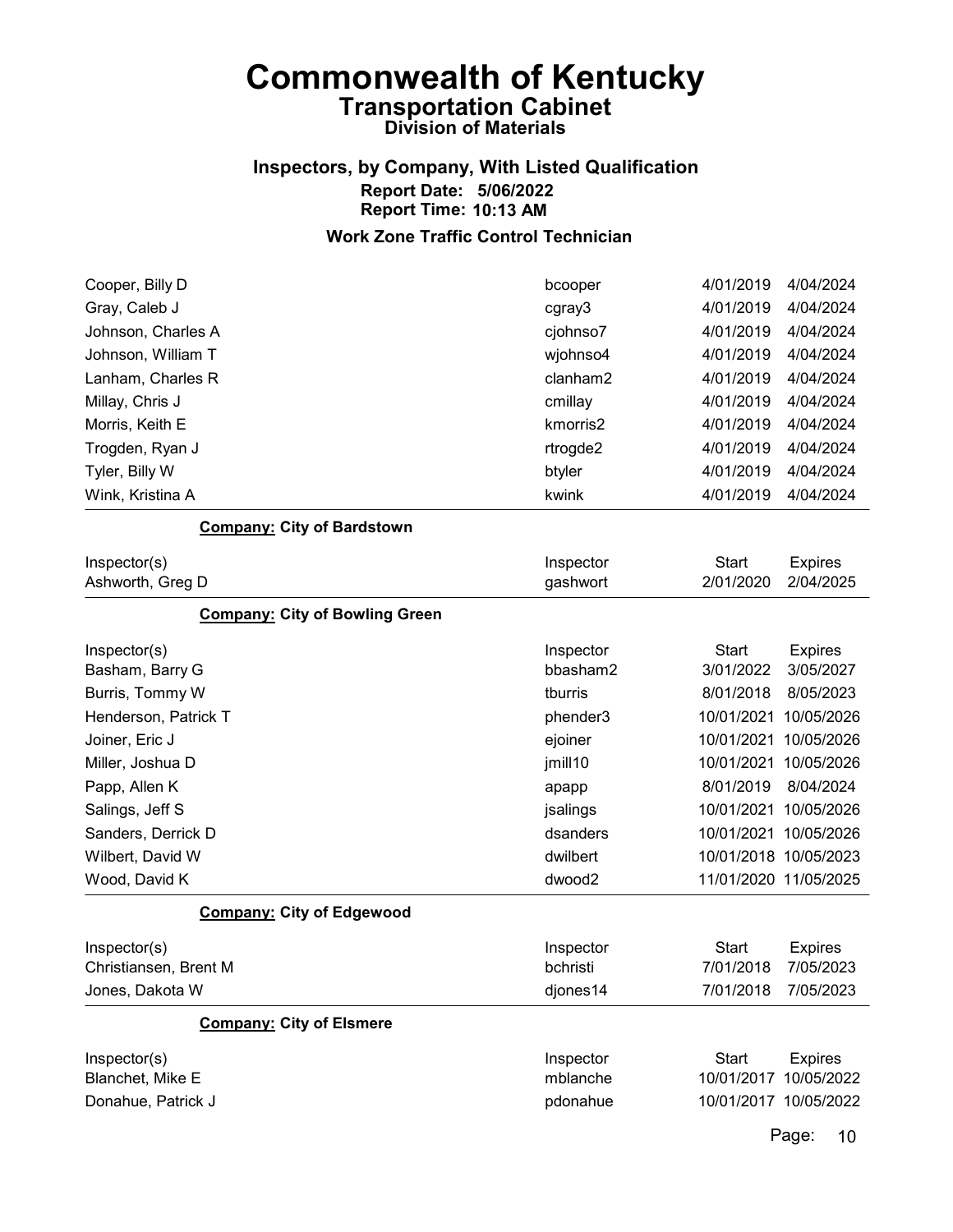### Inspectors, by Company, With Listed Qualification Report Date: 5/06/2022 Report Time: 10:13 AM

| Overstreet, Christopher J             | coverst3             | 10/01/2017 10/05/2022          |
|---------------------------------------|----------------------|--------------------------------|
| Robertson, Ryan C                     | rrobert5             | 10/01/2017 10/05/2022          |
| <b>Company: City of Erlanger</b>      |                      |                                |
| Inspector(s)                          | Inspector            | <b>Start</b><br><b>Expires</b> |
| Allen, Kenny E                        | kallen <sub>2</sub>  | 4/01/2021<br>4/05/2026         |
| Burnette, Robert                      | rburnet <sub>2</sub> | 3/01/2021<br>3/05/2026         |
| Campbell, Xavier W                    | xcampbel             | 4/01/2021<br>4/05/2026         |
| Fields, Andrew B                      | afields              | 7/01/2018<br>7/05/2023         |
| Grizzell, Mike S                      | mgrizzel             | 7/01/2018<br>7/05/2023         |
| Johnson, Chris M                      | cjohns10             | 7/01/2018<br>7/05/2023         |
| Kuhlman, Doug                         | dkuhlman             | 3/01/2021<br>3/05/2026         |
| Martin, Bob (Robertt) F               | bmartin2             | 4/01/2019<br>4/04/2024         |
| Thacker, Cody C                       | cthacke2             | 4/01/2021<br>4/05/2026         |
| Westermeyer, Kevin P                  | kwesterm             | 3/01/2021<br>3/05/2026         |
| <b>Company: City of Franklin</b>      |                      |                                |
| Inspector(s)                          | Inspector            | <b>Start</b><br><b>Expires</b> |
| Beecher, Joel C                       | jbeecher             | 6/01/2017<br>6/05/2022         |
| <b>Company: City of Ft. Mitchell</b>  |                      |                                |
| Inspector(s)                          | Inspector            | <b>Start</b><br><b>Expires</b> |
| Fuller, Adam L                        | afuller2             | 12/01/2020<br>12/05/2025       |
| <b>Company: City of Henderson</b>     |                      |                                |
| Inspector(s)                          | Inspector            | <b>Start</b><br><b>Expires</b> |
| Cessna, Justin G                      | jcessna              | 3/05/2026<br>3/01/2021         |
| Damrath, Donald E                     | ddamrath             | 3/01/2021<br>3/05/2026         |
| <b>Company: City of Jeffersontown</b> |                      |                                |
| Inspector(s)                          | Inspector            | <b>Start</b><br><b>Expires</b> |
| Franconia, James (Jimmy) A            | jfrancon             | 2/01/2020<br>2/04/2025         |
| Spurling, Brian K                     | bspurlin             | 2/01/2020<br>2/04/2025         |
| <b>Company: City of LaGrange</b>      |                      |                                |
| Inspector(s)                          | Inspector            | <b>Start</b><br><b>Expires</b> |
| Bell, Douglas L                       | dbell2               | 2/01/2020<br>2/04/2025         |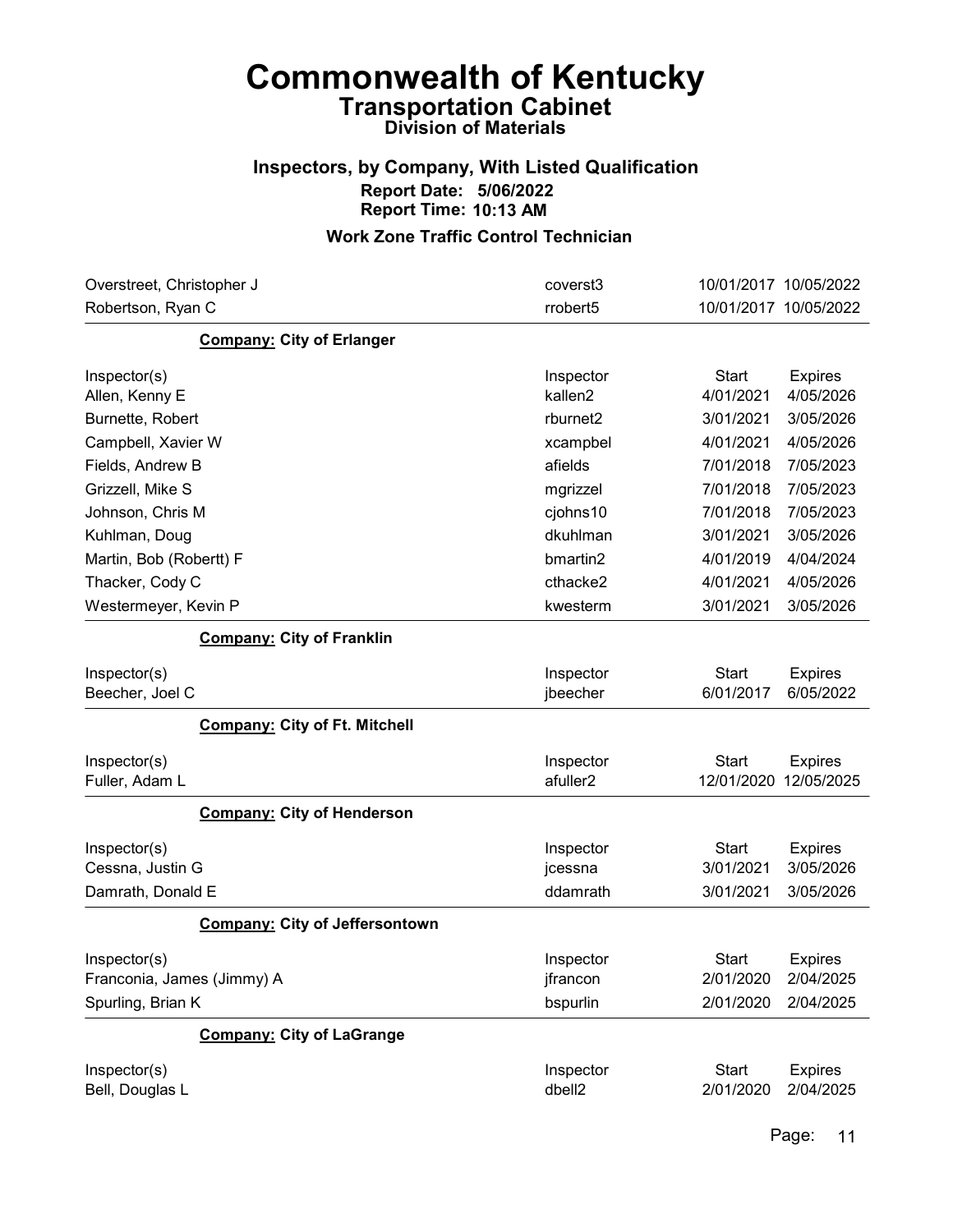#### Inspectors, by Company, With Listed Qualification Report Date: 5/06/2022 Report Time: 10:13 AM

| Brown, Ambers L                      | abrown3               | 2/01/2020<br>2/04/2025                                   |
|--------------------------------------|-----------------------|----------------------------------------------------------|
| Whittaker, Paul T                    | pwhittak              | 2/04/2025<br>2/01/2020                                   |
| <b>Company: City of Louisa</b>       |                       |                                                          |
| Inspector(s)<br>Leedy, William I     | Inspector<br>wleedy   | <b>Start</b><br><b>Expires</b><br>6/01/2017<br>6/05/2022 |
| <b>Company: City of Madisonville</b> |                       |                                                          |
| Inspector(s)<br>Clayton, Russell L   | Inspector<br>rclayton | <b>Start</b><br><b>Expires</b><br>5/01/2019<br>5/04/2024 |
| Cole, Bruce W                        | bcole                 | 11/01/2019 11/04/2024                                    |
| Conn, Barron C                       | bconn3                | 11/01/2019 11/04/2024                                    |
| Conner, Samuel S                     | sconner               | 11/01/2019 11/04/2024                                    |
| Craig, Brian J                       | bcraig3               | 11/01/2019 11/04/2024                                    |
| Dalton, Troy G                       | tdalton2              | 11/01/2019 11/04/2024                                    |
| Darnell, Troy W                      | tdarnell              | 11/01/2019 11/04/2024                                    |
| Eubanks, Randy L                     | reubanks              | 11/01/2019 11/04/2024                                    |
| Francis, Austin M                    | afrancis              | 11/01/2019 11/04/2024                                    |
| Gordon, Neil E                       | ngordon               | 11/01/2019 11/04/2024                                    |
| Green, Randy L                       | rgreen3               | 11/01/2019 11/04/2024                                    |
| Harris, Scott A                      | sharris2              | 11/01/2019 11/04/2024                                    |
| Hibbs, Heath A                       | hhibbs                | 11/01/2019 11/04/2024                                    |
| Hughlett, Joseph P                   | jhughlet              | 1/01/2020<br>1/04/2025                                   |
| Jarvis, Rodney L                     | rjarvis               | 1/01/2020<br>1/04/2025                                   |
| Kelley, Mark A                       | mkelley               | 11/01/2019 11/04/2024                                    |
| Kittinger, Dustin H                  | dkitting              | 5/01/2019<br>5/04/2024                                   |
| Martin, Jessie V                     | jmarti10              | 11/01/2019 11/04/2024                                    |
| Mayfield, Jeffrey S                  | jmayfie2              | 11/01/2019 11/04/2024                                    |
| McPeek, Caleb M                      | jmcpeek               | 11/01/2019 11/04/2024                                    |
| Perdue, Jason K                      | jperdue2              | 11/01/2019 11/04/2024                                    |
| Phelps, Lyndell R                    | lphelps3              | 11/01/2019 11/04/2024                                    |
| Smith, Moses A                       | msmith11              | 5/01/2019<br>5/04/2024                                   |
| Stevens Jr., Ricky A                 | rsteven4              | 11/01/2019 11/04/2024                                    |
| Washer, Dustin J                     | dwasher               | 11/01/2019 11/04/2024                                    |
| Watts, Johnathon W                   | jwatts7               | 5/01/2019<br>5/04/2024                                   |
| Wiley, Jason A                       | jwiley                | 11/01/2019 11/04/2024                                    |
|                                      |                       |                                                          |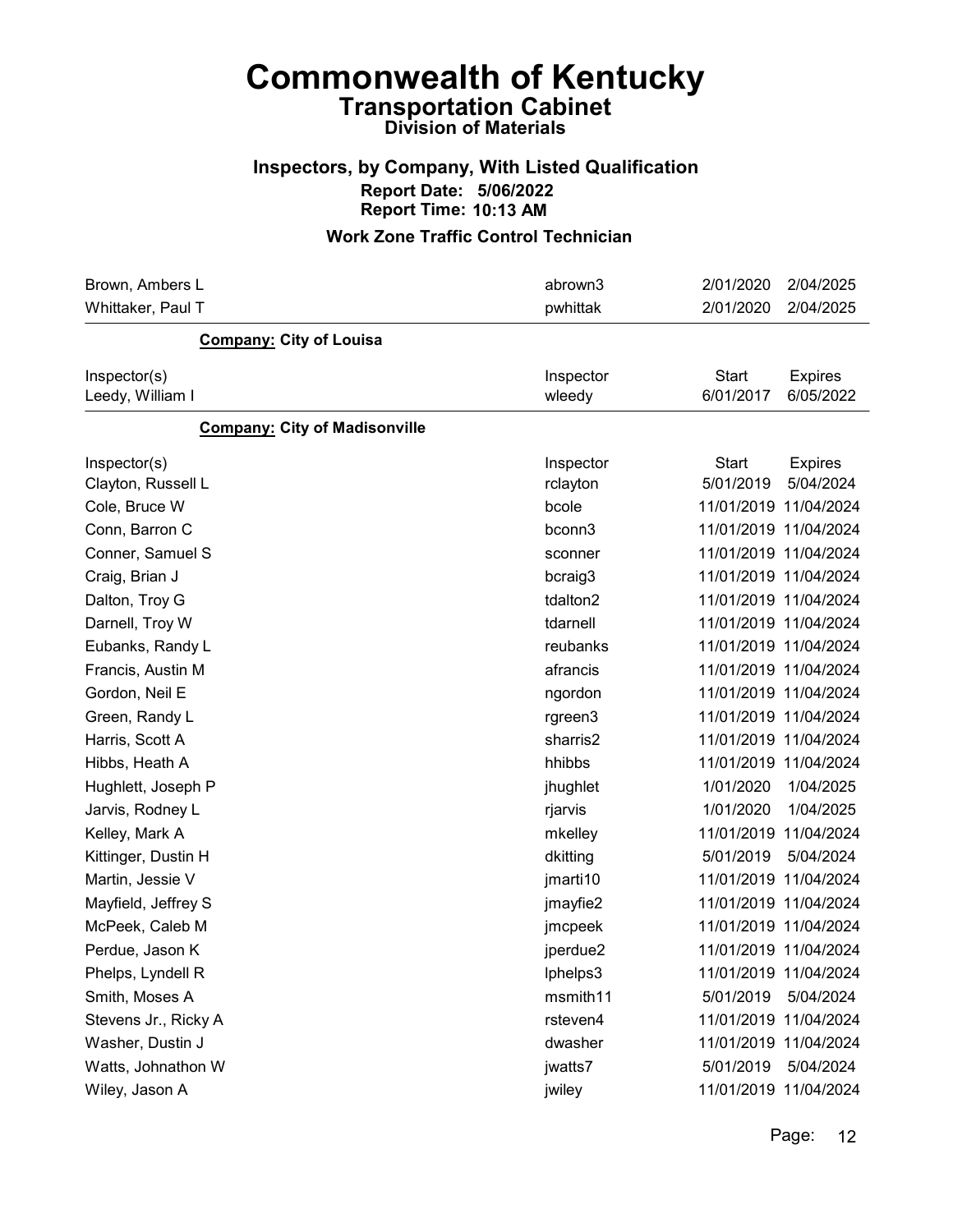### Inspectors, by Company, With Listed Qualification Report Date: 5/06/2022 Report Time: 10:13 AM

| Wyatt, Jody M                          | jwyatt3               | 5/01/2019                  | 5/04/2024                    |
|----------------------------------------|-----------------------|----------------------------|------------------------------|
| <b>Company: City of Murray</b>         |                       |                            |                              |
| Inspector(s)<br>Chapman, Keyon B       | Inspector<br>kchapman | <b>Start</b><br>12/01/2020 | <b>Expires</b><br>12/05/2025 |
| Henry, Chris L                         | chenry                |                            | 12/01/2020 12/05/2025        |
| Morris, Scottie                        | smorris2              |                            | 12/01/2020 12/05/2025        |
| <b>Company: City of Owensboro</b>      |                       |                            |                              |
| Inspector(s)                           | Inspector             | <b>Start</b>               | <b>Expires</b>               |
| Abell, William S                       | wabell                | 4/01/2019                  | 4/04/2024                    |
| Hagan, Sondra L                        | shagan                | 4/01/2019                  | 4/04/2024                    |
| Lopez, David                           | dlopez                | 4/01/2019                  | 4/04/2024                    |
| Masterson, James R                     | jmasters              | 4/01/2019                  | 4/04/2024                    |
| Morris, Kenneth L                      | kmorris               | 4/01/2019                  | 4/04/2024                    |
| Nantz, John W                          | jnantz                | 4/01/2019                  | 4/04/2024                    |
| Oliver, Louis W                        | loliver               | 4/01/2019                  | 4/04/2024                    |
| Pearre, Mark A                         | mpearre               | 4/01/2019                  | 4/04/2024                    |
| Phillips, Michael A                    | mphillp3              | 4/01/2019                  | 4/04/2024                    |
| Straney, Bill H                        | bstraney              | 4/01/2019                  | 4/04/2024                    |
| Trogden, Jacob P                       | jtrogden              | 4/01/2019                  | 4/04/2024                    |
| Young, Tim W                           | tyoung3               | 4/01/2019                  | 4/04/2024                    |
| <b>Company: City of Shepherdsville</b> |                       |                            |                              |
| Inspector(s)<br>Bradley, John F        | Inspector<br>jbradle2 | <b>Start</b><br>4/01/2021  | <b>Expires</b><br>4/05/2026  |
| Branham, Mark L                        | mbranha2              | 4/01/2019                  | 4/04/2024                    |
| Brown, Jeremie D                       | jbrown20              | 4/01/2019                  | 4/04/2024                    |
| Fleming, Scott                         | sflemin2              |                            | 12/01/2020 12/05/2025        |
| Gosser, Jeff                           | jgosser               | 3/01/2021                  | 3/05/2026                    |
| Lafollette, Tom T                      | tlafolet              | 4/01/2021                  | 4/05/2026                    |
| Leslie, Michael R                      | mleslie2              | 4/01/2019                  | 4/04/2024                    |
| O'Bryan, David M                       | dobryan               | 4/01/2019                  | 4/04/2024                    |
| Plush, David J                         | dplush                | 8/01/2021                  | 8/05/2026                    |
| Price, Duane S                         | dprice3               | 12/01/2020                 | 12/05/2025                   |
| Smothers, Kevin                        | ksmother              | 3/01/2021                  | 3/05/2026                    |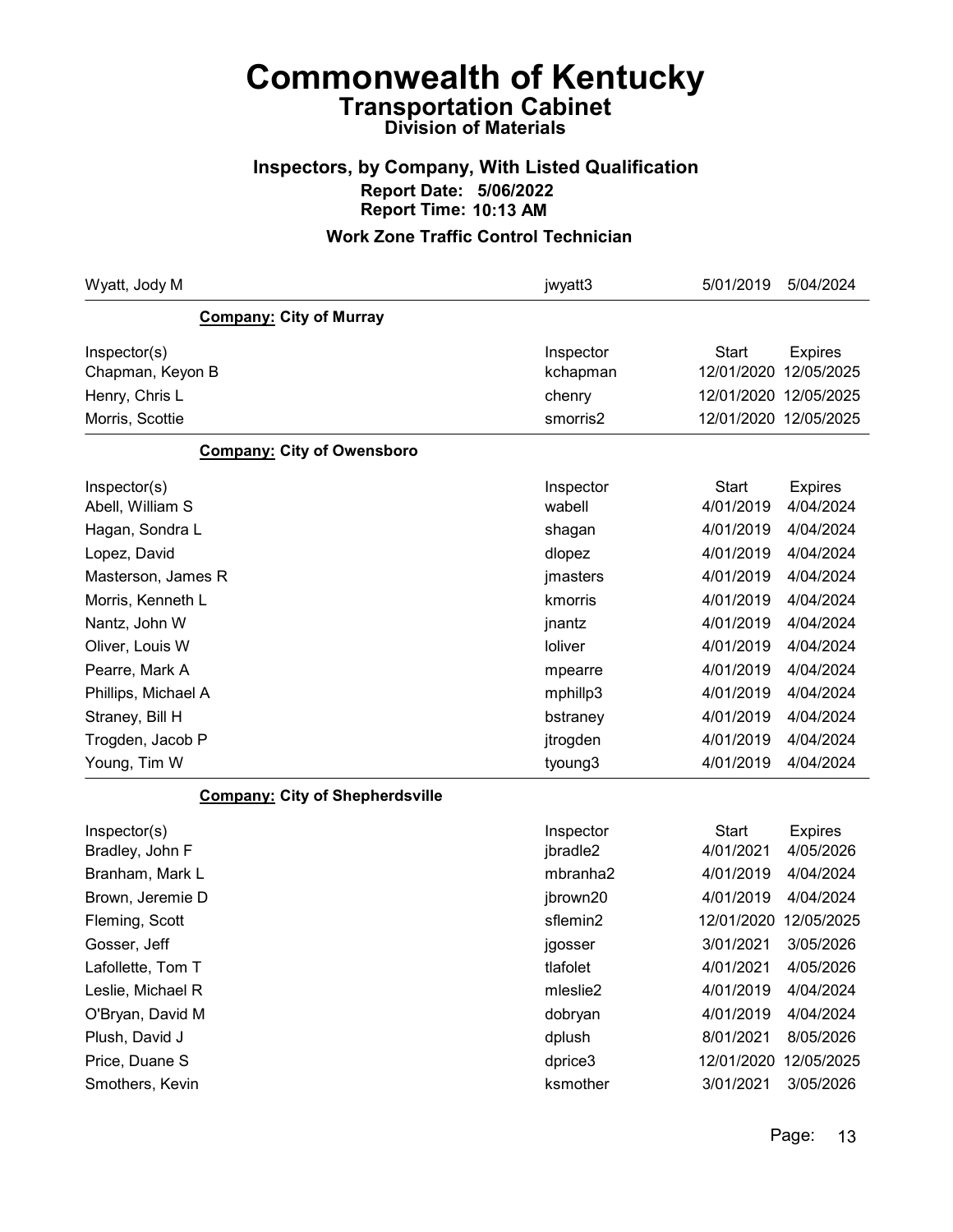### Inspectors, by Company, With Listed Qualification Report Date: 5/06/2022 Report Time: 10:13 AM

Work Zone Traffic Control Technician

|                                                                        | <b>Company: City of Somerset</b>               |                                            |                                                     |                                                       |
|------------------------------------------------------------------------|------------------------------------------------|--------------------------------------------|-----------------------------------------------------|-------------------------------------------------------|
| Inspector(s)<br>Ruffin, Brian                                          |                                                | Inspector<br>bruffin                       | <b>Start</b><br>3/01/2021                           | <b>Expires</b><br>3/05/2026                           |
|                                                                        | <b>Company: City of Southgate</b>              |                                            |                                                     |                                                       |
| Inspector(s)<br>Stortz, Richmond M                                     |                                                | Inspector<br>rstortz                       | <b>Start</b><br>9/01/2017                           | <b>Expires</b><br>9/05/2022                           |
|                                                                        | <b>Company: City of Versailles</b>             |                                            |                                                     |                                                       |
| Inspector(s)<br>Knight, Daniel M                                       |                                                | Inspector<br>dknight2                      | <b>Start</b><br>2/01/2022                           | <b>Expires</b><br>2/05/2027                           |
|                                                                        | <b>Company: Concepts 21, Plic</b>              |                                            |                                                     |                                                       |
| Inspector(s)<br>Nouri, Mohamma B                                       |                                                | Inspector<br>mnouri                        | <b>Start</b><br>6/01/2017                           | <b>Expires</b><br>6/05/2022                           |
|                                                                        | <b>Company: Crown Contracting &amp; Paving</b> |                                            |                                                     |                                                       |
| Inspector(s)<br>Brown, Carl W                                          |                                                | Inspector<br>cbrown3                       | <b>Start</b><br>4/01/2021                           | <b>Expires</b><br>4/05/2026                           |
|                                                                        | <b>Company: D&amp;M Mowing, Inc</b>            |                                            |                                                     |                                                       |
| Inspector(s)<br>Glass, Robert D<br>Purvis, Randy L<br>Swartz, Donnie D |                                                | Inspector<br>rglass3<br>rpurvis<br>dswartz | <b>Start</b><br>3/01/2019<br>2/01/2020<br>2/01/2020 | <b>Expires</b><br>3/04/2024<br>2/04/2025<br>2/04/2025 |
|                                                                        | <b>Company: D-01 Mayfield Section</b>          |                                            |                                                     |                                                       |
| Inspector(s)<br>Jackson, Dalton R                                      |                                                | Inspector<br>djackso4                      | Start<br>5/01/2019                                  | <b>Expires</b><br>5/04/2024                           |
| Looper, Jason W<br>Summerville, Barry L                                |                                                | jlooper<br>bsummerv                        | 10/01/2017<br>10/01/2017                            | 10/05/2022<br>10/05/2022                              |
| Wilson, Everett L                                                      |                                                | ewilson                                    |                                                     | 10/01/2017 10/05/2022                                 |
| Wilson, Robert G                                                       |                                                | rwilso11                                   |                                                     | 11/01/2020 11/05/2025                                 |
| Womble, Terry L                                                        |                                                | twomble                                    |                                                     | 10/01/2017 10/05/2022                                 |
|                                                                        | <b>Company: D-01 Murray Section</b>            |                                            |                                                     |                                                       |
| Inspector(s)                                                           |                                                | Inspector                                  | <b>Start</b>                                        | <b>Expires</b>                                        |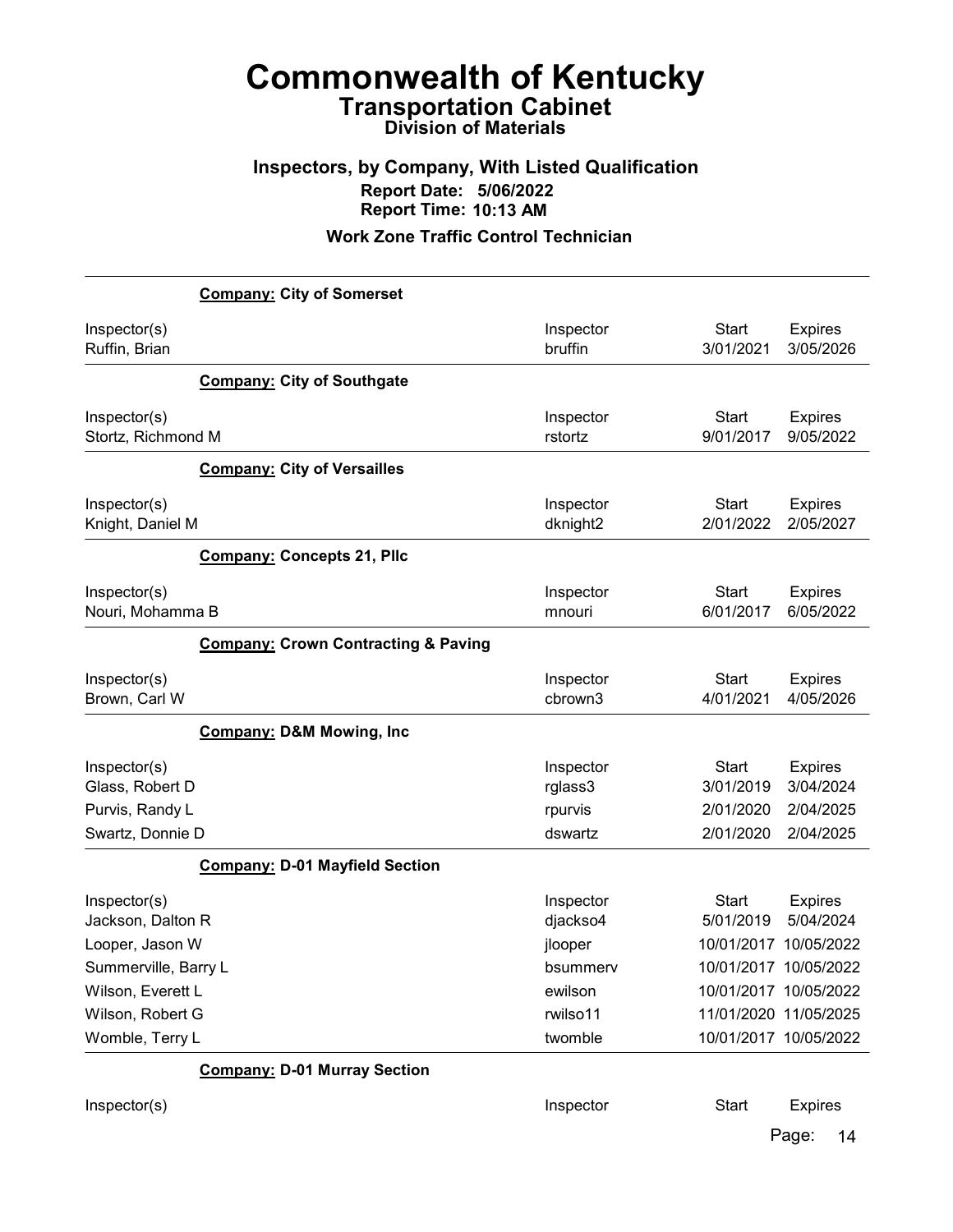#### Inspectors, by Company, With Listed Qualification Report Date: 5/06/2022 Report Time: 10:13 AM

| Beale, Brandon L                          | bbeale                | 8/01/2021<br>8/05/2026                              |
|-------------------------------------------|-----------------------|-----------------------------------------------------|
| Hart, Austin P                            | ahart                 | 11/01/2020 11/05/2025                               |
| <b>Company: D-01 Paducah Section</b>      |                       |                                                     |
| Inspector(s)<br>Marinelli, Michael W      | Inspector<br>mmarinel | Start<br><b>Expires</b><br>11/01/2020<br>11/05/2025 |
| <b>Company: D-01 Smithland Section</b>    |                       |                                                     |
| Inspector(s)                              | Inspector             | Start<br><b>Expires</b>                             |
| Johnson, Scotty L                         | sjohnso2              | 12/05/2025<br>12/01/2020                            |
| Oates, Jason L                            | joates                | 8/01/2021<br>8/05/2026                              |
| <b>Company: D-02 Henderson Section</b>    |                       |                                                     |
| Inspector(s)                              | Inspector             | Start<br><b>Expires</b>                             |
| Leslie, Jeramy A                          | jleslie2              | 2/01/2022<br>2/05/2027                              |
| Pierson, Johnathan S                      | jpierson              | 3/01/2021<br>3/05/2026                              |
| Powell, Jeremy D                          | jpowell2              | 11/01/2020<br>11/05/2025                            |
| Powell, Jeremy D                          | jpowell2              | 2/01/2022<br>2/05/2027                              |
| <b>Company: D-02 Hopkinsville Section</b> |                       |                                                     |
| Inspector(s)                              | Inspector             | <b>Start</b><br><b>Expires</b>                      |
| Hansley, Christopher D                    | chansley              | 1/01/2019<br>1/05/2024                              |
| Hyde, Rex L                               | rhyde                 | 5/05/2026<br>5/01/2021                              |
| <b>Company: D-02 Madisonville Section</b> |                       |                                                     |
| Inspector(s)                              | Inspector             | <b>Start</b><br><b>Expires</b>                      |
| Bruce, Trace A                            | tbruce                | 11/01/2020<br>11/05/2025                            |
| Burden, Brandon L                         | bburden               | 2/01/2022<br>2/05/2027                              |
| Burden, Brandon L                         | bburden               | 3/01/2021<br>3/05/2026                              |
| Conrad, Eric A                            | econrad               | 11/01/2020<br>11/05/2025                            |
| Fulton, LaDonna D                         | Ifulton               | 6/01/2021<br>6/05/2026                              |
| Gibbs, Michael T                          | tgibbs2               | 11/01/2020<br>11/05/2025                            |
| Miller, Terri C                           | tmiller3              | 11/01/2020 11/05/2025                               |
| Miller, Terri C                           | tmiller3              | 11/01/2020 11/05/2025                               |
| Sexton, Larry                             | <b>Isexton</b>        | 1/01/2019<br>1/05/2024                              |
| Shephard, Paul W                          | pshephar              | 12/01/2020 12/05/2025                               |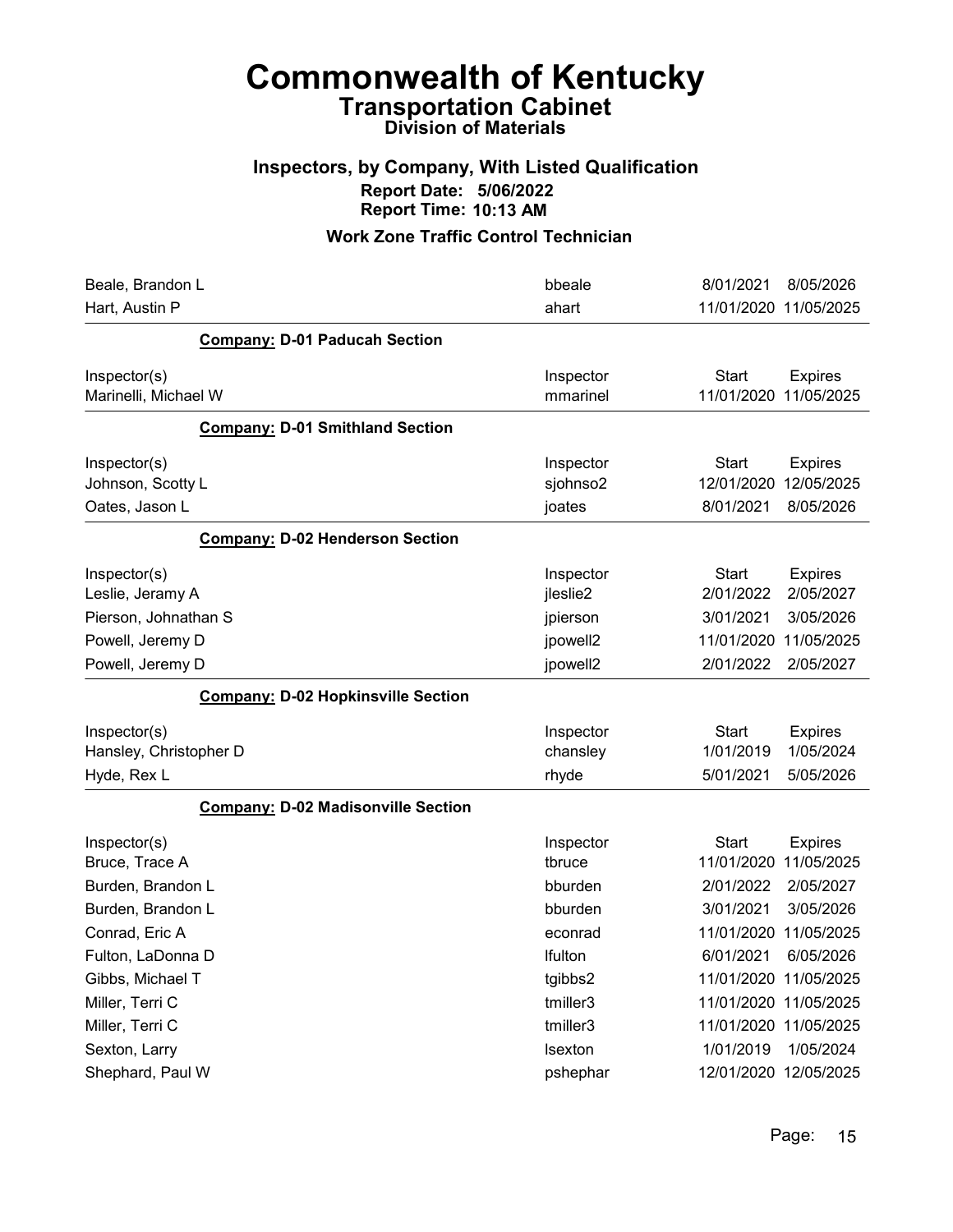## Inspectors, by Company, With Listed Qualification Report Date: 5/06/2022 Report Time: 10:13 AM

|                      | <b>Company: D-02 Materials Section</b>     |           |                       |                       |
|----------------------|--------------------------------------------|-----------|-----------------------|-----------------------|
| Inspector(s)         |                                            | Inspector | <b>Start</b>          | <b>Expires</b>        |
| Colburn, Jason A     |                                            | jcolburn  | 3/01/2021             | 3/05/2026             |
| Hoagland, Benton W   |                                            | bhoaglan  | 11/01/2020            | 11/05/2025            |
| Miller, Allen J      |                                            | amiller4  | 1/01/2019             | 1/05/2024             |
|                      | <b>Company: D-02 Owensboro Section</b>     |           |                       |                       |
| Inspector(s)         |                                            | Inspector | <b>Start</b>          | <b>Expires</b>        |
| Hoover, Patrick D    |                                            | phoover   | 5/01/2021             | 5/05/2026             |
| Howard, Cary W       |                                            | choward   | 10/01/2017 10/05/2022 |                       |
| Howard, Cary W       |                                            | choward   | 12/01/2020 12/05/2025 |                       |
| Johnson, Dan         |                                            | djohnso6  |                       | 10/01/2017 10/05/2022 |
| Johnson, John D      |                                            | jjohnso2  | 10/01/2017 10/05/2022 |                       |
| Mayes, Bryan K       |                                            | bmayes    | 2/01/2020             | 2/04/2025             |
| Payne, Ricky B       |                                            | rpayne    | 12/01/2020 12/05/2025 |                       |
| Payne, Ricky B       |                                            | rpayne    | 10/01/2017 10/05/2022 |                       |
| Phelps, Brian S      |                                            | bphelps   | 4/01/2021             | 4/05/2026             |
|                      | <b>Company: D-03 Bowling Green Section</b> |           |                       |                       |
| Inspector(s)         |                                            | Inspector | <b>Start</b>          | <b>Expires</b>        |
| Ervin, Jonathan L    |                                            | jervin    | 12/01/2020 12/05/2025 |                       |
| Hocker, Dara L       |                                            | dhocker   |                       | 11/01/2020 11/05/2025 |
| Hughes, Matthew S    |                                            | mhughes   | 11/01/2021 11/05/2026 |                       |
| Smith, Christopher W |                                            | csmith19  | 11/01/2020 11/05/2025 |                       |
| Spidel, Travis M     |                                            | tspidel   | 11/01/2020 11/05/2025 |                       |
|                      | <b>Company: D-03 Glasgow Section</b>       |           |                       |                       |
| Inspector(s)         |                                            | Inspector | Start                 | <b>Expires</b>        |
| Blakley, David       |                                            | dblakley  | 3/01/2022             | 3/05/2027             |
| Fisher, Kaleb B      |                                            | kfisher   | 12/01/2020            | 12/05/2025            |
| Gibson, Roy          |                                            | rgibson   | 2/01/2022             | 2/05/2027             |
| Phelps, Bobby L      |                                            | bphelps2  | 10/01/2021            | 10/05/2026            |
| Rigsby, Jim D        |                                            | jrigsby   | 12/01/2020            | 12/05/2025            |
| Shirley, Tony H      |                                            | thsirley  | 1/01/2019             | 1/05/2024             |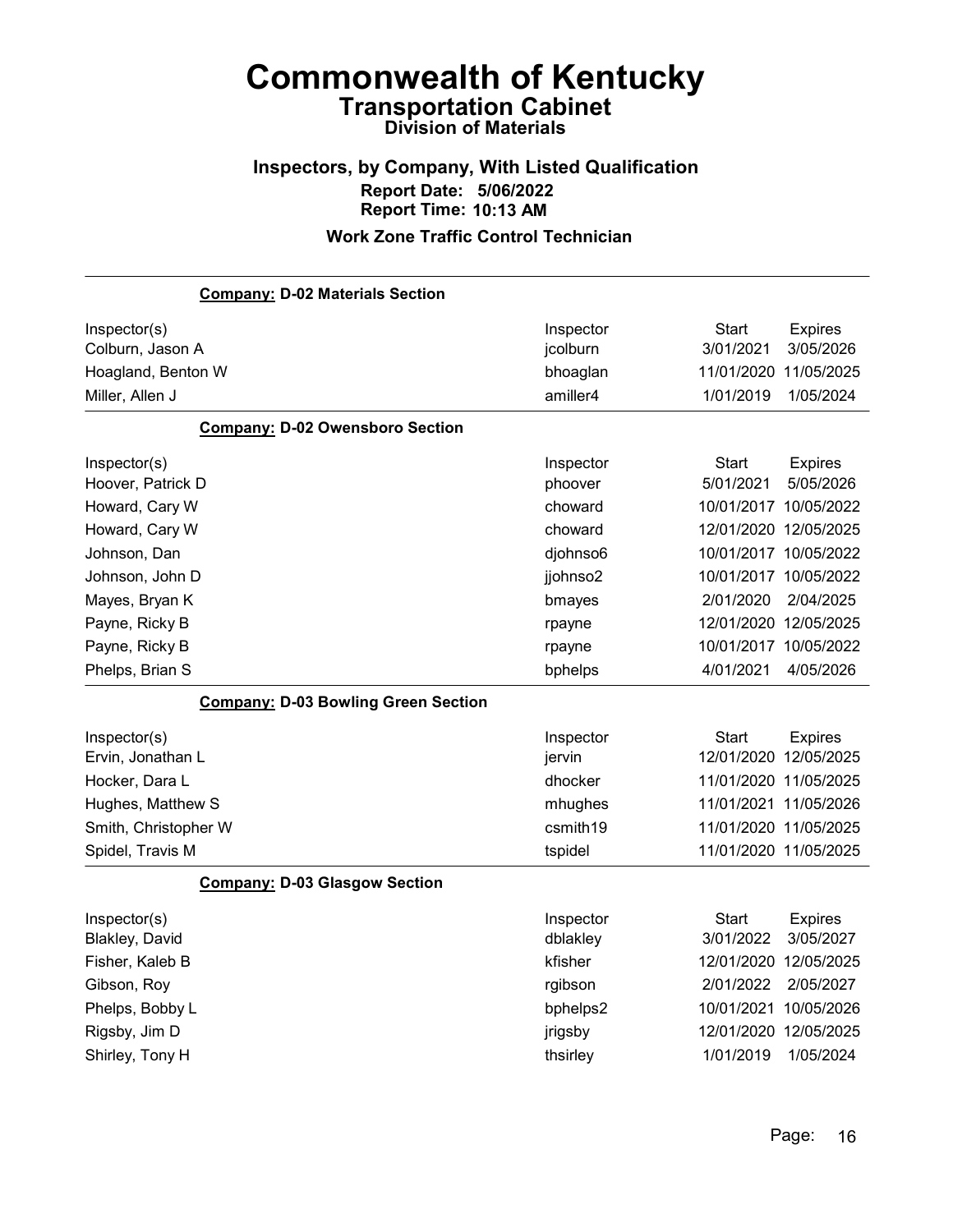### Inspectors, by Company, With Listed Qualification Report Date: 5/06/2022 Report Time: 10:13 AM

#### Work Zone Traffic Control Technician

| <b>Company: D-03 Russellville Section</b>  |                |              |                       |
|--------------------------------------------|----------------|--------------|-----------------------|
| Inspector(s)                               | Inspector      | <b>Start</b> | <b>Expires</b>        |
| Gill, Matthew C                            | mgill2         | 3/01/2022    | 3/05/2027             |
| Glass, Ron V                               | rglass2        | 12/01/2020   | 12/05/2025            |
| Moore, Jamison C                           | jmoore11       | 5/01/2021    | 5/05/2026             |
| <b>Company: D-03 Scottsville Section</b>   |                |              |                       |
| Inspector(s)                               | Inspector      | <b>Start</b> | <b>Expires</b>        |
| Charlton, Allen K                          | acharlto       | 12/01/2019   | 12/04/2024            |
| Cornwell, Joshua N                         | jcornwe2       | 6/01/2019    | 6/04/2024             |
| Dismon, Terry D                            | tdismon        | 2/01/2022    | 2/05/2027             |
| Dyer, Bradley E                            | bdyer          | 2/01/2022    | 2/05/2027             |
| Netherton, Cory                            | cnethert       | 12/01/2020   | 12/05/2025            |
| Robinson, Keith A                          | krobins3       |              | 12/01/2020 12/05/2025 |
| <b>Company: D-04 Bardstown Section</b>     |                |              |                       |
| Inspector(s)                               | Inspector      | <b>Start</b> | <b>Expires</b>        |
| Begley, Jenny L                            | jbegley2       | 8/01/2021    | 8/05/2026             |
| Culver, James E                            | eculver        | 8/01/2021    | 8/05/2026             |
| Filiatreau, Chad J                         | cfiliatr       | 8/01/2021    | 8/05/2026             |
| Filiatreau, Jude M                         | jfiliatr       | 8/01/2021    | 8/05/2026             |
| Hall, Aaron D                              | ahall6         | 12/01/2020   | 12/05/2025            |
| Parrish, Dwight D                          | dparish        | 8/01/2021    | 8/05/2026             |
| <b>Company: D-04 Cambellsville Section</b> |                |              |                       |
| Inspector(s)                               | Inspector      | <b>Start</b> | <b>Expires</b>        |
| Bills, Michael H                           | mbills         | 3/01/2022    | 3/05/2027             |
| Cox, Terry L                               | tcox2          |              | 12/01/2020 12/05/2025 |
| Gootee, Lauren M                           | <b>Ifarmer</b> |              | 12/01/2020 12/05/2025 |
| Jewell, William C                          | wjewell        |              | 10/01/2017 10/05/2022 |
| Morrison, Christopher D                    | cmorriso       |              | 12/01/2020 12/05/2025 |
| Pierce, Larry D                            | Ipierce        |              | 10/01/2017 10/05/2022 |
| Riggins, David C                           | driggins       | 8/01/2018    | 8/05/2023             |
| Squires, Mitchell W                        | msquires       | 4/01/2019    | 4/04/2024             |
| Summers, Craig L                           | csummers       | 8/01/2018    | 8/05/2023             |
| Wayne, Daniel J                            | dwayne2        |              | 10/01/2017 10/05/2022 |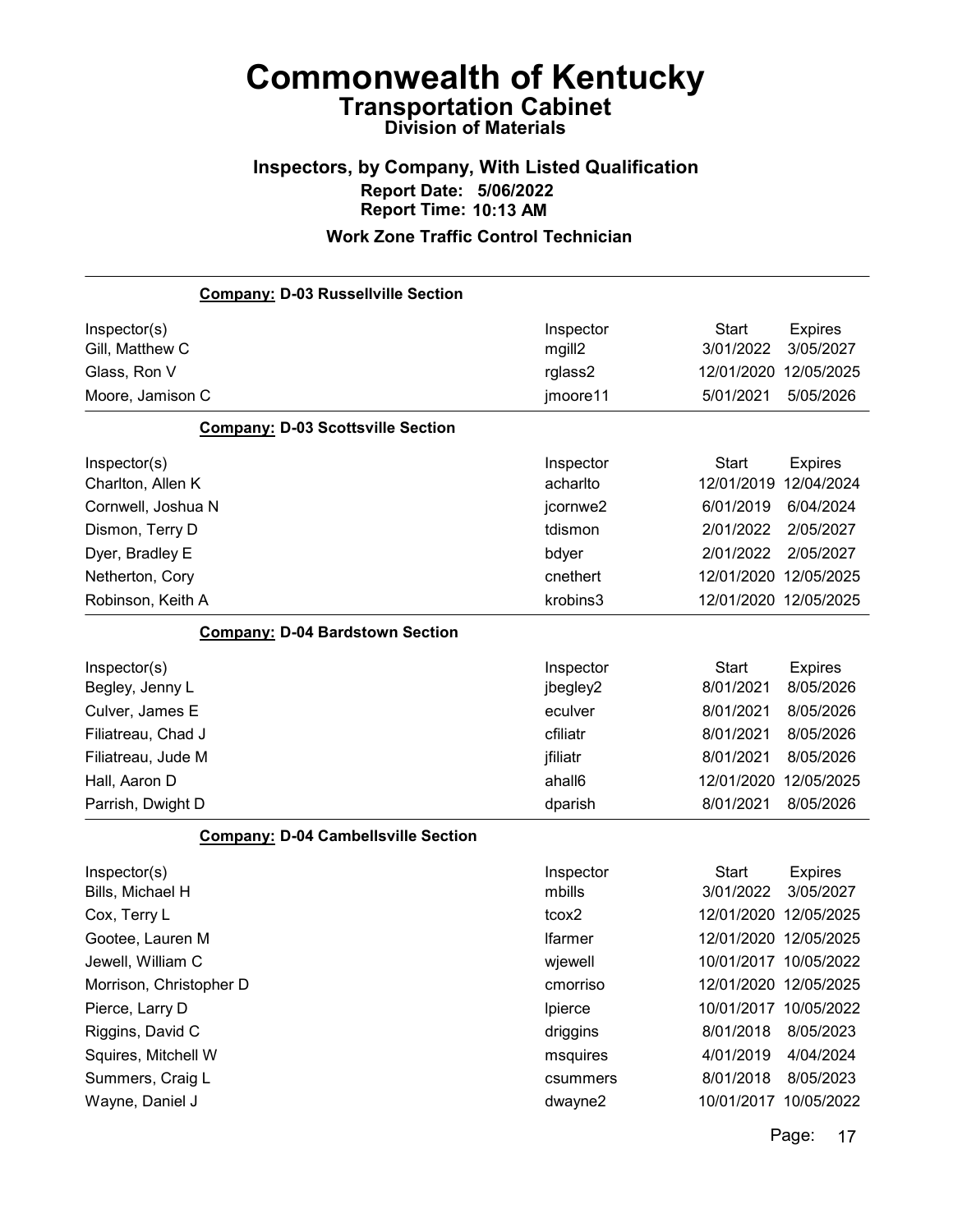### Inspectors, by Company, With Listed Qualification Report Date: 5/06/2022 Report Time: 10:13 AM

| Wayne, Daniel J                          | dwayne2   | 3/01/2022    | 3/05/2027             |
|------------------------------------------|-----------|--------------|-----------------------|
| Company: D-04 Elizabethtown Section      |           |              |                       |
| Inspector(s)                             | Inspector | <b>Start</b> | <b>Expires</b>        |
| Bennett, Chris R                         | cbennet2  | 6/01/2019    | 6/04/2024             |
| Croley, Chuck G                          | ccroley   | 2/01/2022    | 2/05/2027             |
| Dennis, Travis C                         | tdennis   | 6/01/2019    | 6/04/2024             |
| Ditto, Cody C                            | cditto    | 10/01/2017   | 10/05/2022            |
| Hampton, Christopher S                   | champton  |              | 10/01/2017 10/05/2022 |
| Reynolds, Justin W                       | jreynol4  | 4/01/2019    | 4/04/2024             |
| <b>Company: D-04 Hardinsburg Section</b> |           |              |                       |
| Inspector(s)                             | Inspector | <b>Start</b> | <b>Expires</b>        |
| Beauchamp, James A                       | jbeaucha  | 8/01/2021    | 8/05/2026             |
| Decker, Dakota R                         | ddecker2  | 8/01/2021    | 8/05/2026             |
| Dennison, Derrick R                      | ddenniso  | 8/01/2021    | 8/05/2026             |
| Gregory, Brian L                         | bgregory  | 8/01/2021    | 8/05/2026             |
| Logsdon, Timmy R                         | tlogsdon  | 8/01/2019    | 8/04/2024             |
| Smith, Jared D                           | jsmith6   | 10/01/2017   | 10/05/2022            |
| <b>Company: D-04 Materials Section</b>   |           |              |                       |
| Inspector(s)                             | Inspector | <b>Start</b> | <b>Expires</b>        |
| Bradshaw, Johnathon K                    | jbradsh2  | 12/01/2020   | 12/05/2025            |
| Despain, Marshall W                      | mdespain  | 8/01/2021    | 8/05/2026             |
| Rabich, Ronald                           | rrabich   | 1/01/2018    | 1/05/2023             |
| <b>Company: D-05 Frankfort Section</b>   |           |              |                       |
| Inspector(s)                             | Inspector | <b>Start</b> | <b>Expires</b>        |
| Baldwin, Logan T                         | Ibaldwin  | 3/01/2022    | 3/05/2027             |
| Dean, Jonathan C                         | jdean4    | 10/01/2018   | 10/05/2023            |
| Gabbard, Matthew D                       | mgabbard  | 7/01/2019    | 7/04/2024             |
| Kelly, Charles E                         | ckelly2   | 7/01/2019    | 7/04/2024             |
| Mitchell, Michael S                      | mmitche1  | 7/01/2019    | 7/04/2024             |
| Wise, Shane O                            | swise     | 7/01/2019    | 7/04/2024             |
| <b>Company: D-05 Louisville Section</b>  |           |              |                       |
| Inspector(s)                             | Inspector | <b>Start</b> | <b>Expires</b>        |
|                                          |           |              | Page:<br>18           |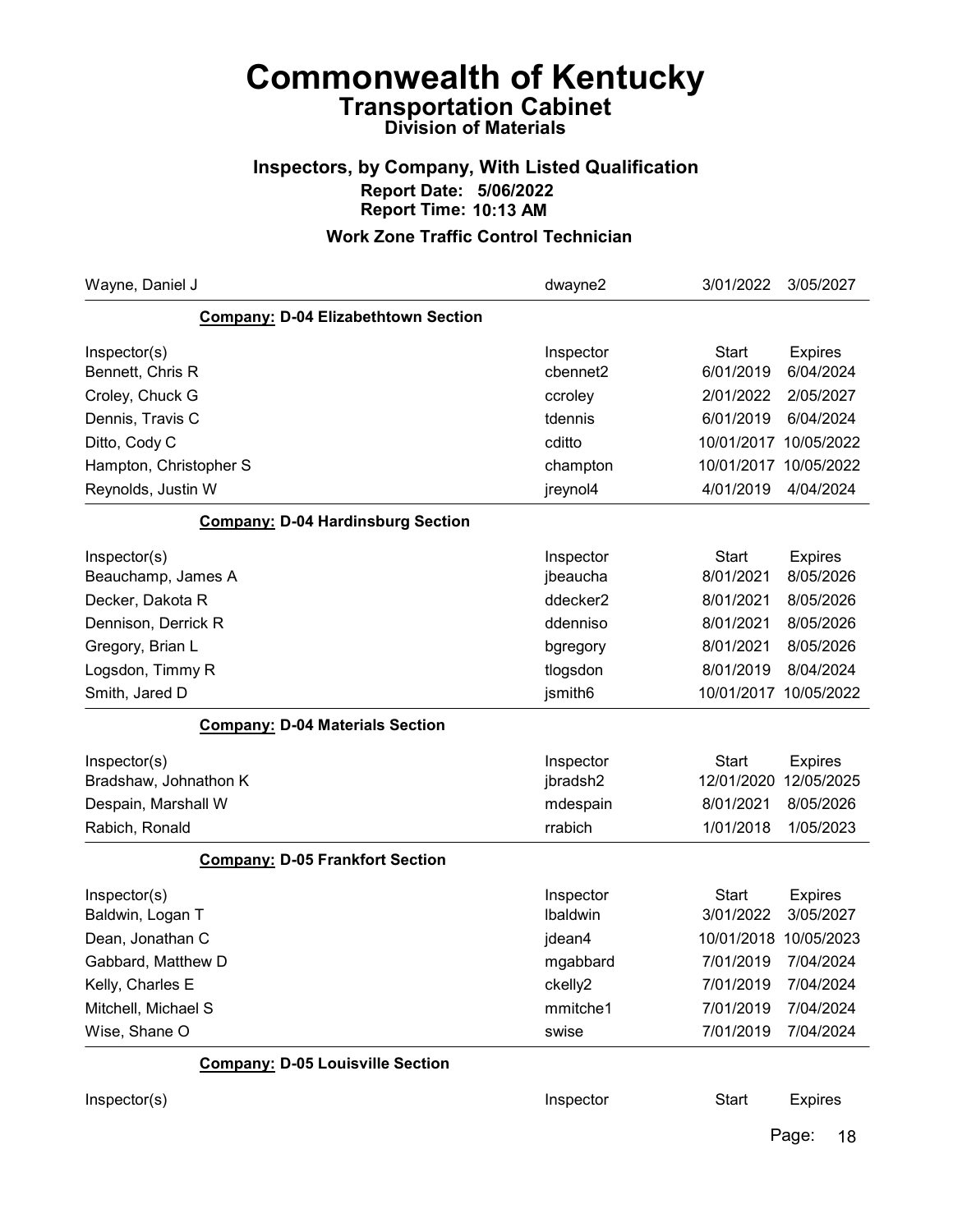### Inspectors, by Company, With Listed Qualification Report Date: 5/06/2022 Report Time: 10:13 AM

#### Work Zone Traffic Control Technician

| Bowling, Cortez D                           | cbowlin2  |              | 11/01/2020 11/05/2025 |
|---------------------------------------------|-----------|--------------|-----------------------|
| Davis, Cody R                               | cdavis3   |              | 11/01/2020 11/05/2025 |
| Eaton, Brian                                | beaton    | 4/01/2019    | 4/04/2024             |
| Hall, Justin D                              | jhall8    |              | 10/01/2017 10/05/2022 |
| Hall, Justin D                              | jhall8    |              | 10/01/2018 10/05/2023 |
| Martin, Bryant J                            | bmartin3  |              | 11/01/2020 11/05/2025 |
| Schenk, Jesse W                             | jschenk   |              | 10/01/2017 10/05/2022 |
| Topping, Dow L                              | dtopping  |              | 10/01/2017 10/05/2022 |
| Wiggins, Michael E                          | mwiggins  | 7/01/2019    | 7/04/2024             |
| <b>Company: D-05 Materials Section</b>      |           |              |                       |
| Inspector(s)                                | Inspector | <b>Start</b> | <b>Expires</b>        |
| Chaney, Arthur G                            | achaney   | 11/01/2020   | 11/05/2025            |
| Lauer, Eric R                               | elauer    | 4/01/2019    | 4/04/2024             |
| Shields, Logan S                            | Ishields  | 12/01/2020   | 12/05/2025            |
| Whitehouse, James J                         | jwhiteho  | 7/01/2019    | 7/04/2024             |
| <b>Company: D-05 New Castle Section</b>     |           |              |                       |
| Inspector(s)                                | Inspector | <b>Start</b> | <b>Expires</b>        |
| Arvin, Troy L                               | tarvin2   | 10/01/2019   | 10/04/2024            |
| Danner, David L                             | ddanner   | 1/01/2019    | 1/05/2024             |
| Lyons, Bradley S                            | blyons    | 7/01/2019    | 7/04/2024             |
| Mobley, James C                             | jmobley2  | 7/01/2019    | 7/04/2024             |
| Sharp, Gregory A                            | gsharp2   | 7/01/2019    | 7/04/2024             |
| <b>Company: D-05 Shelbyville Section</b>    |           |              |                       |
| Inspector(s)                                | Inspector | <b>Start</b> | <b>Expires</b>        |
| Alfarra, Hamdi A                            | halfarra  | 3/01/2022    | 3/05/2027             |
| Barnett, Joseph W                           | jbarnet5  | 3/01/2022    | 3/05/2027             |
| Ingram, Charles J                           | cingram   | 9/01/2019    | 9/04/2024             |
| Roberts, Willie J                           | wrobert4  | 9/01/2019    | 9/04/2024             |
| Slucher, Joseph T                           | jslucher  | 6/01/2021    | 6/05/2026             |
| Ware, Howard S                              | hware     |              | 10/01/2018 10/05/2023 |
| <b>Company: D-05 Shepherdsville Section</b> |           |              |                       |
| Inspector(s)                                | Inspector | <b>Start</b> | <b>Expires</b>        |

Beckham, Paul D **D D Example 2018 pbeckham** 10/01/2018 10/05/2023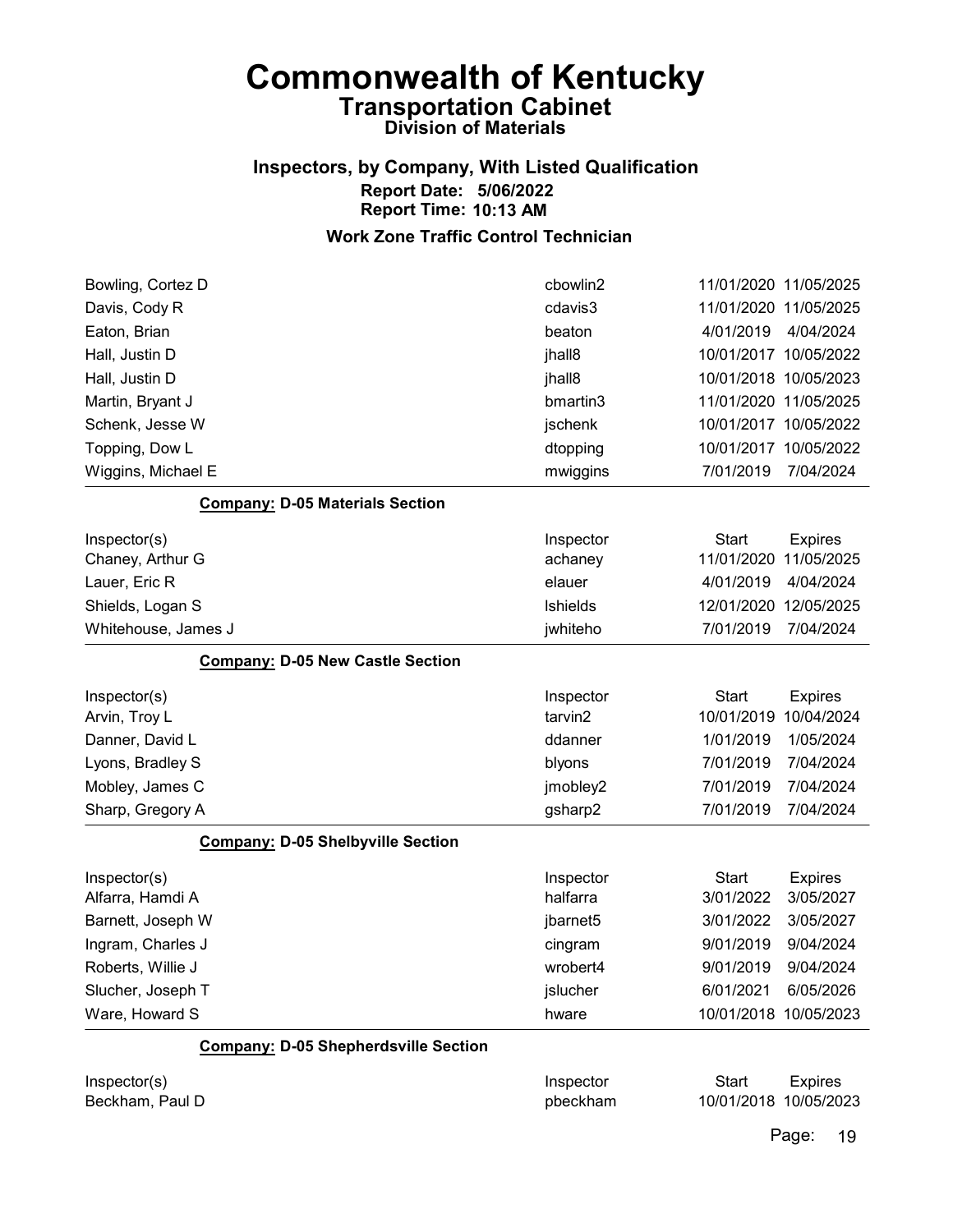### Inspectors, by Company, With Listed Qualification Report Date: 5/06/2022 Report Time: 10:13 AM

| Gibson, Wayne G                         | wgibson3  | 11/01/2020 11/05/2025          |
|-----------------------------------------|-----------|--------------------------------|
| Harris, Tate H                          | tharris6  | 3/05/2026<br>3/01/2021         |
| <b>Company: D-06 Burlington Section</b> |           |                                |
| Inspector(s)                            | Inspector | Start<br><b>Expires</b>        |
| Bandy, John D                           | jbandy    | 7/04/2024<br>7/01/2019         |
| Eising, William K                       | weising   | 12/01/2020 12/05/2025          |
| <b>Company: D-06 Covington Section</b>  |           |                                |
| Inspector(s)                            | Inspector | <b>Start</b><br><b>Expires</b> |
| Howard, Arnett J                        | ahoward3  | 7/01/2017<br>7/05/2022         |
| Kool, Kenneth H                         | kkool     | 11/05/2025<br>11/01/2020       |
| Kool, Kenneth H                         | kkool     | 11/05/2025<br>11/01/2020       |
| Vogt, Dustin M                          | dvogt     | 7/01/2018<br>7/05/2023         |
| <b>Company: D-06 Falmouth Section</b>   |           |                                |
| Inspector(s)                            | Inspector | Start<br><b>Expires</b>        |
| Colvin, Kevin W                         | kcolvin   | 5/01/2021<br>5/05/2026         |
| Figgins, Brandon L                      | bfiggin2  | 10/05/2022<br>10/01/2017       |
| Jones, Megan L                          | mjones4   | 12/05/2025<br>12/01/2020       |
| Platt, Josh T                           | jplatt    | 7/01/2018<br>7/05/2023         |
| <b>Company: D-06 Materials Section</b>  |           |                                |
| Inspector(s)                            | Inspector | <b>Start</b><br><b>Expires</b> |
| Fryman, Jeff T                          | jfryman   | 10/01/2019<br>10/04/2024       |
| Johnson, Tyler A                        | tjohnso5  | 7/01/2018<br>7/05/2023         |
| Stephens, Stuart C                      | sstephe5  | 10/01/2019 10/04/2024          |
| <b>Company: D-06 Owenton Section</b>    |           |                                |
| Inspector(s)                            | Inspector | <b>Start</b><br><b>Expires</b> |
| Bishop, Barry L                         | bbishop   | 7/04/2024<br>7/01/2019         |
| Dezarn, Kyle W                          | kdezarn   | 8/04/2024<br>8/01/2019         |
| Hylton, Johnnie R                       | jhylton   | 7/04/2024<br>7/01/2019         |
| Mason, Leroy D                          | Imason2   | 12/01/2020<br>12/05/2025       |
| Perkins, Josh W                         | jperkin3  | 10/01/2017 10/05/2022          |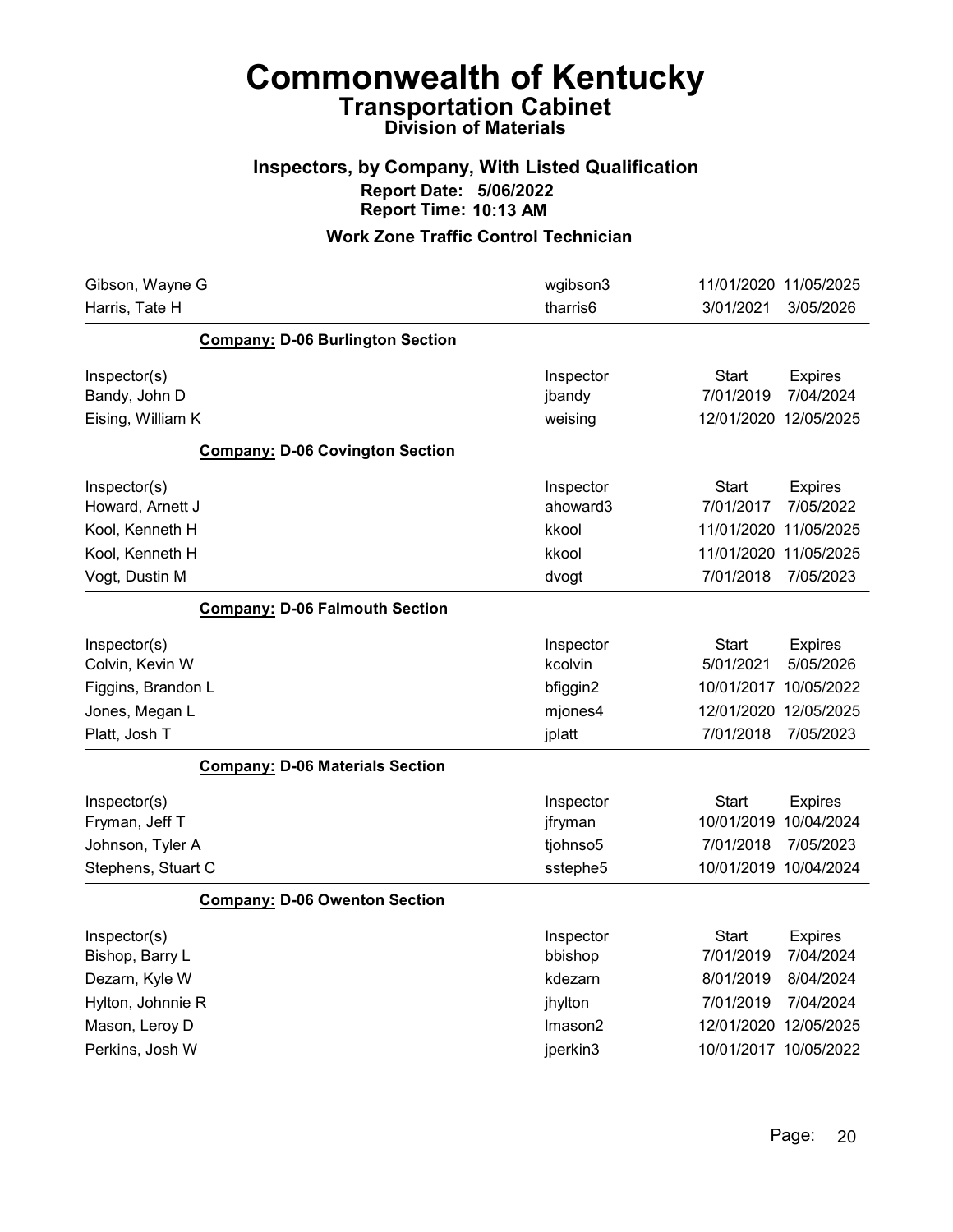### Inspectors, by Company, With Listed Qualification Report Date: 5/06/2022 Report Time: 10:13 AM

| <b>Company: D-06 Williamstown Section</b>          |                                 |                                                    |                              |
|----------------------------------------------------|---------------------------------|----------------------------------------------------|------------------------------|
| Inspector(s)<br>Hensley, Kevin D<br>Tumey, David F | Inspector<br>khensley<br>dtumey | <b>Start</b><br>7/01/2019<br>10/01/2017 10/05/2022 | <b>Expires</b><br>7/04/2024  |
| <b>Company: D-07 Danville Section</b>              |                                 |                                                    |                              |
| Inspector(s)<br>Burrows, Tyler L                   | Inspector<br>tburrows           | <b>Start</b><br>4/01/2021                          | <b>Expires</b><br>4/05/2026  |
| Grider, Scott D                                    | sgrider2                        | 6/01/2017                                          | 6/05/2022                    |
| Lenington, Jody D                                  | jleningt                        | 1/01/2019                                          | 1/05/2024                    |
| Shields, Austin C                                  | ashields                        | 10/01/2017                                         | 10/05/2022                   |
| Webb, Michael P                                    | mwebb                           | 1/01/2019                                          | 1/05/2024                    |
| Wesley, Hagan L                                    | hwesley                         | 3/01/2021                                          | 3/05/2026                    |
| <b>Company: D-07 Georgetown Section</b>            |                                 |                                                    |                              |
| Inspector(s)<br>Robinson, Mark E                   | Inspector<br>mrobinso           | Start<br>1/01/2019                                 | <b>Expires</b><br>1/05/2024  |
| <b>Company: D-07 Lexington Section</b>             |                                 |                                                    |                              |
| Inspector(s)<br>Hornbeck, William B                | Inspector<br>whornbec           | <b>Start</b><br>11/01/2020                         | <b>Expires</b><br>11/05/2025 |
| Hubbard, Michael R                                 | mhubbar2                        | 11/01/2020 11/05/2025                              |                              |
| Petrenko, Alexander                                | apetrenk                        | 2/01/2020                                          | 2/04/2025                    |
| Phillips, Diana L                                  | dphilli4                        | 2/01/2022                                          | 2/05/2027                    |
| Rhodes, Stephen A                                  | srhodes                         | 2/01/2020                                          | 2/04/2025                    |
| Webb, David L                                      | dwebb4                          | 2/01/2020                                          | 2/04/2025                    |
| Withrow, Joshua B                                  | jwithrow                        | 1/01/2019                                          | 1/05/2024                    |
| <b>Company: D-07 Materials Section</b>             |                                 |                                                    |                              |
| Inspector(s)<br>Claunch, Jeremy J                  | Inspector<br>jclaunch           | <b>Start</b><br>11/01/2020 11/05/2025              | <b>Expires</b>               |
| Conley, Mattie E                                   | mconley                         |                                                    | 10/01/2017 10/05/2022        |
| Mucci, Richard A                                   | amucci                          | 1/01/2019                                          | 1/05/2024                    |
| Murphy, Logan W                                    | Imurphy                         | 7/01/2019                                          | 7/04/2024                    |
| Staley, Robert L                                   | rstaley                         | 5/01/2021                                          | 5/05/2026                    |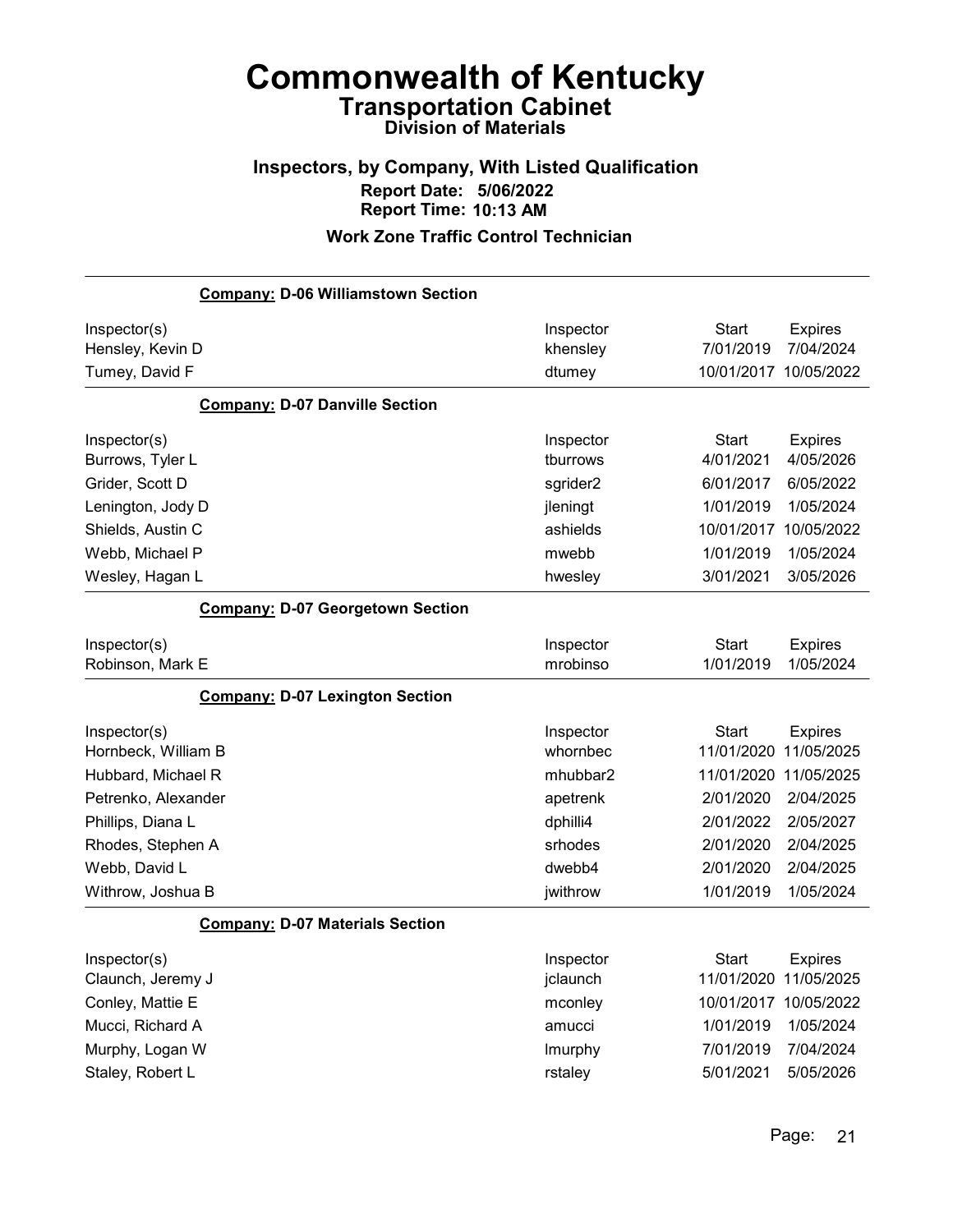### Inspectors, by Company, With Listed Qualification Report Date: 5/06/2022 Report Time: 10:13 AM

#### Work Zone Traffic Control Technician

| <b>Company: D-07 Richmond Section</b>        |           |              |                |
|----------------------------------------------|-----------|--------------|----------------|
| Inspector(s)                                 | Inspector | <b>Start</b> | <b>Expires</b> |
| Bidwell, Kyle S                              | kbidwell  | 10/01/2017   | 10/05/2022     |
| Osborne, Nicole B                            | nosborne  | 1/01/2019    | 1/05/2024      |
| <b>Company: D-07 Winchester Section</b>      |           |              |                |
| Inspector(s)                                 | Inspector | <b>Start</b> | <b>Expires</b> |
| Arnett, Christopher V                        | carnett   | 1/01/2019    | 1/05/2024      |
| McMillan, Natalia E                          | nmcmilla  | 7/01/2019    | 7/04/2024      |
| <b>Company: D-08 Materials Section</b>       |           |              |                |
| Inspector(s)                                 | Inspector | <b>Start</b> | <b>Expires</b> |
| Abbott, William B                            | wabbott   | 8/01/2018    | 8/05/2023      |
| Bishop, Dakota H                             | dbishop   | 8/01/2021    | 8/05/2026      |
| Duncan, Lance D                              | Iduncan   | 1/01/2018    | 1/05/2023      |
| Epperson, Nathan A                           | nepperso  | 9/01/2017    | 9/05/2022      |
| Fields, William D                            | wfields   | 8/01/2018    | 8/05/2023      |
| Foster, Bruce R                              | bfoster   | 9/01/2019    | 9/04/2024      |
| Frye, Mallory A                              | mfrye     | 11/01/2020   | 11/05/2025     |
| Hampton, Jasper D                            | jhampto4  | 9/01/2019    | 9/04/2024      |
| Lowry, Wesley C                              | wlowry    | 9/01/2019    | 9/04/2024      |
| Stykes, Chad C                               | cstykes   | 1/01/2018    | 1/05/2023      |
| <b>Company: D-08 Monticello Section</b>      |           |              |                |
| Inspector(s)                                 | Inspector | <b>Start</b> | <b>Expires</b> |
| Arms, William C                              | warms     | 9/01/2019    | 9/04/2024      |
| Cecil, Chris P                               | ccecil    | 1/01/2018    | 1/05/2023      |
| Cooper, Michael S                            | mcooper4  | 12/01/2020   | 12/05/2025     |
| Gregory, Matthew L                           | mgregor2  | 3/01/2021    | 3/05/2026      |
| McCutchen, Jaimeson G                        | jmccutch  | 1/01/2018    | 1/05/2023      |
| Sumner, Preston M                            | psumner   | 9/01/2019    | 9/04/2024      |
| <b>Company: D-08 Russell Springs Section</b> |           |              |                |
| Inspector(s)                                 | Inspector | <b>Start</b> | <b>Expires</b> |
| Abrell, William R                            | wabrell   | 9/01/2019    | 9/04/2024      |
| Baker, Mark G                                | mbaker2   | 9/01/2019    | 9/04/2024      |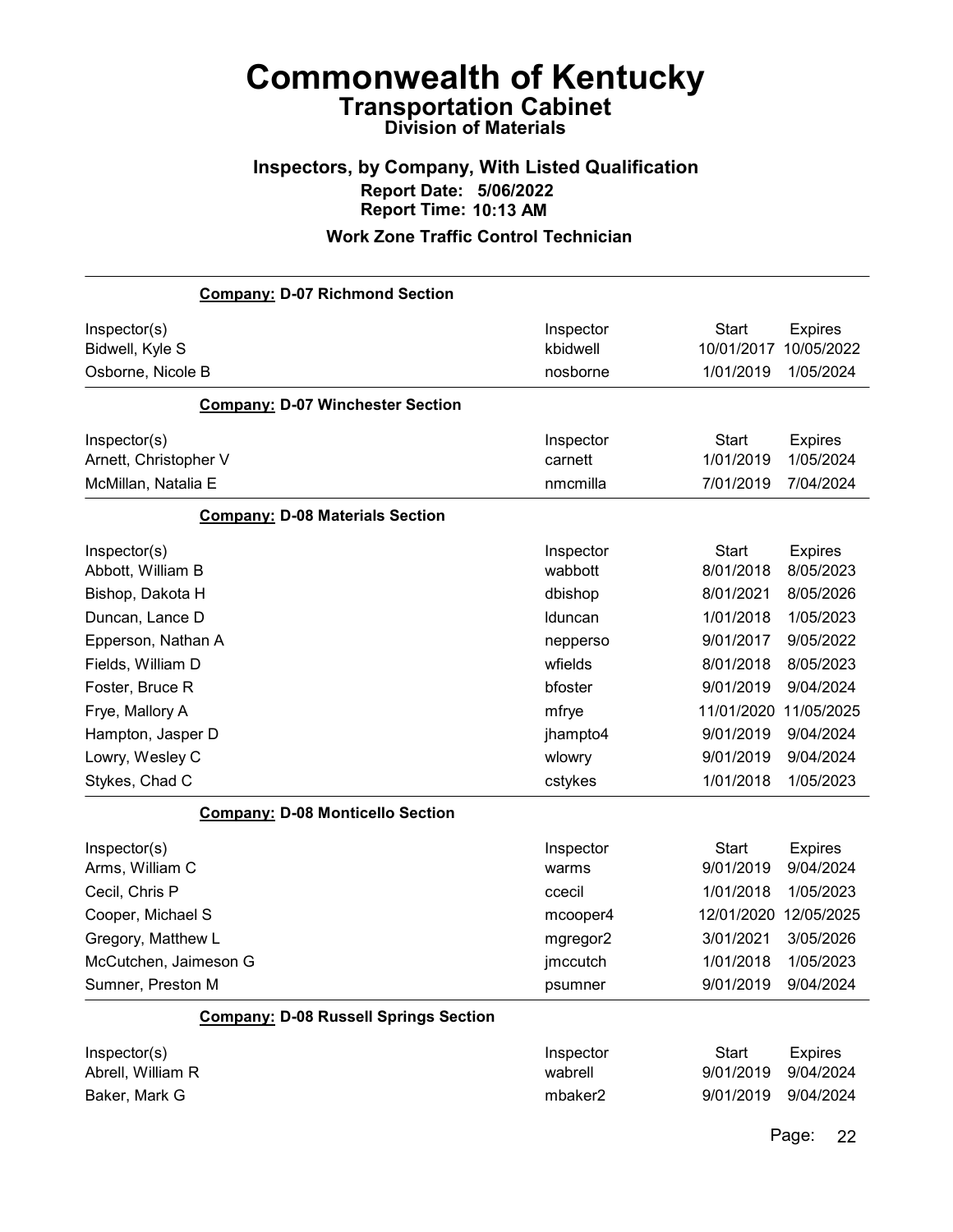### Inspectors, by Company, With Listed Qualification Report Date: 5/06/2022 Report Time: 10:13 AM

| Cundiff, Randy E                          | rcundiff  | 11/01/2020 11/05/2025 |                |
|-------------------------------------------|-----------|-----------------------|----------------|
| Frye, Kayla M                             | kfrye     | 11/01/2020 11/05/2025 |                |
| Kulac, Douglas T                          | dkulac    | 9/01/2019             | 9/04/2024      |
| McKinney, Roger D                         | rmckinne  | 3/01/2021             | 3/05/2026      |
| <b>Company: D-08 Somerset Section</b>     |           |                       |                |
| Inspector(s)                              | Inspector | <b>Start</b>          | <b>Expires</b> |
| Dixon, Adam C                             | adixon2   | 11/01/2020            | 11/05/2025     |
| Dixon, Adam C                             | adixon2   | 11/01/2020 11/05/2025 |                |
| Henderlight, Christopher D                | chenderl  | 11/01/2020            | 11/05/2025     |
| Hughes, Paul A                            | phughes   | 1/01/2018             | 1/05/2023      |
| King, Cody W                              | cking3    | 6/01/2017             | 6/05/2022      |
| Ledford, David A                          | dledford  | 3/01/2021             | 3/05/2026      |
| Neikirk, Mark R                           | wneikirk  | 9/01/2019             | 9/04/2024      |
| Neikirk, Mark R                           | mneikir2  | 3/01/2021             | 3/05/2026      |
| Robbins, David E                          | drobbins  | 8/01/2018             | 8/05/2023      |
| Stykes, Steven C                          | sstykes   | 9/01/2019             | 9/04/2024      |
| Taylor, Travis D                          | ttaylor1  | 2/01/2021             | 2/05/2026      |
| Thomason, Samuel L                        | sthomaso  | 9/01/2019             | 9/04/2024      |
| <b>Company: D-08 Stanford Section</b>     |           |                       |                |
| Inspector(s)                              | Inspector | <b>Start</b>          | <b>Expires</b> |
| Albright, Timothy R                       | talbrigh  | 12/01/2020            | 12/05/2025     |
| Downey, Chris D                           | cdowney   | 9/01/2019             | 9/04/2024      |
| Durham, Wesley J                          | wdurham   | 2/01/2022             | 2/05/2027      |
| Harris, Harold L                          | hharris   | 1/01/2018             | 1/05/2023      |
| Hatter, Zachary R                         | zhatter   | 9/01/2019             | 9/04/2024      |
| Phelps, Lindsey B                         | lphelps1  | 9/01/2019             | 9/04/2024      |
| Phillips, Monica E                        | mphilli2  | 9/01/2019             | 9/04/2024      |
| Rankin, Brian M                           | brankin   | 9/01/2019             | 9/04/2024      |
| Reese, Phillip G                          | preese    | 6/01/2021             | 6/05/2026      |
| Sharp, Joseph S                           | jsharp3   | 6/01/2021             | 6/05/2026      |
| <b>Company: D-09 Catlettsburg Section</b> |           |                       |                |

| Inspector(s)     | Inspector | Start               | <b>Expires</b> |
|------------------|-----------|---------------------|----------------|
| Burke, Michael S | mburke    | 3/01/2019 3/04/2024 |                |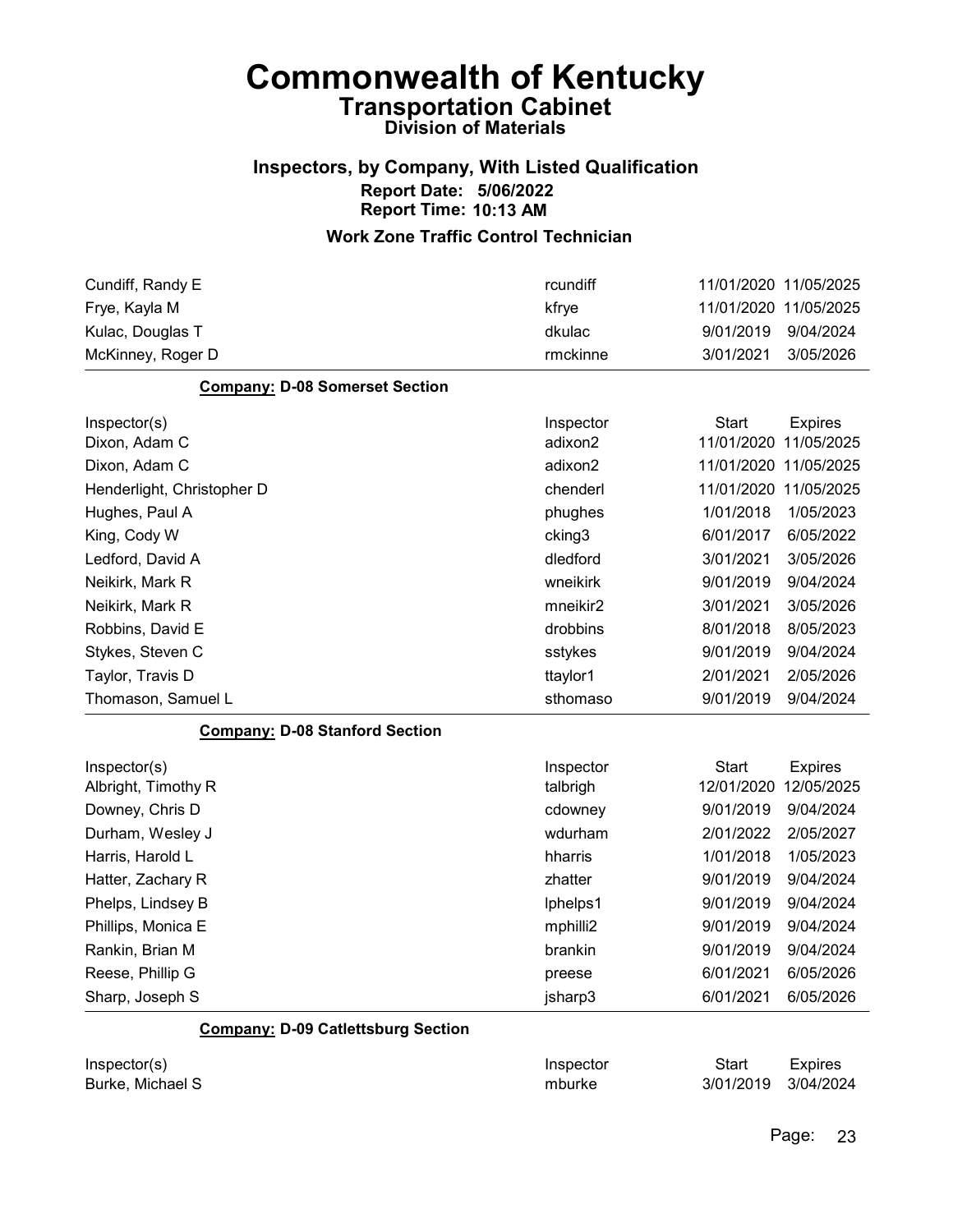#### Inspectors, by Company, With Listed Qualification Report Date: 5/06/2022 Report Time: 10:13 AM

#### Work Zone Traffic Control Technician

| Dean, Paul J                              | jdean               | 10/01/2017 10/05/2022     |                             |
|-------------------------------------------|---------------------|---------------------------|-----------------------------|
| Reynolds, Robert W                        | rreynol3            | 3/01/2019                 | 3/04/2024                   |
| <b>Company: D-09 Flemingsburg Section</b> |                     |                           |                             |
| Inspector(s)<br>Myers, Gregory T          | Inspector<br>gmyers | <b>Start</b><br>3/01/2021 | <b>Expires</b><br>3/05/2026 |
| <b>Company: D-09 Grayson Section</b>      |                     |                           |                             |
| Inspector(s)                              | Inspector           | <b>Start</b>              | <b>Expires</b>              |
| Brickey, Jeremey                          | jbrickey            | 10/01/2017                | 10/05/2022                  |
| Howe, Brandon                             | bhowe               | 10/01/2017                | 10/05/2022                  |
| Middleton, Brian E                        | bmiddlet            | 3/01/2021                 | 3/05/2026                   |
| Sloas, Joshua A                           | jsloas              | 10/01/2021                | 10/05/2026                  |
| Tuel, Christopher L                       | ctuel               | 10/01/2017                | 10/05/2022                  |
| <b>Company: D-09 Materials Section</b>    |                     |                           |                             |
| Inspector(s)                              | Inspector           | <b>Start</b>              | <b>Expires</b>              |
| Conley, Adam T                            | aconley             | 2/01/2020                 | 2/04/2025                   |
| Helterbrand, Stevie A                     | shelterb            | 6/01/2019                 | 6/04/2024                   |
| Logan, Devin                              | dlogan3             | 10/01/2019                | 10/04/2024                  |
| McClure, Jimmy D                          | jmcclur2            | 3/01/2021                 | 3/05/2026                   |
| Tucker, Danny K                           | dtucker2            | 12/01/2020                | 12/05/2025                  |
| Zeigler, Jerry D                          | jzeigler            | 5/01/2019                 | 5/04/2024                   |
| <b>Company: D-09 Morehead Section</b>     |                     |                           |                             |
| Inspector(s)                              | Inspector           | <b>Start</b>              | <b>Expires</b>              |
| Clark, David W                            | dclark3             | 3/01/2022                 | 3/05/2027                   |
| Crouch, Derrick O                         | dcrouch             | 10/01/2019                | 10/04/2024                  |
| Gillum, Brian S                           | bgillum             | 10/01/2017                | 10/05/2022                  |
| Howe, Robert B                            | bhowe               | 6/01/2017                 | 6/05/2022                   |
| Lewis, David A                            | dlewis3             | 10/01/2019 10/04/2024     |                             |
| Lowe, Garrett E                           | glowe               | 8/01/2019                 | 8/04/2024                   |
| Purvis, Sam L                             | spurvis             | 8/01/2019                 | 8/04/2024                   |
| Rudd, Shawn C                             | srudd               | 7/01/2019                 | 7/04/2024                   |
| <b>Company: D-10 Hazard Section</b>       |                     |                           |                             |
| Inspector(s)                              | Inspector           | <b>Start</b>              | <b>Expires</b>              |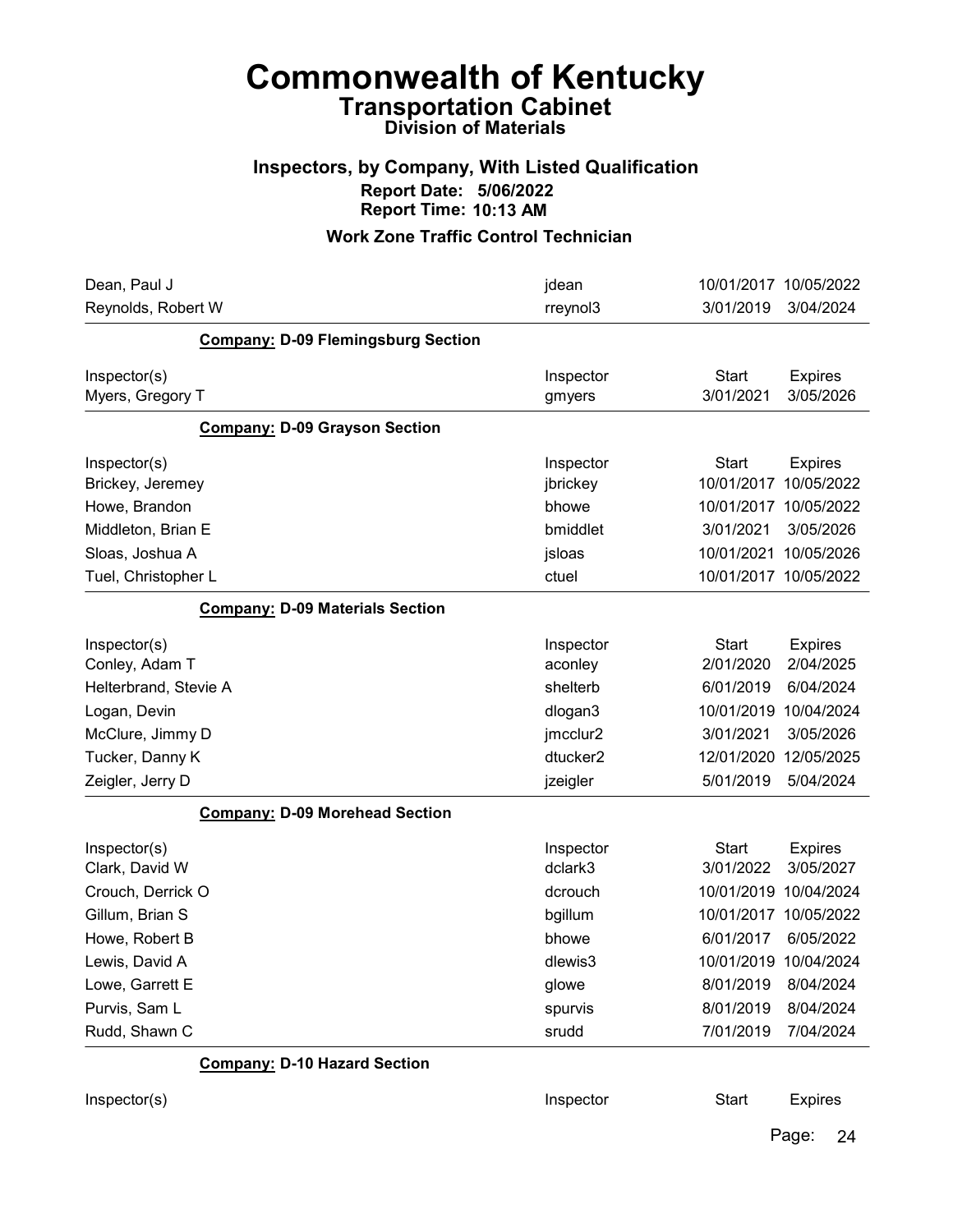## Inspectors, by Company, With Listed Qualification Report Date: 5/06/2022 Report Time: 10:13 AM

#### Work Zone Traffic Control Technician

| Boggs, James L     | jboggs2  | 12/01/2020 12/05/2025  |
|--------------------|----------|------------------------|
| Boggs, James C     | jboggs   | 12/01/2020 12/05/2025  |
| Clemons, William R | wclemons | 12/01/2020 12/05/2025  |
| Gabbard, Stephen R | sgabbar2 | 2/05/2026<br>2/01/2021 |
| Lawson, Don J      | dlawson2 | 2/01/2020<br>2/04/2025 |
| Leveridge, David K | dleverid | 8/01/2021<br>8/05/2026 |
| Peters, Donnie W   | dpeters2 | 8/01/2019<br>8/04/2024 |
| Ritchie, Brian K   | britchie | 6/05/2022<br>6/01/2017 |
| Smith, Terry L     | tsmith2  | 6/05/2022<br>6/01/2017 |
| Woods, Dustin W    | dwoods   | 6/05/2022<br>6/01/2017 |

#### Company: D-10 Jackson Section

| Inspector(s)       | Inspector          | <b>Start</b>          | <b>Expires</b> |
|--------------------|--------------------|-----------------------|----------------|
| Back, David A      | dback              | 10/01/2019            | 10/04/2024     |
| Back, Joshua D     | jback4             | 10/01/2019 10/04/2024 |                |
| Baker, James A     | jbaker3            | 10/01/2019 10/04/2024 |                |
| Bush, Nick D       | nbush              | 10/01/2019 10/04/2024 |                |
| Cole, Dennis J     | dcole <sub>6</sub> | 10/01/2021 10/05/2026 |                |
| Colvin, Jacub M    | jcolvin            | 11/01/2021 11/05/2026 |                |
| Deaton, Michael W  | mdeaton            | 10/01/2019 10/04/2024 |                |
| Flynn, Colby T     | cflynn             | 10/01/2019 10/04/2024 |                |
| Gibson, Ira D      | igibson            | 10/01/2019 10/04/2024 |                |
| Harvey, Ronnie A   | rharvey            | 10/01/2019 10/04/2024 |                |
| Henson, Brandon C  | bhenson3           | 10/01/2019 10/04/2024 |                |
| Horn, Keith        | khorn              | 3/01/2022             | 3/05/2027      |
| Howard, Chester M  | choward6           | 10/01/2019 10/04/2024 |                |
| Kirby, Matthew D   | mkirby3            | 10/01/2019            | 10/04/2024     |
| Mazurek, Richard S | rmazurek           | 8/01/2019             | 8/04/2024      |
| McWain, Ryan S     | rmcwain            | 7/01/2019             | 7/04/2024      |
| Owens, Chester L   | cowens3            | 11/01/2020 11/05/2025 |                |
| Rife, Dale S       | drife              | 7/01/2019             | 7/04/2024      |
| Risner, Vaughn D   | vrisner            | 10/01/2019            | 10/04/2024     |
| Stewart, Gary W    | gstewart           | 10/01/2019 10/04/2024 |                |
| Watts, Isaac T     | twatts             | 6/01/2017             | 6/05/2022      |
| Watts, Jonathan    | jwatts6            | 10/01/2019 10/04/2024 |                |
| Watts, Steven D    | swatts2            | 10/01/2019 10/04/2024 |                |
|                    |                    |                       |                |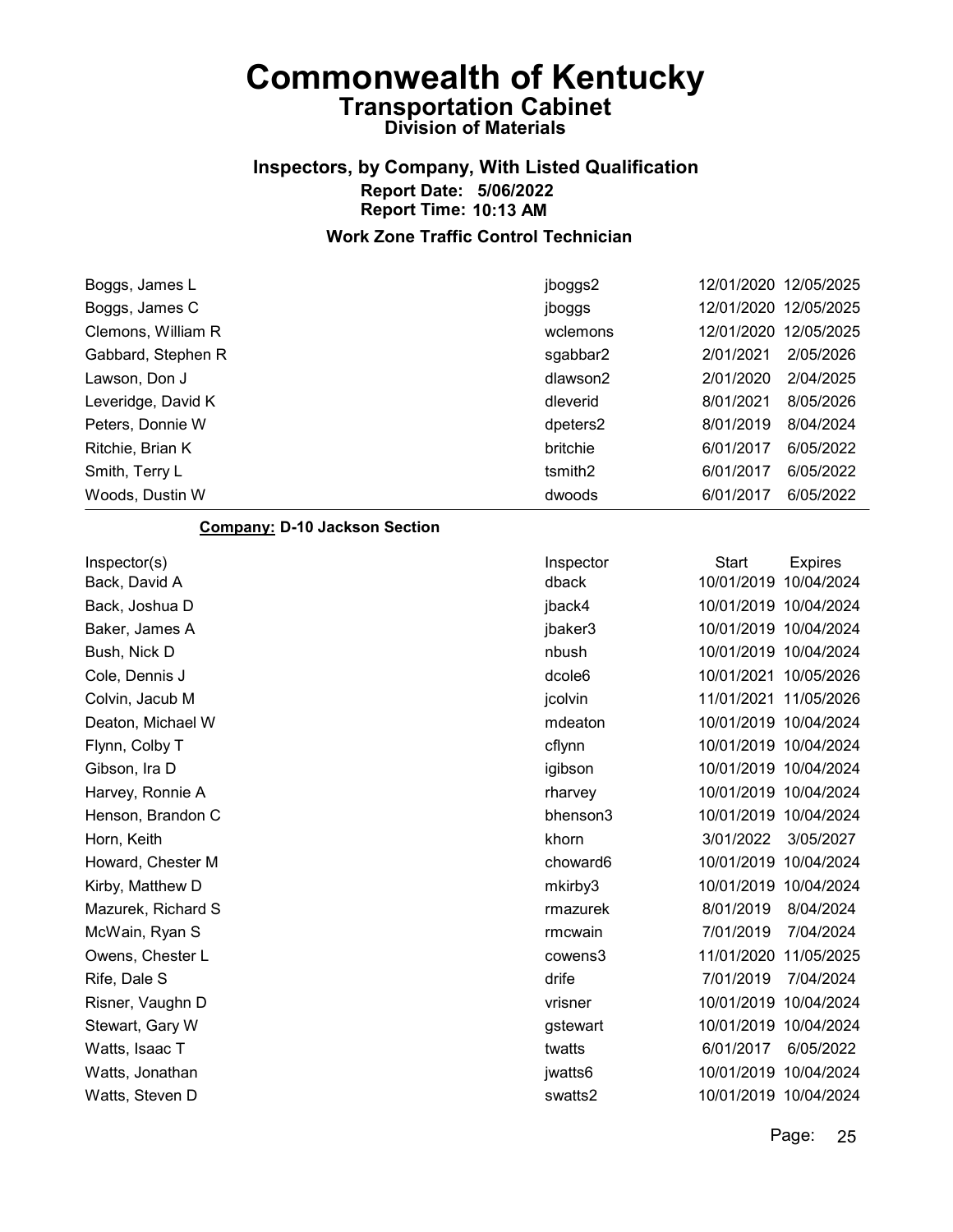### Inspectors, by Company, With Listed Qualification Report Date: 5/06/2022 Report Time: 10:13 AM

| Whitaker, Jason E                         | jwhitak3  | 8/01/2019             | 8/04/2024             |
|-------------------------------------------|-----------|-----------------------|-----------------------|
| Wiseman, Mark D                           | mwiseman  | 10/01/2019 10/04/2024 |                       |
| <b>Company: D-10 Materials Section</b>    |           |                       |                       |
| Inspector(s)                              | Inspector | <b>Start</b>          | <b>Expires</b>        |
| Alcorn, Charles E                         | calcorn   | 10/01/2019            | 10/04/2024            |
| Deaton, Josh T                            | jdeaton   | 10/01/2019 10/04/2024 |                       |
| Jackson, William B                        | wjackso5  | 10/01/2019 10/04/2024 |                       |
| Rowland, Dustin J                         | drowlan2  | 8/01/2019             | 8/04/2024             |
| <b>Company: D-10 Stanton Section</b>      |           |                       |                       |
| Inspector(s)                              | Inspector | <b>Start</b>          | <b>Expires</b>        |
| Farthing, Samuel S                        | sfarthin  | 10/01/2019            | 10/04/2024            |
| Johnson, James D                          | jjohns13  | 9/01/2017             | 9/05/2022             |
| Noland, John D                            | jnoland3  | 10/01/2019 10/04/2024 |                       |
| Rogers, Michael A                         | mrogers   | 10/01/2019 10/04/2024 |                       |
| Sparks, Dan W                             | dsparks2  | 10/01/2019 10/04/2024 |                       |
| Ware Jr, Roy E                            | rware2    | 1/01/2019             | 1/05/2024             |
| <b>Company: D-10 West Liberty Section</b> |           |                       |                       |
| Inspector(s)                              | Inspector | <b>Start</b>          | <b>Expires</b>        |
| Bailey, Matthew P                         | mbailey2  | 7/01/2019             | 7/04/2024             |
| Bartley, Donnie B                         | dbartle2  | 10/01/2019 10/04/2024 |                       |
| Cantrell, Channing A                      | ccantrel  | 10/01/2019 10/04/2024 |                       |
| Clifford, John B                          | jcliffor  | 10/01/2019 10/04/2024 |                       |
| Gullett, Wade B                           | wgullet   | 4/01/2021             | 4/05/2026             |
| Hall, Timothy R                           | thall3    | 8/01/2019             | 8/04/2024             |
| Hammons, Faron R                          | fhammons  | 8/01/2019             | 8/04/2024             |
| Hensley, Dennie M                         | dhensle3  | 7/01/2019             | 7/04/2024             |
| Howard, Joshua D                          | jhoward8  |                       | 11/01/2020 11/05/2025 |
| Kinner, Channing N                        | ckinner   | 8/01/2019             | 8/04/2024             |
| Oney, Scott D                             | soney     | 10/01/2019            | 10/04/2024            |
| Ratliff, Wes                              | wratliff  | 3/01/2021             | 3/05/2026             |
| Roberts, Jonathan W                       | jrobert9  | 7/01/2019             | 7/04/2024             |
| Stamper, Anthony W                        | astamper  | 7/01/2019             | 7/04/2024             |
| Ward, Charles R                           | cward3    | 7/01/2019             | 7/04/2024             |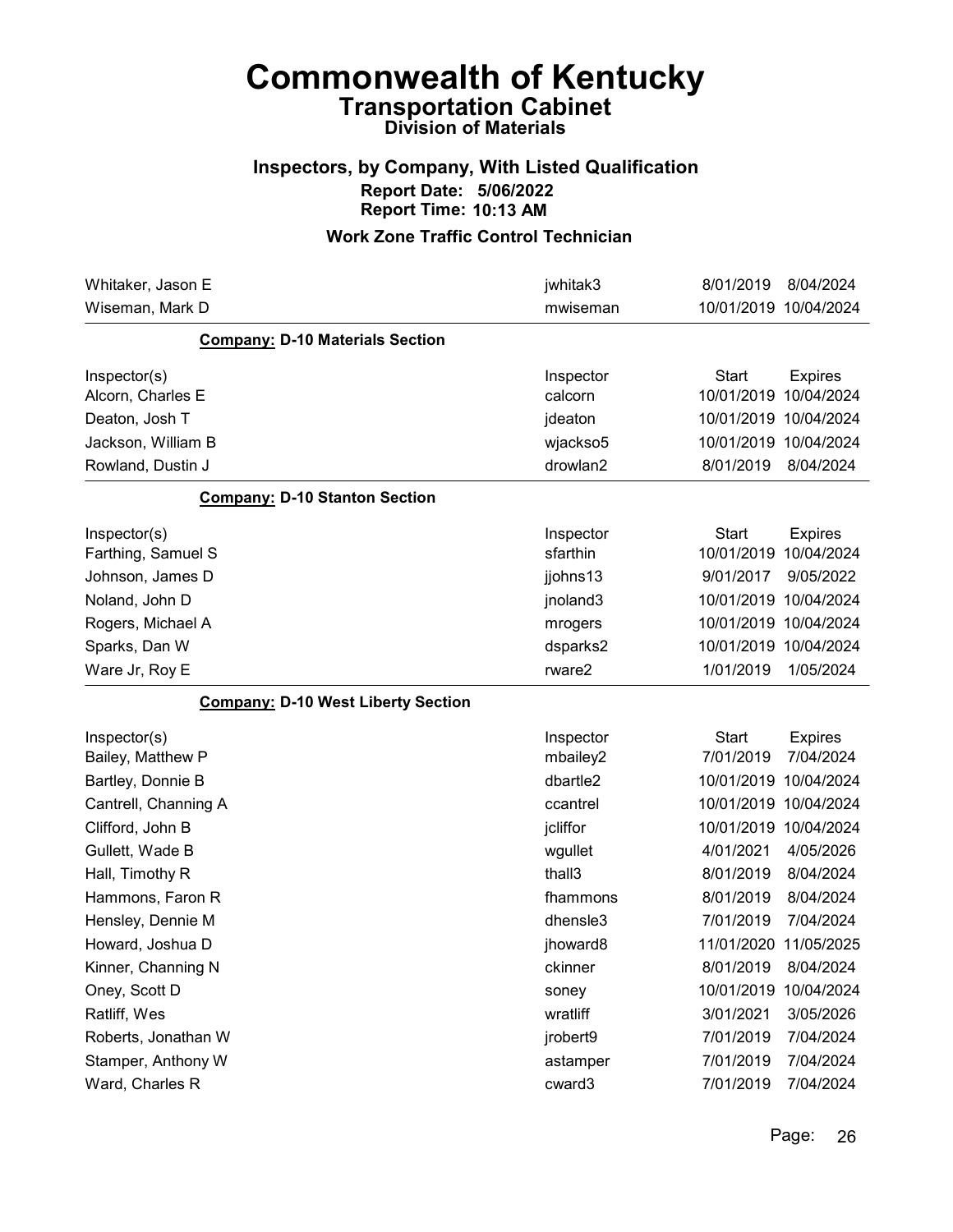### Inspectors, by Company, With Listed Qualification Report Date: 5/06/2022 Report Time: 10:13 AM

| Williams, George K                      | gwilliam  | 3/01/2019             | 3/04/2024      |
|-----------------------------------------|-----------|-----------------------|----------------|
| Wynn, Tony                              | twynn     | 10/01/2019 10/04/2024 |                |
| <b>Company: D-11 London Section</b>     |           |                       |                |
| Inspector(s)                            | Inspector | <b>Start</b>          | <b>Expires</b> |
| Angel, Kenneth D                        | kangel    | 5/01/2019             | 5/04/2024      |
| Bingham, Travis L                       | tbingham  | 5/01/2019             | 5/04/2024      |
| Crowder, Jeffrey A                      | jcrowder  | 5/01/2019             | 5/04/2024      |
| Dewees, Gregory S                       | gdewees   | 5/01/2019             | 5/04/2024      |
| Hatcher, Robbie D                       | rhatcher  | 5/01/2019             | 5/04/2024      |
| Hibbard, Charles C                      | chibbard  | 5/01/2019             | 5/04/2024      |
| Morgan, John H                          | jmorgan9  | 5/01/2019             | 5/04/2024      |
| Smith, Cecil W                          | csmith    | 5/01/2019             | 5/04/2024      |
| Vickers, James P                        | jvickers  | 5/01/2019             | 5/04/2024      |
| <b>Company: D-11 Manchester Section</b> |           |                       |                |
| Inspector(s)                            | Inspector | <b>Start</b>          | <b>Expires</b> |
| Bays, Benjamin T                        | bbays     | 8/01/2018             | 8/05/2023      |
| Lawson, Albert D                        | alawson   | 12/01/2020            | 12/05/2025     |
| Morgan, Dwight D                        | dmorgan   | 5/01/2019             | 5/04/2024      |
| Riley, John D                           | jriley2   | 8/01/2018             | 8/05/2023      |
| <b>Company: D-11 Materials Section</b>  |           |                       |                |
| Inspector(s)                            | Inspector | <b>Start</b>          | <b>Expires</b> |
| Butler, Michael B                       | mbutler2  | 12/01/2020            | 12/05/2025     |
| Gay, Kevin                              | kgay2     | 11/01/2020 11/05/2025 |                |
| Gilbert Jr., Luther A                   | Igilbert  | 12/01/2020 12/05/2025 |                |
| Gregory, Gene S                         | ggregory  | 5/01/2019             | 5/04/2024      |
| Jarvis, Danny W                         | djarvis2  | 12/01/2020            | 12/05/2025     |
| Metcalf, Jeremy D                       | jmetcalf  | 8/01/2018             | 8/05/2023      |
| Swafford, Kenneth                       | kswaffor  | 12/01/2020 12/05/2025 |                |
| <b>Company: D-11 Pineville Section</b>  |           |                       |                |
| Inspector(s)                            | Inspector | <b>Start</b>          | <b>Expires</b> |
| Ball II, James J                        | jball3    | 11/01/2020            | 11/05/2025     |
| Browning, James M                       | jbrowni4  | 3/01/2021             | 3/05/2026      |
| Callihan, Arnold J                      | acalliha  | 8/01/2021             | 8/05/2026      |
|                                         |           |                       |                |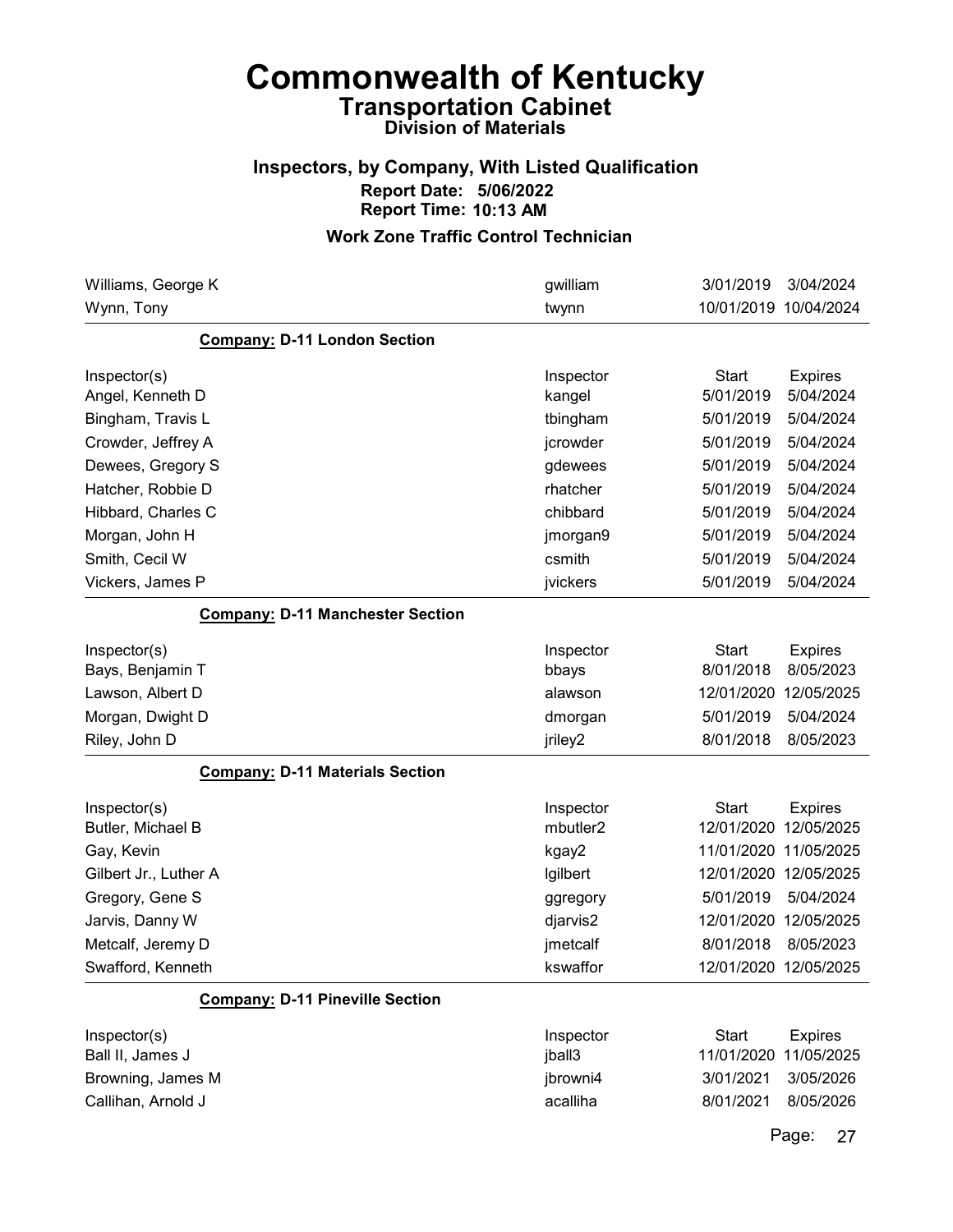## Inspectors, by Company, With Listed Qualification Report Date: 5/06/2022 Report Time: 10:13 AM

| Cassim, William B                         | bcassim   | 5/01/2019           | 5/04/2024             |
|-------------------------------------------|-----------|---------------------|-----------------------|
| Collett, Chris A                          | ccollet2  | 4/01/2019           | 4/04/2024             |
| Gent, Frederick B                         | fgent     | 5/01/2019           | 5/04/2024             |
| Green, Justin T                           | jgreen6   | 10/01/2021          | 10/05/2026            |
| Hall, Eric D                              | ehall     | 2/01/2021           | 2/05/2026             |
| Hensley, Shawn A                          | shensle2  | 4/01/2019           | 4/04/2024             |
| Howard, Stephen D                         | showard   | 3/01/2021           | 3/05/2026             |
| Kelly, Elmer B                            | ekelly    | 5/01/2019           | 5/04/2024             |
| Maguire, Joe                              | jmaguire  | 4/01/2021           | 4/05/2026             |
| Messer, Ernest A                          | emesser   | 8/01/2021           | 8/05/2026             |
| Short, Troy B                             | tshort    | 2/01/2021           | 2/05/2026             |
| Sproles, David C                          | dsproles  | 4/01/2019           | 4/04/2024             |
| Young, Jeffery                            | jyoung11  | 8/01/2018           | 8/05/2023             |
| <b>Company: D-11 Williamsburg Section</b> |           |                     |                       |
| Inspector(s)                              | Inspector | <b>Start</b>        | <b>Expires</b>        |
| Bingham, John M                           | jbingha2  | 12/01/2020          | 12/05/2025            |
| Bowlin, Tommy L                           | tbowlin   | 11/01/2020          | 11/05/2025            |
| Branscum, Joshua A                        | jbranscu  | 5/01/2019           | 5/04/2024             |
| Hayes, Jonathan D                         | jhayes3   | 5/01/2021           | 5/05/2026             |
| Hughes Jr, Thomas L                       | thughes2  | 1/01/2019           | 1/05/2024             |
| Kilburn, David C                          | dkilburn  | 12/01/2020          | 12/05/2025            |
| Mayne, Darrell                            | dmayne    | 11/01/2020          | 11/05/2025            |
| Moses, Darrell                            | dmoses    | 5/01/2019           | 5/04/2024             |
| Rains, Keith                              | krains    |                     | 11/01/2020 11/05/2025 |
| <b>Company: D-12 Materials Section</b>    |           |                     |                       |
| Inspector(s)                              | Inspector | <b>Start</b>        | <b>Expires</b>        |
| Hamilton, Dustin S                        | dhamilt4  | 8/01/2019           | 8/04/2024             |
| Hampton, Greg L                           | ghampton  | 8/01/2021           | 8/05/2026             |
| Scarberry, Wayne L                        | wscarber  | 8/01/2019 8/04/2024 |                       |
| Whitaker, Brian                           | bwhitak2  |                     | 11/01/2020 11/05/2025 |
| Wright, Nick D                            | nwright   | 8/01/2019           | 8/04/2024             |
| <b>Company: D-12 Paintsville Section</b>  |           |                     |                       |
| Inspector(s)                              | Inspector | <b>Start</b>        | <b>Expires</b>        |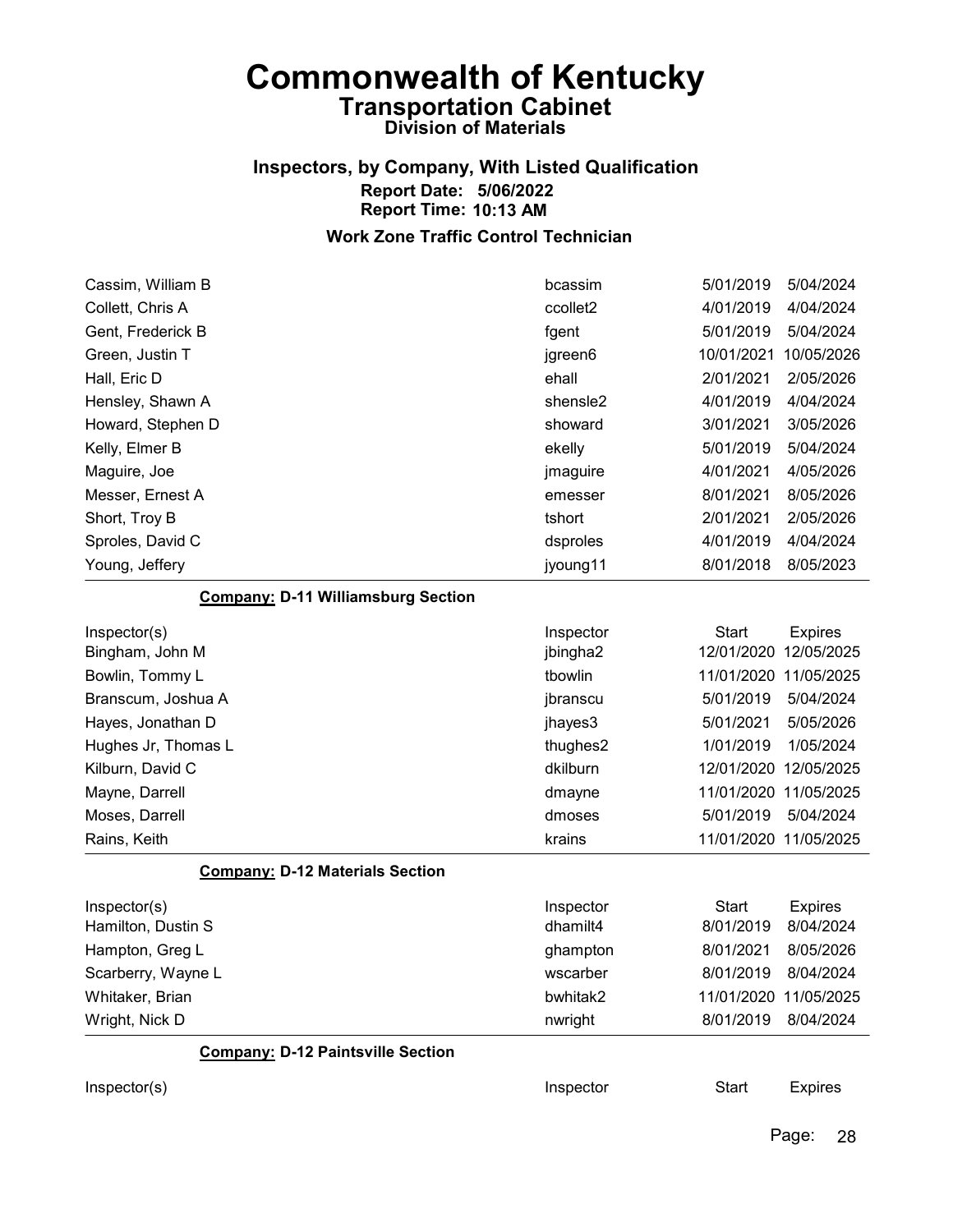### Inspectors, by Company, With Listed Qualification Report Date: 5/06/2022 Report Time: 10:13 AM

| Hall, Hunter R                              | hhall2                | 8/01/2019                 | 8/04/2024                   |
|---------------------------------------------|-----------------------|---------------------------|-----------------------------|
| <b>Company: D-12 Pikeville Section</b>      |                       |                           |                             |
| Inspector(s)<br>Blackburn, Gene J           | Inspector<br>gblackbu | <b>Start</b><br>3/01/2019 | <b>Expires</b><br>3/04/2024 |
| Hamilton, Donovan T                         | dhamilt8              | 1/01/2019                 | 1/05/2024                   |
| Kender, Jared D                             | jkender               | 8/01/2019                 | 8/04/2024                   |
| Kendrick, Christopher D                     | ckendric              | 1/01/2019                 | 1/05/2024                   |
| Pinion, Brian K                             | bpinion               | 7/01/2018                 | 7/05/2023                   |
| Reynolds, Chris L                           | creynol2              | 11/01/2020                | 11/05/2025                  |
| Springer, Drexel                            | dspringe              | 3/01/2019                 | 3/04/2024                   |
| <b>Company: D-12 Prestonsburg Section</b>   |                       |                           |                             |
| Inspector(s)                                | Inspector             | <b>Start</b>              | <b>Expires</b>              |
| Fitzpatrick, Ryan W                         | rfitzpat              | 8/01/2019                 | 8/04/2024                   |
| Maynard, Nicholas B                         | nmaynard              | 5/01/2021                 | 5/05/2026                   |
| <b>Company: D-12 Whitesburg Section</b>     |                       |                           |                             |
| Inspector(s)                                | Inspector             | <b>Start</b>              | <b>Expires</b>              |
| Amburgey, James A                           | jamburge              | 8/01/2019                 | 8/04/2024                   |
| Bentley, Brandon K                          | bbentley              | 8/01/2019                 | 8/04/2024                   |
| Johnson, Ryan S                             | rjohnso7              | 12/01/2020                | 12/05/2025                  |
| Trent, Mark D                               | mtrent                | 6/01/2019                 | 6/04/2024                   |
| Walters, Andrew L                           | awalters              | 8/01/2019                 | 8/04/2024                   |
| <b>Company: DDWFI, LLC</b>                  |                       |                           |                             |
| Inspector(s)<br>Frint, Doug A               | Inspector<br>dfrint   | <b>Start</b><br>3/01/2019 | <b>Expires</b><br>3/04/2024 |
| Stevens, Sean A                             | ssteven2              | 3/01/2019                 | 3/04/2024                   |
| Wallace II, Don V                           | dwallac2              | 3/01/2019                 | 3/04/2024                   |
| <b>Company: Daviess County Fiscal Court</b> |                       |                           |                             |
| Inspector(s)                                | Inspector             | <b>Start</b>              | <b>Expires</b>              |
| Whistle, Raymon A                           | rwhistle              | 9/01/2021                 | 9/05/2026                   |
| <b>Company: Daviess County Road Dept.</b>   |                       |                           |                             |
| Inspector(s)                                | Inspector             | <b>Start</b>              | <b>Expires</b>              |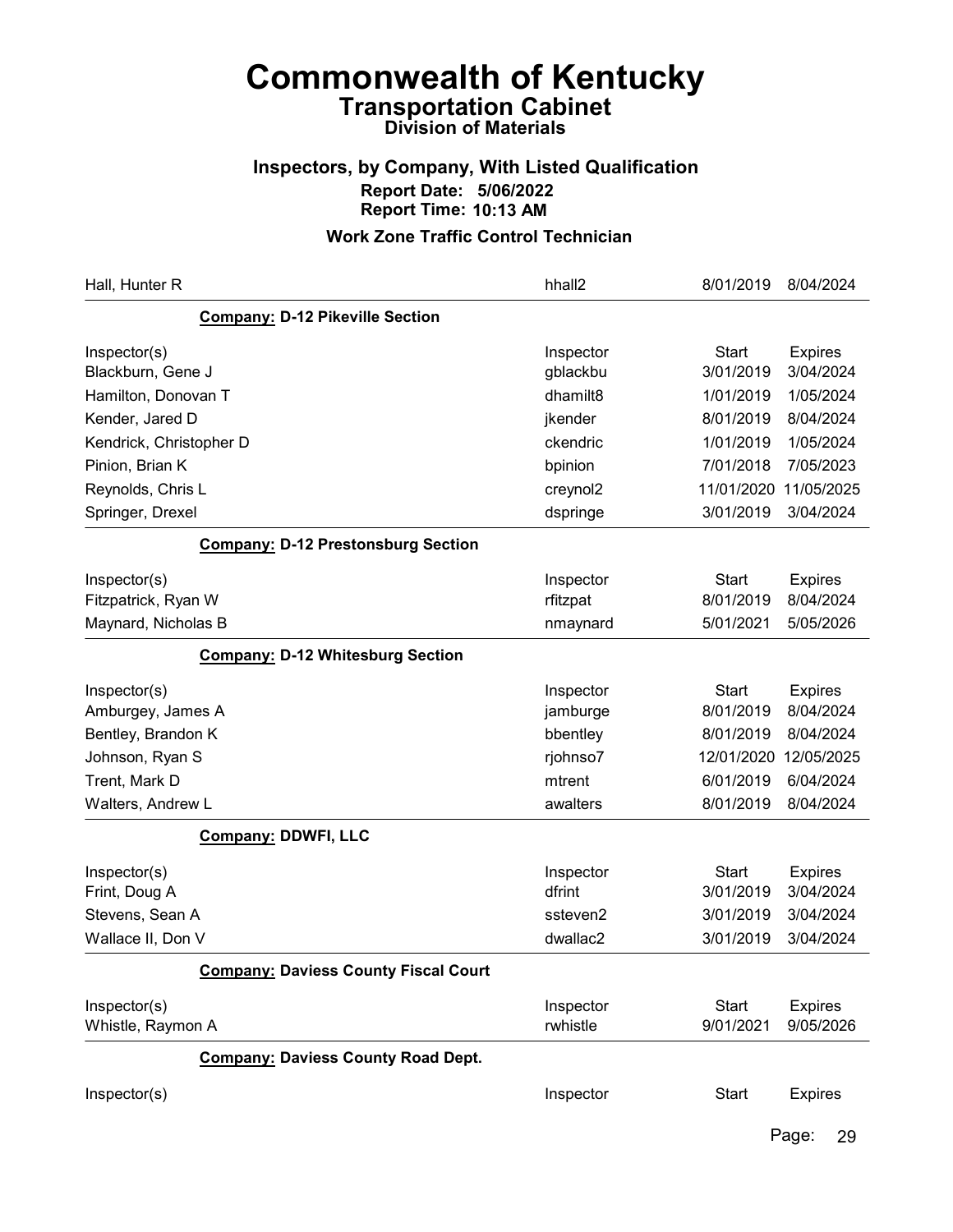### Inspectors, by Company, With Listed Qualification Report Date: 5/06/2022 Report Time: 10:13 AM

#### Work Zone Traffic Control Technician

| Cecil, Tim K                          | tcecil2              | 9/01/2021    | 9/05/2026      |
|---------------------------------------|----------------------|--------------|----------------|
| Reddish, Jerry E                      | jreddish             | 6/01/2021    | 6/05/2026      |
| Company: Davis H. Elliot Company Inc. |                      |              |                |
| Inspector(s)                          | Inspector            | <b>Start</b> | <b>Expires</b> |
| Abb, Christopher K                    | cabb                 | 3/01/2020    | 3/05/2025      |
| Arnett, Bobby P                       | barnett <sub>2</sub> | 6/01/2017    | 6/05/2022      |
| Bedell, Douglas G                     | dbedell              | 3/01/2020    | 3/05/2025      |
| Bell, Jon K                           | jbell3               | 6/01/2017    | 6/05/2022      |
| Blackburn, Trevor K                   | tblackb2             | 6/01/2017    | 6/05/2022      |
| Bragshaw, Lola M                      | Ibragsha             | 12/01/2019   | 12/04/2024     |
| Brown, Jordan T                       | jbrown18             | 6/01/2017    | 6/05/2022      |
| Carrico, Amy T                        | acarrico             | 12/01/2019   | 12/04/2024     |
| Carter, Timothy R                     | tcarter4             | 3/01/2020    | 3/05/2025      |
| Coffey, Darrell L                     | dcoffey2             | 6/01/2017    | 6/05/2022      |
| Collier, Ryan O                       | rcollier             | 9/01/2019    | 9/04/2024      |
| Collins, Cade X                       | ccollin3             | 3/01/2020    | 3/05/2025      |
| Combs, Brian J                        | bcombs4              | 6/01/2017    | 6/05/2022      |
| Combs, Levon M                        | <b>Icombs</b>        | 9/01/2019    | 9/04/2024      |
| Coots, Nathan A                       | ncoots               | 9/01/2019    | 9/04/2024      |
| Damron, Christopher A                 | cdamron2             | 3/01/2020    | 3/05/2025      |
| Davis, Philip S                       | pdavis2              | 6/01/2017    | 6/05/2022      |
| Duncan, Adam E                        | aduncan2             | 9/01/2019    | 9/04/2024      |
| Evans, Dusin J                        | devans2              | 9/01/2019    | 9/04/2024      |
| Forss, Zachary C                      | zforss               | 3/01/2020    | 3/05/2025      |
| Franklin, Grant R                     | gfrankli             | 9/01/2019    | 9/04/2024      |
| Garland, Timmy A                      | tgarland             | 9/01/2019    | 9/04/2024      |
| Gouldy, Robert S                      | rgouldy              | 3/01/2020    | 3/05/2025      |
| Gregory, Lindell A                    | Igregory             | 6/01/2017    | 6/05/2022      |
| Gregory, Tyler L                      | tgregory             | 6/01/2017    | 6/05/2022      |
| Gross, Dalton L                       | dgross2              | 6/01/2017    | 6/05/2022      |
| Guy, Billy L                          | bguy                 | 6/01/2017    | 6/05/2022      |
| Hahn, Benjamin J                      | bhahn                | 3/01/2020    | 3/05/2025      |
| Harrington, Andrew M                  | aharring             | 3/01/2020    | 3/05/2025      |
| Hawn, Justin J                        | jhawn                | 6/01/2017    | 6/05/2022      |
| Hiler, Russell M                      | rhiler               | 9/01/2019    | 9/04/2024      |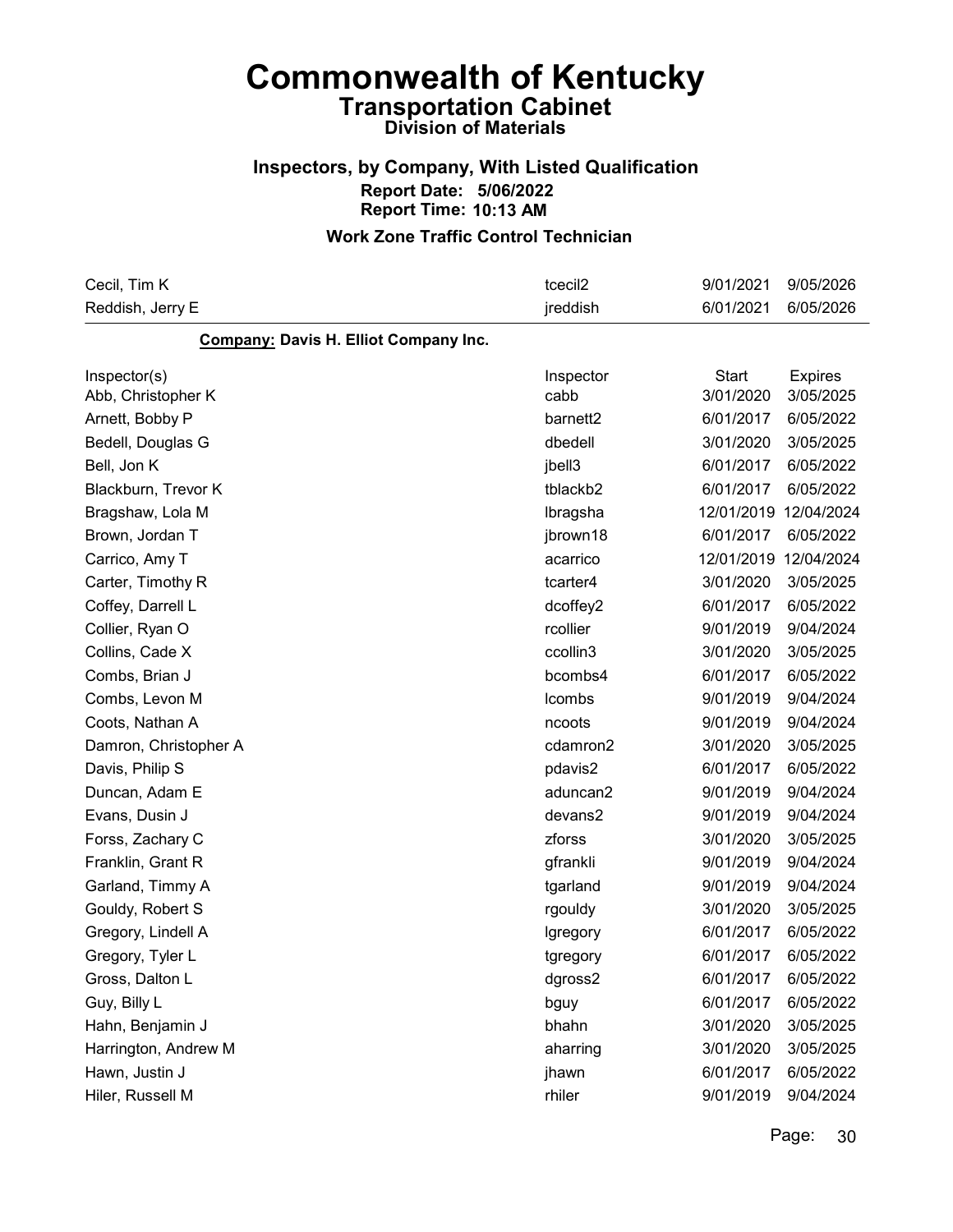#### Inspectors, by Company, With Listed Qualification Report Date: 5/06/2022 Report Time: 10:13 AM Work Zone Traffic Control Technician

Howard, Matthew S mhoward5 12/01/2019 12/04/2024 Hunt, Matthew C mhunt 3/01/2020 3/05/2025 Huntzinger, Dylan B dhuntzin 3/01/2020 3/05/2025 Ison, Michael L mison 6/01/2017 6/05/2022 Kemper, Matthew T **Matthew T** and the matter of the matter of the matter of the matter of the matter of the matter of the matter of the matter of the matter of the matter of the matter of the matter of the matter of the ma Kidd, Cole A ckidd 9/01/2019 9/04/2024 Kolling, Joe G is a control of the control of the set of the set of the intervals of the intervals of the interval of the intervals of the intervals of the intervals of the intervals of the intervals of the intervals of th Leet, Garrett R gleet 9/01/2019 9/04/2024 Lester, Bridget D blester 3/01/2020 3/05/2025 Lundsford, Jennings R jlundsfo 9/01/2019 9/04/2024 Marcum, Steven B smarcum 6/01/2017 6/05/2022 Marx, Robert T rmarx2 3/01/2020 3/05/2025 Matlock, Harley M hmatlock 3/01/2020 3/05/2025 Matlock, Steven W smatlock 3/01/2020 3/05/2025 McCloy, Josh jmccloy 6/01/2017 6/05/2022 McCoy, Jason jmcoy3 9/01/2019 9/04/2024 Meade, Kelley J **Meade**, Kelley J **Kmeede** 22/01/2019 12/04/2024 Miles, Tracy L tmiles 3/01/2020 3/05/2025 Miller, David W W dmille10 3/01/2020 3/05/2025 Mink, James L jmink 9/01/2019 9/04/2024 Parmley, Aaron M aparmle2 9/01/2019 9/04/2024 Phillips, Don L dphilli2 6/01/2017 6/05/2022 Poole, Earl L epoole 3/01/2020 3/05/2025 Price, Donald M dprice4 6/01/2017 6/05/2022 Rainey, Brent C brainey 9/01/2019 9/04/2024 Rainwater, Austin H arainwat 3/01/2020 3/05/2025 Sartin, Colby S csartin 9/01/2019 9/04/2024 Simpson, James E jsimpso4 3/01/2020 3/05/2025 Skinner, Gary N gskinner 3/01/2020 3/05/2025 Smith, Michael P msmith7 6/01/2017 6/05/2022 Smith, Michael P msmith7 3/01/2022 3/05/2027 Stuart, Nathan D nstuart 9/01/2019 9/04/2024 Sumpter, Zachary G zsumpter 6/01/2017 6/05/2022 Taylor, Matthew A mtaylor5 9/01/2019 9/04/2024 Trent, Derek A dtrent 6/01/2017 6/05/2022 Troxell, Coty A ctroxell 6/01/2017 6/05/2022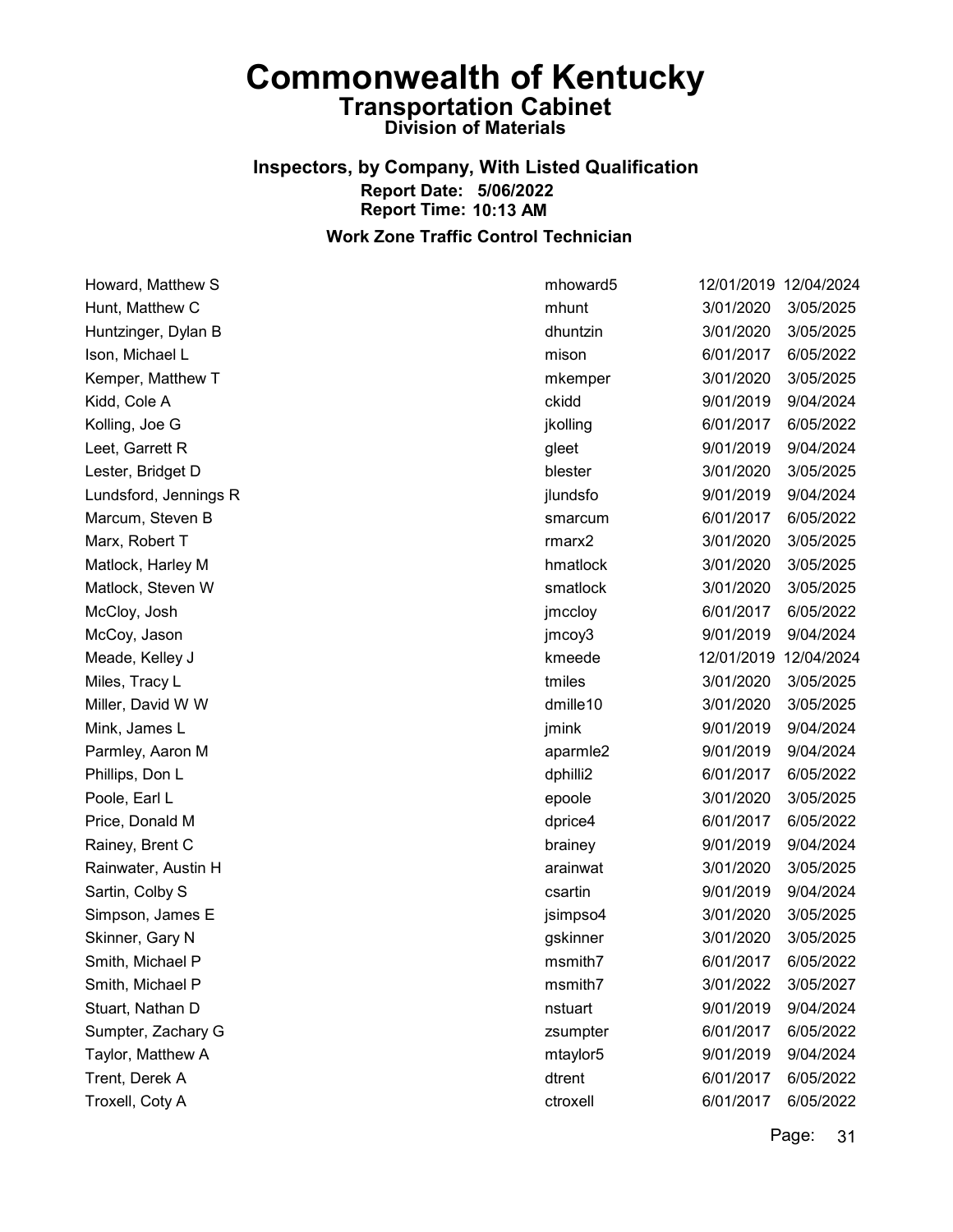### Inspectors, by Company, With Listed Qualification Report Date: 5/06/2022 Report Time: 10:13 AM

#### Work Zone Traffic Control Technician

| Tucker, Leighton M             | Itucker   | 10/01/2021   | 10/05/2026            |
|--------------------------------|-----------|--------------|-----------------------|
| Tucker, Zachary R              | ztucker   | 6/01/2017    | 6/05/2022             |
| Waters, Steven W               | swaters2  | 9/01/2019    | 9/04/2024             |
| Weston, Mani N                 | mweston   | 3/01/2020    | 3/05/2025             |
| York, Bob                      | byork     | 6/01/2017    | 6/05/2022             |
| <b>Company: District Eight</b> |           |              |                       |
| Inspector(s)                   | Inspector | <b>Start</b> | <b>Expires</b>        |
| Acrey, Charles E               | cacrey    | 9/01/2019    | 9/04/2024             |
| Adamson, Bradley               | badamson  | 2/01/2021    | 2/05/2026             |
| Anderson, Brently W            | banders3  | 5/01/2021    | 5/05/2026             |
| Anderson, Jordan               | janders4  | 3/01/2021    | 3/05/2026             |
| Brackett, Ashley K             | abracket  | 6/01/2021    | 6/05/2026             |
| Brainard, Preston J            | pbrainar  | 10/01/2017   | 10/05/2022            |
| Bray, Ray                      | rbray2    | 9/01/2019    | 9/04/2024             |
| Brummett, Dustin A             | dbrummet  | 6/01/2021    | 6/05/2026             |
| Burkhardt, Michael A           | mburkhar  | 3/01/2021    | 3/05/2026             |
| Burnett, Tanner B              | tburnett  | 11/01/2021   | 11/05/2026            |
| Burton, Robert W               | rburton3  | 2/01/2021    | 2/05/2026             |
| Burton, Timothy J              | tburton   | 3/01/2022    | 3/05/2027             |
| Carver, Eric                   | ecarver   | 2/01/2021    | 2/05/2026             |
| Clark, Eddie D                 | eclar2    | 10/01/2021   | 10/05/2026            |
| Coffman, Brian K               | bcoffman  | 3/01/2021    | 3/05/2026             |
| Cooper, Dylan S                | dcooper   | 3/01/2022    | 3/05/2027             |
| Cooper, LeeRon B               | Icooper   | 3/01/2021    | 3/05/2026             |
| Counts, Michael W              | mcounts   | 9/01/2019    | 9/04/2024             |
| Cowan, Mitchell                | mcowan    | 8/01/2021    | 8/05/2026             |
| Cress, Austin                  | acress    | 3/01/2021    | 3/05/2026             |
| Cundiff, Bruce E               | bcundiff  | 9/01/2019    | 9/04/2024             |
| Dixon, Robbie                  | rdixon    |              | 11/01/2020 11/05/2025 |
| Dobbs, Brad A                  | bdobbs    | 9/01/2019    | 9/04/2024             |
| Dyer, James W                  | jdyer     | 3/01/2021    | 3/05/2026             |

Edwards, Michael J medward2 4/01/2019 4/04/2024 Epperson JR, Roy **Example 2018** repperso 1/01/2018 1/05/2023 Flowers, Anthony W aflowers 10/01/2021 10/05/2026

Ford, Rodney L rford2 2/01/2021 2/05/2026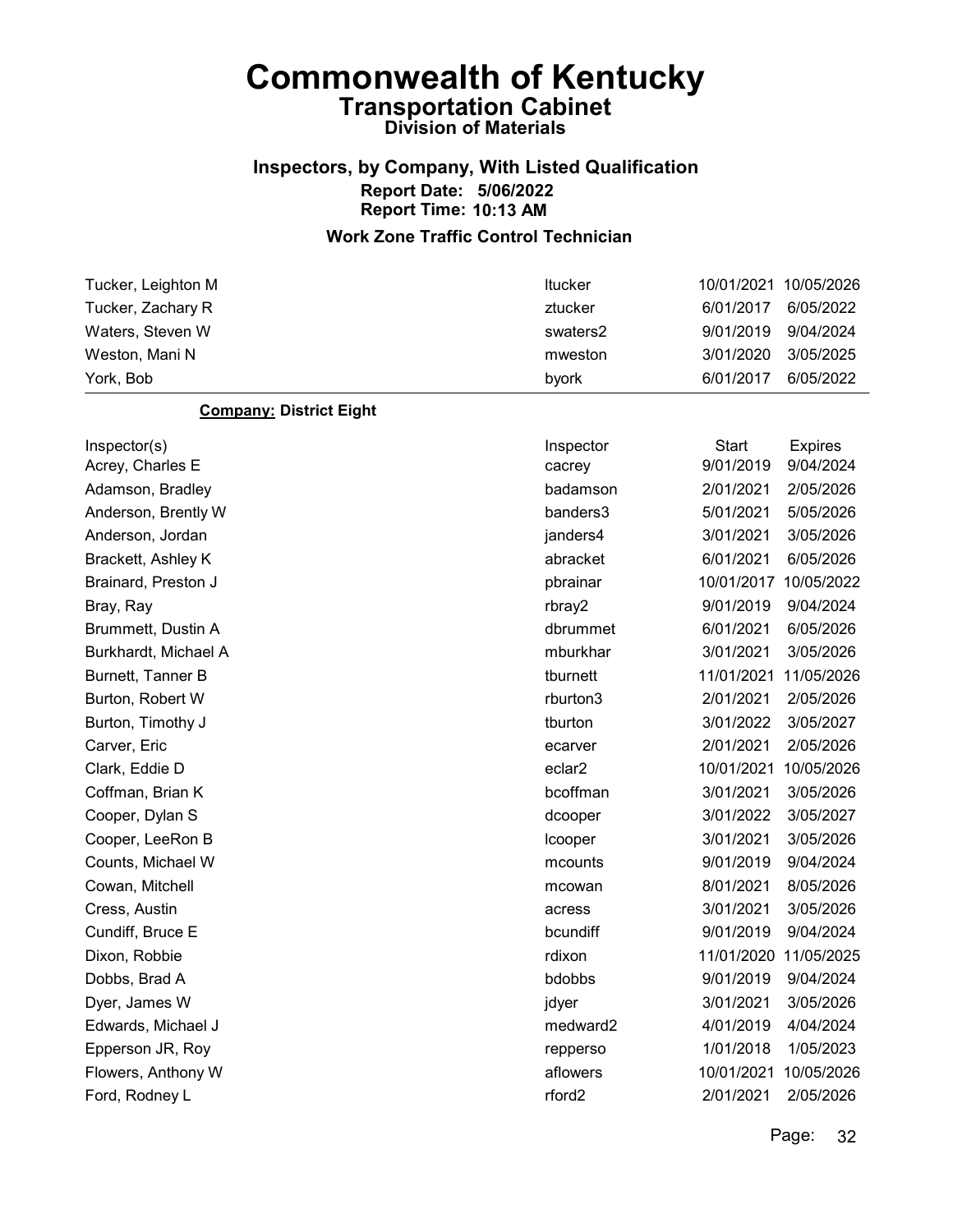#### Inspectors, by Company, With Listed Qualification Report Date: 5/06/2022 Report Time: 10:13 AM Work Zone Traffic Control Technician

Glover, Kenneth E kglover2 3/01/2022 3/05/2027 Goodwin, Tommy B tgoodwin 6/01/2021 6/05/2026 Gover, Donald R dgover 1/01/2018 1/05/2023 Guffey, Randall K rguffey2 10/01/2021 10/05/2026 Hadley, David G dhadley 10/01/2021 10/05/2026 Hadley, Troy W thadley 2/01/2020 2/04/2025 Hagan, Kenneth T khagan 9/01/2019 9/04/2024 Hale, Amber D ahale 1/01/2018 1/05/2023 Hemsley, Jordan T jhemsley 2/01/2022 2/05/2027 Higginbotham, Danny L dhigginb 3/01/2021 3/05/2026 Hill, Clint C chill3 10/01/2021 10/05/2026 Huff, Thad thuff 3/01/2021 3/05/2026 Irvin, Lonnie K lirvin 9/01/2019 9/04/2024 King, James M jking3 1/01/2019 1/05/2024 Little, Jason P **illuminum P** just be example to the property of  $\frac{1}{2}$  in the  $\frac{1}{2}$  g/01/2019 9/04/2024 Long, William D wlong2 8/01/2021 8/05/2026 Loy, Jon A jloy2 4/01/2021 4/05/2026 Malone, Larry P **lmalone** 10/01/2021 10/05/2026 Martin, Richard rmartin2 3/01/2021 3/05/2026 Matherly, Adam **amatherl 6/01/2021** 6/05/2026 Mills III, Jessie R jmills2 9/01/2019 9/04/2024 Moss, Matthew H mmoss 2/01/2021 2/05/2026 Murphy, Kenneth E **Kmurphy 6/01/2021** 6/05/2026 Murphy, Kenneth E kmurphy 9/01/2019 9/04/2024 Murphy, Trevor R tmurphy 9/01/2019 9/04/2024 Orton, Mark D morton 2/01/2020 2/04/2025 Pettit, Gregory L gpettit 3/01/2021 3/05/2026 Petty, Brandon K bpetty 2/01/2021 2/05/2026 Poff, Eddie D epoff 8/01/2021 8/05/2026 Proffitt, Justin K jproffi2 9/01/2019 9/04/2024 Richard, Dereck L drichar1 6/01/2021 6/05/2026 Shearer, Harvey G hshearer 6/01/2021 6/05/2026 Skipworth, Mark mskipwor 3/01/2021 3/05/2026 Sneed, Hunter hsneed 9/01/2017 9/05/2022 Spaw, Chase A cspaw 8/01/2021 8/05/2026 Stephens, Roger rstephen 1/01/2018 1/05/2023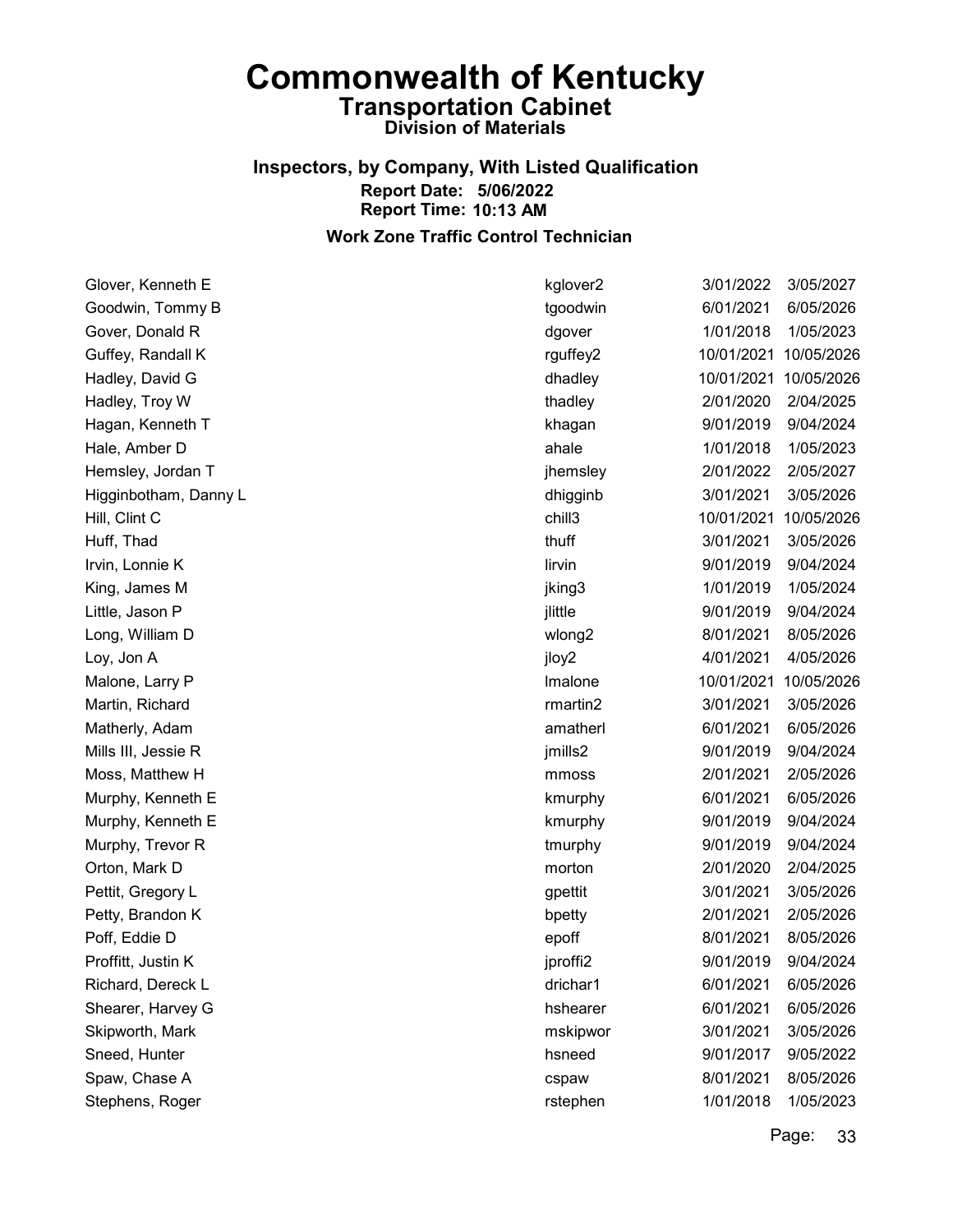## Inspectors, by Company, With Listed Qualification Report Date: 5/06/2022 Report Time: 10:13 AM

| Stringer, Dennis                | dstringe        | 10/01/2021            | 10/05/2026     |
|---------------------------------|-----------------|-----------------------|----------------|
| Tallent, Rocky L                | rtallent        | 3/01/2022             | 3/05/2027      |
| Todd, James G                   | jtodd4          | 11/01/2021            | 11/05/2026     |
| Turner, Glenn A                 | gturner2        | 9/01/2019             | 9/04/2024      |
| Wall, Harold D                  | hwall           | 9/01/2021             | 9/05/2026      |
| Williams, Derric C              | dwilla5         | 3/01/2021             | 3/05/2026      |
| Williams, Randall W             | rwilla9         | 8/01/2021             | 8/05/2026      |
| Wilson, Brad S                  | bwilson6        | 3/01/2021             | 3/05/2026      |
| Wilson, Brad S                  | bwilson6        | 2/01/2021             | 2/05/2026      |
| Wright, Danny R                 | dwright4        | 2/01/2022             | 2/05/2027      |
| Young, Mark A                   | myoung1         | 6/01/2021             | 6/05/2026      |
| <b>Company: District Eleven</b> |                 |                       |                |
| Inspector(s)                    | Inspector       | <b>Start</b>          | <b>Expires</b> |
| Abner, David W                  | dabner          | 4/01/2021             | 4/05/2026      |
| Abner, Stacy W                  | sabner          | 4/01/2021             | 4/05/2026      |
| Adams, Devin D                  | dadams6         | 11/01/2020            | 11/05/2025     |
| Asher, Michael                  | masher          | 11/01/2020 11/05/2025 |                |
| Bates, Rick Jason J             | rbates2         | 4/01/2021             | 4/05/2026      |
| Bayless, Alan                   | abayless        | 4/01/2021             | 4/05/2026      |
| Bolton, James C                 | jbolton         | 8/01/2021             | 8/05/2026      |
| Bowling, Brandon J              | bbowling        | 6/01/2021             | 6/05/2026      |
| Bowling, Taylor B               | tbowlin2        | 12/01/2020 12/05/2025 |                |
| Broughton, Christopher L        | cbrought        | 11/01/2020 11/05/2025 |                |
| Burke, Justin R                 | jburke3         | 2/01/2021             | 2/05/2026      |
| Byrd, Johnny P                  | jbyrd           | 1/01/2019             | 1/05/2024      |
| Collett, Charles T              | ccollet3        | 10/01/2021            | 10/05/2026     |
| Collett, Eric D                 | ecollet2        | 11/01/2020 11/05/2025 |                |
| Collett, Lowell T               | <b>Icollett</b> | 4/01/2021             | 4/05/2026      |
| Collins, Eugene                 | ecollins        | 3/01/2021             | 3/05/2026      |
| Couch, Randy                    | rcouch          | 3/01/2021             | 3/05/2026      |
| Daniels, Jamie                  | jdaniel2        | 2/01/2021             | 2/05/2026      |
| Darnold, Charles                | cdarnold        | 12/01/2020 12/05/2025 |                |
| Davidson, Darrell               | ddavids2        | 12/01/2020 12/05/2025 |                |
| Davidson, Terry G               | tdavidso        | 8/01/2018             | 8/05/2023      |
| Dunson, Thomas E                | tdunson         | 2/01/2021             | 2/05/2026      |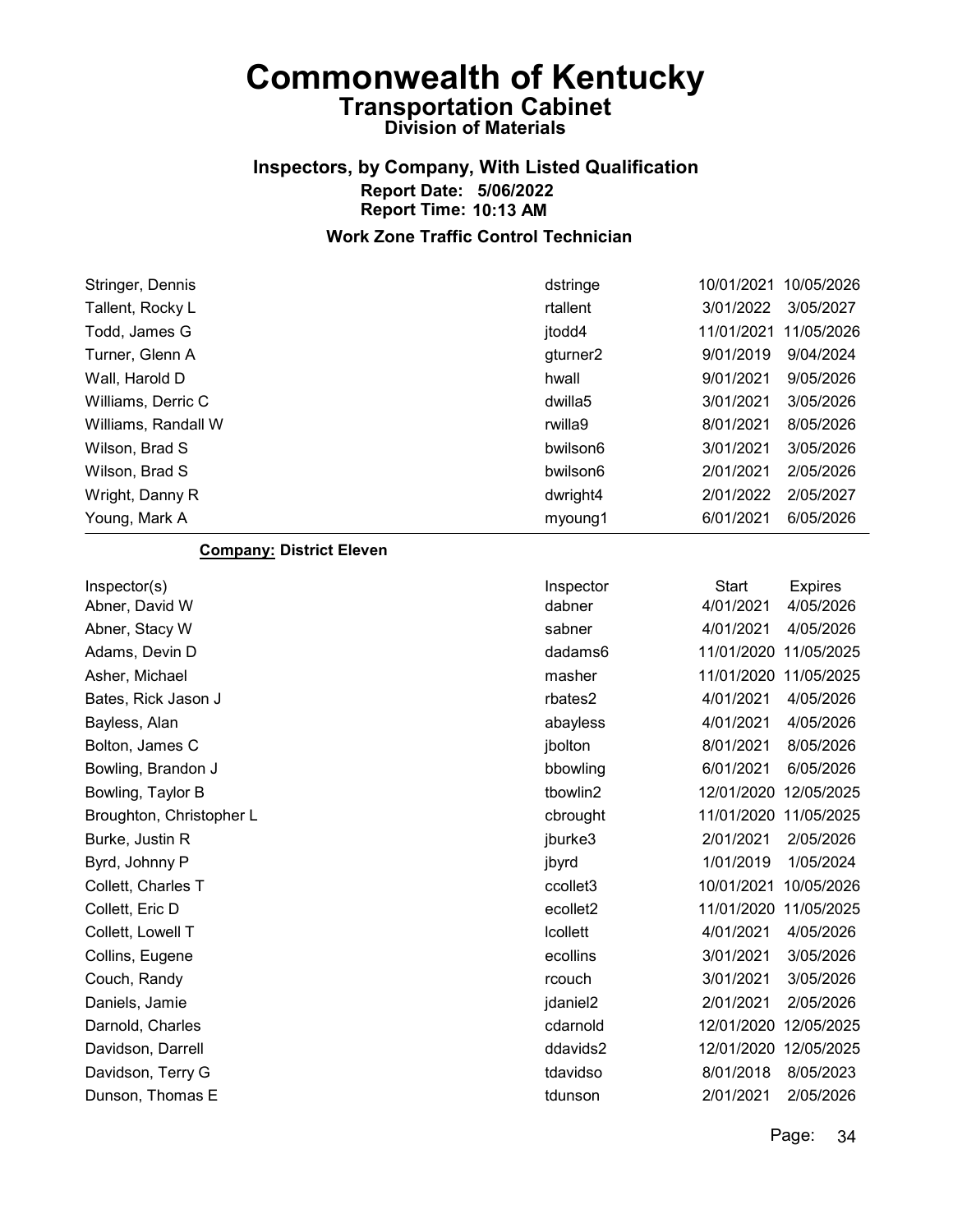#### Inspectors, by Company, With Listed Qualification Report Date: 5/06/2022 Report Time: 10:13 AM Work Zone Traffic Control Technician

| Ellison, Stephen E  | sellison             | 5/01/2021             | 5/05/2026  |
|---------------------|----------------------|-----------------------|------------|
| Emery, George T     | gemery               | 8/01/2021             | 8/05/2026  |
| Flannery, Jason M   | jflanne2             | 5/01/2021             | 5/05/2026  |
| Foster, James B     | jfoster2             | 4/01/2021             | 4/05/2026  |
| Fowler, Larry N     | Ifowler <sub>2</sub> | 3/01/2021             | 3/05/2026  |
| Frost, Joseph C     | jfrost               | 11/01/2021 11/05/2026 |            |
| Gay, Rodney D       | rgay                 | 11/01/2021 11/05/2026 |            |
| Gilbert, Carlos D   | cgilber2             | 11/01/2020 11/05/2025 |            |
| Gipson, Jeffrey G   | jgipson              | 11/01/2020 11/05/2025 |            |
| Goss, Branden       | bgoss                | 3/01/2021             | 3/05/2026  |
| Hacker, Brent       | bhacker              | 12/01/2020 12/05/2025 |            |
| Hacker, Chris R     | chacker              | 8/01/2021             | 8/05/2026  |
| Hammons, Don H      | dhammons             | 12/01/2020 12/05/2025 |            |
| Heck, Jeremy P      | jheck                | 4/01/2021             | 4/05/2026  |
| Holcomb, Joel R     | jholcomb             | 4/01/2021             | 4/05/2026  |
| Hoskins, Price R    | phoskins             | 12/01/2020 12/05/2025 |            |
| Howard, Denzel      | dhoward4             | 12/01/2019 12/04/2024 |            |
| Hubbard, Steven A   | shubbar2             | 3/01/2021             | 3/05/2026  |
| Huddleston, Scott   | shuddles             | 7/01/2019             | 7/04/2024  |
| Jackson, Mark E     | mjackso6             | 8/01/2018             | 8/05/2023  |
| Jackson, Theodore B | thackso6             | 4/01/2021             | 4/05/2026  |
| Jacobs, Aaron L     | ajacobs              | 2/01/2021             | 2/05/2026  |
| Jewell, Russell M   | rjewell              | 8/01/2018             | 8/05/2023  |
| Johnson, Dustin C   | djohnso8             | 8/01/2021             | 8/05/2026  |
| Johnson, Michael    | mjohnso4             | 10/01/2021            | 10/05/2026 |
| Johnston, Melissa M | mjohnst2             | 8/01/2021             | 8/05/2026  |
| Jones, Brenton F    | bjones8              | 4/01/2021             | 4/05/2026  |
| Lawson, Clarence M  | clawson              | 8/01/2021             | 8/05/2026  |
| Madden, Joshua N    | jmadden              | 5/01/2021             | 5/05/2026  |
| McWhorter, Nathan   | nmcwhort             | 12/01/2020 12/05/2025 |            |
| Mcfadden, Robert    | rmcfadde             | 3/01/2021             | 3/05/2026  |
| Meadows, Walter D   | wmeadows             | 12/01/2020            | 12/05/2025 |
| Medlock, Joshua T   | jmedlock             | 3/01/2021             | 3/05/2026  |
| Messer, Nathaniel V | nmesser              | 2/01/2021             | 2/05/2026  |
| Middleton, Derek L  | dmiddle2             | 10/01/2021            | 10/05/2026 |
| Middleton, Mike L   | mmiddlet             | 5/01/2019             | 5/04/2024  |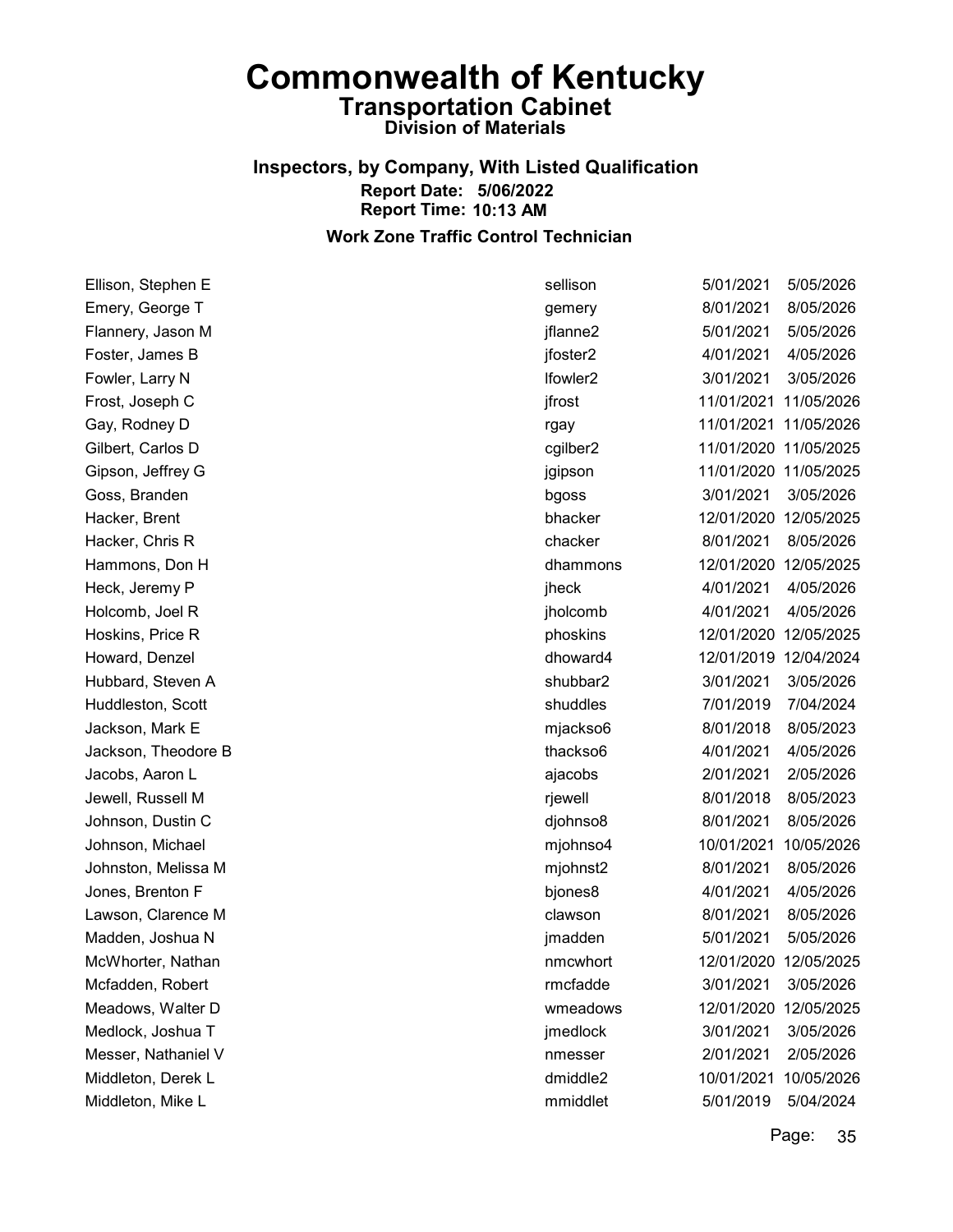#### Inspectors, by Company, With Listed Qualification Report Date: 5/06/2022 Report Time: 10:13 AM Work Zone Traffic Control Technician

Miracle, Rodney E rmiracl2 8/01/2021 8/05/2026 Morris, Glenn S gmorris 5/01/2021 5/05/2026 Napier, James K jnapier2 6/01/2021 6/05/2026 Neeley, Greg L Greg L gneeley 5/01/2019 5/04/2024 Nelson, Brian L bnelson2 5/01/2019 5/04/2024 Nelson, Terry L tnelson 10/01/2021 10/05/2026 Pennington, Wilburn wpenning 5/01/2019 5/04/2024 Peters, Jackie jpeters 5/01/2021 5/05/2026 Rickett, Michael P mrickett 5/01/2021 5/05/2026 Russell, Paul H prussell 10/01/2021 10/05/2026 Saylor, Joseph N jsaylor2 5/01/2021 5/05/2026 Sester, Aaron J asester 11/01/2020 11/05/2025 Singleton, Michael K **Michael K** msinglet 12/01/2019 12/04/2024 Sizemore, George A gsizemo3 4/01/2021 4/05/2026 Sizemore, Rodney C rsizemo4 11/01/2020 11/05/2025 Sizemore, Timothy W **the Contract of the Contract of the Contract of the Structure of the Structure of the Structure of the Structure of the Structure of the Structure of the Structure of the Structure of the Structure of** Sizemore, Wayne **Wayne 2008** Wayne wsizemor 2010 1/01/2019 1/05/2024 Slusher, Mark T mslusher 5/01/2019 5/04/2024 Smith, Alex asmith6 8/01/2018 8/05/2023 Smith, Timothy **the Contract of the Contract of the Contract of the Contract of the Contract of the Contract of the Contract of the Contract of the Contract of the Contract of the Contract of the Contract of the Contract o** Snyder, Aaron C asnyder2 11/01/2020 11/05/2025 Spurlock, William D wspurloc 12/01/2020 12/05/2025 Thompson, Robert rthomps7 4/01/2021 4/05/2026 Truty, Andrew M atruty 5/01/2019 5/04/2024 Walters, Marcus A mwalter2 3/01/2021 3/05/2026 Whisman, John S jwhisma3 3/01/2021 3/05/2026 White, Dewayne dwhite7 8/01/2018 8/05/2023 White, Robert W rwhite4 12/01/2020 12/05/2025 Wilder, Danny W dwilder 10/01/2021 10/05/2026 Wilson, Christopher B cwilson7 11/01/2020 11/05/2025

#### Company: District Eleven - Crew No. 216

| Inspector(s)   | Inspector | Start               | <b>Expires</b> |
|----------------|-----------|---------------------|----------------|
| Kemp, Jessie W | jkemp2    | 5/01/2021 5/05/2026 |                |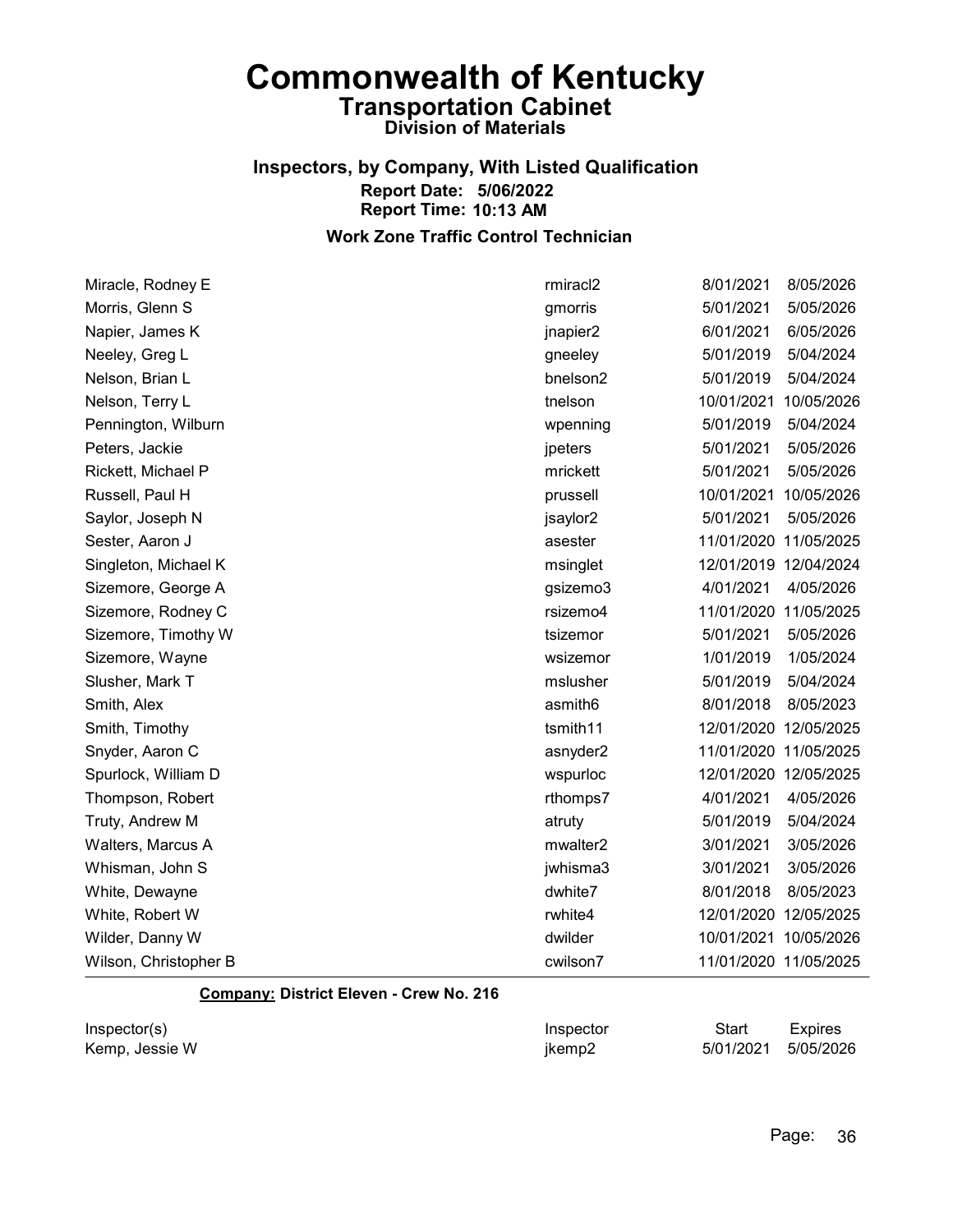### Inspectors, by Company, With Listed Qualification Report Date: 5/06/2022 Report Time: 10:13 AM

| Company: District Eleven - Crew No. 276 |                       |                                                            |
|-----------------------------------------|-----------------------|------------------------------------------------------------|
| Inspector(s)<br>Roberts, Rick D         | Inspector<br>rrobert3 | <b>Start</b><br><b>Expires</b><br>8/01/2021<br>8/05/2026   |
| Company: District Eleven - Crew No. 317 |                       |                                                            |
| Inspector(s)<br>Meadors, Onnie          | Inspector<br>omeadors | <b>Start</b><br><b>Expires</b><br>5/01/2019<br>5/04/2024   |
| <b>Company: District Five</b>           |                       |                                                            |
| Inspector(s)<br>Baxter, Raygan D        | Inspector<br>rbaxter2 | <b>Start</b><br><b>Expires</b><br>10/01/2017<br>10/05/2022 |
| Berger, Charles                         | cberger               | 12/01/2020<br>12/05/2025                                   |
| Cassidy, Zachary A                      | zcassidy              | 3/01/2022<br>3/05/2027                                     |
| Chaney, Larry                           | Ichaney               | 11/01/2020<br>11/05/2025                                   |
| Coulter, Stephen D                      | scoulter              | 4/01/2019<br>4/04/2024                                     |
| Courtney, Sonya K                       | scourtne              | 3/01/2022<br>3/05/2027                                     |
| Crittendon, James W                     | jcritte2              | 3/01/2022<br>3/05/2027                                     |
| Dixon, Donny                            | ddixon3               | 3/01/2021<br>3/05/2026                                     |
| Downs, Keith                            | kdowns                | 11/01/2020<br>11/05/2025                                   |
| Eckert, Pat M                           | peckert               | 8/01/2021<br>8/05/2026                                     |
| Elsbury, George D                       | gelsbury              | 5/01/2021<br>5/05/2026                                     |
| Fugate, Bobby E                         | bfugate2              | 8/01/2021<br>8/05/2026                                     |
| Glaze, William A                        | wglaze                | 10/01/2018<br>10/05/2023                                   |
| Greene, Jared A                         | jgreene2              | 3/01/2022<br>3/05/2027                                     |
| Hall, Tom                               | thall4                | 11/01/2020<br>11/05/2025                                   |
| Hamblin, Lonny (Armol)                  | <b>Ihamblin</b>       | 5/01/2019<br>5/04/2024                                     |
| Hillebrandt, Anthony                    | ahillebr              | 11/01/2020<br>11/05/2025                                   |
| Hudgins, Joshua T                       | jhudgins              | 11/01/2021<br>11/05/2026                                   |
| James, Josh R                           | jjames5               | 3/01/2022<br>3/05/2027                                     |
| Jesse, Josh G                           | ijesse                | 11/01/2020 11/05/2025                                      |
| Lee, Gerald L                           | glee4                 | 10/01/2018 10/05/2023                                      |
| Matheny, Patrick J                      | pmatheny              | 3/01/2021<br>3/05/2026                                     |
| Mobley, Joseph O                        | jmobley2              | 1/01/2019<br>1/05/2024                                     |
| Namin, Kourish S                        |                       | 3/01/2022<br>3/05/2027                                     |
| Perez, Andrew J                         | aperez                | 3/01/2022<br>3/05/2027                                     |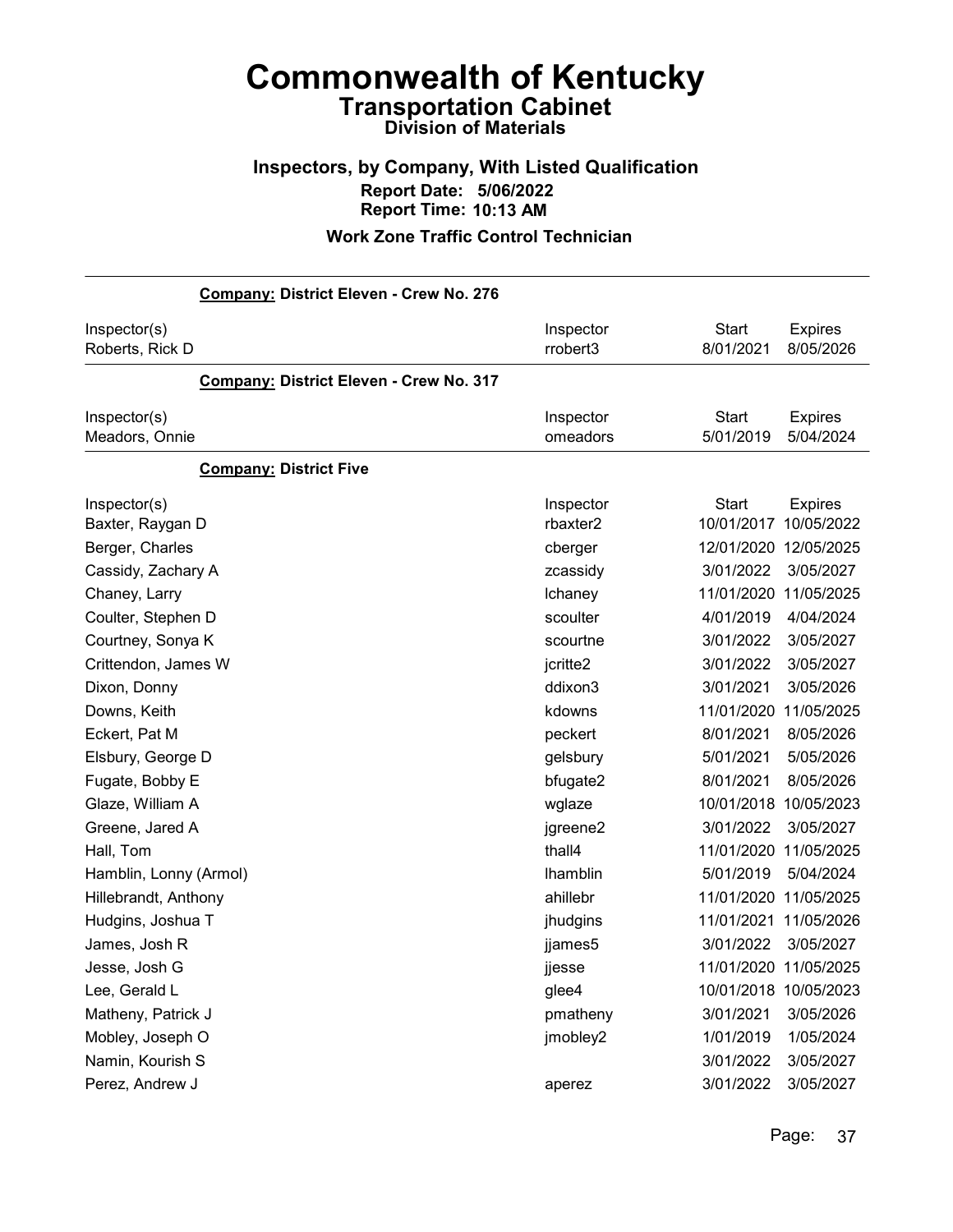### Inspectors, by Company, With Listed Qualification Report Date: 5/06/2022 Report Time: 10:13 AM Work Zone Traffic Control Technician

Perry, Samuel L<br>
3/01/2022 3/05/2027 Phillips, Jackie M jphilli8 8/01/2021 8/05/2026 Schultz, Benjamin H bschultz 5/01/2021 5/05/2026 Shannon, Joshua W jshannon 11/01/2020 11/05/2025 Shields, Jamie R jshield2 10/01/2018 10/05/2023 Shields, Rodney A rshields 3/01/2022 3/05/2027 Smith, David W dsmith21 1/01/2019 1/05/2024 Stodghill, Gabriel gstodghi 3/01/2022 3/05/2027 Topping, Robert J rtopping 8/01/2021 8/05/2026 Underwood, Kameryn E kunderwo 11/01/2020 11/05/2025 Warford, Terry L twarford 10/01/2018 10/05/2023 Warford, Tim R twarfor2 10/01/2018 10/05/2023 Wathen, Benjamin R bwathen 8/01/2021 8/05/2026 Witt, Patrick D pwhitt 2/01/2021 2/05/2026

#### Company: District Four

| Inspector(s)        | Inspector            | Start      | <b>Expires</b> |
|---------------------|----------------------|------------|----------------|
| Ammons, David W     | dammons              | 8/01/2021  | 8/05/2026      |
| Barr, Christopher S | cbarr                | 5/01/2021  | 5/05/2026      |
| Blain, Kevin        | kblain               | 10/01/2017 | 10/05/2022     |
| Clark, Terry W      | tclark3              | 8/01/2021  | 8/05/2026      |
| Conkwright, James S | jconkwri             | 6/01/2019  | 6/04/2024      |
| Davis, Rick A       | rdavis4              | 8/01/2021  | 8/05/2026      |
| Decker, Mark J      | mdecker <sub>2</sub> | 6/01/2019  | 6/04/2024      |
| Doyle, Chad A       | cdoyle               | 6/01/2019  | 6/04/2024      |
| Durrett, Casey M    | cdurrett             | 8/01/2018  | 8/05/2023      |
| Duvall, Danny C     | dduvall2             | 6/01/2019  | 6/04/2024      |
| Eden, Shannon D     | seden                | 10/01/2021 | 10/05/2026     |
| Enlow, Randall T    | renlow               | 9/01/2021  | 9/05/2026      |
| Garmon, Chadrick J  | cgarmon              | 9/01/2021  | 9/05/2026      |
| Graham, Gilbert G   | ggraham              | 12/01/2020 | 12/05/2025     |
| Green, Dale R       | dgreen2              | 8/01/2019  | 8/04/2024      |
| Harris, Steve A     | sharris              | 6/01/2019  | 6/04/2024      |
| Hart, Derek W       | dhart <sub>2</sub>   | 6/01/2019  | 6/04/2024      |
| Hatcher, Anthony W  | ahatcher             | 8/01/2019  | 8/04/2024      |
| Heath, Jeffrey A    | jheath               | 9/01/2021  | 9/05/2026      |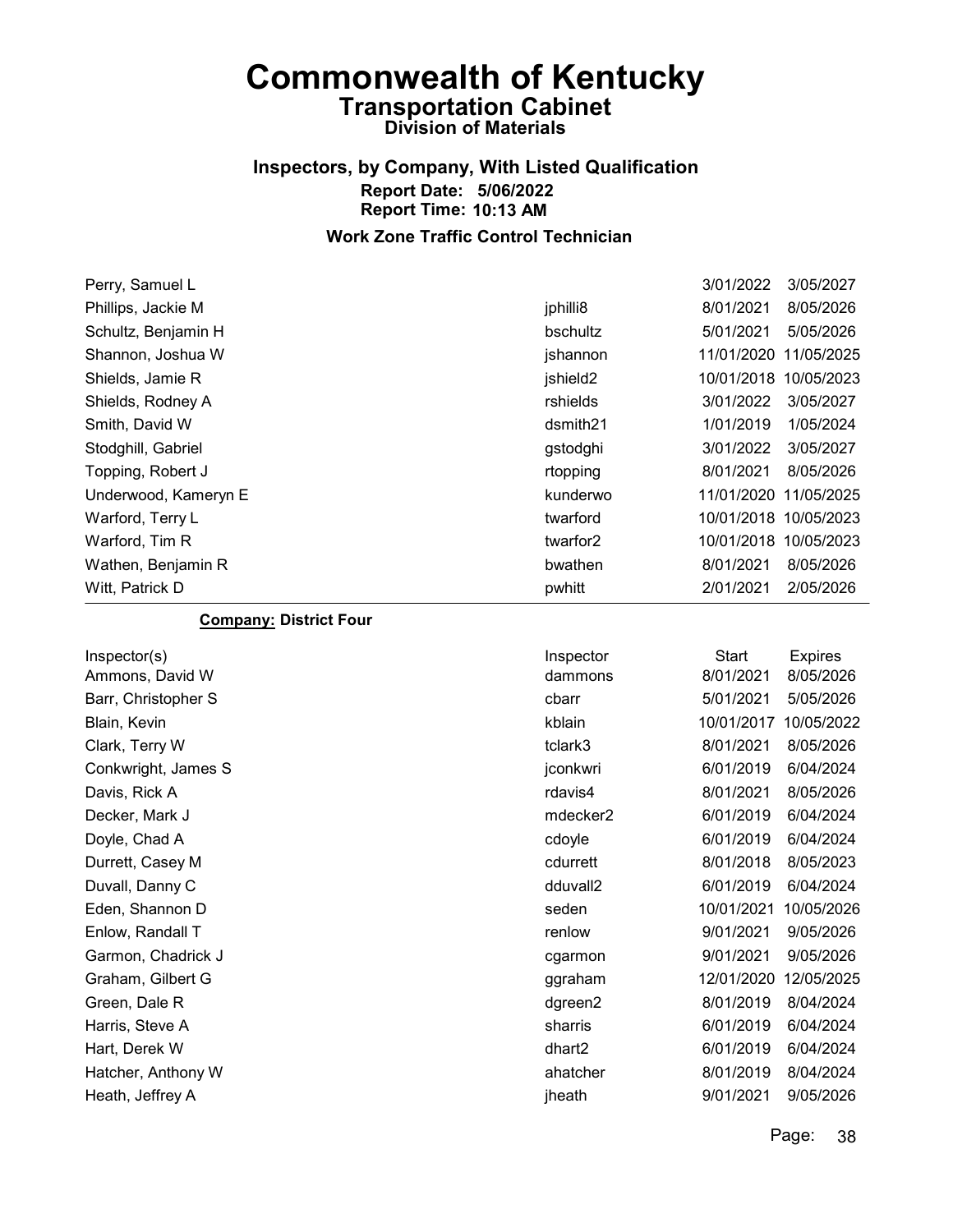# Inspectors, by Company, With Listed Qualification Report Date: 5/06/2022 Report Time: 10:13 AM

| Henderson, Perry D                    | phender2  | 6/01/2019    | 6/04/2024      |
|---------------------------------------|-----------|--------------|----------------|
| Jewell, Keith D                       | kjewell   | 8/01/2018    | 8/05/2023      |
| Johnson, Phillip D                    | pjohnso3  | 9/01/2021    | 9/05/2026      |
| Kipper, Craig C                       | ckipper   | 11/01/2021   | 11/05/2026     |
| Lewis, Tony D                         | tlewis    | 5/01/2021    | 5/05/2026      |
| Marshall, Clark                       | cmarshal  | 12/01/2020   | 12/05/2025     |
| Matney, Barry M                       | bmatney   | 9/01/2021    | 9/05/2026      |
| Miller, Cody W                        | cmiller4  | 11/01/2021   | 11/05/2026     |
| Nunn, Ray L                           |           | 11/01/2021   | 11/05/2026     |
| Peters, Patrick W                     | ppeters   | 7/01/2019    | 7/04/2024      |
| Robinson, Ronnie S                    | rrobins3  | 12/01/2020   | 12/05/2025     |
| Skaggs, Cory A                        | cskaggs   | 6/01/2019    | 6/04/2024      |
| Smith, James H                        | jsmith16  | 9/01/2021    | 9/05/2026      |
| Staples, Robert D                     | rstaples  | 6/01/2019    | 6/04/2024      |
| Westcott, Sean T                      | swestcot  | 8/01/2021    | 8/05/2026      |
| Yates, Joseph C                       | jyates5   | 5/01/2021    | 5/05/2026      |
| Company: District Four - Crew No. 313 |           |              |                |
| Inspector(s)                          | Inspector | <b>Start</b> | <b>Expires</b> |
| Hornbeck, Joshua S                    | jhornbec  | 10/01/2017   | 10/05/2022     |
| <b>Company: District Nine</b>         |           |              |                |
| Inspector(s)                          | Inspector | <b>Start</b> | <b>Expires</b> |
| Adams, John T                         | jadams10  | 10/01/2021   | 10/05/2026     |
| Armstrong, Donald L                   | darmstr2  | 3/01/2021    | 3/05/2026      |
| Bradley, Jody L                       | jbradley  | 7/01/2019    | 7/04/2024      |
| Brown, Daniel M                       | dbrown12  | 6/01/2021    | 6/05/2026      |

| Brown, Daniel M   | dbrown12             | 6/01/2021<br>6/05/2026   |
|-------------------|----------------------|--------------------------|
| Brown, Joshua M   | jmbrown              | 11/01/2020 11/05/2025    |
| Burton, Ernie W   | eburton              | 7/04/2024<br>7/01/2019   |
| Butler, Frankie D | fbutler              | 11/01/2021 11/05/2026    |
| Carr, Brandon S   | bcarr                | 10/01/2021 10/05/2026    |
| Cole, Justin S    | jcole4               | 10/01/2021 10/05/2026    |
| Cox, Phillip W    | pcox                 | 11/01/2021 11/05/2026    |
| Crouch, Robert A  | rcrouch <sub>2</sub> | 5/05/2026<br>5/01/2021   |
| DeBord, Dale D    | ddebord              | 10/01/2019<br>10/04/2024 |
| Dillow, Joseph A  | jdillow              | 6/05/2026<br>6/01/2021   |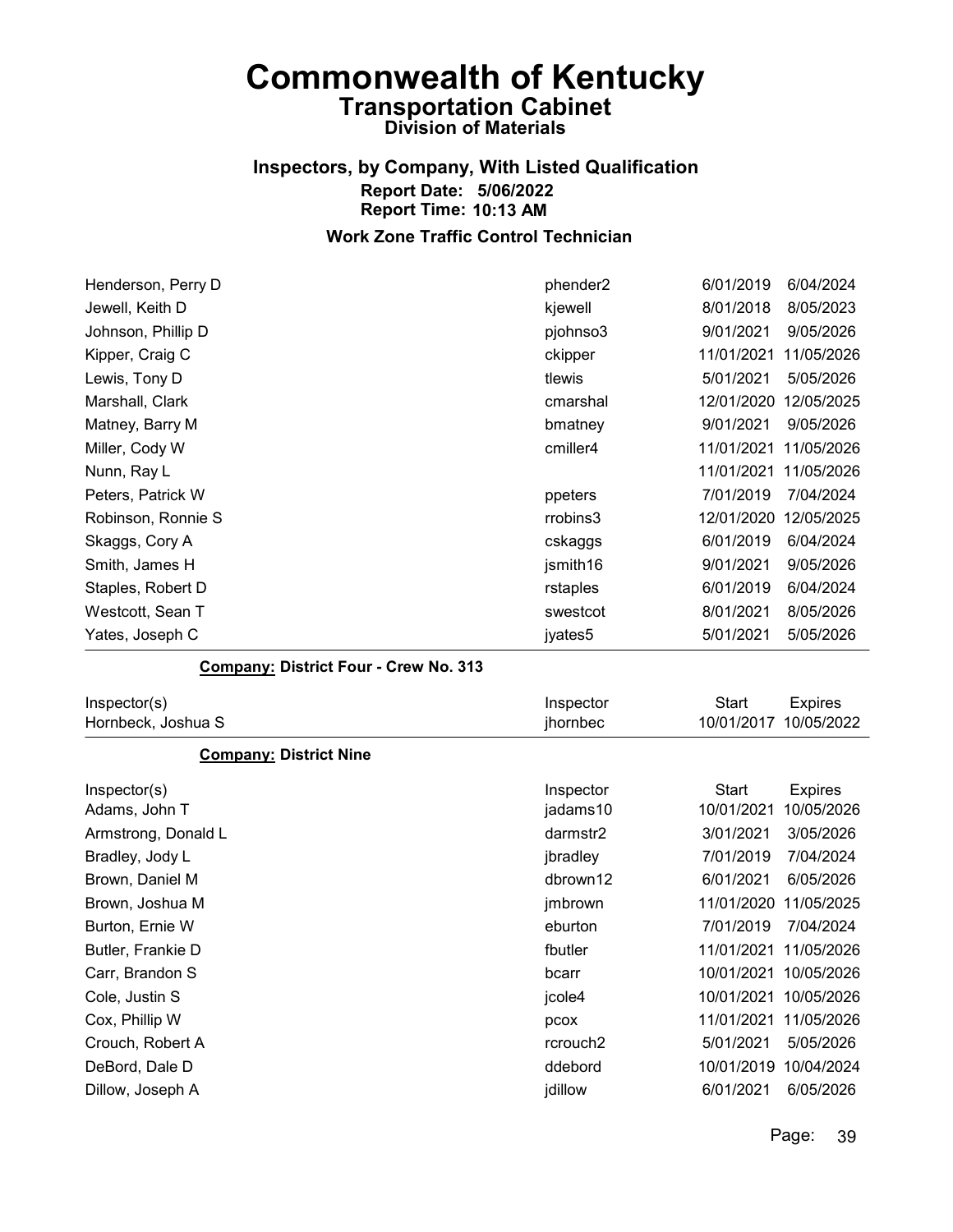### Inspectors, by Company, With Listed Qualification Report Date: 5/06/2022 Report Time: 10:13 AM Work Zone Traffic Control Technician

Florence, Mark E mflorenc 12/01/2020 12/05/2025 Fultz, James D jfultz 12/01/2020 12/05/2025 Gibbs, Taylor T tgibbs 11/01/2021 11/05/2026 Gifford, Les D lgifford 8/01/2021 8/05/2026 Grigsby, Jimmy W jgrigsby 11/01/2020 11/05/2025 Hall, Crit A chall5 10/01/2021 10/05/2026 Hamilton, Danny D dhamilt5 11/01/2021 11/05/2026 Harlow, Clayton L charlow 10/01/2021 10/05/2026 Hawkins, James A jhawkin4 12/01/2020 12/05/2025 Hodge, Roy A rhodge2 5/01/2021 5/05/2026 Kenney, James R jkenney2 3/01/2021 3/05/2026 Kilgore, Victor R vkilgore 8/01/2021 8/05/2026 Mains, Michael mmains 11/01/2020 11/05/2025 Marshall, Johnny L jmarsha2 12/01/2020 12/05/2025 McCarty, Billy J bmccarty 3/01/2021 3/05/2026 McIntyre, Darrin K dmcintyr 12/01/2020 12/05/2025 Moyers, Jeremiah C jmoyers 8/01/2021 8/05/2026 Munday, Walter R wmunday 12/01/2020 12/05/2025 Newell, Ronald J rnewell 5/01/2021 5/05/2026 Preston, Joseph B **interval and the set of the set of the set of the set of the set of the set of the set of the set of the set of the set of the set of the set of the set of the set of the set of the set of the set of the** Riley, Jeffrey L jriley3 11/01/2021 11/05/2026 Rogers, Anthony W arogers2 3/01/2021 3/05/2026 Rogers, Stephen srogers 10/01/2018 10/05/2023 Rose, Tyler C trose2 9/01/2021 9/05/2026 Salyers, Hayden J **have a struck and the set of the set of the set of the set of the set of the set of the set o** Skinner, Frances fskinner 1/01/2019 1/05/2024 Smith, Devin L dmith23 11/01/2021 11/05/2026 Stevens, Samuel C ssteven3 11/01/2021 11/05/2026 Stewart, Dalton T dstewar7 10/01/2021 10/05/2026 Stone, Randy D rstone2 3/01/2021 3/05/2026 Taylor, Steven staylor4 1/01/2019 1/05/2024 Thompson, Thomas M tthomps4 10/01/2021 10/05/2026 Withrow, Robert A rwithrow 11/01/2020 11/05/2025 Workman, John E jworkma2 11/01/2021 11/05/2026 Yazell, James J jyazell 5/01/2021 5/05/2026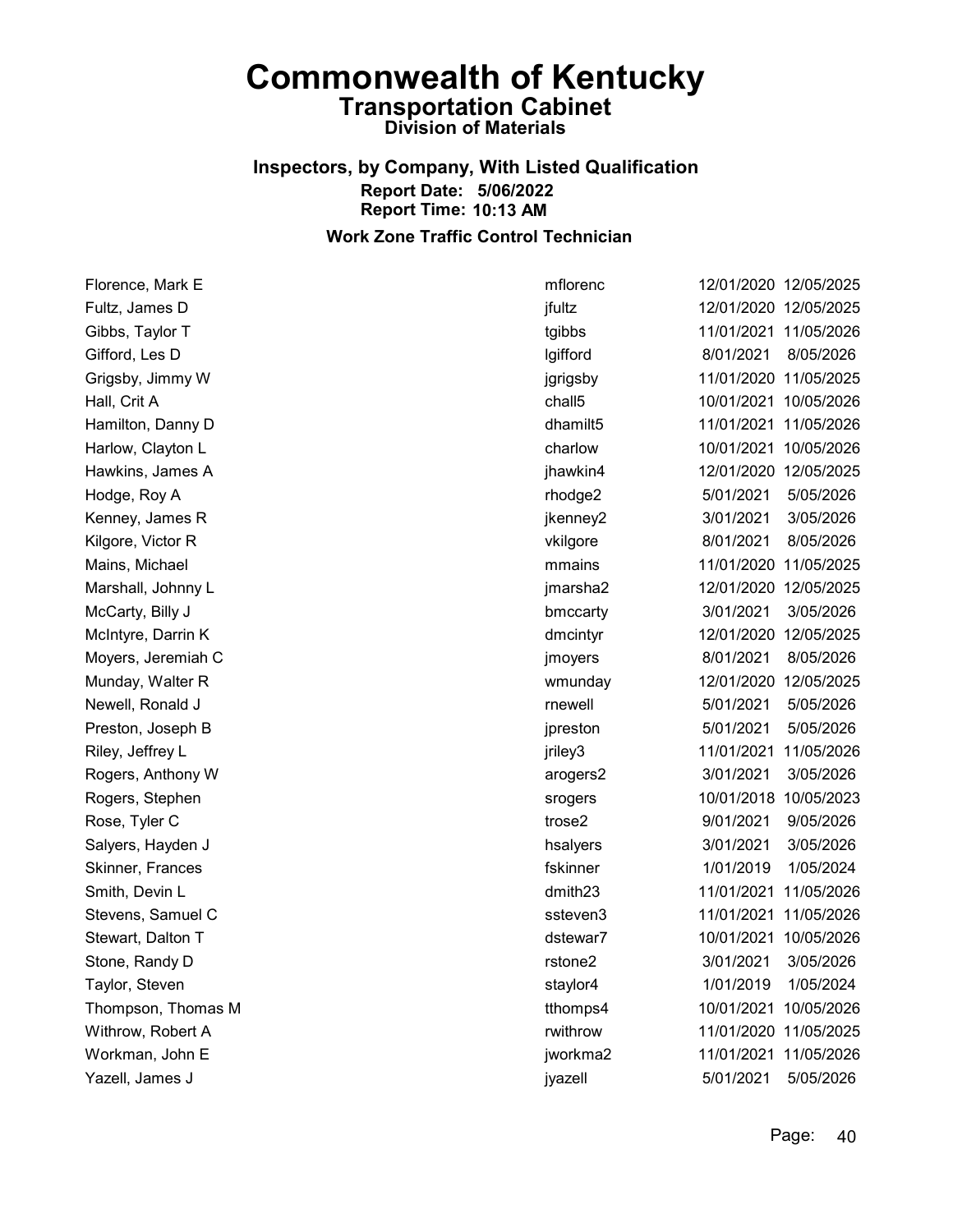Inspectors, by Company, With Listed Qualification Report Date: 5/06/2022 Report Time: 10:13 AM Work Zone Traffic Control Technician

#### Company: District One

| Inspector(s)         | Inspector            | Start                 | <b>Expires</b> |
|----------------------|----------------------|-----------------------|----------------|
| Andrews, Michael J   | mandrews             | 11/01/2020            | 11/05/2025     |
| Buchanan, Bobby R    | bbuchana             | 8/01/2021             | 8/05/2026      |
| Champion, Mark R     | mchampio             | 10/01/2021 10/05/2026 |                |
| Chandler, Daniel R   | dchandle             | 11/01/2020 11/05/2025 |                |
| Ford, Joshua         | jford <sub>2</sub>   | 11/01/2020 11/05/2025 |                |
| Futrell, Chris A     | cfutrel <sub>2</sub> | 9/01/2021             | 9/05/2026      |
| Green, Matthew M     | mgreen               | 10/01/2017 10/05/2022 |                |
| Hartman, Samuel J    | shartman             | 8/01/2021             | 8/05/2026      |
| Hawkins, Chad L      | chawkin2             | 11/01/2020 11/05/2025 |                |
| Henderson, Jeff L    | jhenders             | 10/01/2021 10/05/2026 |                |
| Herring, Jessica     | jherring             | 11/01/2020 11/05/2025 |                |
| Hines, Thomas M      | thines               | 11/01/2020 11/05/2025 |                |
| Holland, Eddie       | ehollan2             | 12/01/2020 12/05/2025 |                |
| Holland, Melissa L   | mhollan3             | 12/01/2020 12/05/2025 |                |
| Hooker, Darrin       | dhooker2             | 11/01/2020 11/05/2025 |                |
| Jackson, Tim W       | tjackso3             | 10/01/2021 10/05/2026 |                |
| Johnson, James S     | jjohnso7             | 7/01/2019             | 7/04/2024      |
| Jones, Brenda Q      | bjones7              | 11/01/2020 11/05/2025 |                |
| Krimple, Russell     | rkrimple             | 12/01/2020 12/05/2025 |                |
| Lofton, Stewart      | slofton              | 11/01/2020 11/05/2025 |                |
| Lyons, Matthew A     | mlyons2              | 11/01/2020 11/05/2025 |                |
| McChristian, Joe M   | jmcchris             | 11/01/2020 11/05/2025 |                |
| Meredith, Johnny R   | jmeredi2             | 9/01/2021             | 9/05/2026      |
| Moyers, Richard M    | rmoyers              | 8/01/2021             | 8/05/2026      |
| Parker, Michael B    | mparker2             | 10/01/2021            | 10/05/2026     |
| Patey, Billy G       | bpatey               | 8/01/2021             | 8/05/2026      |
| Rikel, Paul I        | prikel               | 11/01/2020 11/05/2025 |                |
| Sanderson, Garret    | gsanders             | 11/01/2020 11/05/2025 |                |
| Schlaeger, Phillip M | pschlaeg             | 8/01/2021             | 8/05/2026      |
| Schwinn, Justin J    | jschwinn             | 9/01/2021             | 9/05/2026      |
| Shields, Jeremy      | jshield3             | 11/01/2020            | 11/05/2025     |
| Thomas, Steven C     | sthomas6             | 8/01/2021             | 8/05/2026      |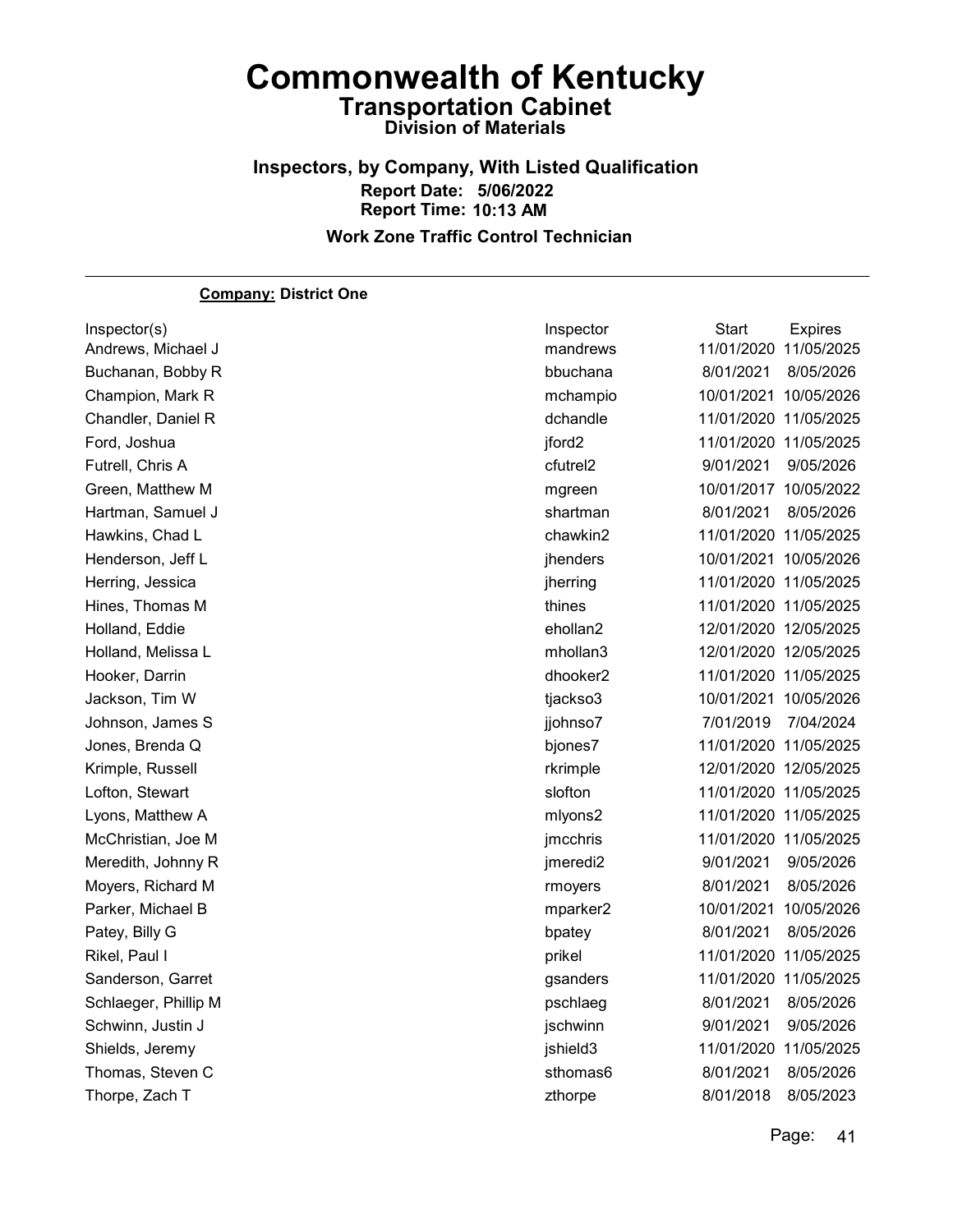### Inspectors, by Company, With Listed Qualification Report Date: 5/06/2022 Report Time: 10:13 AM

#### Work Zone Traffic Control Technician

| Thorpe, Zach T     | zthorpe  | 11/01/2020 11/05/2025 |  |
|--------------------|----------|-----------------------|--|
| Turner. Dustin T   | dturner  | 11/01/2020 11/05/2025 |  |
| Willett. Richard D | rwillett | 10/01/2021 10/05/2026 |  |
| Wilson, Robert H   | rwilso11 | 11/01/2020 11/05/2025 |  |

#### Company: District Seven

| Inspector(s)        | Inspector | <b>Start</b> | <b>Expires</b>        |
|---------------------|-----------|--------------|-----------------------|
| Back, Todd K        | tback     | 1/01/2019    | 1/05/2024             |
| Barnett, Darrell D  | dbarnett  | 5/01/2021    | 5/05/2026             |
| Bayert, Kimberly    | kbayert   | 1/01/2019    | 1/05/2024             |
| Best, Jerry D       | jbest     | 1/01/2019    | 1/05/2024             |
| Broadus, Anthony S  | abroadus  | 1/01/2019    | 1/05/2024             |
| Cannon, Roland T    | rcannon   | 4/01/2021    | 4/05/2026             |
| Chandler, Henry J   | hchandle  | 5/01/2021    | 5/05/2026             |
| Chaney, Jimmy V     | jchaney5  | 4/01/2021    | 4/05/2026             |
| Claunch, Gerald W   | gclaunch  | 7/01/2019    | 7/04/2024             |
| Clemons, Lee L      | Iclemons  | 10/01/2021   | 10/05/2026            |
| Cook, Daniel T      | dcook     |              | 11/01/2020 11/05/2025 |
| Coslow, Jonathan L  | jcoslow   | 4/01/2021    | 4/05/2026             |
| Curtsinger, Josh D  | jcurtsi5  | 10/01/2021   | 10/05/2026            |
| Dailey, Kevin J     | kdailey   | 8/01/2021    | 8/05/2026             |
| Dalton, Charles D   | cdalton   | 1/01/2019    | 1/05/2024             |
| Darland, Earl D     | edarland  | 11/01/2020   | 11/05/2025            |
| Davis, Tim E        | tdavis7   | 1/01/2019    | 1/05/2024             |
| DeSimone, Gregory H | gdesimon  | 11/01/2020   | 11/05/2025            |
| Drury, Dustan L     | ddrury    | 1/01/2019    | 1/05/2024             |
| Drury, Stephen B    | sdrury    | 1/01/2019    | 1/05/2024             |
| Earlywine, Blaine E | bearlywi  | 1/01/2019    | 1/05/2024             |
| Epling, Clarence L  | cepling   | 1/01/2019    | 1/05/2024             |
| Faulkner, James O   | jfaulkn2  | 10/01/2021   | 10/05/2026            |
| Floyd, Everett R    | efloyd    | 2/01/2021    | 2/05/2026             |
| Gallaher, Benjamin  | bgallahe  | 2/01/2021    | 2/05/2026             |
| Gardner, Andrew C   | agardne2  | 1/01/2019    | 1/05/2024             |
| Golden, John R      | jgolden   | 3/01/2021    | 3/05/2026             |
| Gonyer, James N     | jgonyer   |              | 11/01/2020 11/05/2025 |
| Green, Nathan F     | ngreen2   |              | 10/01/2018 10/05/2023 |
|                     |           |              |                       |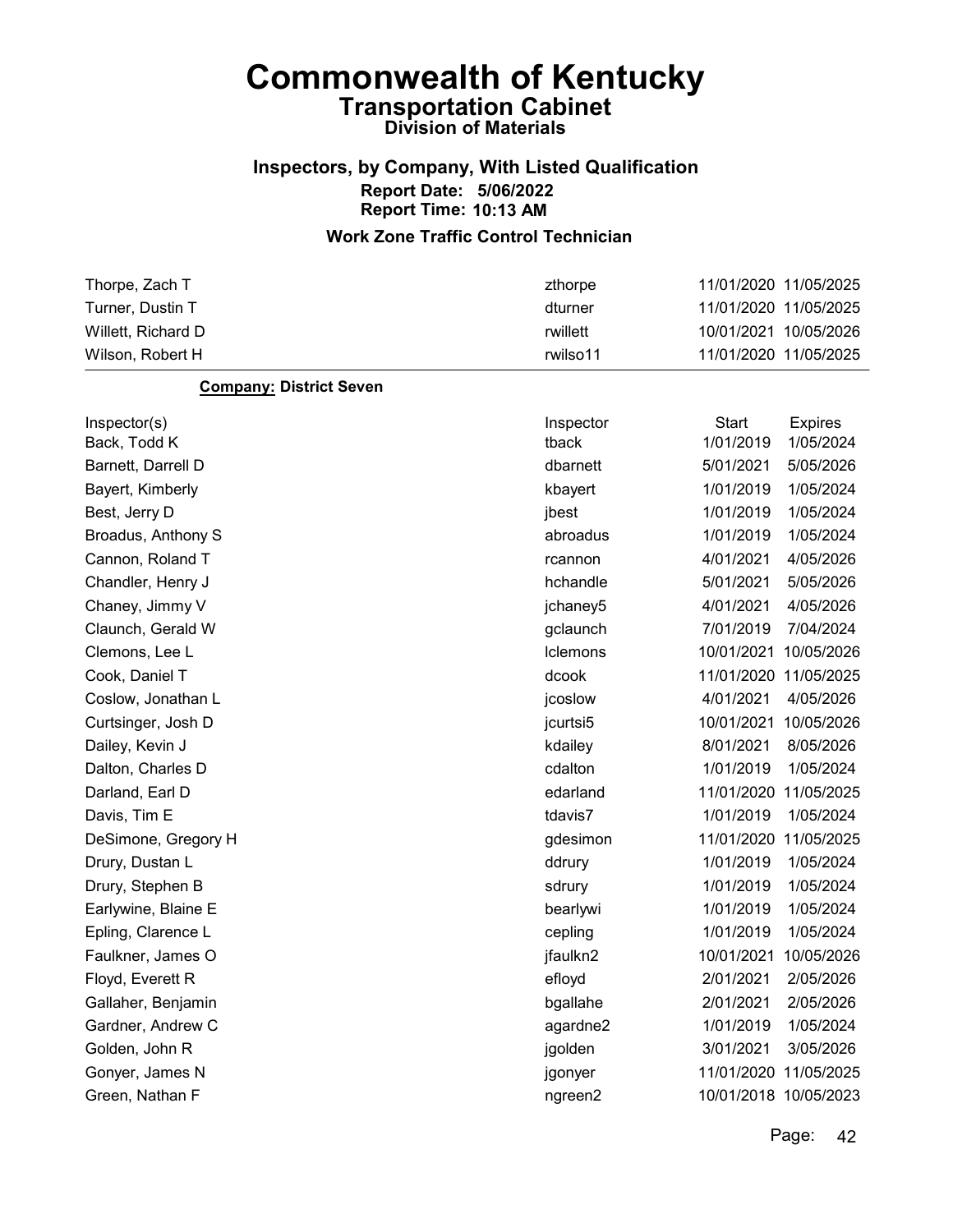### Inspectors, by Company, With Listed Qualification Report Date: 5/06/2022 Report Time: 10:13 AM Work Zone Traffic Control Technician

Gritton, Adam S agritton 8/01/2021 8/05/2026 Hager, Justin O jhager 4/01/2021 4/05/2026 Hall, Brian K bhall4 1/01/2019 1/05/2024 Hamlin III, Artman ahamlin 3/01/2021 3/05/2026 Harris, Cody L charris5 4/01/2021 4/05/2026 Helmburg, Joel C jhelmbur 10/01/2021 10/05/2026 Hisle, Stanley B shisle 4/01/2019 4/04/2024 Howard, Austin ahoward5 11/01/2020 11/05/2025 King, Thomas J **tking4** 8/01/2018 8/05/2023 King, Thomas J tking4 1/01/2019 1/05/2024 Lane, Kevin T klane 11/01/2021 11/05/2026 Layport, Kenny W klayport 8/01/2021 8/05/2026 Lester, Charles W clester2 1/01/2019 1/05/2024 Lunsford, Ricky A rlunsfor 1/01/2019 1/05/2024 Martin, Jeremy W jmartin7 2/01/2021 2/05/2026 Mattox, Eli S emattox 10/01/2021 10/05/2026 Maupin, David A dmaupin 3/01/2019 3/04/2024 May, Paul pmay 11/01/2020 11/05/2025 McAninch, Carl L cmcaninc 8/01/2021 8/05/2026 McIntosh, Brandon L bmcintos 10/01/2018 10/05/2023 Montgomery, Kyle W kmontgom 1/01/2019 1/05/2024 Murphy, James L jmurphy2 1/01/2019 1/05/2024 Nichols, Charles A cnichol2 1/01/2019 1/05/2024 Norton, Jerry D jnorton2 4/01/2021 4/05/2026 Osborne, Dave L dosborne 5/01/2021 5/05/2026 Patton, Jarrett A in the same of the settlement of the settlement of the intervals in the intervals of the intervals in the intervals in the intervals in the intervals in the intervals in the intervals in the intervals in Peel, Colt A cpeel 10/01/2021 10/05/2026 Peel, Nick D npeel 10/01/2021 10/05/2026 Poucel, Brian R bpoucel 5/01/2021 5/05/2026 Richmond, Jacob E jrichmo2 5/01/2021 5/05/2026 Robinson, Johnny E jrobins6 8/01/2021 8/05/2026 Rogers, Aaron D around the state of the control of the control of the control of the control of the control of the control of the control of the control of the control of the control of the control of the control of the co Ross, Bruce M bross3 10/01/2021 10/05/2026 Shewmaker, William G wshewmak 5/01/2021 5/05/2026 Smith, Devin R dsmith16 9/01/2021 9/05/2026 Smith, Jason E **ismith14** 10/01/2021 10/05/2026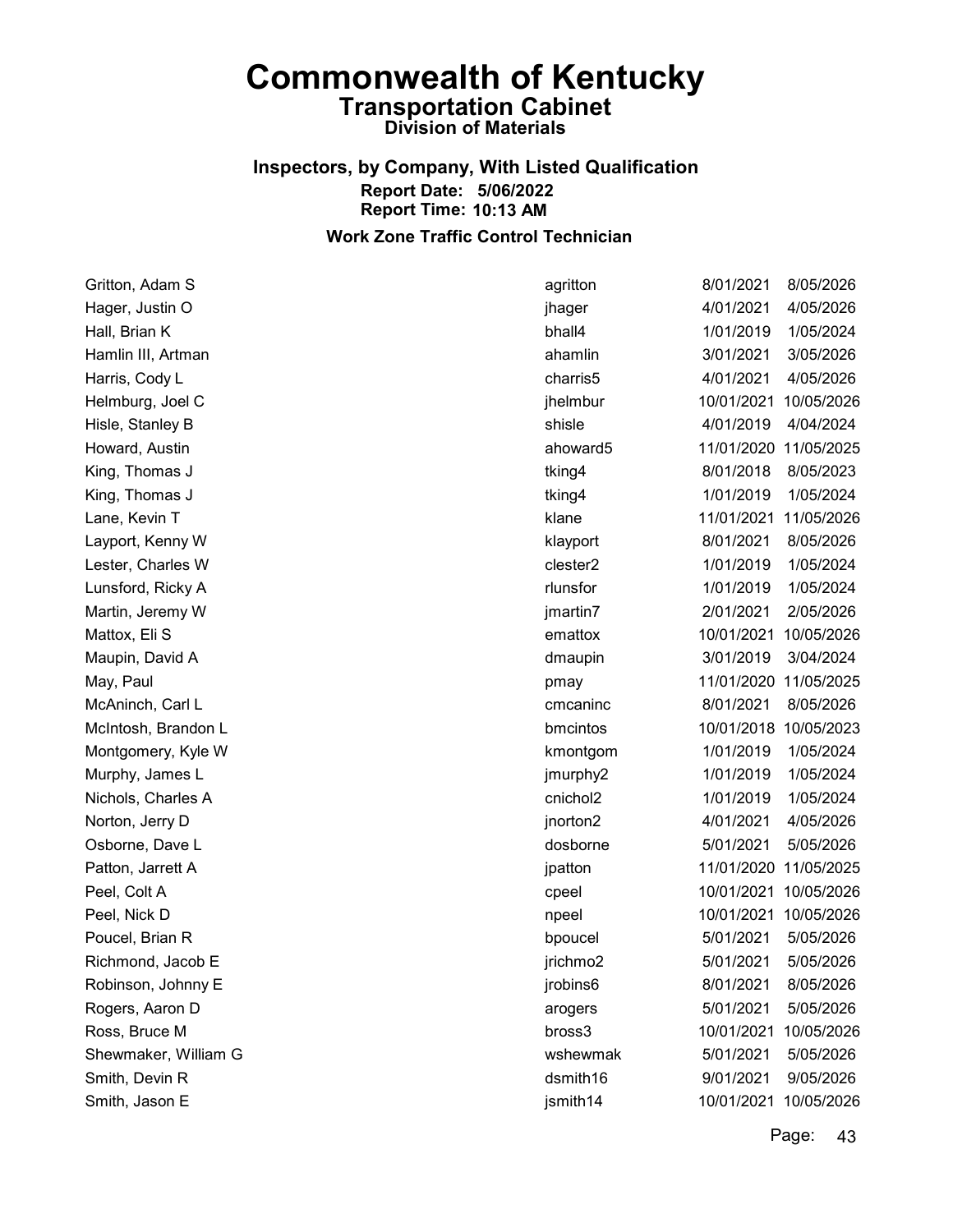### Inspectors, by Company, With Listed Qualification Report Date: 5/06/2022 Report Time: 10:13 AM

### Work Zone Traffic Control Technician

| Spencer, Chris D             | cspencer            | 1/01/2019    | 1/05/2024             |
|------------------------------|---------------------|--------------|-----------------------|
| Taylor, Michael E            | mtaylor2            | 3/01/2021    | 3/05/2026             |
| White, Daniel W              | dwhite <sub>6</sub> | 7/01/2019    | 7/04/2024             |
| Williams, David E            | dwillia2            | 10/01/2021   | 10/05/2026            |
| Wright, Jackie W             | jwright6            | 7/01/2021    | 7/05/2026             |
| <b>Company: District Six</b> |                     |              |                       |
| Inspector(s)                 | Inspector           | <b>Start</b> | <b>Expires</b>        |
| Adams, James C               | jadams3             |              | 12/01/2020 12/05/2025 |
| Bell, Glen A                 | gbell               | 9/01/2021    | 9/05/2026             |
| Bishop, Jeremy L             | jbishop4            |              | 10/01/2017 10/05/2022 |
| Blankenship, Matthew A       | mblanken            |              | 10/01/2021 10/05/2026 |
| Brown, David E               | dbrown3             | 10/01/2021   | 10/05/2026            |
| Burke, Jodi E                | jburke2             | 7/01/2018    | 7/05/2023             |
| Cain, Eric M                 | ecain               | 6/01/2017    | 6/05/2022             |
| Caudill, Shelby J            | jcaudil5            | 9/01/2017    | 9/05/2022             |
| Clayton, Brian D             | bclayton            | 9/01/2017    | 9/05/2022             |
| Clemons, Tyler T             | tclemon2            | 10/01/2019   | 10/04/2024            |
| Combs, Granville (Jay) J     | gcombs2             | 9/01/2021    | 9/05/2026             |
| Cordray, Jack R              | jcordray            | 7/01/2018    | 7/05/2023             |
| Cox, Brian R                 | bcox5               | 10/01/2021   | 10/05/2026            |
| Davis, Jim O                 | jdavis7             |              | 10/01/2019 10/04/2024 |
| Elliott, Jerry D             | jelliot2            | 6/01/2017    | 6/05/2022             |
| Fields, Russell              | rfields             |              | 12/01/2020 12/05/2025 |
| Frank, Jonah A               | jfrank              | 9/01/2021    | 9/05/2026             |
| Gallagher, William A         | wgallagh            | 9/01/2021    | 9/05/2026             |
| Gausepohl, Greg J            | ggausepo            | 7/01/2019    | 7/04/2024             |
| Goff, Clint T                | cgoff <sub>2</sub>  | 10/01/2017   | 10/05/2022            |
| Gregory, Michael B           | mgregor3            | 9/01/2021    | 9/05/2026             |
| Gregory, Michael B           | mgregor3            |              | 11/01/2020 11/05/2025 |
| Gregory, Michael B           | mgregor3            |              | 11/01/2020 11/05/2025 |
| Hanson, John P               | jhanson             | 9/01/2021    | 9/05/2026             |
| Herzog, Susan J              | sherzog             | 3/01/2019    | 3/04/2024             |
| Hill, Taylor P               | thill               | 7/01/2019    | 7/04/2024             |
| Hitch, Kevin M               | khitch              |              | 11/01/2020 11/05/2025 |
| Jones, Michael B             | mjones7             |              | 10/01/2019 10/04/2024 |
|                              |                     |              |                       |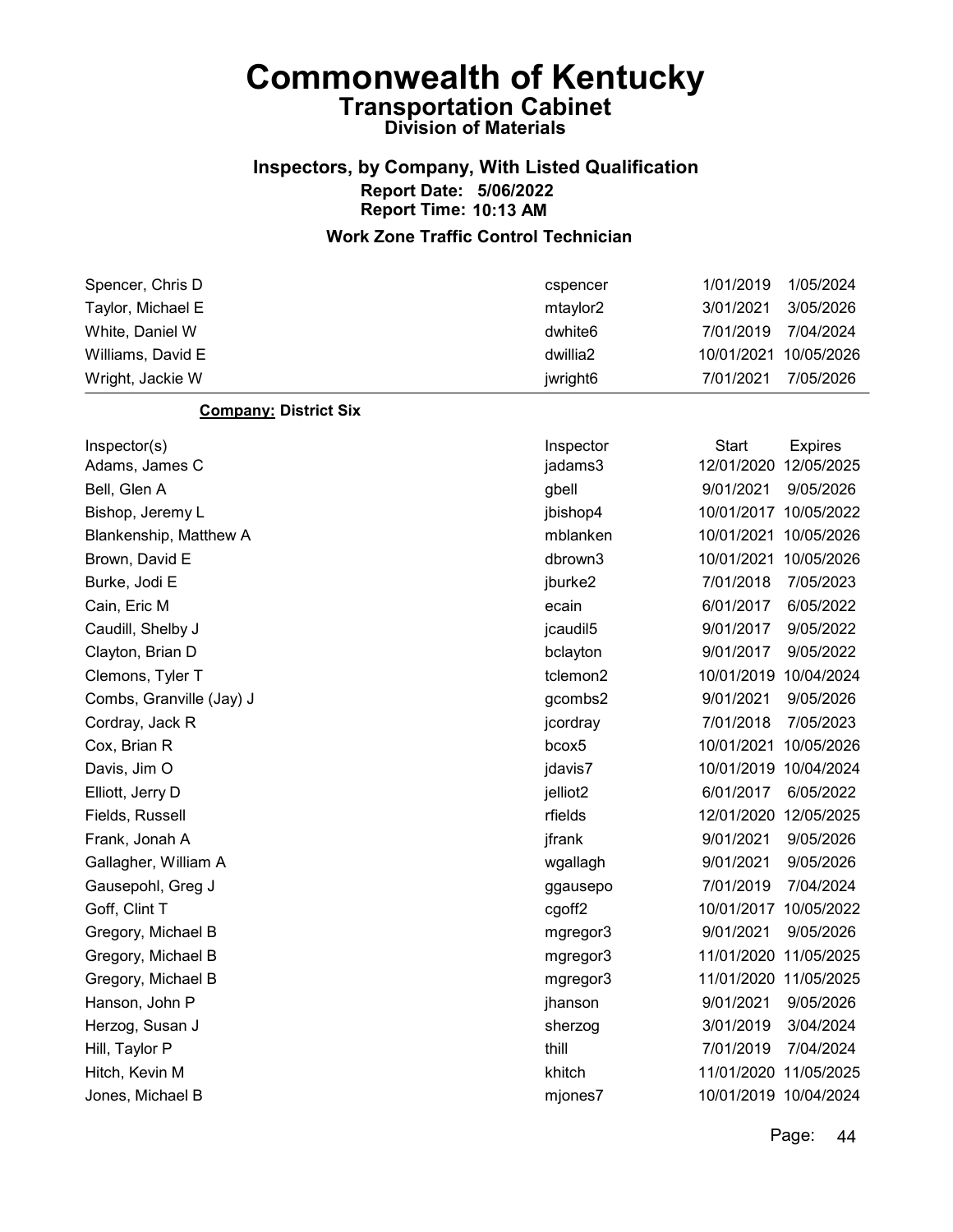### Inspectors, by Company, With Listed Qualification Report Date: 5/06/2022 Report Time: 10:13 AM Work Zone Traffic Control Technician

King, Mark A mking2 9/01/2021 9/05/2026 Lankford, Cory W clankfor 5/01/2021 5/05/2026

| Lankford, Ethan T     | elankfor | 10/01/2021            | 10/05/2026            |
|-----------------------|----------|-----------------------|-----------------------|
| Lankford, Ethan T     | elankfor | 9/01/2021             | 9/05/2026             |
| Mounce, Joshua D      | jmounce  | 7/01/2019             | 7/04/2024             |
| Myers, Ashley E       | amyers2  | 9/01/2021             | 9/05/2026             |
| Palladino, Henry J    | hpallad2 | 3/01/2022             | 3/05/2027             |
| Peace, Adam W         | apeace   | 3/01/2022             | 3/05/2027             |
| Perkins, Nathan J     | nperkins | 12/01/2020            | 12/05/2025            |
| Ping, Jerry F         | jping    | 7/01/2018             | 7/05/2023             |
| Puthoff, Josh L       | jputhoff | 10/01/2021            | 10/05/2026            |
| Ramsey, Keith W       | kramsey  | 9/01/2021             | 9/05/2026             |
| Reese, Austin S       | areese   | 12/01/2020 12/05/2025 |                       |
| Reese, Tyler          | treese   | 11/01/2020 11/05/2025 |                       |
| Schaffer, Edward      | eschaffe | 3/01/2019             | 3/04/2024             |
| Schroer, Joseph       | jschroer | 11/01/2020            | 11/05/2025            |
| Skiles, Samantha A    | sskiles  | 7/01/2019             | 7/04/2024             |
| Stamper, Virgle R     | vstamper | 8/01/2019             | 8/04/2024             |
| Stephens, Laura B     | Istephen | 8/01/2021             | 8/05/2026             |
| Stephenson, Mark A    | mstephe3 | 8/01/2021             | 8/05/2026             |
| Struk, Joseph K       | jstruk2  | 9/01/2021             | 9/05/2026             |
| Stull, Ronald E       | rstull2  | 5/01/2021             | 5/05/2026             |
| Tallon, Todd J        | ttallon  | 5/01/2021             | 5/05/2026             |
| Temke, Andrew M       | atemke   | 12/01/2020 12/05/2025 |                       |
| Thornton, Earl A      | ethornto | 12/01/2020 12/05/2025 |                       |
| Vickers, David A      | dvickers | 10/01/2019 10/04/2024 |                       |
| Webster, David P      | dwebster | 11/01/2021 11/05/2026 |                       |
| Webster, David P      | dwebster | 11/01/2021 11/05/2026 |                       |
| Wilson, John M        | jwilso10 |                       | 11/01/2020 11/05/2025 |
| Yeager, Gregory M     | gyeager  | 10/01/2017 10/05/2022 |                       |
| Campanu, Diatriat Tan |          |                       |                       |

#### **Company: District Ten**

| Inspector(s)    | Inspector | Start                 | Expires   |
|-----------------|-----------|-----------------------|-----------|
| Adkins, Devan K | dadkins4  | 11/01/2020 11/05/2025 |           |
| Angel, Gary L   | qangel    | 6/01/2017             | 6/05/2022 |
| Baber, Kendall  |           | 12/01/2020 12/05/2025 |           |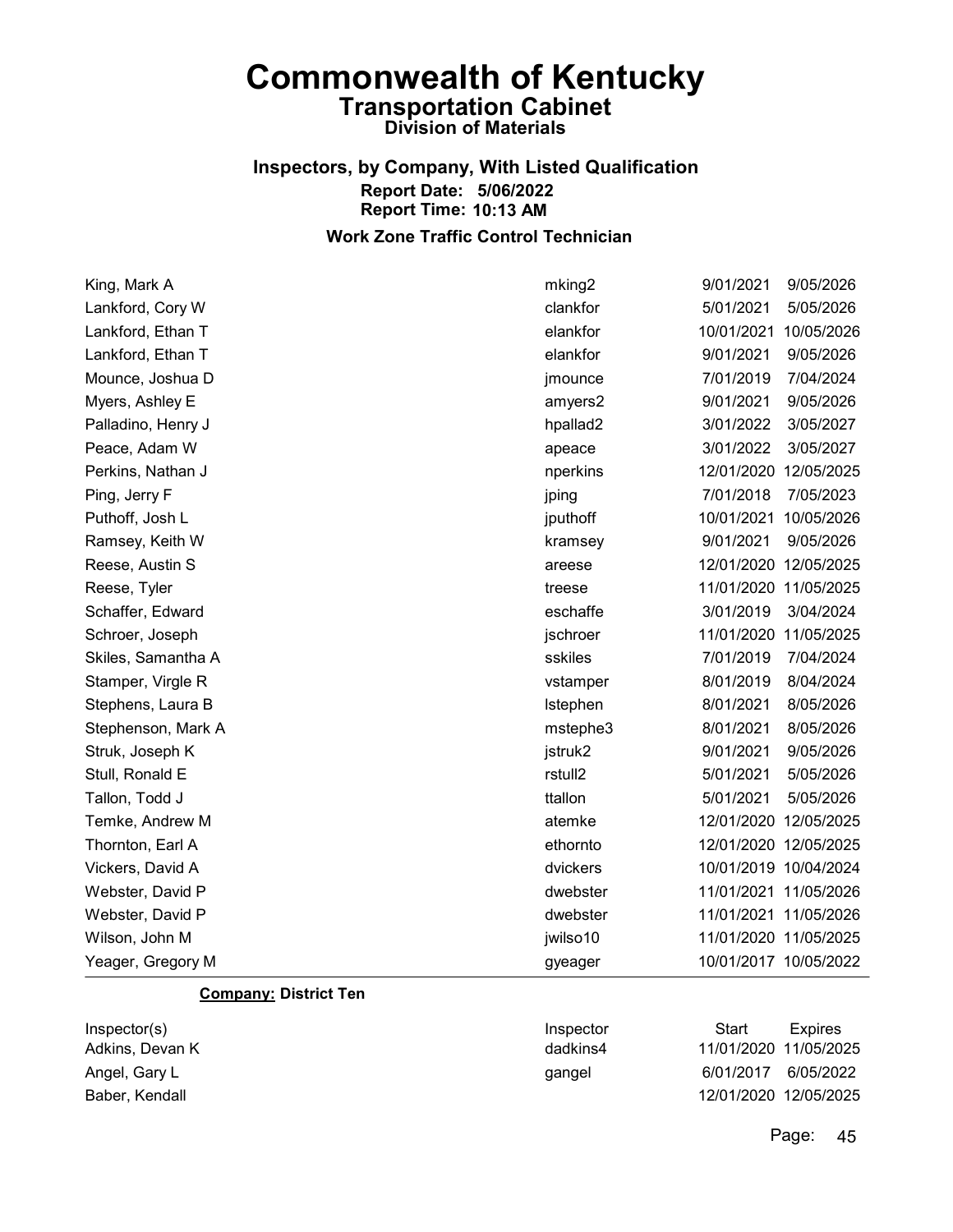### Inspectors, by Company, With Listed Qualification Report Date: 5/06/2022 Report Time: 10:13 AM Work Zone Traffic Control Technician

Bailey, Justin R jbailey4 2/01/2022 2/05/2027 Baker, Samuel E sbaker 5/01/2021 5/05/2026 Barnett, Dustin T dbarnet3 4/01/2021 4/05/2026 Bentley, Johnny E **ibentle2** 11/01/2020 11/05/2025 Best, James B jbest2 2/01/2022 2/05/2027 Blevins, Larry S lblevins 11/01/2020 11/05/2025 Blythe, Shade A sblythe 3/01/2022 3/05/2027 Bowling, Eddie ebowling 2/01/2021 2/05/2026 Bowman, Robert J rbowman 11/01/2021 11/05/2026 Brewer, Mitchell L mbrewer 5/01/2021 5/05/2026 Burgett, Shadell R sburgett 8/01/2019 8/04/2024 Bush, Glen D gbush 2/01/2022 2/05/2027 Bush, Larry W lbush 11/01/2020 11/05/2025 Carroll, Chaston D ccarrol2 2/01/2022 2/05/2027 Cassidy, Eric ecassidy 5/01/2021 5/05/2026 Collins JR, John jcollin7 10/01/2021 10/05/2026 Conway, Chad A cconway2 10/01/2019 10/04/2024 Cornett, Derek S dcornet5 1/01/2022 1/05/2027 Cornett, Duane M dcornet2 5/01/2021 5/05/2026 Crase, Donnie G dcrase 3/01/2022 3/05/2027 Cundiff, Bobby E bcundiff 8/01/2018 8/05/2023 Day, Anthony W aday 2/01/2022 2/05/2027 Dean, Jeremy R jdean5 8/01/2019 8/04/2024 Deaton, Chester D cdeato2 1/01/2019 1/05/2024 Deaton, Darrell ddeaton2 10/01/2021 10/05/2026 Dooley, Jeffery C jdooley 8/01/2019 8/04/2024 Dunn, Larry ldunn 11/01/2020 11/05/2025 Elam, James B jelam 11/01/2020 11/05/2025 Eldridge, Eddie eeldridg 11/01/2021 11/05/2026 Gabbard, Jeff F **igabbar3** 8/01/2019 8/04/2024 Galloway, Jeremy S jgallow2 6/01/2021 6/05/2026 Gilbert, Timothy D **tgilbert** 8/01/2019 8/04/2024 Gross, Tim tgross 1/01/2019 1/05/2024 Halsey, Verlin C vhalsey 5/01/2021 5/05/2026 Holbrook, Herbert W hholbro2 11/01/2020 11/05/2025 Howard, Jeremy K jhowar10 2/01/2022 2/05/2027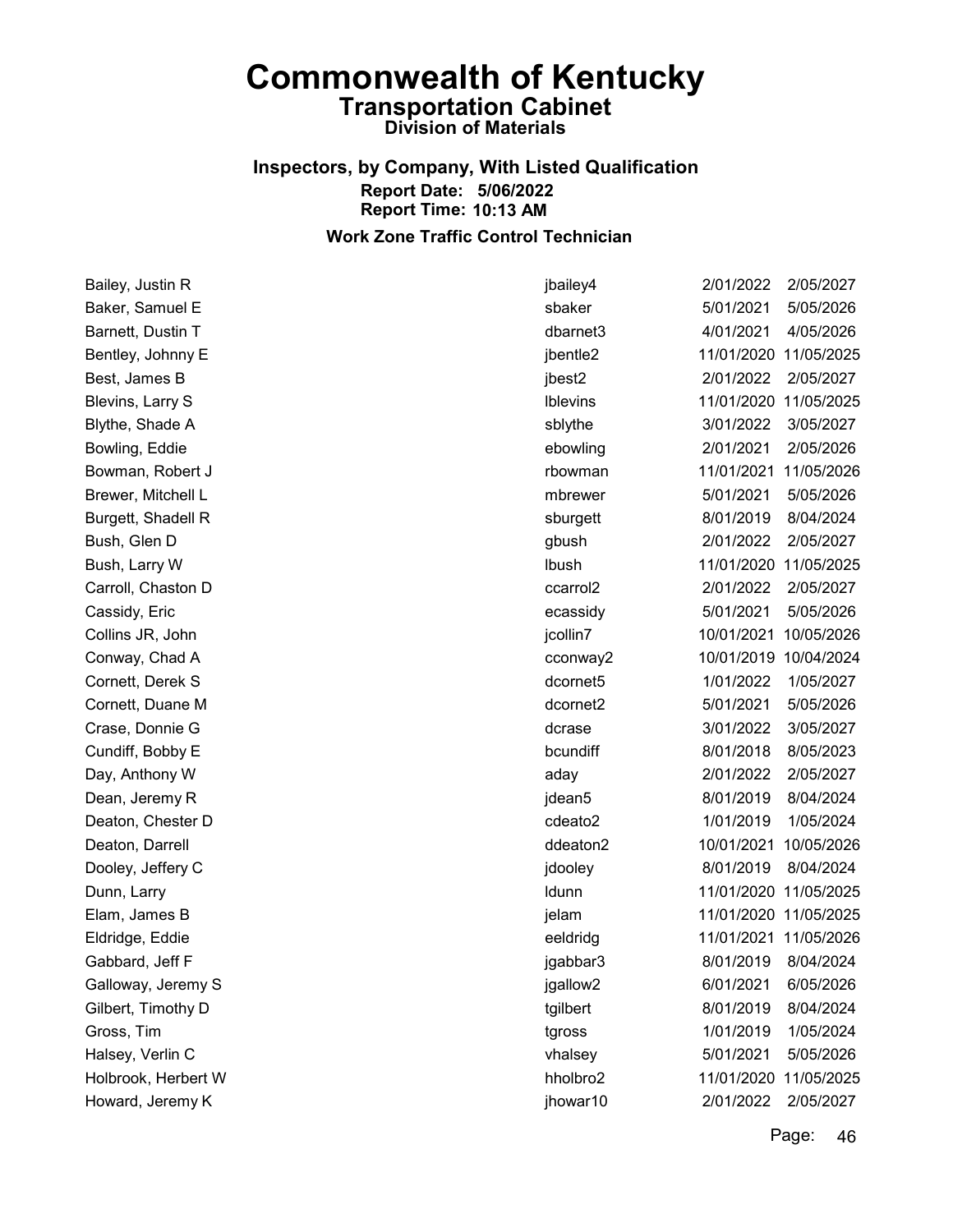### Inspectors, by Company, With Listed Qualification Report Date: 5/06/2022 Report Time: 10:13 AM Work Zone Traffic Control Technician

Howard, Kenny J khoward3 11/01/2020 11/05/2025 Howard, Ronald R rhoward3 3/01/2022 3/05/2027 Howard, Stanley J showard3 11/01/2020 11/05/2025 Howard, Timothy C thoward3 4/01/2021 4/05/2026 Hurt, Vickie M vhurt 8/01/2019 8/04/2024 Joseph, Robert "Bobby" A rjoseph 11/01/2020 11/05/2025 Kelley, Richard L rkelley2 10/01/2021 10/05/2026 Kennon, Michael S mkennon 5/01/2021 5/05/2026 Lane, Robert S rlane3 3/01/2022 3/05/2027 Lewis, Joe M jlewis5 2/01/2022 2/05/2027 Marcum, Charles D cmarcum2 10/01/2019 10/04/2024 Marsh, Timothy S tmarsh 10/01/2019 10/04/2024 Marshall, Brandon W bmarshal 12/01/2020 12/05/2025 Marshall, Tim B tmarsha3 3/01/2021 3/05/2026 Mayabb, Thomas W tmayabb 8/01/2019 8/04/2024 McIntosh, David L dmcinto2 6/01/2017 6/05/2022 Mccarty, Christopher S cmccarty 11/01/2020 11/05/2025 Means, Robert W rmeans 3/01/2022 3/05/2027 Moore, Kirk M kmoore 4/01/2021 4/05/2026 Moore, Tony J tmoore2 5/01/2021 5/05/2026 Moreland, Algin J amorelan 10/01/2019 10/04/2024 Morgan, Hunter W hmorgan 8/01/2019 8/04/2024 Morris, Kenneth R kmorris4 10/01/2019 10/04/2024 Napier, Joey jnapier3 11/01/2020 11/05/2025 Noble, Jason S jnoble 3/01/2022 3/05/2027 Patrick, Chad E cpatric2 11/01/2020 11/05/2025 Pollard, Titus A tpollard 11/01/2020 11/05/2025 Prater, Lanney S lprater2 11/01/2020 11/05/2025 Reed, LC lreed 3/01/2022 3/05/2027 Reynolds, Charles W creynol3 10/01/2019 10/04/2024 Riddell, Robert J rriddell 10/01/2019 10/04/2024 Robinson, John G jrobins7 11/01/2021 11/05/2026 Rose, John R jrose2 8/01/2019 8/04/2024 Rowe, James A jrowe 3/01/2022 3/05/2027 Sallie, Chris M csallie 2/01/2022 2/05/2027 Samples, Jason C jsamples 2/01/2022 2/05/2027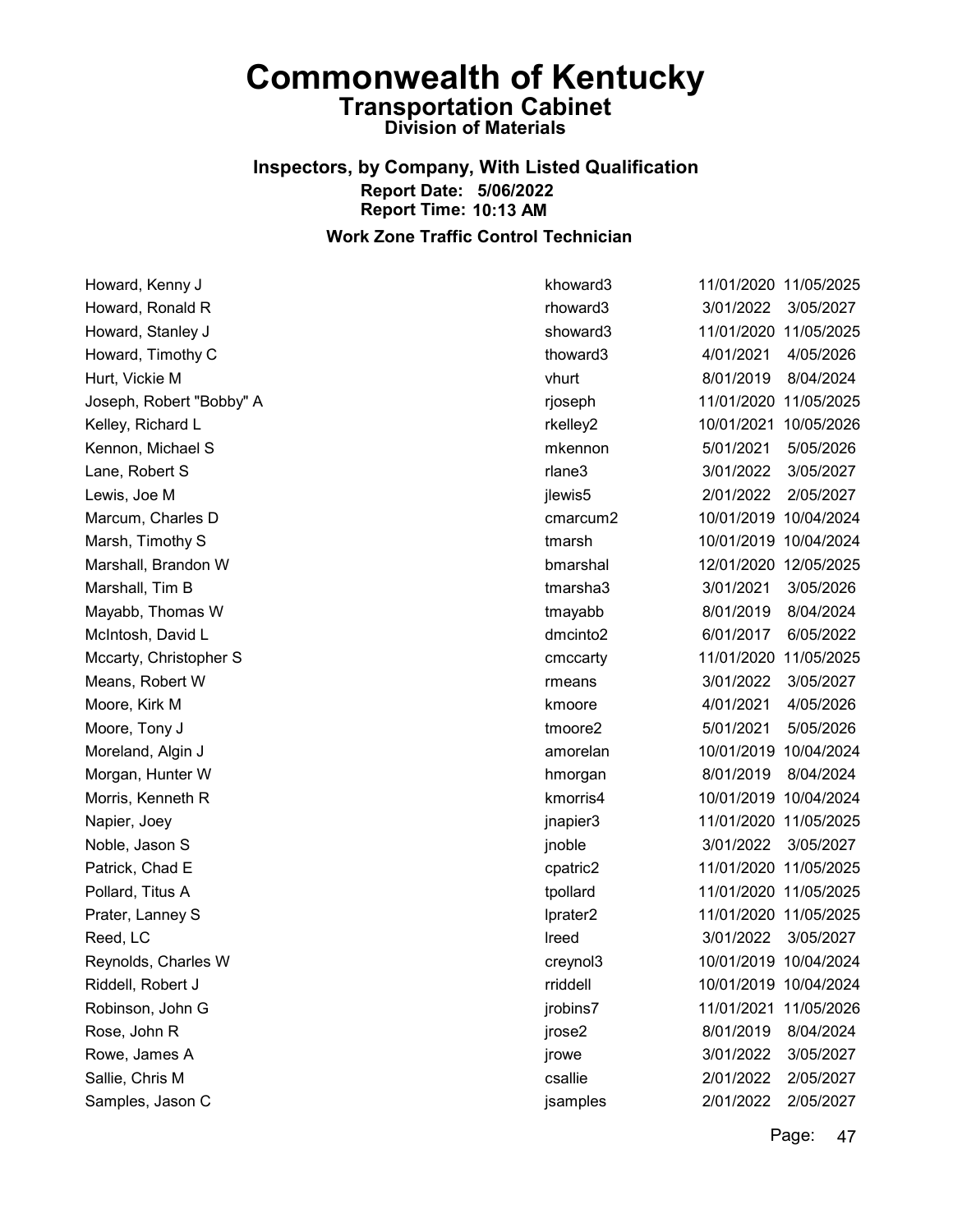### Inspectors, by Company, With Listed Qualification Report Date: 5/06/2022 Report Time: 10:13 AM Work Zone Traffic Control Technician

## Smith, Anthony J **3/01/2022** 3/05/2027 Smith, Jerry D jsmith25 5/01/2021 5/05/2026 Spencer, Christopher G cspence2 8/01/2019 8/04/2024 Spicer, Chris cspicer 8/01/2019 8/04/2024 Stamper, Kenneth kstampe2 8/01/2019 8/04/2024 Stamper, Robert V rstampe2 2/01/2022 2/05/2027 Stephens, Charles T **compared 11/01/2020** 11/05/2025 Thacker, Bruce L bthacke3 12/01/2020 12/05/2025 Tolson, Michael S mtolson 5/01/2021 5/05/2026 Trusty, James L **itrusty** 10/01/2019 10/04/2024 Turner, Rick C **rturner4** 10/01/2021 10/05/2026 Tyra, Mitchell M mtyra 3/01/2021 3/05/2026 Vest, Ira A ivest 12/01/2020 12/05/2025 Warner, Joshua D jwarner 10/01/2019 10/04/2024 Watkins, Cornelius cwatkins 3/01/2022 3/05/2027 Watkins, Gary W gwatkins 10/01/2021 10/05/2026

#### Company: District Ten - Crew No. 312

| Inspector(s)<br>Combs, Bryan                | Inspector<br>bcombs2 | Start<br>6/01/2017 | <b>Expires</b><br>6/05/2022 |
|---------------------------------------------|----------------------|--------------------|-----------------------------|
| <b>Company: District Ten - Crew No. 810</b> |                      |                    |                             |
| Inspector(s)                                | Inspector            | Start              | <b>Expires</b>              |
| Combs, Kelvin                               | kcombs               |                    | 10/01/2021 10/05/2026       |
| Fletcher, Anthony D                         | afletche             |                    | 10/01/2021 10/05/2026       |
| Ward, David K                               | dward                |                    | 10/01/2021 10/05/2026       |
| <b>Company: District Three</b>              |                      |                    |                             |

| Inspector(s)        | Inspector | Start                 | <b>Expires</b> |
|---------------------|-----------|-----------------------|----------------|
| Bartley, Gary D     | gbartley  | 12/01/2019 12/04/2024 |                |
| Blankenship, Toby W | tblanken  | 4/01/2021             | 4/05/2026      |
| Brown, Patrick W    | pbrown4   | 12/01/2020 12/05/2025 |                |
| Dubree, Steven      | sdubree   | 2/01/2022             | 2/05/2027      |
| Foster, Dwain E     | dfoster2  | 1/01/2019             | 1/05/2024      |
| Gripshover, Paul    | pgripsho  | 2/01/2022             | 2/05/2027      |
| Grooms, Harold      | hgrooms   | 12/01/2020 12/05/2025 |                |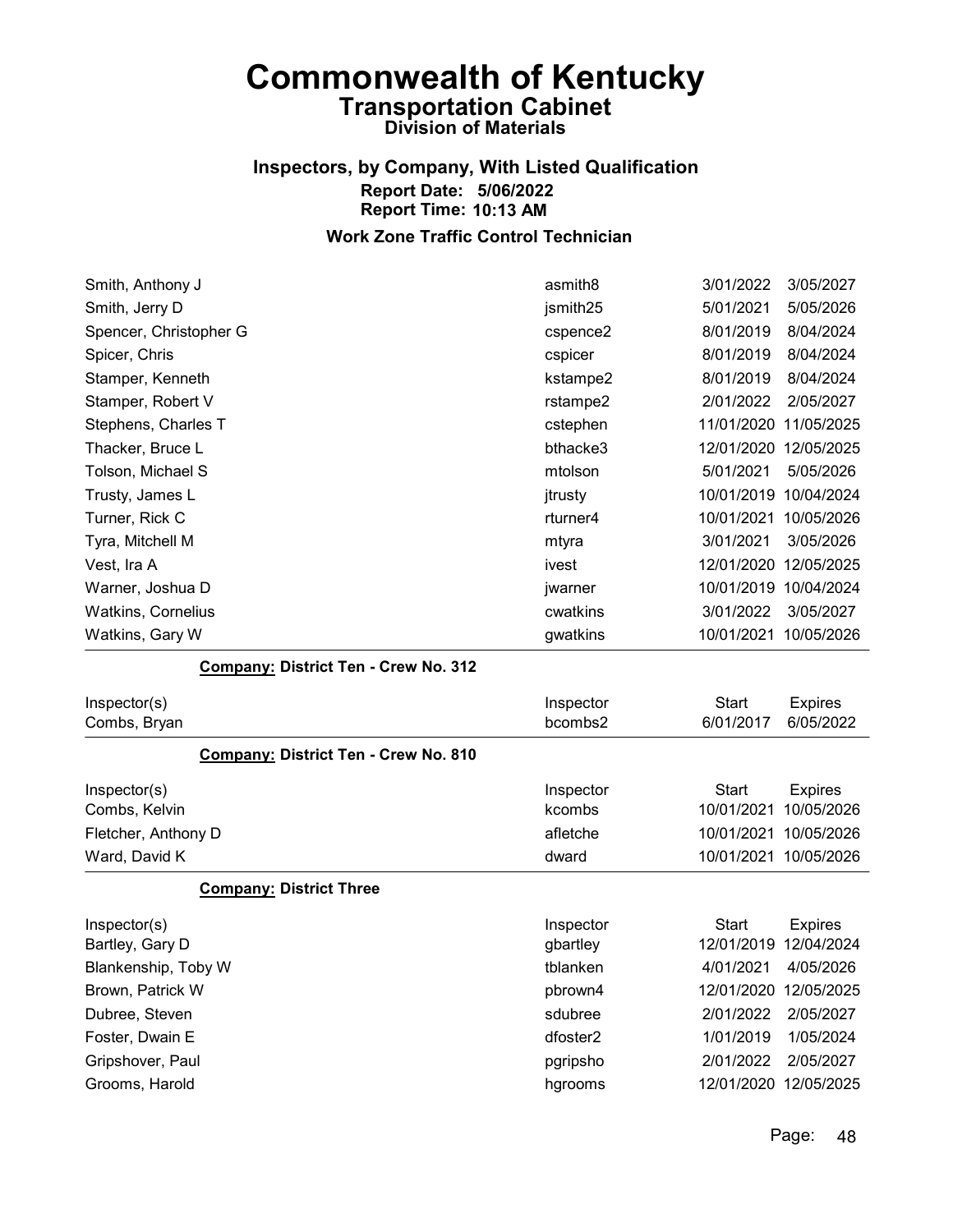# Inspectors, by Company, With Listed Qualification Report Date: 5/06/2022 Report Time: 10:13 AM

| Hall, Bradford T                       | bhall6    |              | 11/01/2020 11/05/2025 |
|----------------------------------------|-----------|--------------|-----------------------|
| Hayes, James B                         | jhayes4   | 8/01/2021    | 8/05/2026             |
| Hendrick, Jeremy S                     | jhendri2  | 1/01/2019    | 1/05/2024             |
| Hollinsworth, Michael                  | mhollins  | 2/01/2022    | 2/05/2027             |
| Humphrey, Keith K                      | kumphrey  | 6/01/2019    | 6/04/2024             |
| Hurt, David L                          | dhurt2    | 11/01/2020   | 11/05/2025            |
| Jeffers, Kyle                          | kjeffers  | 3/01/2021    | 3/05/2026             |
| Jump, Brian C                          | bjump     | 3/01/2022    | 3/05/2027             |
| Meeks, Richard R                       | rmeeks    | 1/01/2019    | 1/05/2024             |
| Middleton, Rodney L                    | rmiddlet  | 8/01/2021    | 8/05/2026             |
| Milam, Marlin K                        | mmilam    | 3/01/2022    | 3/05/2027             |
| Mutter, Jackie D                       | jmutter   | 1/01/2019    | 1/05/2024             |
| Oakes, Sam J                           | soakes    | 2/01/2022    | 2/05/2027             |
| Poland, Jerry                          | jpoland2  | 11/01/2020   | 11/05/2025            |
| Rowe, Dennis D                         | drowe     | 4/01/2021    | 4/05/2026             |
| Smith, Joey C                          | jsmith26  |              | 12/01/2020 12/05/2025 |
| Sowers, David (James) D                | dsowers   | 8/01/2019    | 8/04/2024             |
| Stewart, Darren F                      | dstewar3  | 2/01/2022    | 2/05/2027             |
| Talley, Earl                           | etalley   |              | 11/01/2020 11/05/2025 |
| Vincent, Davey O                       | dvincen2  |              | 11/01/2020 11/05/2025 |
| Company: District Three - Crew No. 311 |           |              |                       |
| Inspector(s)                           | Inspector | <b>Start</b> | <b>Expires</b>        |
| Renick II, William R                   | rrenick   | 10/01/2021   | 10/05/2026            |
| <b>Company: District Twelve</b>        |           |              |                       |
| Inspector(s)                           | Inspector | <b>Start</b> | <b>Expires</b>        |
| Adams, John M                          | jadams11  | 3/01/2022    | 3/05/2027             |
| Anderson, Craig D                      | canders3  | 4/01/2021    | 4/05/2026             |
| Bentley, Phillip E                     | pbentley  |              | 11/01/2020 11/05/2025 |
| Blackburn, Joshua D                    | jblackb3  |              | 1/01/2019 1/05/2024   |
| Blankenship, Ronnie J                  | rblanke2  |              | 12/01/2020 12/05/2025 |
| Bowens, James                          | jbowens   |              | 11/01/2020 11/05/2025 |
| Brown, Jeremy R                        | jbrown21  |              | 12/01/2020 12/05/2025 |
| Burchett, Richie D                     | rburchet  | 4/01/2021    | 4/05/2026             |
| Chaffin, Robert L                      | rchaffin  | 3/01/2022    | 3/05/2027             |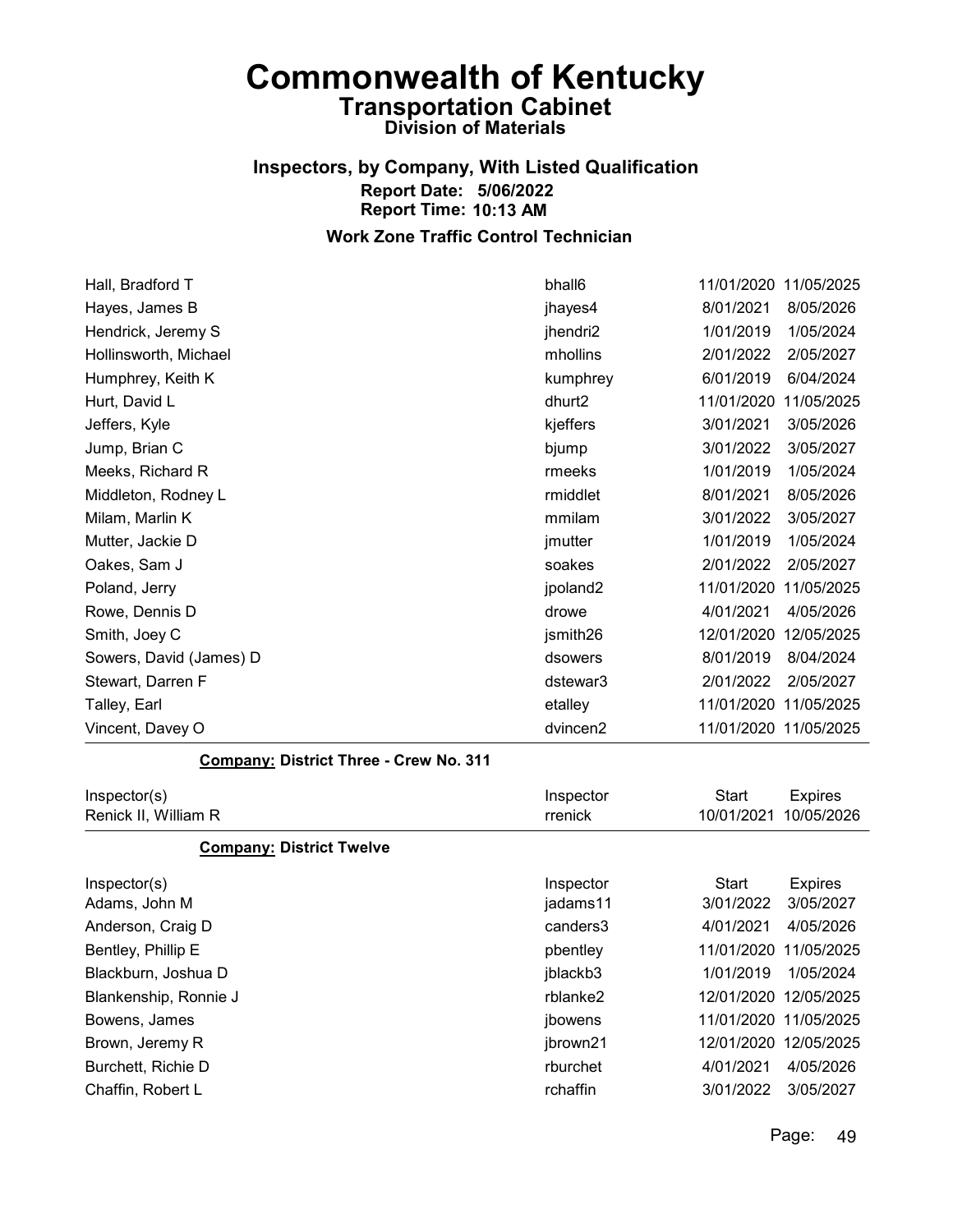### Inspectors, by Company, With Listed Qualification Report Date: 5/06/2022 Report Time: 10:13 AM Work Zone Traffic Control Technician

Chapman, Jeremy jchapma2 11/01/2020 11/05/2025 Chapman, Shawn B schapman 1/01/2019 1/05/2024 Compton, Joshua P jcompto3 11/01/2020 11/05/2025 Conn, Brandon bconn4 11/01/2020 11/05/2025 Conway, Robert D rconway 11/01/2020 11/05/2025 Copley, James R jcopley 8/01/2019 8/04/2024 Eads, Justin B jeads 11/01/2020 11/05/2025 Easterling, Larry D leasterl 11/01/2020 11/05/2025 Fairchild, Nick J nfairchi 12/01/2020 12/05/2025 Fields, Jason D jfields 11/01/2021 11/05/2026 Fields, Timothy C tfields3 12/01/2020 12/05/2025 Gayheart, Justin W jgayhea2 11/01/2020 11/05/2025 Hall, Brandon D bhall7 11/01/2020 11/05/2025 Hall, Cody R chall4 8/01/2021 8/05/2026 Hall, Paul D phall4 11/01/2020 11/05/2025 Helton, Matthew D mhelton 11/01/2020 11/05/2025 Hensley, Jared jhensley 12/01/2020 12/05/2025 Hensley, Steven K shensle3 11/01/2020 11/05/2025 Hicks, Timothy W thicks2 11/01/2020 11/05/2025 Howard, Carl choward7 11/01/2020 11/05/2025 Hunt, Jody G jhunt5 10/01/2017 10/05/2022 Hunter, Daniel R dhunter3 11/01/2020 11/05/2025 Johnson, Scott A sjohnso7 11/01/2020 11/05/2025 Kessler, Kyle kkessle2 11/01/2020 11/05/2025 Kilburn, David D dkilbur2 11/01/2020 11/05/2025 Lay, Jonathan jlay 8/01/2019 8/04/2024 Lewis, Michael S mlewis 12/01/2020 12/05/2025 Little, Jason A jlittle4 11/01/2021 11/05/2026 Lovern, Timothy R **tlovern** 11/01/2021 11/05/2026 Maggard, Matthew O mmaggard 11/01/2020 11/05/2025 Mullins, Cory L cmullins 11/01/2020 11/05/2025 Mullins, Nicholas D nmullin2 12/01/2020 12/05/2025 Mullins, Thomas M tmullin5 11/01/2020 11/05/2025 Newsome, Adam D anewsom2 4/01/2021 4/05/2026 Norman, Larry M lnorman 8/01/2021 8/05/2026 O'Bryan, DeWayne D dobryan2 5/01/2021 5/05/2026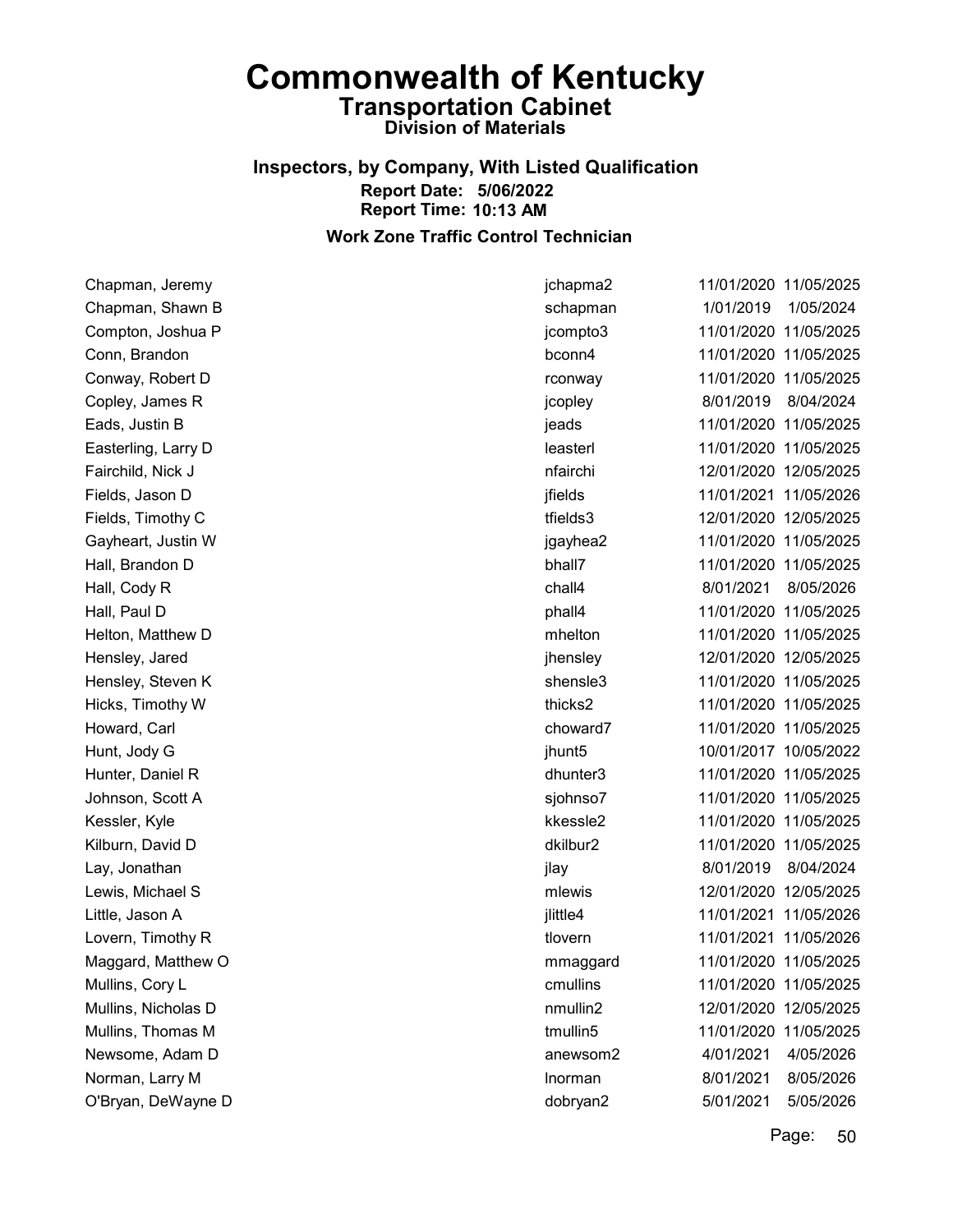### Inspectors, by Company, With Listed Qualification Report Date: 5/06/2022 Report Time: 10:13 AM Work Zone Traffic Control Technician

### Pinion, Jon A jpinion 4/01/2021 4/05/2026 Pinion, Stanley L spinion 11/01/2020 11/05/2025 Prater, Jacob L jprater4 11/01/2020 11/05/2025 Pratt, Jordon D **igratt** 12/01/2020 12/05/2025 Quinn, James E jquinn2 12/01/2020 12/05/2025 Ratliff, Bradley C bratliff 12/01/2020 12/05/2025 Rice, Greg K grice2 8/01/2019 8/04/2024 Robinette, Jeffrey P **implicity** in the settlement of the control of the settlement of the intervals in the theorem of the the settlement of the theorem in the theorem in the theorem in the theorem in the theorem in the th Seagraves, Jason J **Seagrav 5/01/2019** 5/04/2024 Slone, David M dslone4 12/01/2020 12/05/2025 Smith, Dakota D dsmith17 3/01/2022 3/05/2027 Smith, Rodney L rsmith13 5/01/2021 5/05/2026 Staniford, Rick rstanifo 12/01/2020 12/05/2025 Stump, Benny L bstump 2/01/2022 2/05/2027 Thompson, Quentin J qthompso 12/01/2020 12/05/2025 Thornsbury, Dewayne dthorns2 12/01/2020 12/05/2025 Tolen, Robert rtolen 12/01/2020 12/05/2025 Trout, Josh A jtrout2 12/01/2020 12/05/2025 Wallen, Scott L swallen2 12/01/2020 12/05/2025 Wells, Gary D gwells 4/01/2021 4/05/2026 Wilson, Melvin H mwilson2 1/01/2021 1/05/2026 Wright, Martin W mwright2 6/01/2017 6/05/2022

#### Company: District Twelve - Crew No. 810

| Inspector(s)     | Inspector | Start                 | Expires   |
|------------------|-----------|-----------------------|-----------|
| Coleman, Keith L | kcoleman  | 11/01/2020 11/05/2025 |           |
| Slone, Stevie M  | sslone2   | 1/01/2019             | 1/05/2024 |

#### Company: District Two

| Inspector(s)        | Inspector | Start                 | <b>Expires</b>        |
|---------------------|-----------|-----------------------|-----------------------|
| Aldridge, Timothy D | taldridg  |                       | 12/01/2020 12/05/2025 |
| Ayer, David A       | dayer     | 8/01/2021             | 8/05/2026             |
| Baldwin, Jason L    | jbaldwi2  | 1/01/2019             | 1/05/2024             |
| Beshear, David C    | dbeshear  | 11/01/2020 11/05/2025 |                       |
| Beshear, David C    | dbeshear  | 11/01/2020 11/05/2025 |                       |
| Bishop, Stephen C   | sbishop2  | 5/01/2019             | 5/04/2024             |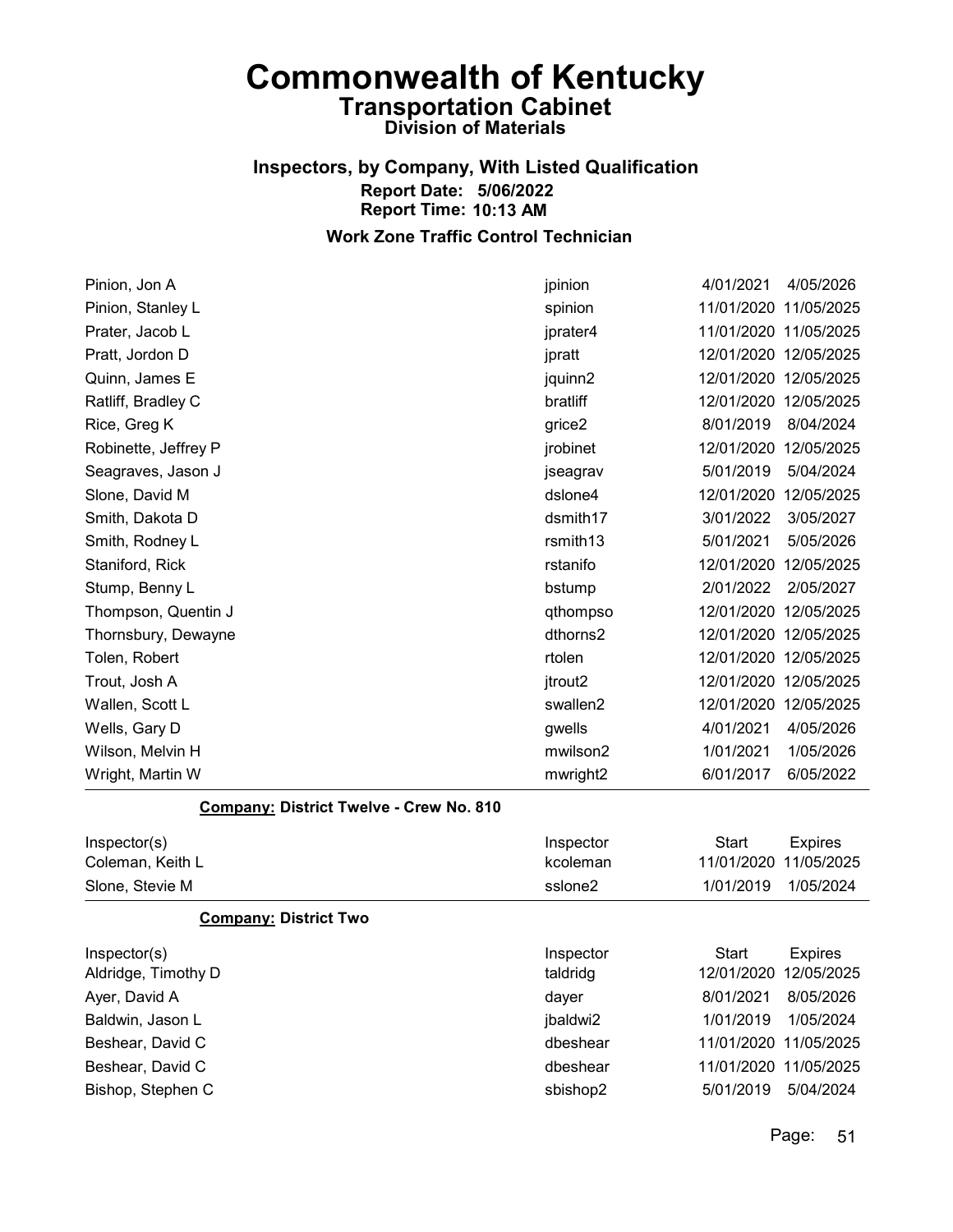### Inspectors, by Company, With Listed Qualification Report Date: 5/06/2022 Report Time: 10:13 AM Work Zone Traffic Control Technician

Blanks, DeLaka L dblanks 10/01/2019 10/04/2024 Brasher, Christopher L cbrasher 1/01/2019 1/05/2024 Bullock, David R dbullock 5/01/2019 5/04/2024 Cecil, Bryan T bcecil 3/01/2021 3/05/2026 Cobb, Travis K tcobb 8/01/2021 8/05/2026 Congero, Dean M dcongero 9/01/2021 9/05/2026 Crider, Timothy D tcrider 11/01/2020 11/05/2025 Crider, Timothy D tcrider 11/01/2020 11/05/2025 Cuevas, Jorge L jcuevas 8/01/2021 8/05/2026 Cutteridge, Matthew D mcutteri 12/01/2020 12/05/2025 Dame, John W jdame 11/01/2020 11/05/2025 Dame, John W jdame 11/01/2020 11/05/2025 Davenport, Fayne R fdavenpo 11/01/2021 11/05/2026 Decker, Lelah A ldecker 12/01/2020 12/05/2025 Dukes, Ryne D rdukes 11/01/2020 11/05/2025 Edge, Jonathan L jedge2 11/01/2020 11/05/2025 Ellis, Donald W dellis 1/01/2021 1/05/2026 Fallin, David M dfallin 11/01/2020 11/05/2025 Gibson, Michael L mgibson5 1/01/2019 1/05/2024 Girvin, Bobby J bgirvin 11/01/2021 11/05/2026 Girvin, Bobby J bgirvin 9/01/2017 9/05/2022 Harper, Michael L mharper2 8/01/2021 8/05/2026 Howard, Joseph S jhoward9 12/01/2020 12/05/2025 Jobe, Kati B kjobe2 12/01/2020 12/05/2025 Joiner, Mike mjoiner 5/01/2019 5/04/2024 Jones, Joshua B jjones20 2/01/2022 2/05/2027 Kemble, Jerry E **implement and the set of the set of the set of the intervals in the set of the set of the set o** Knight, Danny L **Matter 2018** 6/01/2021 5/05/2026 6/01/2021 5/05/2026 Luckett, Charles L cluckett 11/01/2020 11/05/2025 Marks, William M wmarks 11/01/2020 11/05/2025 Martin, Christopher W cmartin2 3/01/2022 3/05/2027 Mauzy, Terrill A tmauzy2 11/01/2020 11/05/2025 Meredith, William E wmeredit 11/01/2020 11/05/2025 Meredith, William E wmeredit 11/01/2020 11/05/2025 Moll, Robert A rmoll 8/01/2021 8/05/2026 Morse, L.T. B lmorse2 5/01/2021 5/05/2026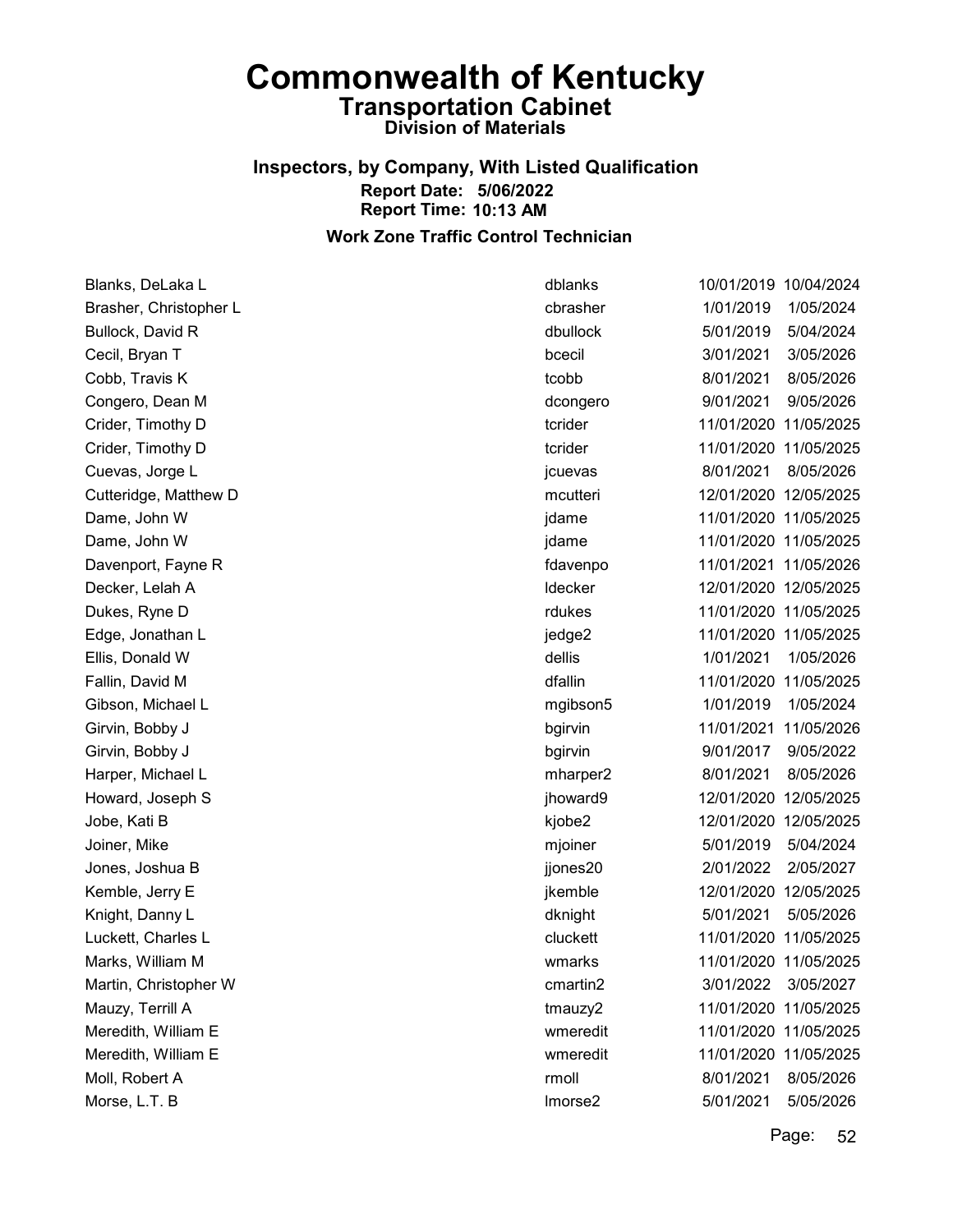### Inspectors, by Company, With Listed Qualification Report Date: 5/06/2022 Report Time: 10:13 AM Work Zone Traffic Control Technician

Oates, Jeremy M joates 11/01/2020 11/05/2025 Oldham, Donald J doldham 2/01/2022 2/05/2027 Owens, Charles S cowens4 11/01/2020 11/05/2025 Parker, Norman R nparker 5/01/2021 5/05/2026 Peveler, Darren W dpeveler 8/01/2021 8/05/2026 Phillips, Walter R wphilli2 2/01/2022 2/05/2027 Pollard, Christopher L cpollard 11/01/2021 11/05/2026 Pryor, Marlin T mpryor 5/01/2021 5/05/2026 Puckett, James jpuckett 11/01/2020 11/05/2025 Puckett, James jpuckett 11/01/2020 11/05/2025 Reinhard, Frederick O freinha2 11/01/2020 11/05/2025 Reinhard, Frederick O freinha2 2/01/2022 2/05/2027 Reinhard, Frederick O freinha2 11/01/2020 11/05/2025 Rickard, Tory A trickard 8/01/2021 8/05/2026 Robbins, Keith krobbins 4/01/2021 4/05/2026 Rolley, Kevin D krolley 3/01/2022 3/05/2027 Sanders, James A jsander4 1/01/2021 1/05/2026 Scott-Geary, Virginia L vscott 11/01/2020 11/05/2025 Shields, Mark C mshields 12/01/2020 12/05/2025 Smith, Barry E bsmith10 11/01/2021 11/05/2026 Smith, David W dsmith22 11/01/2020 11/05/2025 Smith, Russell D **rsmith11** 11/01/2020 11/05/2025 Smith, Russell D rsmith11 11/01/2020 11/05/2025 Smith, William D wsmith3 12/01/2020 12/05/2025 Tines, Justin S **interval and the Contract Contract Contract Contract Contract Contract Contract Contract Contract Contract Contract Contract Contract Contract Contract Contract Contract Contract Contract Contract Contract** Verschueren, Bruce bverschu 1/01/2019 1/05/2024 Waldrop, John A jwaldrop 10/01/2021 10/05/2026 Watson, Riley D rwatson2 11/01/2020 11/05/2025 Webster, Michael D mwebster 3/01/2022 3/05/2027 Wermling, Joshua C jwermlin 4/01/2021 4/05/2026 White, Michael P mwhite5 5/01/2021 5/05/2026 Willett, Jason L jwillet2 11/01/2020 11/05/2025 Williams, Tyler R twillia4 4/01/2021 4/05/2026 Wilson, Paul V pwilson3 9/01/2021 9/05/2026 Yates, Angelia C ayates 11/01/2020 11/05/2025 Yates, Angelia C ayates 11/01/2020 11/05/2025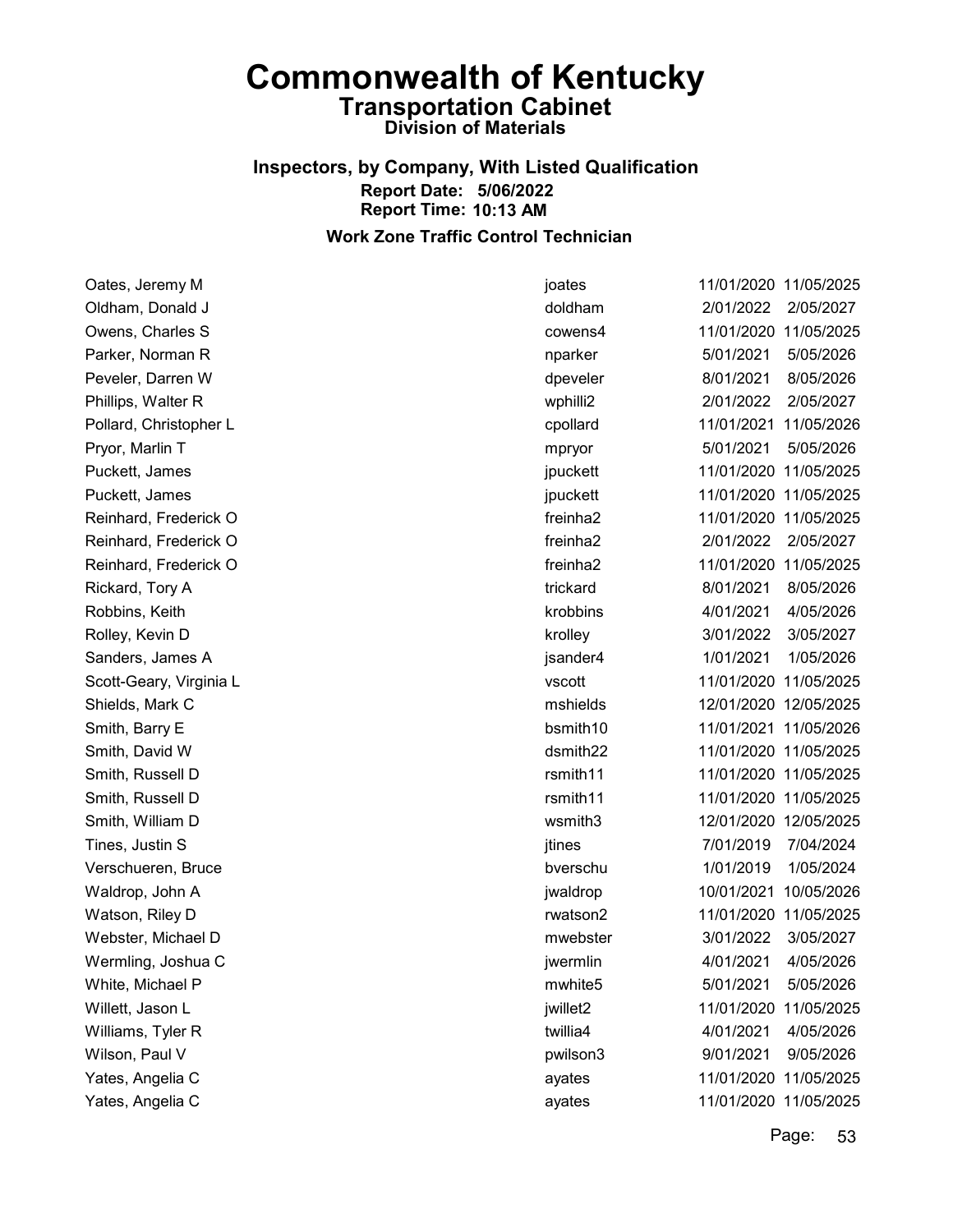### Inspectors, by Company, With Listed Qualification Report Date: 5/06/2022 Report Time: 10:13 AM

### Work Zone Traffic Control Technician

| Young, Kerry G                                    |                                                          | kyoung4                        | 11/01/2020 11/05/2025                               |                              |
|---------------------------------------------------|----------------------------------------------------------|--------------------------------|-----------------------------------------------------|------------------------------|
|                                                   | <b>Company: Division Of Construction</b>                 |                                |                                                     |                              |
| Inspector(s)<br>Forsythe, Vilbert C               |                                                          | Inspector<br>vforsyth          | <b>Start</b><br>10/01/2017                          | <b>Expires</b><br>10/05/2022 |
| Hecker, Robert S                                  |                                                          | rhecker                        | 10/01/2017 10/05/2022                               |                              |
| Rigney II, Ronald B                               |                                                          | rrigney                        | 10/01/2017 10/05/2022                               |                              |
|                                                   | <b>Company: Division Of Maintenance</b>                  |                                |                                                     |                              |
| Inspector(s)                                      |                                                          | Inspector                      | <b>Start</b>                                        | <b>Expires</b>               |
| Anglin, Will                                      |                                                          | wanglin                        | 3/01/2021                                           | 3/05/2026                    |
| Willard, Kyle B                                   |                                                          | kwillard                       | 10/01/2019 10/04/2024                               |                              |
|                                                   | <b>Company: Division Of Traffic Operations -Crew 460</b> |                                |                                                     |                              |
| Inspector(s)                                      |                                                          | Inspector                      | <b>Start</b>                                        | <b>Expires</b>               |
| Goodwin, Jesica                                   |                                                          | jgoodwi2                       | 11/01/2020                                          | 11/05/2025                   |
| Proctor, Adam E                                   |                                                          | aproctor                       | 11/01/2020 11/05/2025                               |                              |
| Riddle, Shannon                                   |                                                          | sriddle                        | 11/01/2020 11/05/2025                               |                              |
| Swansegar, Ted A                                  |                                                          | tswanse2                       | 11/01/2020 11/05/2025                               |                              |
| Timol, Leah S                                     |                                                          | Itimol                         | 7/01/2019                                           | 7/04/2024                    |
| Weitzel, Charlie                                  |                                                          | cweitzel                       | 12/01/2020 12/05/2025                               |                              |
|                                                   | <b>Company: Division of Right of Way and Utilities</b>   |                                |                                                     |                              |
| Inspector(s)<br>McCoy, Mark E                     |                                                          | Inspector<br>mmccoy2           | <b>Start</b><br>7/01/2018                           | <b>Expires</b><br>7/05/2023  |
|                                                   | <b>Company: Division of Safety &amp; Health</b>          |                                |                                                     |                              |
| Inspector(s)<br>Bailey, Deshaun                   |                                                          | Inspector<br>dbailey2          | <b>Start</b><br>10/01/2017                          | <b>Expires</b><br>10/05/2022 |
|                                                   | <b>Company: Dudley Construction Company</b>              |                                |                                                     |                              |
| Inspector(s)<br>Ginn, Tim V<br>Raniero, Anthony J |                                                          | Inspector<br>tginn<br>araniero | <b>Start</b><br>10/01/2017<br>10/01/2021 10/05/2026 | <b>Expires</b><br>10/05/2022 |
|                                                   | <b>Company: Eaton Asphalt Paving Co.</b>                 |                                |                                                     |                              |
| Inspector(s)                                      |                                                          | Inspector                      | <b>Start</b>                                        | <b>Expires</b>               |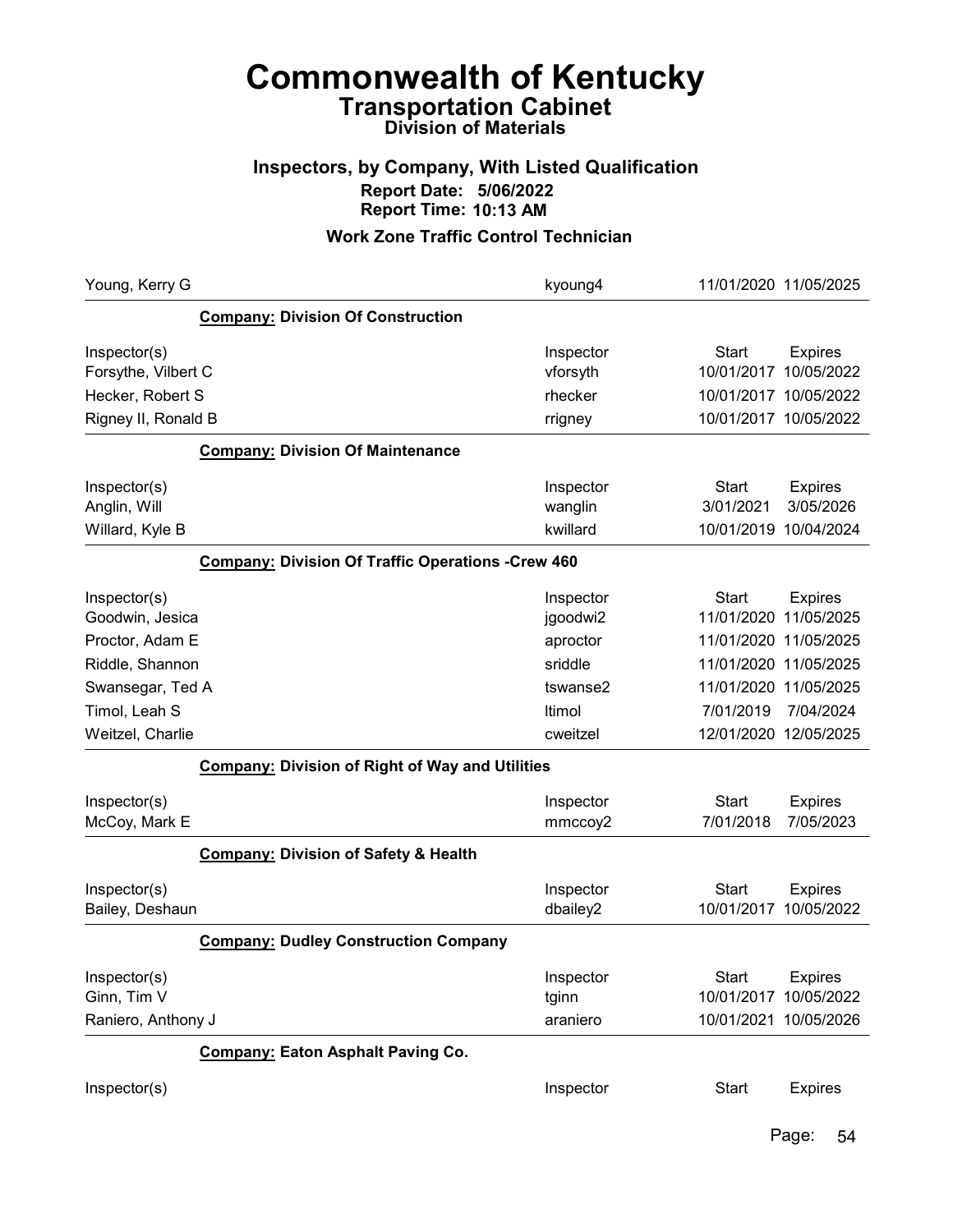### Inspectors, by Company, With Listed Qualification Report Date: 5/06/2022 Report Time: 10:13 AM

| Christian, Joe T                                                         |                                                           | jchristi                                     | 12/01/2019 12/04/2024                                |                                                        |
|--------------------------------------------------------------------------|-----------------------------------------------------------|----------------------------------------------|------------------------------------------------------|--------------------------------------------------------|
|                                                                          | <b>Company: Eaton Asphalt Paving Company - AMP060309</b>  |                                              |                                                      |                                                        |
| Inspector(s)<br>Hamilton, Allen D                                        |                                                           | Inspector<br>ahamilt2                        | <b>Start</b><br>12/01/2019                           | <b>Expires</b><br>12/04/2024                           |
|                                                                          | <b>Company: Facility Maintenance &amp; Services Group</b> |                                              |                                                      |                                                        |
| Inspector(s)<br>Ali, Samirah                                             |                                                           | Inspector<br>sali                            | <b>Start</b><br>8/01/2019                            | <b>Expires</b><br>8/04/2024                            |
| Hall, Frank L                                                            | <b>Company: Farmers RECC</b>                              | fhall                                        | 5/01/2019                                            | 5/04/2024                                              |
| Inspector(s)<br>Childress, Chris                                         |                                                           | Inspector<br>cchildr2                        | <b>Start</b><br>2/01/2020                            | <b>Expires</b><br>2/04/2025                            |
|                                                                          | <b>Company: Finley Engineering</b>                        |                                              |                                                      |                                                        |
| Inspector(s)<br>Allison, Nancye L<br>Eckert, Jason<br>Sammons, Natasha N |                                                           | Inspector<br>nallison<br>jeckert<br>nsammons | <b>Start</b><br>8/01/2021<br>11/01/2020<br>3/01/2022 | <b>Expires</b><br>8/05/2026<br>11/05/2025<br>3/05/2027 |
|                                                                          | <b>Company: Flynn Brothers Contracting, Inc.</b>          |                                              |                                                      |                                                        |
| Inspector(s)<br>Crady, Dalton L<br>Crady, Dalton L                       |                                                           | Inspector<br>dcrady<br>dcrady                | <b>Start</b><br>2/01/2020<br>4/01/2021               | <b>Expires</b><br>2/04/2025<br>4/05/2026               |
| Curtsinger, Jessie L<br>Duke, Jamie A                                    |                                                           | jcurtsi3<br>jduke                            | 4/01/2021<br>4/01/2021                               | 4/05/2026<br>4/05/2026                                 |
| Fleming, Dave A<br>Gervais, David W<br>Guelda, Jonathan P                |                                                           | dfleming<br>dgervais                         | 4/01/2021<br>4/01/2021<br>4/01/2021                  | 4/05/2026<br>4/05/2026<br>4/05/2026                    |
| Hardin, Jeff M<br>Helson, Jeff D                                         |                                                           | jguelda<br>jhardin3<br>jhelson               | 4/01/2021<br>4/01/2021                               | 4/05/2026<br>4/05/2026                                 |
| Laslie, Barry G<br>Luper, Mark L                                         |                                                           | blaslie<br>mluper                            | 4/01/2021<br>4/01/2021                               | 4/05/2026<br>4/05/2026                                 |
| Matlock, Charlie A<br>Matlock, Travis L                                  |                                                           | cmatlock<br>tmatlock                         | 4/01/2021<br>4/01/2021                               | 4/05/2026<br>4/05/2026                                 |
| McCartey, Travis S                                                       |                                                           | tmccarte                                     | 4/01/2021                                            | 4/05/2026                                              |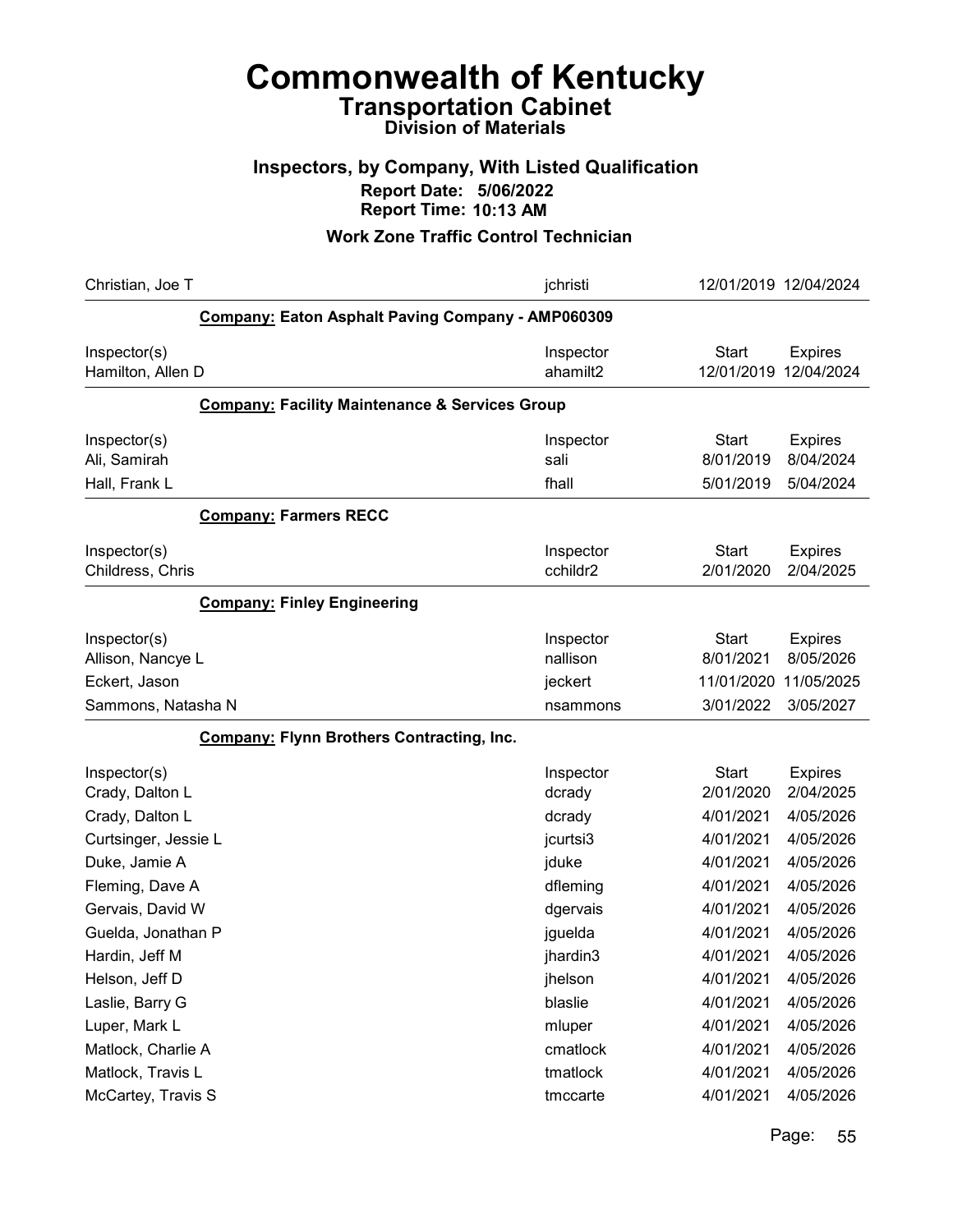### Inspectors, by Company, With Listed Qualification Report Date: 5/06/2022 Report Time: 10:13 AM

| Moore, Wesley D      |                                                  | wmoore2   | 4/01/2021    | 4/05/2026      |
|----------------------|--------------------------------------------------|-----------|--------------|----------------|
| Pardieu, Patrick J   |                                                  | ppardieu  | 4/01/2021    | 4/05/2026      |
| Regenauer, Dave W    |                                                  | dregenau  | 4/01/2021    | 4/05/2026      |
| Reynolds, Bradley D  |                                                  | breynol2  | 4/01/2021    | 4/05/2026      |
| Tingle, Mike G       |                                                  | mtingle2  | 4/01/2021    | 4/05/2026      |
| Traughber, Brandon R |                                                  | btraughb  | 4/01/2021    | 4/05/2026      |
| Weedman, Brad S      |                                                  | bweedman  | 4/01/2021    | 4/05/2026      |
| Weixler, Erik E      |                                                  | eweixler  | 4/01/2021    | 4/05/2026      |
|                      | <b>Company: Foothills Rural Telephone</b>        |           |              |                |
| Inspector(s)         |                                                  | Inspector | <b>Start</b> | <b>Expires</b> |
| Litteral, Ryan W     |                                                  | rlittera  | 2/01/2020    | 2/04/2025      |
| Meeks, Ryan          |                                                  | rmeeds2   | 2/01/2020    | 2/04/2025      |
|                      | <b>Company: Frederick &amp; May Construction</b> |           |              |                |
| Inspector(s)         |                                                  | Inspector | <b>Start</b> | <b>Expires</b> |
| Bush, Johnny W       |                                                  | jbush2    | 4/01/2021    | 4/05/2026      |
| Vance, Brian K       |                                                  | bvance    | 4/01/2021    | 4/05/2026      |
|                      | <b>Company: G &amp; W Construction</b>           |           |              |                |
| Inspector(s)         |                                                  | Inspector | Start        | <b>Expires</b> |
| Manning, Bradley S   |                                                  | bmanning  | 8/01/2019    | 8/04/2024      |
| Shaver, Dwayne       |                                                  | dshaver   | 8/01/2019    | 8/04/2024      |
|                      | <b>Company: GPD Group</b>                        |           |              |                |
| Inspector(s)         |                                                  | Inspector | <b>Start</b> | <b>Expires</b> |
| McCoy, Thomas Z      |                                                  | tmccoy    | 3/01/2022    | 3/05/2027      |
|                      | <b>Company: GPI</b>                              |           |              |                |
| Inspector(s)         |                                                  | Inspector | <b>Start</b> | <b>Expires</b> |
| Stenstrom, Audra S   |                                                  | astenstr  | 5/01/2019    | 5/04/2024      |
|                      | <b>Company: Galusha Contracting, LLC</b>         |           |              |                |
| Inspector(s)         |                                                  | Inspector | <b>Start</b> | <b>Expires</b> |
| Galusha, William Z   |                                                  | wgalusha  | 12/01/2020   | 12/05/2025     |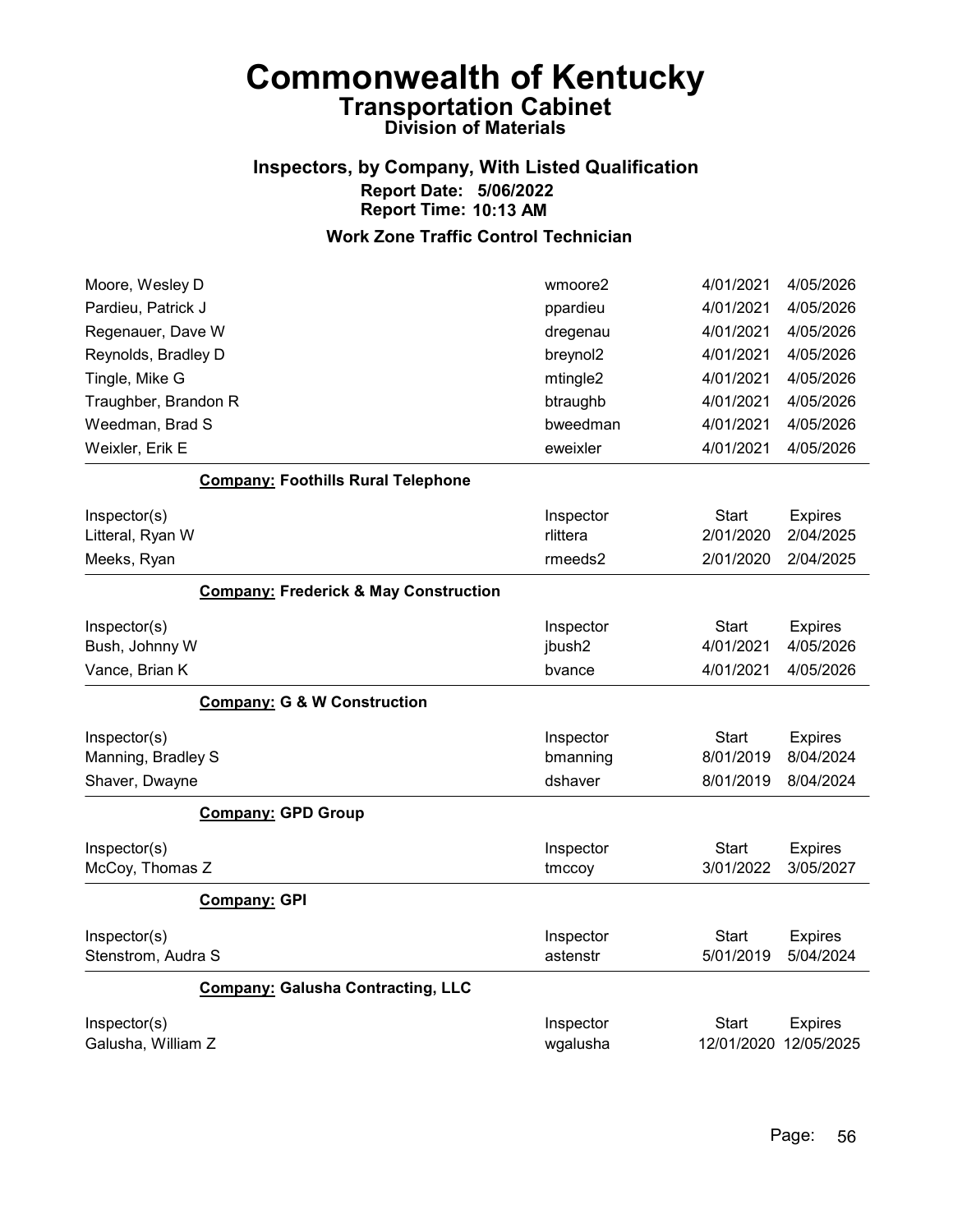## Inspectors, by Company, With Listed Qualification Report Date: 5/06/2022 Report Time: 10:13 AM

| Company: George B. Stone Co., LLC                                                             |                                                                   |                                                                                          |                                                       |
|-----------------------------------------------------------------------------------------------|-------------------------------------------------------------------|------------------------------------------------------------------------------------------|-------------------------------------------------------|
| Inspector(s)<br>Gorrell, Ricky S<br>Harmon, Dana K                                            | Inspector<br>rgorrell<br>dharmon3                                 | Start<br>3/01/2019<br>3/01/2019                                                          | <b>Expires</b><br>3/04/2024<br>3/04/2024              |
| <b>Company: Geostabilization International</b>                                                |                                                                   |                                                                                          |                                                       |
| Inspector(s)<br>LuQuin, Jose A<br>Parker, Clark C<br>Travis, Will D                           | Inspector<br>jluquin<br>cparker2<br>wtravis                       | Start<br>5/01/2021<br>5/01/2021<br>4/01/2021                                             | <b>Expires</b><br>5/05/2026<br>5/05/2026<br>4/05/2026 |
| <b>Company: Glenwood Electric Inc.</b>                                                        |                                                                   |                                                                                          |                                                       |
| Inspector(s)<br>Thaman, Christopher W                                                         | Inspector<br>cthaman                                              | Start<br>2/01/2020                                                                       | <b>Expires</b><br>2/04/2025                           |
| <b>Company: Gossett Mowing</b>                                                                |                                                                   |                                                                                          |                                                       |
| Inspector(s)<br>Bowles, Delane                                                                | Inspector<br>dbowles2                                             | <b>Start</b><br>2/01/2020                                                                | <b>Expires</b><br>2/04/2025                           |
| <b>Company: Graves Contracting LLC</b>                                                        |                                                                   |                                                                                          |                                                       |
| Inspector(s)<br>Graves, Steven R<br>Greenwell, Margaret M<br>Reid, Logan<br>Witten, Raymond C | Inspector<br>sgraves<br>mgreenwe<br>Ireid <sub>3</sub><br>rwitten | <b>Start</b><br>3/01/2019<br>3/01/2019<br>12/01/2020 12/05/2025<br>12/01/2019 12/04/2024 | <b>Expires</b><br>3/04/2024<br>3/04/2024              |
| Company: H. G. Mays Corp.                                                                     |                                                                   |                                                                                          |                                                       |
| Inspector(s)<br>McGlone, Bradley B                                                            | Inspector<br>bmcglone                                             | Start<br>3/01/2022                                                                       | <b>Expires</b><br>3/05/2027                           |
| <b>Company: HDR - Lexington</b>                                                               |                                                                   |                                                                                          |                                                       |
| Inspector(s)<br>Carson, John F<br>Tate, Cameron J<br>Wheeler, Josh W                          | Inspector<br>jcarson<br>ctate<br>jwheele3                         | Start<br>2/01/2021<br>12/01/2020<br>12/01/2020 12/05/2025                                | <b>Expires</b><br>2/05/2026<br>12/05/2025             |
|                                                                                               |                                                                   |                                                                                          |                                                       |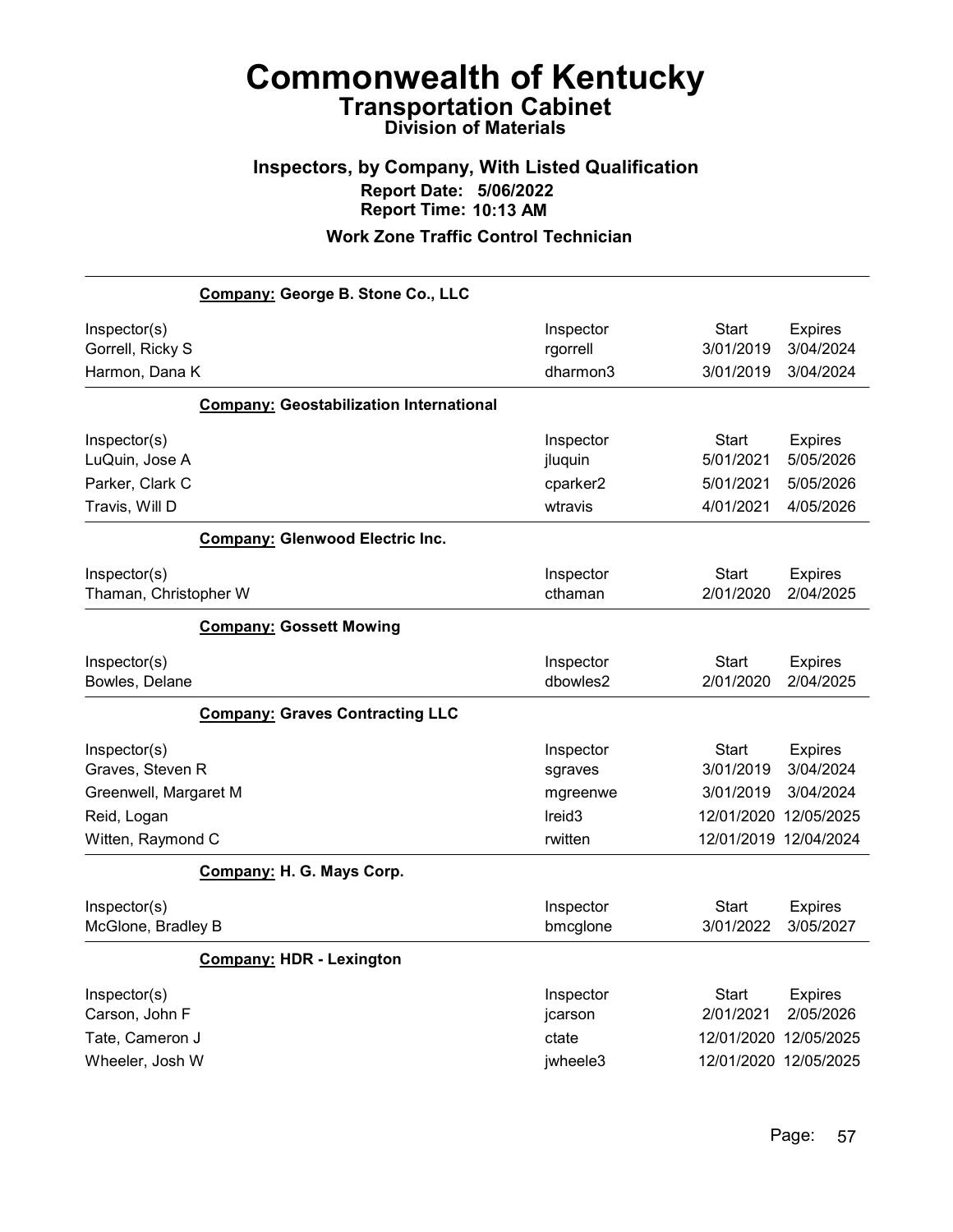### Inspectors, by Company, With Listed Qualification Report Date: 5/06/2022 Report Time: 10:13 AM

|                                                    | <b>Company: HDR - Louisville</b>               |                                  |                                        |                                                                  |
|----------------------------------------------------|------------------------------------------------|----------------------------------|----------------------------------------|------------------------------------------------------------------|
| Inspector(s)<br>Akers, James A                     |                                                | Inspector<br>jakers<br>mdaumen2  | <b>Start</b><br>3/01/2022<br>3/01/2022 | <b>Expires</b><br>3/05/2027<br>3/05/2027                         |
| Daumen, Jr., Michael J                             |                                                |                                  |                                        |                                                                  |
|                                                    | <b>Company: HDR - Paducah</b>                  |                                  |                                        |                                                                  |
| Inspector(s)<br>Pietz, Kenneth J                   |                                                | Inspector<br>kpietz              | <b>Start</b><br>3/01/2022              | <b>Expires</b><br>3/05/2027                                      |
|                                                    | <b>Company: HSO Flagger</b>                    |                                  |                                        |                                                                  |
| Inspector(s)<br>Kluender, Holly S<br>Orth, Trent M |                                                | Inspector<br>hkluende<br>torth   | <b>Start</b><br>9/01/2017<br>9/01/2017 | <b>Expires</b><br>9/05/2022<br>9/05/2022                         |
|                                                    | Company: Hamilton & Hinkle Paving - Georgetown |                                  |                                        |                                                                  |
| Inspector(s)<br>Flanery, Kevin                     |                                                | Inspector<br>kflanery            | Start<br>2/01/2020                     | <b>Expires</b><br>2/04/2025                                      |
| Markwell, Logan                                    |                                                | Imarkwel                         | 2/01/2020                              | 2/04/2025                                                        |
|                                                    | <b>Company: Hardin County Water</b>            |                                  |                                        |                                                                  |
| Inspector(s)<br>Spalding, Amanda L                 |                                                | Inspector<br>aspaldin            | Start<br>4/01/2019                     | <b>Expires</b><br>4/04/2024                                      |
|                                                    | <b>Company: Harmon Contracting</b>             |                                  |                                        |                                                                  |
| Inspector(s)<br>Robbins, Richy D                   |                                                | Inspector<br>rrobbins            | Start                                  | <b>Expires</b><br>11/01/2020 11/05/2025                          |
|                                                    | <b>Company: Harmon Paving, LLC</b>             |                                  |                                        |                                                                  |
| Inspector(s)<br>Harmon, Dustin<br>Nevels, Kyle     |                                                | Inspector<br>dharmon4<br>knevels | Start                                  | <b>Expires</b><br>11/01/2020 11/05/2025<br>11/01/2020 11/05/2025 |
|                                                    | <b>Company: Harold Coffey Construction Co.</b> |                                  |                                        |                                                                  |
| Inspector(s)<br>Perry, Seth G                      |                                                | Inspector<br>sperry              | Start<br>5/01/2019                     | <b>Expires</b><br>5/04/2024                                      |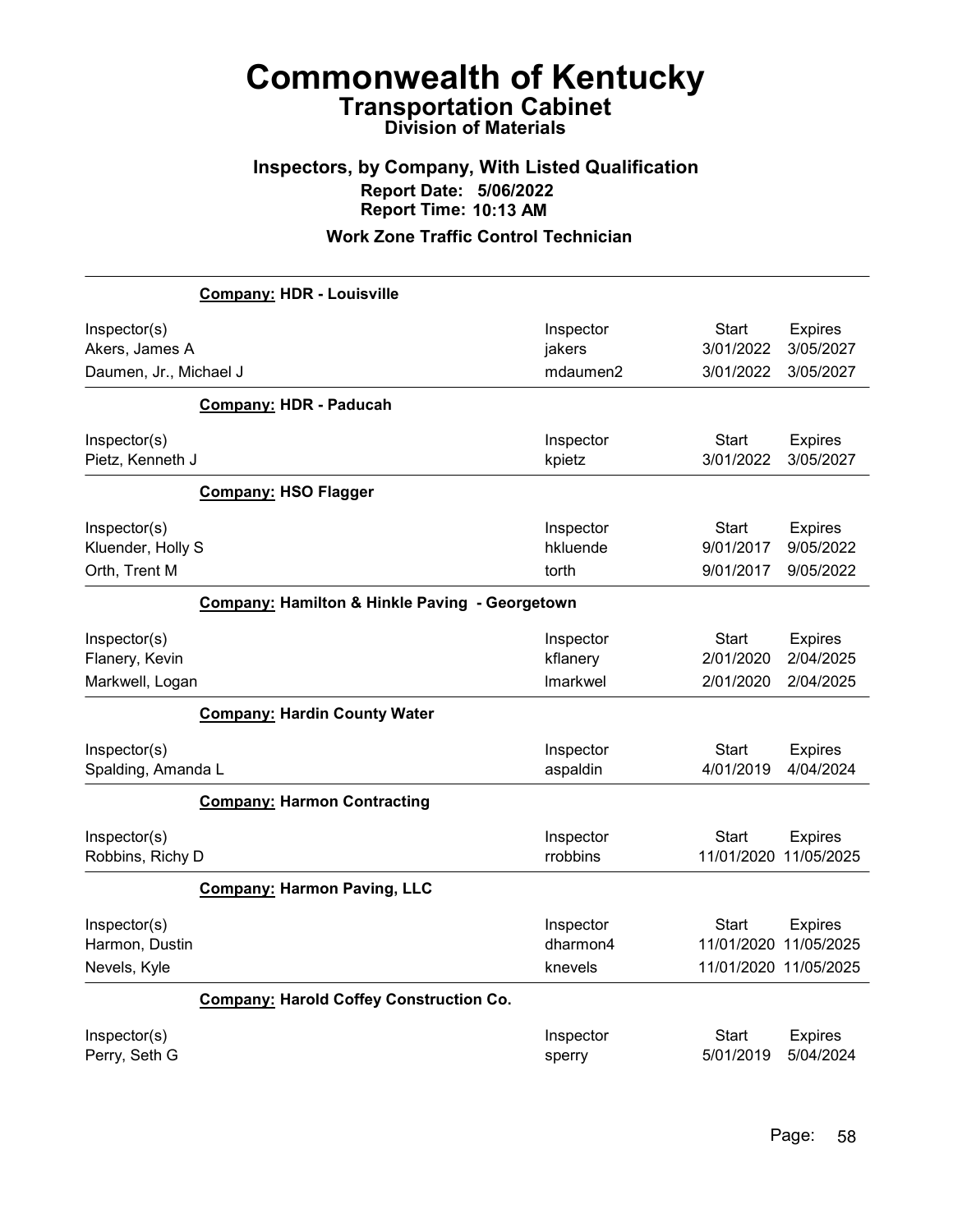# Inspectors, by Company, With Listed Qualification Report Date: 5/06/2022 Report Time: 10:13 AM

|                       | Company: Haydon Bridge Co., Inc.           |                    |                       |                |
|-----------------------|--------------------------------------------|--------------------|-----------------------|----------------|
| Inspector(s)          |                                            | Inspector          | <b>Start</b>          | <b>Expires</b> |
| Cash, Keith           |                                            | kcash              | 7/01/2019             | 7/04/2024      |
| Cecconi, Stephen J    |                                            | scecconi           | 10/01/2021            | 10/05/2026     |
| Haydon, Marshall      |                                            | mhaydon2           | 7/01/2019             | 7/04/2024      |
| Mattingly, Ryan R     |                                            | rmattin3           | 10/01/2019            | 10/04/2024     |
| Overbay, Brandon G    |                                            | boverbay           | 7/01/2019             | 7/04/2024      |
| Overbay, Luke L       |                                            | loverbay           | 7/01/2019             | 7/04/2024      |
|                       | <b>Company: Haydon Materials</b>           |                    |                       |                |
| Inspector(s)          |                                            | Inspector          | <b>Start</b>          | <b>Expires</b> |
| Wethington, Michael J |                                            | mwething           | 3/01/2022             | 3/05/2027      |
|                       | Company: Haydon Materials - AMP040302      |                    |                       |                |
| Inspector(s)          |                                            | Inspector          | <b>Start</b>          | <b>Expires</b> |
| Page, Lonnie R        |                                            | Ipage              | 12/01/2019            | 12/04/2024     |
| Turner, Carl R        |                                            | cturner3           | 12/01/2019 12/04/2024 |                |
|                       | Company: Haydon Materials - Bardstown      |                    |                       |                |
| Inspector(s)          |                                            | Inspector          | <b>Start</b>          | <b>Expires</b> |
| Hardin, Tim D         |                                            | thardin3           | 12/01/2019            | 12/04/2024     |
|                       | Company: Haydon Materials - Lebanon        |                    |                       |                |
| Inspector(s)          |                                            | Inspector          | <b>Start</b>          | <b>Expires</b> |
| Carrico, Zach A       |                                            | zcarrico           | 12/01/2019 12/04/2024 |                |
| Reed, Johnathan L     |                                            | jreed <sub>5</sub> | 12/01/2019 12/04/2024 |                |
|                       | Company: Henderson Municipal Power & Light |                    |                       |                |
| Inspector(s)          |                                            | Inspector          | <b>Start</b>          | <b>Expires</b> |
| Buckman, Jonis T      |                                            | jbuckman           | 2/01/2019             | 2/05/2024      |
| Collins, Jeff M       |                                            | jcollin3           | 4/01/2019             | 4/04/2024      |
| Curtis, Tony M        |                                            | tcurtis            | 2/01/2019             | 2/05/2024      |
| Daugherty, Jacob L    |                                            | jdaughe3           | 2/01/2019             | 2/05/2024      |
| Deibler, Joshua M     |                                            | jdeibler           | 2/01/2019             | 2/05/2024      |
| Dekemper, Daniel C    |                                            | ddekempe           | 2/01/2019             | 2/05/2024      |
| Gross, Marion E       |                                            | mgross             | 2/01/2019             | 2/05/2024      |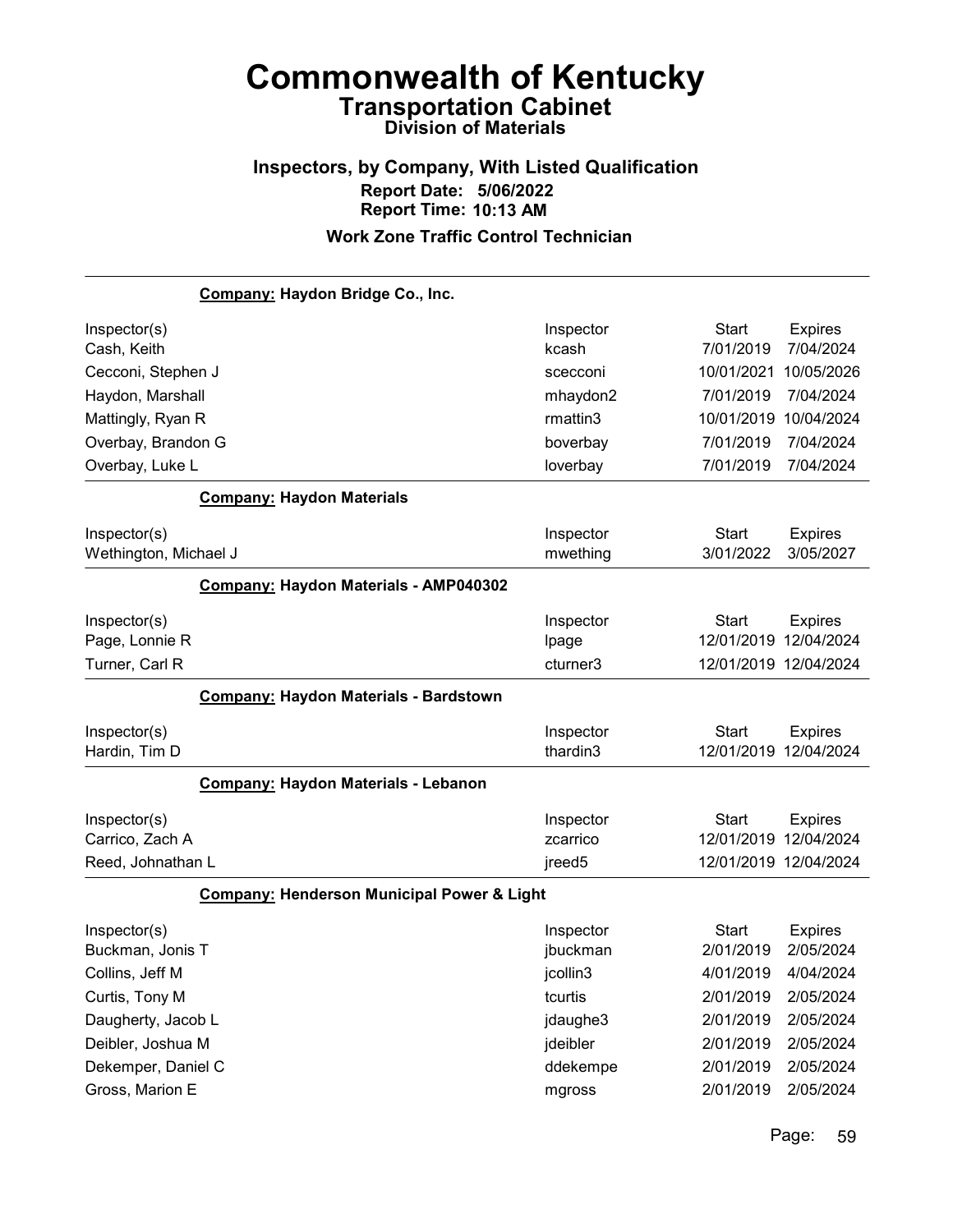# Inspectors, by Company, With Listed Qualification Report Date: 5/06/2022 Report Time: 10:13 AM

| Haire, Gaylan R                                         | ghaire    | 2/01/2019             | 2/05/2024      |
|---------------------------------------------------------|-----------|-----------------------|----------------|
| Haynes, Troy D                                          | thaynes   | 2/01/2019             | 2/05/2024      |
| Hoefling, Jeremy J                                      | jhoeflin  | 2/01/2019             | 2/05/2024      |
| Jewell, Christopher C                                   | cjewell   | 2/01/2019             | 2/05/2024      |
| Kavanaugh, Brad S                                       | bkavanau  | 2/01/2019             | 2/05/2024      |
| Klauder, Dillon R                                       | dklauder  | 2/01/2019             | 2/05/2024      |
| Lamar, Samuel B                                         | slamar    | 2/01/2019             | 2/05/2024      |
| Leslie, Glen V                                          | gleslie   | 2/01/2019             | 2/05/2024      |
| O'Nan, Heath M                                          | honan     | 2/01/2019             | 2/05/2024      |
| Southard, Paul D                                        | psouthar  | 2/01/2019             | 2/05/2024      |
| Walker, Taylor L                                        | twalker   | 2/01/2019             | 2/05/2024      |
| <b>Company: Henry County Road Department</b>            |           |                       |                |
| Inspector(s)                                            | Inspector | Start                 | <b>Expires</b> |
| Goddard, Raife N                                        | rgoddard  | 4/01/2019             | 4/04/2024      |
| <b>Company: Hicon, LLC</b>                              |           |                       |                |
| Inspector(s)                                            | Inspector | <b>Start</b>          | <b>Expires</b> |
| Hite, Thomas M                                          | thite2    | 3/01/2022             | 3/05/2027      |
| <b>Company: Hinkle Contracting Corp</b>                 |           |                       |                |
| Inspector(s)                                            | Inspector | <b>Start</b>          | <b>Expires</b> |
| Hall, Jeania L                                          | jhall9    | 3/01/2022             | 3/05/2027      |
| Jones, Daryl C                                          | djones16  | 3/01/2022             | 3/05/2027      |
| Renner, Matthew T                                       | mrenner   | 3/01/2022             | 3/05/2027      |
| <b>Company: Hinkle Contracting Corp. Somerset Stone</b> |           |                       |                |
| Inspector(s)                                            | Inspector | <b>Start</b>          | <b>Expires</b> |
| Carnes, Bobby W                                         | bcarnes   | 4/01/2021             | 4/05/2026      |
| Spradlin, Jerry W                                       | jspradli  | 4/01/2021             | 4/05/2026      |
| Company: Hinkle Contracting Corp. - AMP070306           |           |                       |                |
| Inspector(s)                                            | Inspector | Start                 | <b>Expires</b> |
| Green, John T                                           | jgreen3   | 4/01/2021             | 4/05/2026      |
| Patton, Bradley C                                       | bpatton2  | 12/01/2019 12/04/2024 |                |
|                                                         |           |                       |                |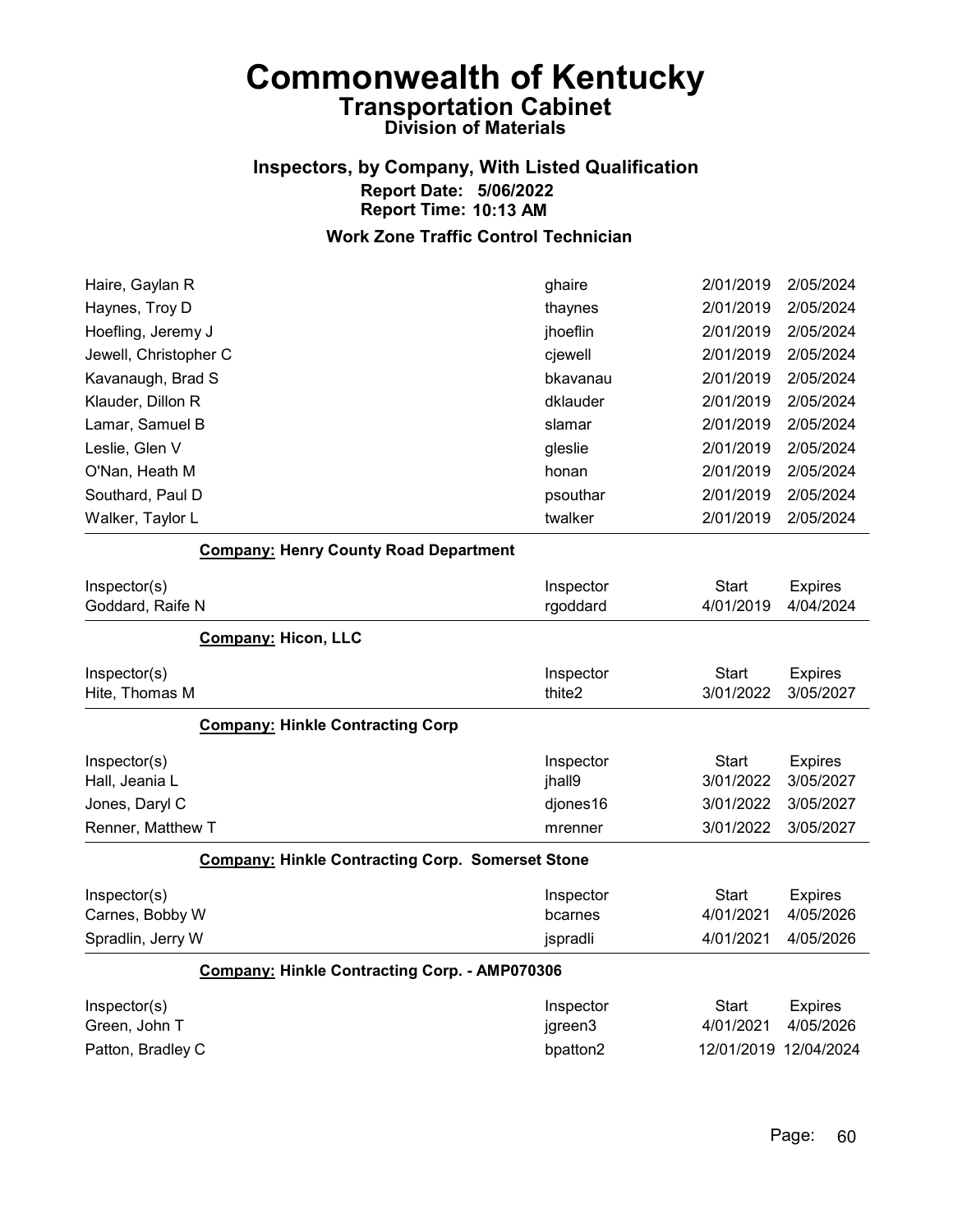### Inspectors, by Company, With Listed Qualification Report Date: 5/06/2022 Report Time: 10:13 AM

| Company: Hinkle Contracting Corp. - AMP090103        |                       |                                        |                                          |
|------------------------------------------------------|-----------------------|----------------------------------------|------------------------------------------|
| Inspector(s)<br>Himes, Aaron C                       | Inspector<br>ahimes   | <b>Start</b><br>12/01/2019 12/04/2024  | <b>Expires</b>                           |
| <b>Company: Hoeworx</b>                              |                       |                                        |                                          |
| Inspector(s)<br>Bryan, Jeffrey M                     | Inspector<br>jbryan   | <b>Start</b><br>9/01/2019<br>9/01/2019 | <b>Expires</b><br>9/04/2024<br>9/04/2024 |
| Cunningham, Janine M<br><b>Company: Hypower, Inc</b> | jcunnin5              |                                        |                                          |
|                                                      |                       |                                        |                                          |
| Inspector(s)<br>Klumpp, Colby T                      | Inspector<br>cklumpp  | <b>Start</b><br>11/01/2021             | <b>Expires</b><br>11/05/2026             |
| <b>Company: JPS Construction</b>                     |                       |                                        |                                          |
| Inspector(s)<br>Pickett, James M                     | Inspector<br>jpickett | <b>Start</b><br>5/01/2019              | <b>Expires</b><br>5/04/2024              |
| Company: Jag Inc.                                    |                       |                                        |                                          |
| Inspector(s)<br>Oldfield, Justin T                   | Inspector<br>joldfiel | <b>Start</b><br>10/01/2019             | <b>Expires</b><br>10/04/2024             |
| West, Justin C                                       | jwest4                | 10/01/2019 10/04/2024                  |                                          |
| <b>Company: James D Jones Excavating Inc</b>         |                       |                                        |                                          |
| Inspector(s)<br>Allen, Zandell D                     | Inspector<br>zallen   | <b>Start</b><br>7/01/2021              | <b>Expires</b><br>7/05/2026              |
| Bowlin, Timothy R                                    | tbowlin3              | 5/01/2021                              | 5/05/2026                                |
| Evans, Hunter B                                      | hevans                | 5/01/2021                              | 5/05/2026                                |
| Evans, Ricky L                                       | revans                | 5/01/2021                              | 5/05/2026                                |
| Frederick, Eddie W                                   | efrederi              | 5/01/2021                              | 5/05/2026                                |
| Hoskins, Clifford A                                  | choskin3              | 5/01/2021                              | 5/05/2026                                |
| Keltner, Donald A                                    | dkeltner              | 5/01/2021                              | 5/05/2026                                |
| Keltner, Jonathan H                                  | jkeltner              | 5/01/2021                              | 5/05/2026                                |
| Lopez, Salvador                                      | slopez                | 5/01/2021                              | 5/05/2026                                |
| Manus, Stacey R                                      | smanus                | 5/01/2021                              | 5/05/2026                                |
| Manus, Stuart S                                      | smanus2               | 5/01/2021                              | 5/05/2026                                |
| Mason, Billy W                                       | bmason                | 5/01/2021                              | 5/05/2026                                |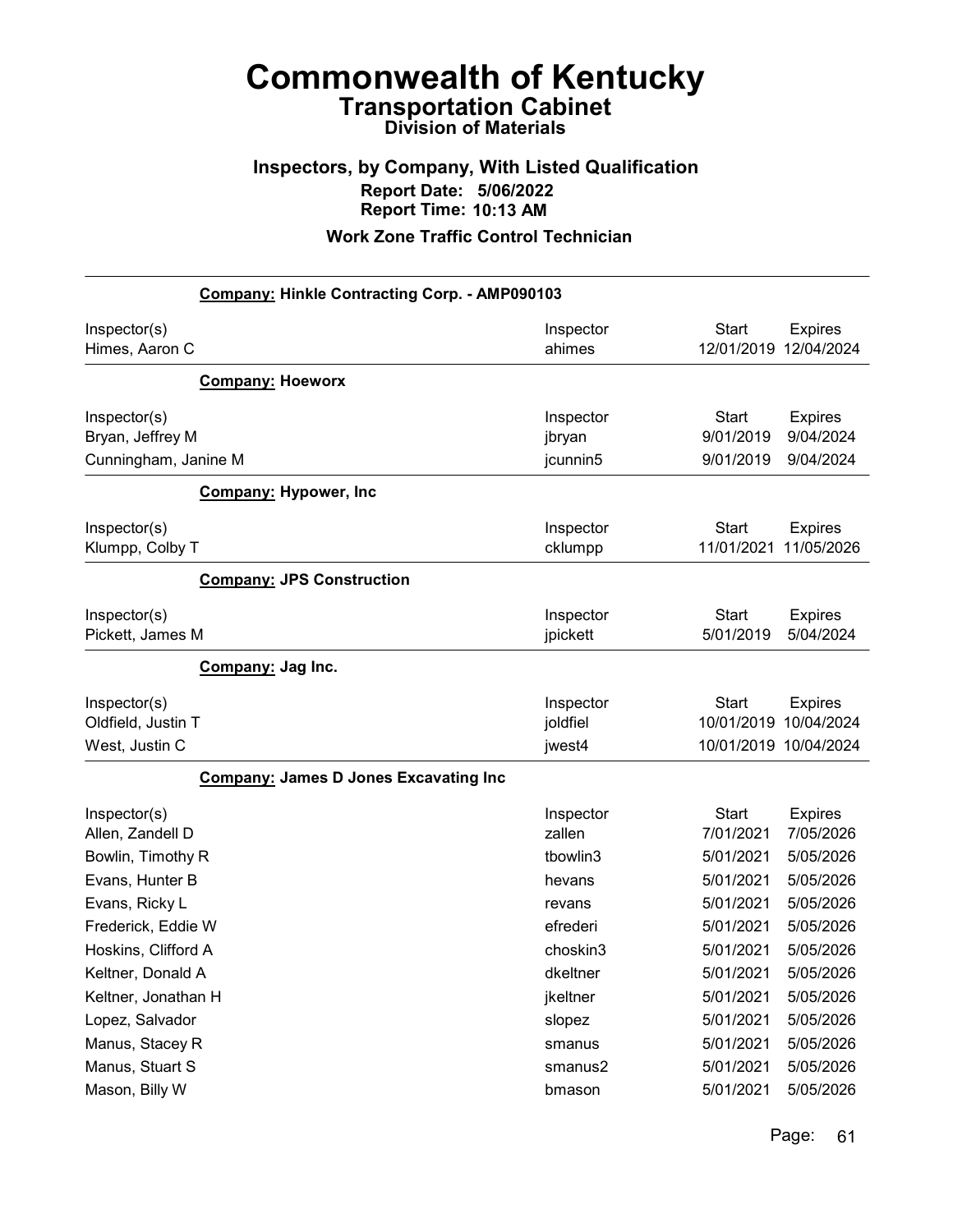### Inspectors, by Company, With Listed Qualification Report Date: 5/06/2022 Report Time: 10:13 AM

#### Work Zone Traffic Control Technician

| Mills, Joshua A                       | 5/01/2021<br>jmills5             | 5/05/2026             |
|---------------------------------------|----------------------------------|-----------------------|
| Miracle, Colby P                      | 5/01/2021<br>cmiracle            | 5/05/2026             |
| Miracle, James L                      | jmiracl2<br>5/01/2021            | 5/05/2026             |
| Miracle, Mikel Colton C               | 5/01/2021<br>mmiracle            | 5/05/2026             |
| Pitman, Richard K                     | 5/01/2021<br>rpitman             | 5/05/2026             |
| Rose, Donald J                        | 5/01/2021<br>drose               | 5/05/2026             |
| Smith, Harley C                       | 5/01/2021<br>hsmith <sub>6</sub> | 5/05/2026             |
| Company: Jave, LLC                    |                                  |                       |
| Inspector(s)                          | <b>Start</b><br>Inspector        | <b>Expires</b>        |
| Gambrel, Jeremy M                     | 6/01/2017<br>jgambrel            | 6/05/2022             |
| Heuser, Brandon R                     | bheuser<br>2/01/2021             | 2/05/2026             |
| Hobdy, George T                       | 5/01/2019<br>ghobdy              | 5/04/2024             |
| Rookstool, Joseph A                   | 5/01/2019<br>jrooksto            | 5/04/2024             |
| <b>Company: Jim Smith Contracting</b> |                                  |                       |
| Inspector(s)                          | Inspector<br><b>Start</b>        | <b>Expires</b>        |
| Downing, Kyle                         | 2/01/2021<br>kdowning            | 2/05/2026             |
| Henson, Steven M                      | shenson<br>12/01/2018            | 12/05/2023            |
| Taylor, Amanda L                      | 8/01/2018<br>ataylor             | 8/05/2023             |
| Company: Judy C. Harp Co. Inc.        |                                  |                       |
| Inspector(s)                          | Inspector<br><b>Start</b>        | <b>Expires</b>        |
| Doyle, Donnie E                       | ddoyle<br>12/01/2019             | 12/04/2024            |
| Doyle, Timothy W                      | tdoyle                           | 12/01/2019 12/04/2024 |
| <b>Company: Just Engineering Inc.</b> |                                  |                       |
| Inspector(s)                          | Inspector<br><b>Start</b>        | <b>Expires</b>        |
| Garcia, Frank G                       | 4/01/2021<br>fgarcia             | 4/05/2026             |
| Manson, Crystal A                     | 4/01/2021<br>cmanson             | 4/05/2026             |
| Company: K.V.W.V. Traffic Control     |                                  |                       |
| Inspector(s)                          | <b>Start</b><br>Inspector        | <b>Expires</b>        |
| Coleman, Gregory L                    | gcolema3<br>12/01/2020           | 12/05/2025            |
| <b>Company: KDOH District 9</b>       |                                  |                       |
| Inspector(s)                          | <b>Start</b><br>Inspector        | <b>Expires</b>        |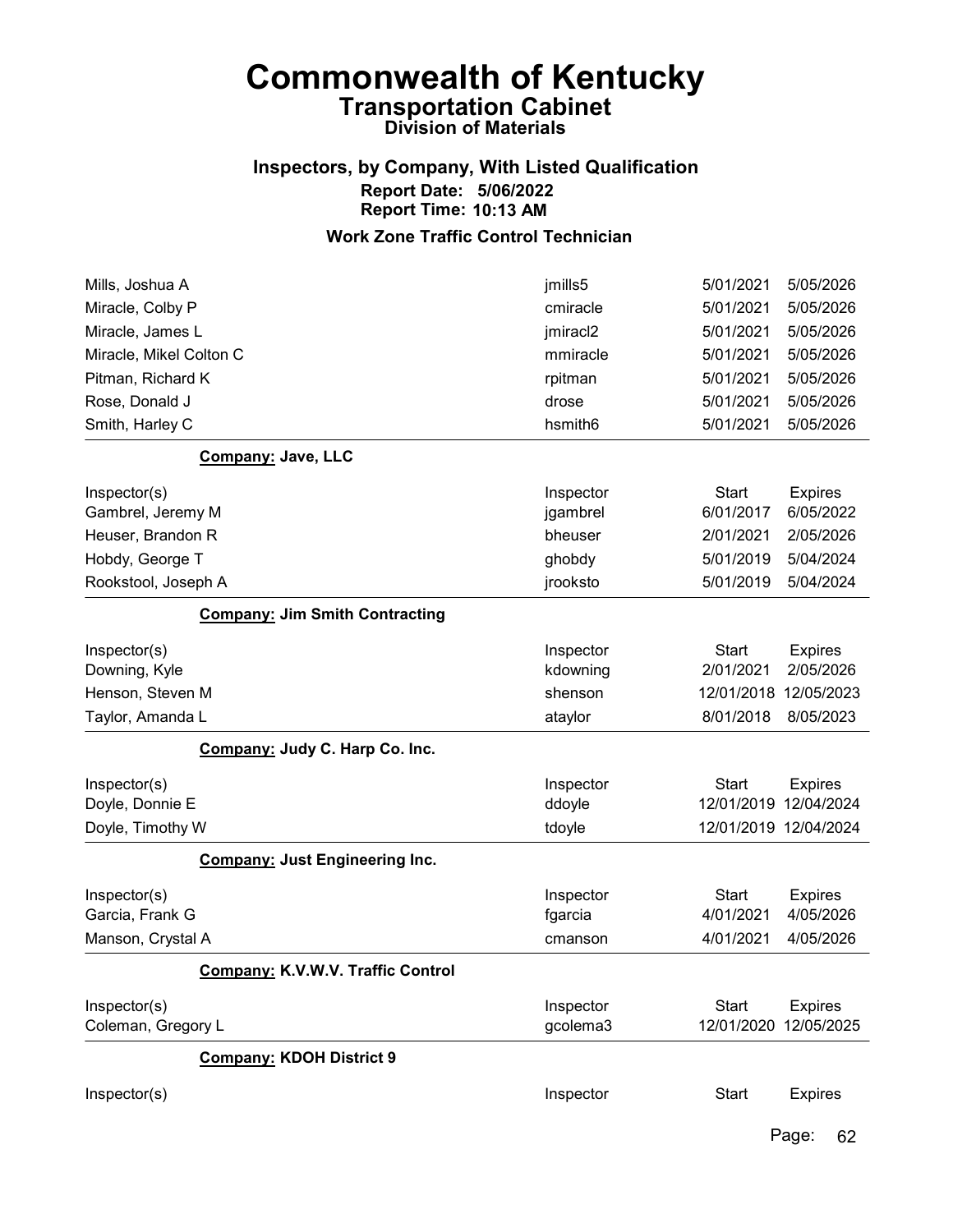### Inspectors, by Company, With Listed Qualification Report Date: 5/06/2022 Report Time: 10:13 AM

| Campbell, Chris G                         |                                             | ccampbe4                       |                            | 10/01/2021 10/05/2026                                 |
|-------------------------------------------|---------------------------------------------|--------------------------------|----------------------------|-------------------------------------------------------|
| Lawson, Tony J                            |                                             | tlawson                        | 2/01/2020                  | 2/04/2025                                             |
| Sparks, Timmy D                           |                                             | tsparks                        |                            | 12/01/2020 12/05/2025                                 |
|                                           | <b>Company: Kenton County Public</b>        |                                |                            |                                                       |
| Inspector(s)                              |                                             | Inspector                      | <b>Start</b>               | <b>Expires</b>                                        |
| Arnold, Jeff                              |                                             | jarnold3                       | 11/01/2020                 | 11/05/2025                                            |
| Buster, Rick E                            |                                             | rbuster                        | 4/01/2019                  | 4/04/2024                                             |
| Hansman, Scott A                          |                                             | shansman                       |                            | 11/01/2020 11/05/2025                                 |
| Redman, Douglas T                         |                                             | dredman                        |                            | 10/01/2017 10/05/2022                                 |
| Schmidt, Matt                             |                                             | mschmid2                       |                            | 11/01/2020 11/05/2025                                 |
| Smith, Steve T                            |                                             | ssmith17                       |                            | 11/01/2020 11/05/2025                                 |
| Williams, Sam S                           |                                             | swillia3                       | 3/01/2022                  | 3/05/2027                                             |
|                                           | Company: Kentucky Concrete - Cecilia        |                                |                            |                                                       |
| Inspector(s)                              |                                             | Inspector                      | <b>Start</b>               | <b>Expires</b>                                        |
| Beismer, Harold C                         |                                             | hbeismer                       | 6/01/2019                  | 6/04/2024                                             |
|                                           | <b>Company: King Pipeline &amp; Utility</b> |                                |                            |                                                       |
| Inspector(s)                              |                                             | Inspector                      | <b>Start</b>               | <b>Expires</b>                                        |
| Branstetter, Dusty R                      |                                             | dbranste                       | 5/01/2019                  | 5/04/2024                                             |
|                                           | <b>Company: Klausing Group</b>              |                                |                            |                                                       |
| Inspector(s)<br>Riddell, Russell          |                                             | Inspector<br>rriddel2          | <b>Start</b><br>2/01/2020  | <b>Expires</b><br>2/04/2025                           |
|                                           | <b>Company: L &amp; S Service</b>           |                                |                            |                                                       |
| Inspector(s)<br>Lacer, Chad<br>Scott, Jon |                                             | Inspector<br>clacer<br>jscott5 | <b>Start</b><br>11/01/2020 | <b>Expires</b><br>11/05/2025<br>11/01/2020 11/05/2025 |
|                                           | <b>Company: L E Gregg Associates</b>        |                                |                            |                                                       |
| Inspector(s)<br>Terry Jr., Tim L          |                                             | Inspector<br>tterry            | <b>Start</b><br>12/01/2020 | <b>Expires</b><br>12/05/2025                          |
|                                           | <b>Company: LFUCG - Streets &amp; Roads</b> |                                |                            |                                                       |
| Inspector(s)                              |                                             | Inspector                      | <b>Start</b>               | <b>Expires</b>                                        |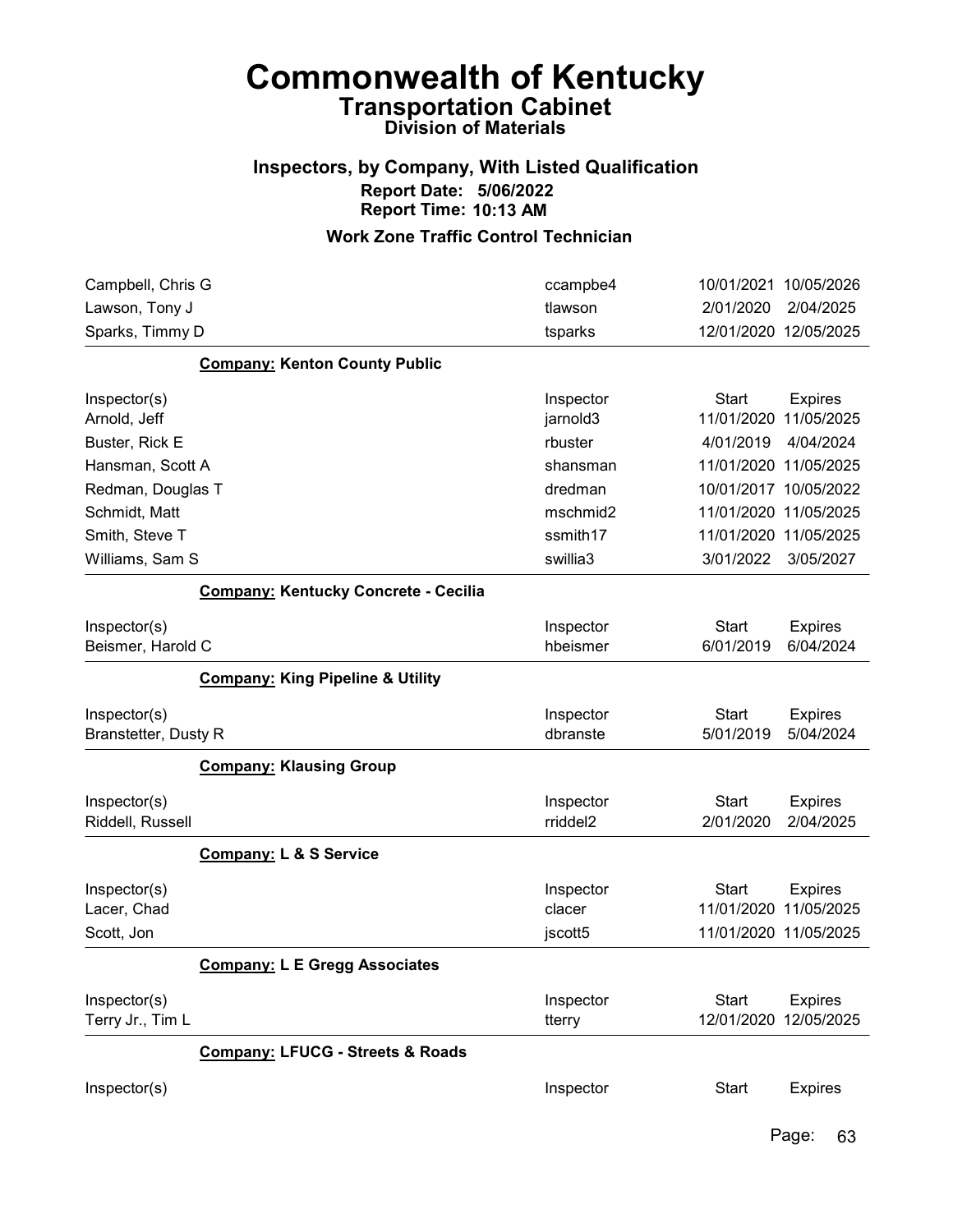## Inspectors, by Company, With Listed Qualification Report Date: 5/06/2022 Report Time: 10:13 AM

| Begley, James W                           | jbegley3  | 5/01/2021    | 5/05/2026      |
|-------------------------------------------|-----------|--------------|----------------|
| Edmiston, Joseph C                        | jedmisto  | 8/01/2021    | 8/05/2026      |
| Fowler, Richard D                         | rfowler   | 8/01/2021    | 8/05/2026      |
| Garner, Thomas A                          | tgarner   | 5/01/2021    | 5/05/2026      |
| Marsh, Matthew E                          | mmarsh    | 5/01/2021    | 5/05/2026      |
| McGuire, Hunter J                         | hmcguire  | 5/01/2021    | 5/05/2026      |
| Pierce, Edmund D                          | epierce   | 5/01/2021    | 5/05/2026      |
| Ramsey, Shelby E                          | sramsey   | 10/01/2017   | 10/05/2022     |
| <b>Company: Lawhorn Electric, LLC</b>     |           |              |                |
| Inspector(s)                              | Inspector | <b>Start</b> | <b>Expires</b> |
| Lawhorn, Michael                          | mlawhorn  | 10/01/2017   | 10/05/2022     |
| <b>Company: Ledcor Technical Services</b> |           |              |                |
| Inspector(s)                              | Inspector | <b>Start</b> | <b>Expires</b> |
| Austin, Rudd T                            | arudd     | 8/01/2018    | 8/05/2023      |
| Caster, Tristan L                         | tcaster   | 8/01/2018    | 8/05/2023      |
| Eldridge, Jarrett M                       | jeldridg  | 8/01/2018    | 8/05/2023      |
| Harless, Jordan L                         | jharless  | 8/01/2018    | 8/05/2023      |
| Stumbo, Mark E                            | mstumbo   | 8/01/2018    | 8/05/2023      |
| Walker, Justin K                          | jwalker8  | 8/01/2018    | 8/05/2023      |
| <b>Company: Len Riegler Blacktop</b>      |           |              |                |
| Inspector(s)                              | Inspector | <b>Start</b> | <b>Expires</b> |
| Borode, Olofemi A                         | oborode   | 8/01/2021    | 8/05/2026      |
| Burke, William T                          | wburke    | 11/01/2021   | 11/05/2026     |
| Burke, William T                          | wburke    | 11/01/2021   | 11/05/2026     |
| Chesser, Robert E                         | rchesser  | 10/01/2021   | 10/05/2026     |
| Dusing Jr, Paul J                         | pdusing   | 8/01/2021    | 8/05/2026      |
| Erpenbeck, Gary                           | gerpenbe  | 10/01/2021   | 10/05/2026     |
| Gay, Scott                                | sgay      | 8/01/2021    | 8/05/2026      |
| Gay, Sonny L                              | sgay2     | 8/01/2021    | 8/05/2026      |
| Keipert, Jason M                          | jkeipert  | 8/01/2021    | 8/05/2026      |
| Kleier, Jason L                           | jdleier   | 11/01/2021   | 11/05/2026     |
| Kleier, Jason L                           | jdleier   | 11/01/2021   | 11/05/2026     |
| LaBare, Jack D                            | jlabare   | 8/01/2019    | 8/04/2024      |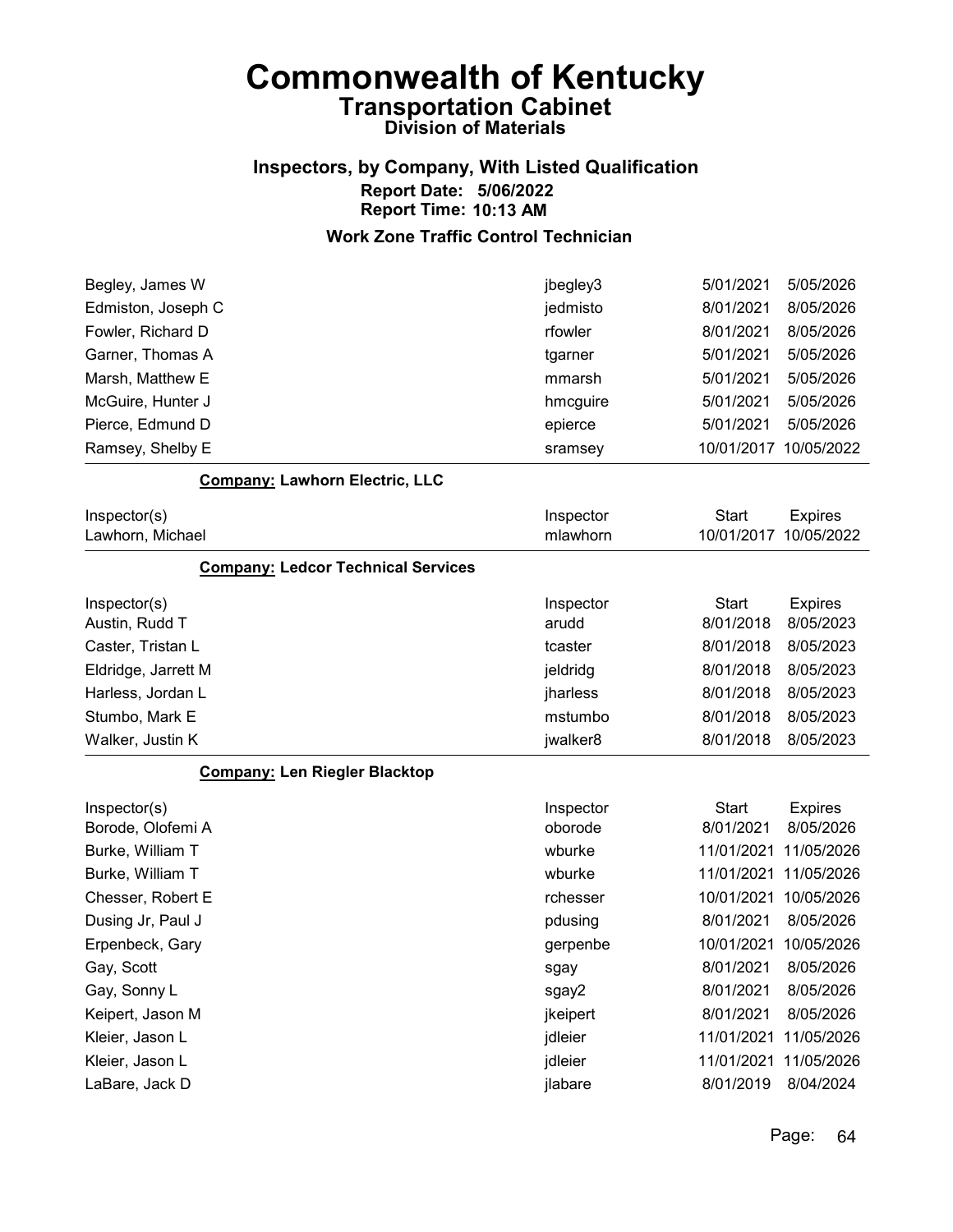# Inspectors, by Company, With Listed Qualification Report Date: 5/06/2022 Report Time: 10:13 AM

### Work Zone Traffic Control Technician

| Middendorf, Daniel J                                                  | dmiddend                                    | 8/01/2021                                           | 8/05/2026                                             |
|-----------------------------------------------------------------------|---------------------------------------------|-----------------------------------------------------|-------------------------------------------------------|
| Middendorf, Jacob P                                                   | jmiddend                                    | 8/01/2021                                           | 8/05/2026                                             |
| Middendorf, Josh D                                                    | jmidden2                                    | 8/01/2021                                           | 8/05/2026                                             |
| Olson, Michael A                                                      | molson                                      | 10/01/2021                                          | 10/05/2026                                            |
| Peebles, Calvin K                                                     | cpeebles                                    | 10/01/2021                                          | 10/05/2026                                            |
| Rice, Hubert W                                                        | hrice                                       | 10/01/2021                                          | 10/05/2026                                            |
| Sipple, Randy A                                                       | rsipple                                     | 10/01/2021                                          | 10/05/2026                                            |
| Snow, Justin T                                                        | jsnow <sub>2</sub>                          | 8/01/2021                                           | 8/05/2026                                             |
| Trumble, Adam D                                                       | atrumble                                    | 8/01/2021                                           | 8/05/2026                                             |
| <b>Company: Lexington Fayette Urban County Governmen</b>              |                                             |                                                     |                                                       |
| Inspector(s)<br>Bryant, Bart B                                        | Inspector<br>bbryant                        | <b>Start</b><br>4/01/2021                           | <b>Expires</b><br>4/05/2026                           |
| <b>Company: Lochner Engrs</b>                                         |                                             |                                                     |                                                       |
| Inspector(s)                                                          | Inspector                                   | <b>Start</b>                                        | <b>Expires</b>                                        |
| Carmack, Travis S                                                     | tcarmack                                    | 10/01/2018                                          | 10/05/2023                                            |
| <b>Company: Louisville Gas and Electric</b>                           |                                             |                                                     |                                                       |
| Inspector(s)<br>Cassady, Kasey E                                      | Inspector<br>kcassady                       | <b>Start</b><br>4/01/2021                           | <b>Expires</b><br>4/05/2026                           |
| Eisert, Todd                                                          | teisert                                     | 4/01/2021                                           | 4/05/2026                                             |
| Morzillo, Andrew                                                      | amorzill                                    | 4/01/2021                                           | 4/05/2026                                             |
| Nix, Derek R                                                          | dnix                                        | 5/01/2021                                           | 5/05/2026                                             |
| Robison, Checote M                                                    | crobison                                    | 5/01/2021                                           | 5/05/2026                                             |
| <b>Company: Louisville Metro Government</b>                           |                                             |                                                     |                                                       |
| Inspector(s)<br>Byers, James W<br>Denning, Tyrone E<br>Dorton, Mick T | Inspector<br>jbyers2<br>tdenning<br>mdorton | <b>Start</b><br>4/01/2021<br>5/01/2021<br>5/01/2021 | <b>Expires</b><br>4/05/2026<br>5/05/2026<br>5/05/2026 |
| Goss, Larry D                                                         | Igoss                                       | 5/01/2021                                           | 5/05/2026                                             |
| Haley, William V                                                      | whaley                                      | 5/01/2021                                           | 5/05/2026                                             |
| Hides, Keith T                                                        | khides                                      | 5/01/2021                                           | 5/05/2026                                             |
| Hightower, Adam L                                                     | ahightow                                    | 5/01/2021                                           | 5/05/2026                                             |
| Layden, James J                                                       | jlayden                                     | 6/01/2021                                           | 6/05/2026                                             |
| Marlett, Zach D                                                       | zmarlett                                    | 5/01/2021                                           | 5/05/2026                                             |
|                                                                       |                                             |                                                     |                                                       |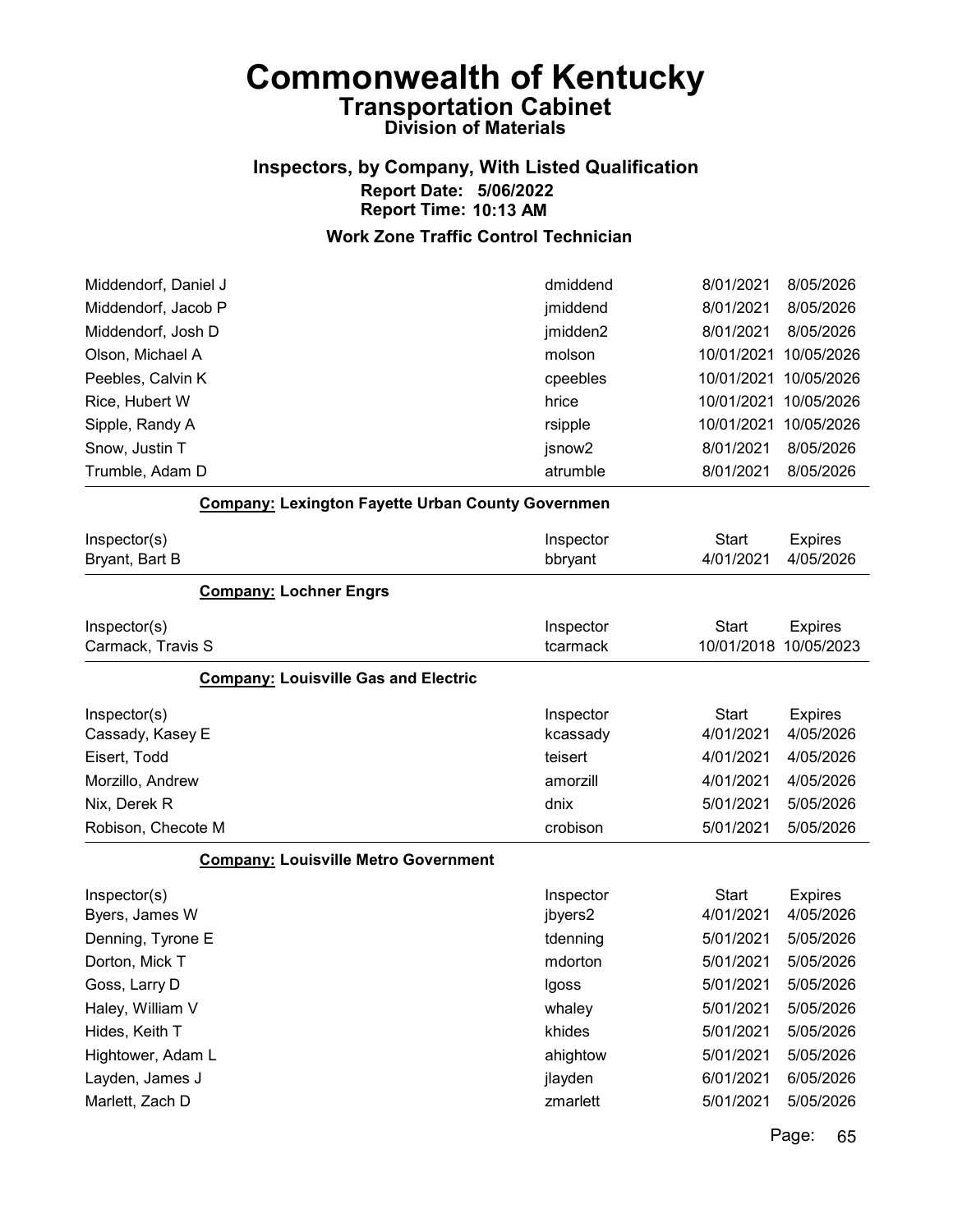### Inspectors, by Company, With Listed Qualification Report Date: 5/06/2022 Report Time: 10:13 AM

| Murrison, Cody A                              | cmurriso  | 5/01/2021    | 5/05/2026      |
|-----------------------------------------------|-----------|--------------|----------------|
| Nalley, Brian S                               | bnalley   | 6/01/2021    | 6/05/2026      |
| Raymer, Steve C                               | sraymer   | 6/01/2021    | 6/05/2026      |
| Salings, Tim D                                | tsalings  | 5/01/2021    | 5/05/2026      |
| Schwab, Ben J                                 | bschwab   | 5/01/2021    | 5/05/2026      |
| Wallinga, Kory L                              | kwalling  | 6/01/2021    | 6/05/2026      |
| <b>Company: Louisville Paving</b>             |           |              |                |
| Inspector(s)                                  | Inspector | <b>Start</b> | <b>Expires</b> |
| Ashby, Rick C                                 | rashby    | 2/01/2022    | 2/05/2027      |
| Harbron, Zach I                               | zharbron  | 2/01/2022    | 2/05/2027      |
| Limbach, Chris W                              | climbach  | 2/01/2022    | 2/05/2027      |
| Moore, Chris J                                | cmoore5   | 2/01/2022    | 2/05/2027      |
| Stokley, Jeremy S                             | jstokley  | 2/01/2022    | 2/05/2027      |
| Yates, Chris L                                | cyates2   | 2/01/2022    | 2/05/2027      |
| <b>Company: Louisville Paving - AMP050308</b> |           |              |                |
| Inspector(s)                                  | Inspector | <b>Start</b> | <b>Expires</b> |
| Cadreau, Michael D                            | mcadreau  | 10/01/2021   | 10/05/2026     |
| Cullen, Mathew T                              | mcullen   | 10/01/2021   | 10/05/2026     |
| Gerkins, Dustin L                             | dgerkins  | 10/01/2021   | 10/05/2026     |
| Hatfield, Tate W                              | thatfie2  | 2/01/2020    | 2/04/2025      |
| Messina, Frank W                              | fmessina  | 10/01/2021   | 10/05/2026     |
| Sherer, Tyler D                               | tsherer   | 2/01/2020    | 2/04/2025      |
| Weddington, Isaac T                           | iwedding  | 2/01/2020    | 2/04/2025      |
| <b>Company: Lunce Commercial Lawn Care</b>    |           |              |                |
| Inspector(s)                                  | Inspector | <b>Start</b> | <b>Expires</b> |
| Lunce, Shawn                                  | slunce    | 2/01/2020    | 2/04/2025      |
| <b>Company: M &amp; B Farms LLC</b>           |           |              |                |
| Inspector(s)                                  | Inspector | <b>Start</b> | <b>Expires</b> |
| Bartley, Jerry                                | jbartle2  | 1/01/2021    | 1/05/2026      |
| Mackin, Jeremy                                | jmackin   | 2/01/2020    | 2/04/2025      |
| <b>Company: M &amp; M Contract Mowing</b>     |           |              |                |
| Inspector(s)                                  | Inspector | <b>Start</b> | <b>Expires</b> |
|                                               |           |              | Page:<br>66    |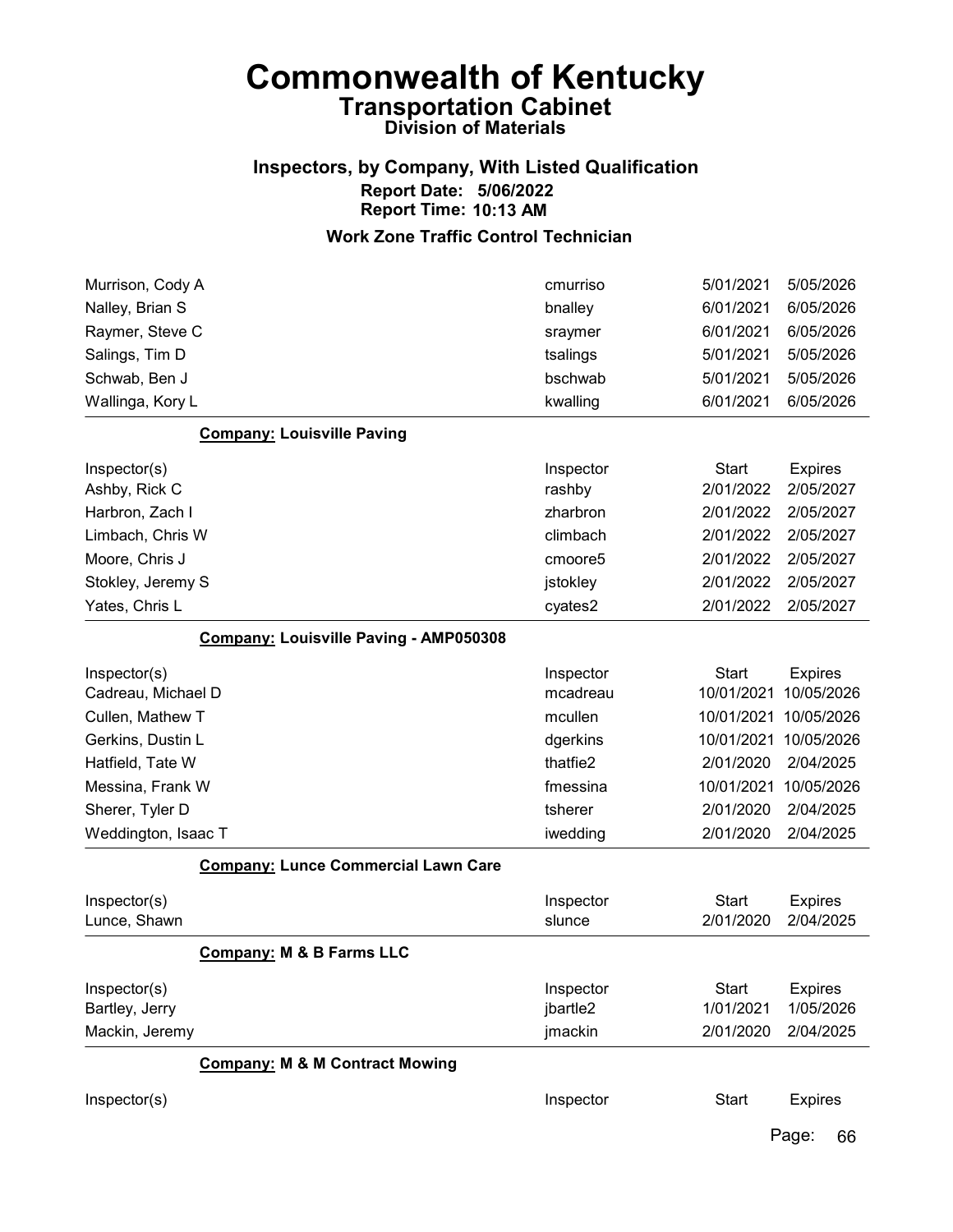### Inspectors, by Company, With Listed Qualification Report Date: 5/06/2022 Report Time: 10:13 AM

| Martin, Michael                                               |                                               | mmartin4                          | 2/01/2020                               | 2/04/2025                                 |
|---------------------------------------------------------------|-----------------------------------------------|-----------------------------------|-----------------------------------------|-------------------------------------------|
|                                                               | Company: M & M Services Co. Inc.              |                                   |                                         |                                           |
| Inspector(s)<br>Lewis, Jarami L<br>O'Brien, Shannon R         |                                               | Inspector<br>jlewis9<br>sobrien2  | <b>Start</b><br>1/01/2018<br>1/01/2018  | <b>Expires</b><br>1/05/2023<br>1/05/2023  |
|                                                               | <b>Company: MAR-KEL Enterprises, Inc.</b>     |                                   |                                         |                                           |
| Inspector(s)<br>Roper, Shane                                  |                                               | Inspector<br>sroper               | <b>Start</b><br>2/01/2020               | <b>Expires</b><br>2/04/2025               |
|                                                               | <b>Company: MLS2 Inc.</b>                     |                                   |                                         |                                           |
| Inspector(s)<br>Matney, Doug R<br>Stephens, Lee               |                                               | Inspector<br>dmatney<br>Istephe2  | <b>Start</b><br>3/01/2019<br>3/01/2019  | <b>Expires</b><br>3/04/2024<br>3/04/2024  |
|                                                               | <b>Company: Mago Construction - Bardstown</b> |                                   |                                         |                                           |
| Inspector(s)<br>Rummage, Jim W                                |                                               | Inspector<br>jrummage             | <b>Start</b><br>7/01/2019               | <b>Expires</b><br>7/04/2024               |
|                                                               | <b>Company: McLean County Fiscal Court</b>    |                                   |                                         |                                           |
| Inspector(s)<br>Coffman, Robert D<br>Lynn, David K            |                                               | Inspector<br>rcoffman<br>dlynn    | <b>Start</b><br>2/01/2022<br>2/01/2022  | <b>Expires</b><br>2/05/2027<br>2/05/2027  |
|                                                               | Company: Merkle Lawn Care Co.                 |                                   |                                         |                                           |
| Inspector(s)<br>Carneal, Thomas M<br>Craycraft, Christopher D |                                               | Inspector<br>tcarneal<br>ccraycra | <b>Start</b><br>12/01/2019<br>3/01/2019 | <b>Expires</b><br>12/04/2024<br>3/04/2024 |
| Malone, Rob K                                                 |                                               | rmalone                           | 3/01/2019                               | 3/04/2024                                 |
| Merkle, Keith M                                               |                                               | kmerkle                           | 3/01/2019                               | 3/04/2024                                 |
| Peddicord, Chris                                              |                                               | cpeddico                          | 2/01/2020                               | 2/04/2025                                 |
| Ruark, Ryan B<br>Stumpf, Lester                               |                                               | rruark<br>Istumpf                 | 12/01/2019 12/04/2024<br>2/01/2020      | 2/04/2025                                 |
|                                                               | <b>Company: Metronet</b>                      |                                   |                                         |                                           |
| Inspector(s)                                                  |                                               | Inspector                         | <b>Start</b>                            | <b>Expires</b>                            |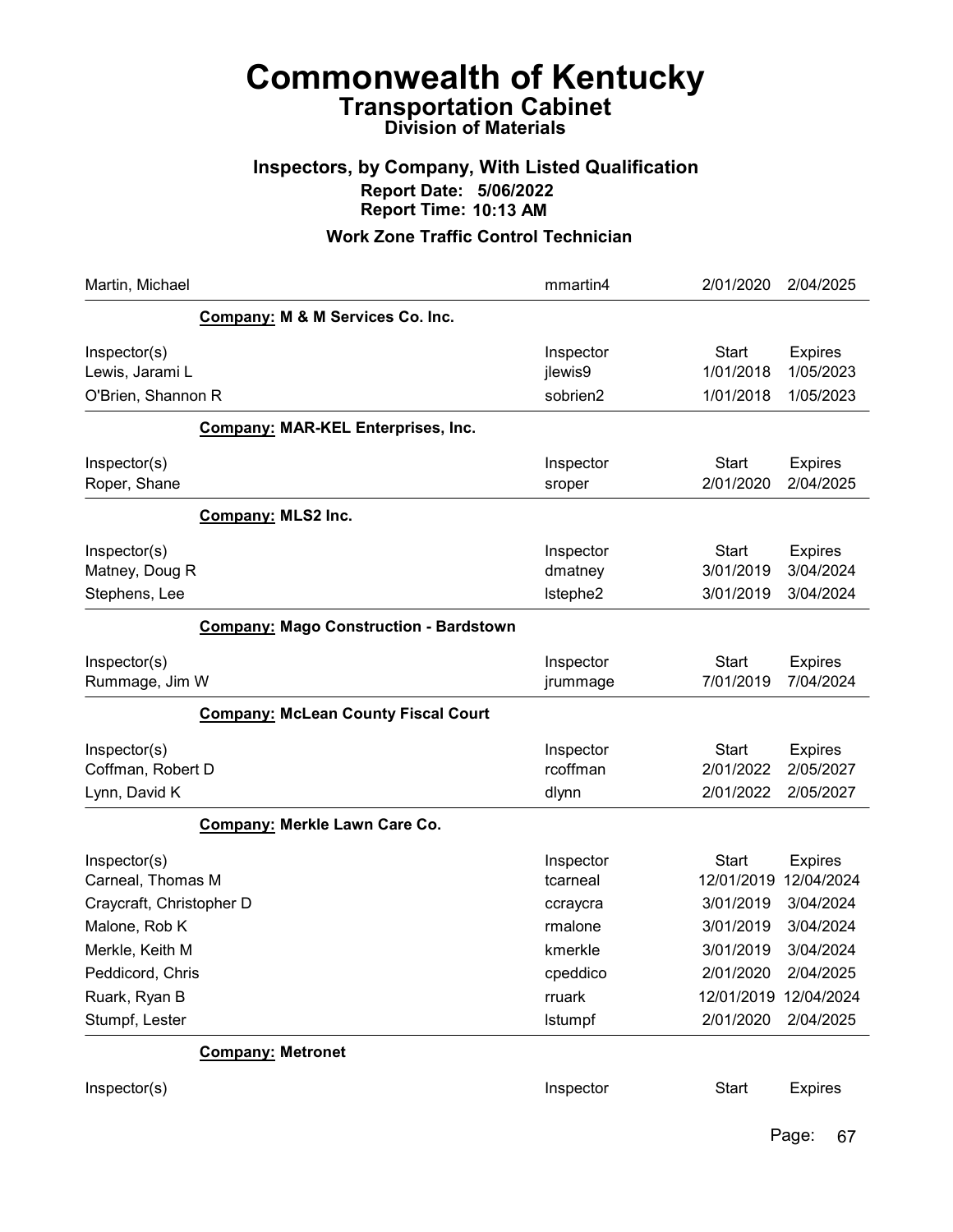### Inspectors, by Company, With Listed Qualification Report Date: 5/06/2022 Report Time: 10:13 AM

#### Work Zone Traffic Control Technician

| Felty, Glen                        |                                                  | gfelty                       | 2/01/2020                 | 2/04/2025                   |
|------------------------------------|--------------------------------------------------|------------------------------|---------------------------|-----------------------------|
|                                    | Company: Michael Baker Jr. Inc.                  |                              |                           |                             |
| Inspector(s)<br>Collins, Larry S   |                                                  | Inspector<br><b>Icollins</b> | <b>Start</b><br>8/01/2018 | <b>Expires</b><br>8/05/2023 |
| Greene, Shawn L                    |                                                  | sgreene                      | 10/01/2018                | 10/05/2023                  |
| Hirsch, Eric P                     |                                                  | ehirsch                      | 9/01/2019                 | 9/04/2024                   |
| Least, Luke P                      |                                                  | lleast                       | 2/01/2021                 | 2/05/2026                   |
| Perry, Jeffrey M                   |                                                  | mperry                       | 9/01/2019                 | 9/04/2024                   |
| Riley, Alan J                      |                                                  | ariley                       | 12/01/2020                | 12/05/2025                  |
| Tackett, Emma L                    |                                                  | etackett                     | 2/01/2021                 | 2/05/2026                   |
|                                    | <b>Company: Mike W Mattingly Mowing</b>          |                              |                           |                             |
| Inspector(s)                       |                                                  | Inspector                    | <b>Start</b>              | <b>Expires</b>              |
| Mattingly, Mike W                  |                                                  | mmattin3                     | 3/01/2019                 | 3/04/2024                   |
|                                    | <b>Company: Montgomery Brothers</b>              |                              |                           |                             |
| Inspector(s)<br>Montgomery, Ryan A |                                                  | Inspector<br>rmontgo2        | <b>Start</b><br>8/01/2019 | <b>Expires</b><br>8/04/2024 |
|                                    | <b>Company: Montgomery Co Fiscal Court</b>       |                              |                           |                             |
| Inspector(s)                       |                                                  | Inspector                    | <b>Start</b>              | <b>Expires</b>              |
| Barnes, Steven E                   |                                                  | sbarnes2                     | 8/01/2021                 | 8/05/2026                   |
| Walters, Mark                      |                                                  | mwalter3                     | 8/01/2021                 | 8/05/2026                   |
|                                    | <b>Company: Mountain Enterprises - AMP090105</b> |                              |                           |                             |
| Inspector(s)<br>Adkins, Keith T    |                                                  | Inspector<br>kadkins         | <b>Start</b><br>2/01/2020 | <b>Expires</b><br>2/04/2025 |
| Barton, William D                  |                                                  | wbarton                      | 2/01/2020                 | 2/04/2025                   |
| Bowen, James L                     |                                                  | jbowen                       | 2/01/2020                 | 2/04/2025                   |
| Chenault, Kevin L                  |                                                  | kchenaul                     | 2/01/2020                 | 2/04/2025                   |
| Click, Brandon L                   |                                                  | bclick                       | 2/01/2020                 | 2/04/2025                   |
| Collins, John B                    |                                                  | jcollin2                     | 2/01/2020                 | 2/04/2025                   |
| Edmonds, Jarrod B                  |                                                  | jedmons                      | 2/01/2020                 | 2/04/2025                   |
| Edmonds, Jarrod B                  |                                                  | jedmons                      | 2/01/2020                 | 2/04/2025                   |
| Endicott, Jonathan W               |                                                  | jendico2                     | 2/01/2020                 | 2/04/2025                   |
| Gee, Matthew C                     |                                                  | mgee                         | 2/01/2020                 | 2/04/2025                   |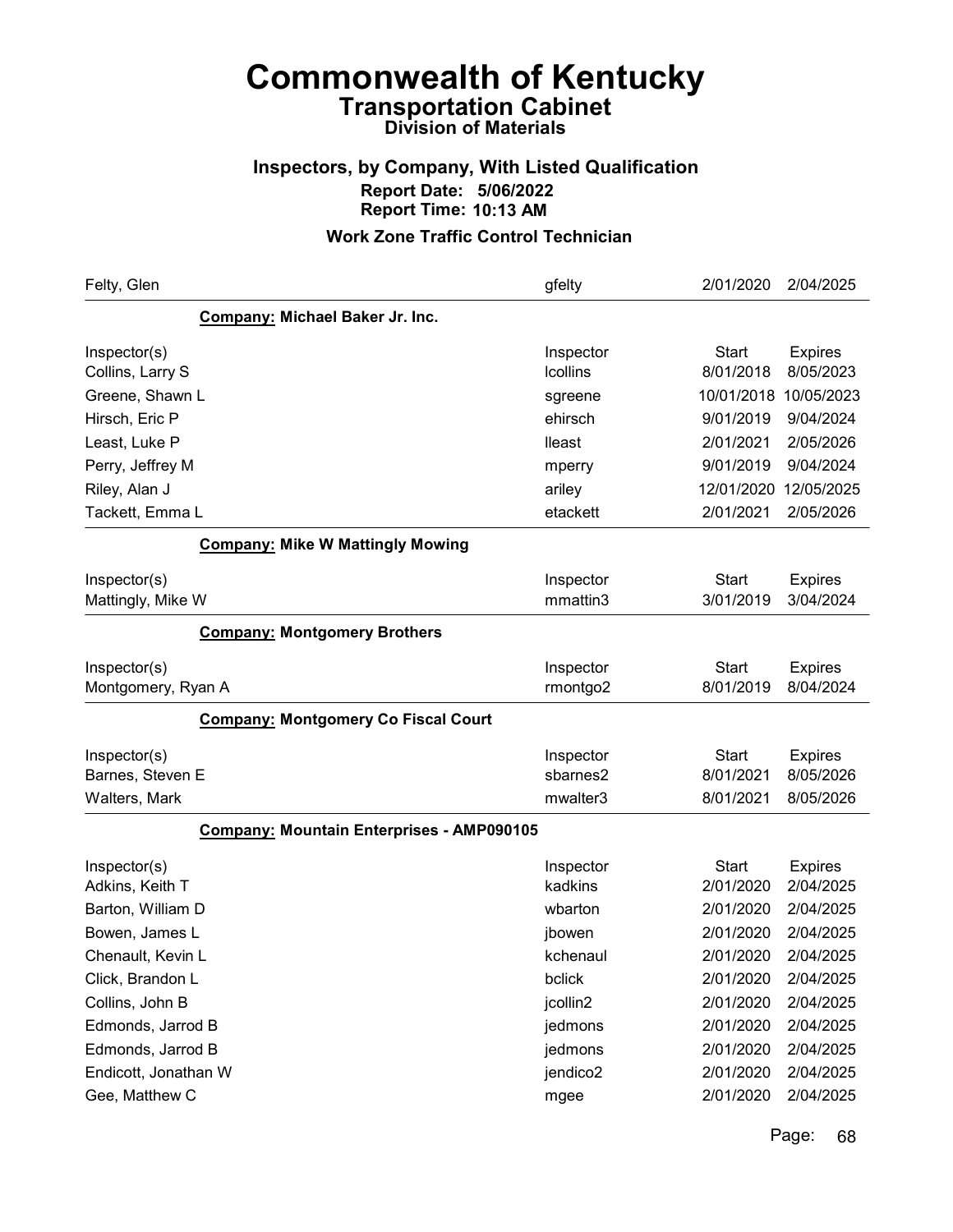### Inspectors, by Company, With Listed Qualification Report Date: 5/06/2022 Report Time: 10:13 AM

| Hatmaker, Mark A                                 | mhatmake              | 2/01/2020                 | 2/04/2025                   |
|--------------------------------------------------|-----------------------|---------------------------|-----------------------------|
| Mike, Blaine                                     | bmike                 | 2/01/2020                 | 2/04/2025                   |
| Whitaker, Darrell S                              | dwhitak2              | 2/01/2020                 | 2/04/2025                   |
| White, Christopher C                             | cwhite                | 2/01/2020                 | 2/04/2025                   |
| Company: Mountain Enterprises - Hager Hill       |                       |                           |                             |
| Inspector(s)<br>Blevins, Christopher C           | Inspector<br>cblevins | <b>Start</b><br>2/01/2020 | <b>Expires</b><br>2/04/2025 |
| Howard, Ronnie G                                 | rhoward2              | 2/01/2020                 | 2/04/2025                   |
| Kidd, Gregory W                                  | gkidd                 | 2/01/2020                 | 2/04/2025                   |
| <b>Company: Mountain Enterprises - Lexington</b> |                       |                           |                             |
| Inspector(s)<br>Adkins, Logan Z                  | Inspector<br>ladkins  | <b>Start</b><br>2/01/2020 | <b>Expires</b><br>2/04/2025 |
| Ausmus, Earnest S                                | eausmus               | 2/01/2020                 | 2/04/2025                   |
| Barker, Joseph R                                 | jbarker3              | 2/01/2020                 | 2/04/2025                   |
| Barnette, Austin P                               | abarnett              | 2/01/2020                 | 2/04/2025                   |
| Barton, James C                                  | jbarton               | 2/01/2020                 | 2/04/2025                   |
| Blaine, Mike D                                   | mblaine               | 2/01/2020                 | 2/04/2025                   |
| Bowen, Allen R                                   | abowen                | 2/01/2020                 | 2/04/2025                   |
| Buckler, Jacob A                                 | jbuckler              | 2/01/2020                 | 2/04/2025                   |
| Burks, Barry P                                   | bburks                | 2/01/2020                 | 2/04/2025                   |
| Cantrell, Lucas T                                | Icantrel              | 2/01/2020                 | 2/04/2025                   |
| Castle, James S                                  | jcastle               | 2/01/2020                 | 2/04/2025                   |
| Childers, Jay M                                  | jchilder              | 2/01/2020                 | 2/04/2025                   |
| Fields, Zachary D                                | zfields               | 2/01/2020                 | 2/04/2025                   |
| Fugate, Aaron J                                  | afugate2              | 2/01/2020                 | 2/04/2025                   |
| Fugate, William A                                | wfugate               | 2/01/2020                 | 2/04/2025                   |
| Hatfield, Brian K                                | bhatfiel              | 2/01/2020                 | 2/04/2025                   |
| Hunt, Rodderick S                                | rhunt2                | 2/01/2020                 | 2/04/2025                   |
| Hunter, Gregory T                                | ghunter               | 2/01/2020                 | 2/04/2025                   |
| Hunter, James W                                  | jhunter <sub>2</sub>  | 2/01/2020                 | 2/04/2025                   |
| Kidd, Gregory G                                  | gkidd2                | 2/01/2020                 | 2/04/2025                   |
| Lockhart, Keith C                                | klockhar              | 2/01/2020                 | 2/04/2025                   |
| Matthews, Austin H                               | amatthew              | 2/01/2020                 | 2/04/2025                   |
| McPeek, Tina M                                   | tmcpeek               | 2/01/2020                 | 2/04/2025                   |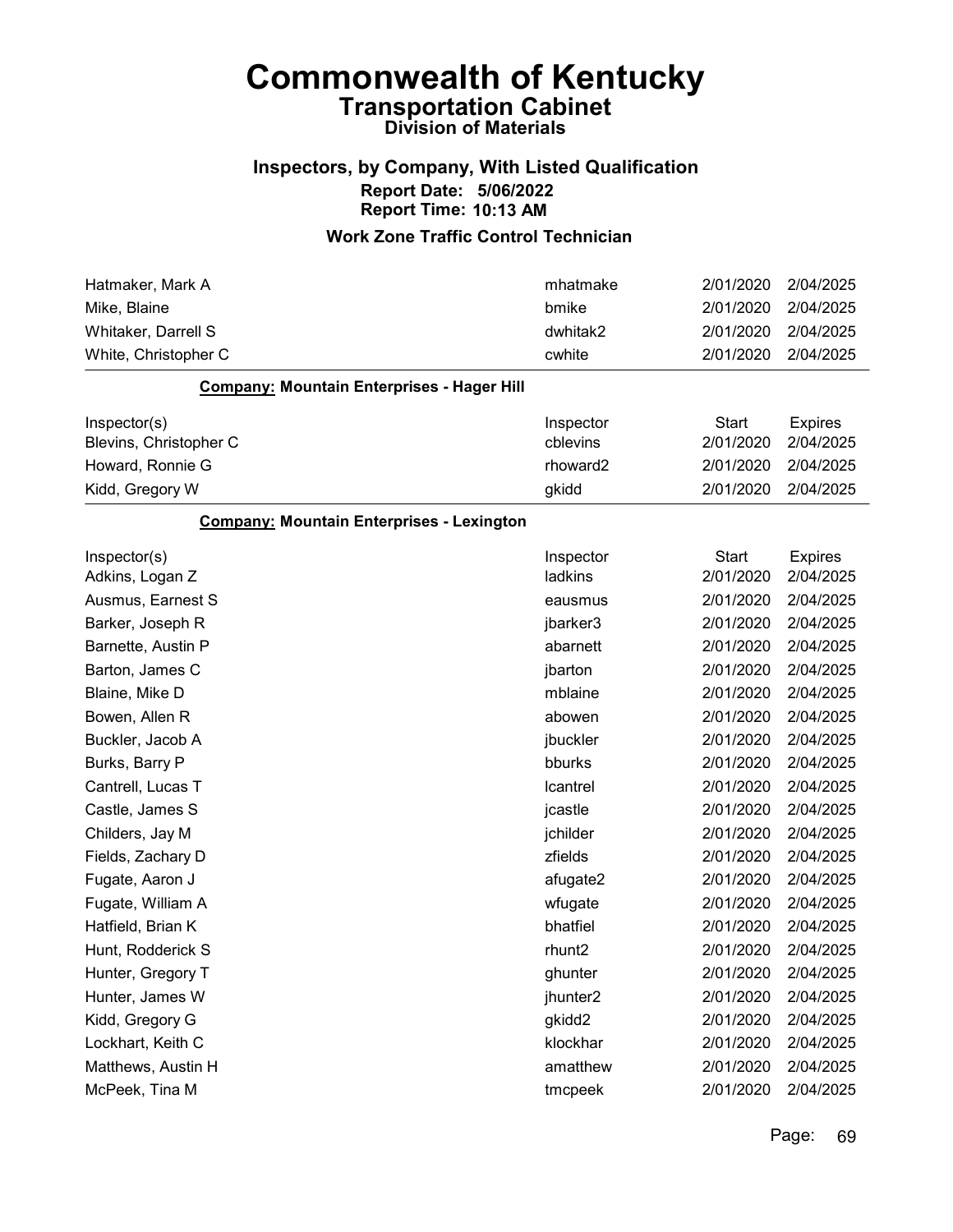## Inspectors, by Company, With Listed Qualification Report Date: 5/06/2022 Report Time: 10:13 AM

#### Work Zone Traffic Control Technician

| Meade, Brack L                                          | bmeade3   | 2/01/2020             | 2/04/2025             |
|---------------------------------------------------------|-----------|-----------------------|-----------------------|
| Parker, Tave J                                          | tparker   | 2/01/2020             | 2/04/2025             |
| Prince, Adam T                                          | aprince   | 2/01/2020             | 2/04/2025             |
| Roe, Matthew R                                          | mroe      | 2/01/2020             | 2/04/2025             |
| Saylor, Joshua D                                        | jsaylor   | 2/01/2020             | 2/04/2025             |
| Sifers II, Jackie B                                     | jsifers   | 2/01/2020             | 2/04/2025             |
| Stake, John D                                           | jstake    | 2/01/2020             | 2/04/2025             |
| Stewart, David D                                        | dstewar6  | 2/01/2020             | 2/04/2025             |
| Tackett, Curtis D                                       | ctackett  | 2/01/2020             | 2/04/2025             |
| Taylor, Rocky D                                         | rtaylor5  | 2/01/2020             | 2/04/2025             |
| Wells, Ricky R                                          | rwells5   | 2/01/2020             | 2/04/2025             |
| Yates, Michael C                                        | myates2   | 2/01/2020             | 2/04/2025             |
| <b>Company: Mountain Water District</b>                 |           |                       |                       |
| Inspector(s)                                            | Inspector | <b>Start</b>          | <b>Expires</b>        |
| Nichols, Robbie G                                       | rnichol3  | 10/01/2019            | 10/04/2024            |
| <b>Company: Mudd Farms</b>                              |           |                       |                       |
| Inspector(s)                                            | Inspector | <b>Start</b>          | <b>Expires</b>        |
| Cox, Andres D                                           | acox2     | 12/01/2019            | 12/04/2024            |
| Mudd, Jason A                                           | jmudd2    | 3/01/2019             | 3/04/2024             |
| Sims, Daniel                                            | dsims     | 2/01/2020             | 2/04/2025             |
| Yates, Timothy A                                        | tyates    | 12/01/2019 12/04/2024 |                       |
| <b>Company: Mulzer Crushed Stone, Inc. - Charleston</b> |           |                       |                       |
| Inspector(s)                                            | Inspector | <b>Start</b>          | <b>Expires</b>        |
| Culver, Marvin E                                        | mculver   | 11/01/2019            | 11/04/2024            |
| <b>Company: Murray Electric</b>                         |           |                       |                       |
| Inspector(s)                                            | Inspector | <b>Start</b>          | <b>Expires</b>        |
| Maupin, Ralph F                                         | rmaupin   | 3/01/2021             | 3/05/2026             |
| <b>Company: NWK Construction Inc.</b>                   |           |                       |                       |
| Inspector(s)                                            | Inspector | <b>Start</b>          | <b>Expires</b>        |
| Beasley, Lewis Damon D                                  | dbeasley  | 11/01/2020 11/05/2025 |                       |
| Kendrick, John                                          | jkendri2  |                       | 11/01/2020 11/05/2025 |
| Kendrick, Robert K                                      | rkendric  |                       | 11/01/2020 11/05/2025 |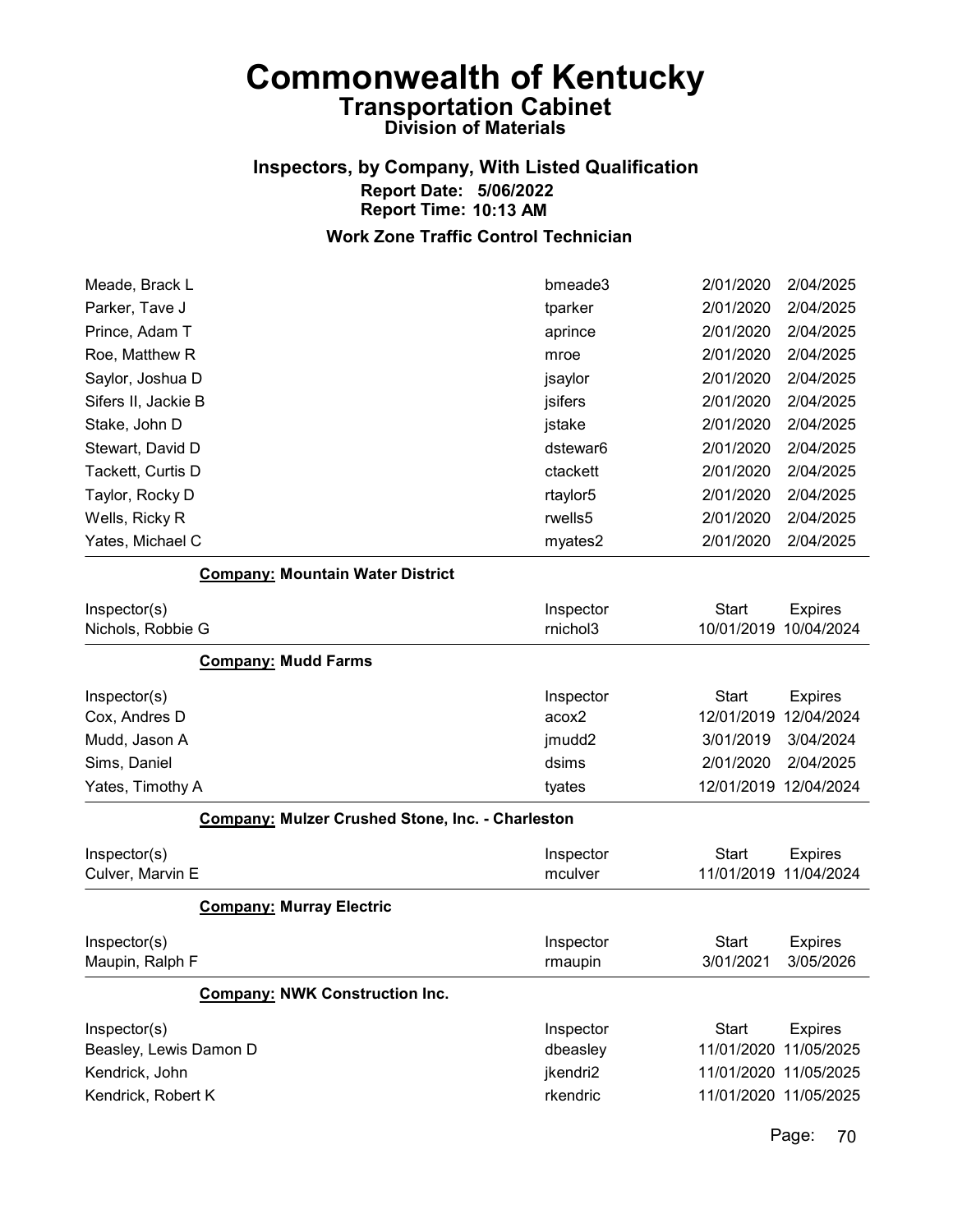### Inspectors, by Company, With Listed Qualification Report Date: 5/06/2022 Report Time: 10:13 AM Work Zone Traffic Control Technician

Company: Naturchem, Inc. Inspector(s) **Inspector** Start Expires Blevins, Bradley bblevin2 3/01/2021 3/05/2026 Blevins, Dustin T dblevin1 6/01/2021 6/05/2026 Blevins, Ricky D rblevin3 6/01/2021 6/05/2026 Blevins, Timothy tblevin2 3/01/2021 3/05/2026 Kennan, Anthony akennan 3/01/2021 3/05/2026 LaDeau, Timothy tladeau 3/01/2021 3/05/2026 Parker, Matthew E mparker 6/01/2021 6/05/2026 Company: Nelson Tree Service Inspector(s) **Inspector** Start Expires Almaraz, Teodoro talmaraz 2/01/2021 2/05/2026 Garza, Juan jgarza 2/01/2021 2/05/2026 Manrrique, Alberto amanrriq 2/01/2021 2/05/2026 Newsome, Michael mnewsom 2/01/2021 2/05/2026 Penaflor, David A dpenaflo 4/01/2021 4/05/2026 Ramirez, Matthew mramirez 2/01/2021 2/05/2026 Sloas, Shane ssloas 4/01/2021 4/05/2026 Thornsbury, Elisha ethornsb 2/01/2021 2/05/2026 Troncoso, Marco A mtroncos 4/01/2021 4/05/2026 Wagers, Jordan J **Wagers** 8/01/2021 8/05/2026 Ward, Marco L mward 8/01/2021 8/05/2026 Zamorano, Modesto mzamoran 4/01/2021 4/05/2026 Company: Northern Kentucky Water District Inspector(s) **Inspector** Start Expires Murphy, Brad A bmurphy2 8/01/2021 8/05/2026 Company: Ops Engineering LLC Inspector(s) **Inspector** Start Expires Rupe, Kerry M krupe2 3/01/2019 3/04/2024

#### Company: Ops Plus

| Inspector(s)    | Inspector | Start               | Expires |
|-----------------|-----------|---------------------|---------|
| Graff, Dillon J | dgraff    | 3/01/2019 3/04/2024 |         |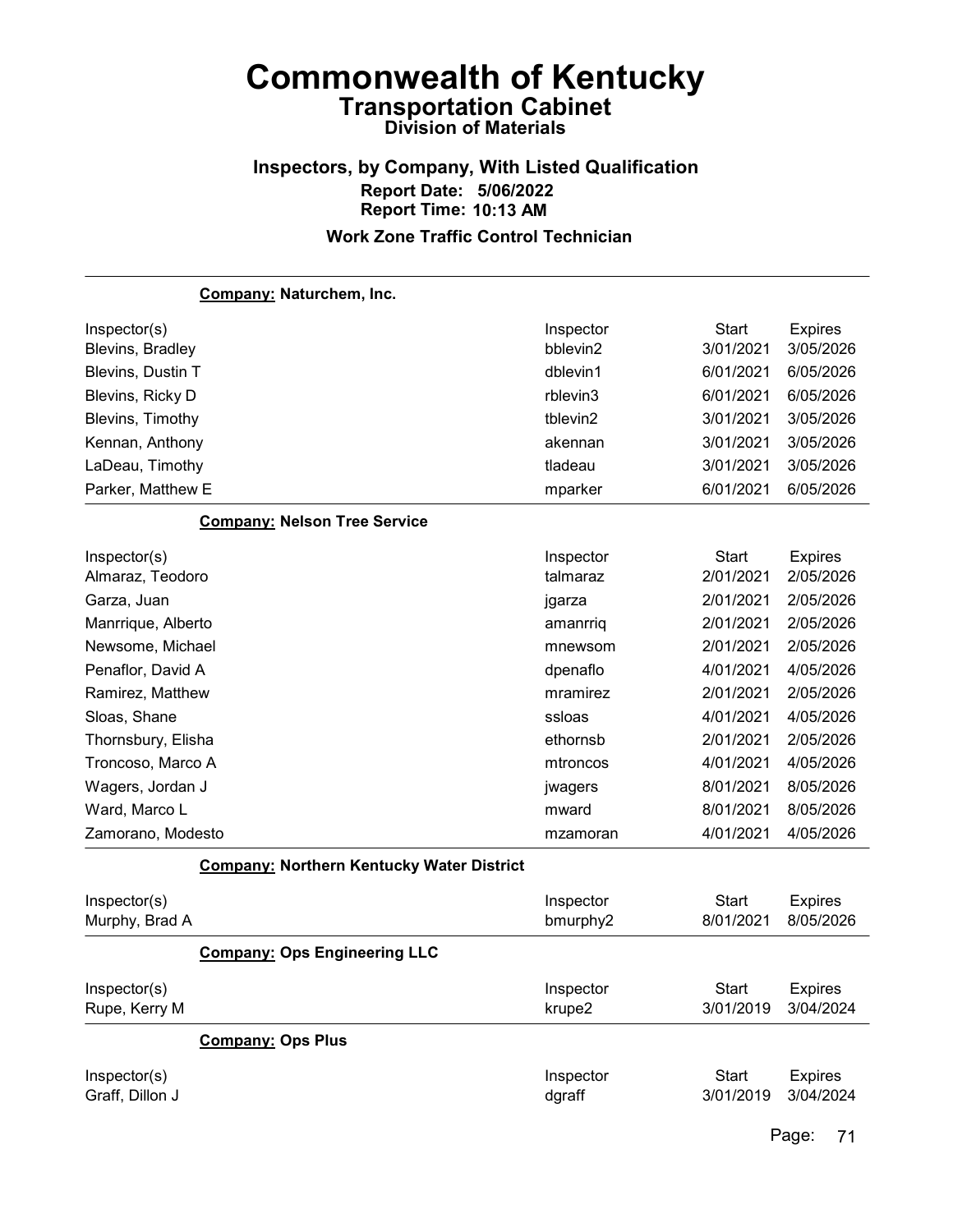### Inspectors, by Company, With Listed Qualification Report Date: 5/06/2022 Report Time: 10:13 AM

| Robertson, Quenton T                  | qroberts              | 10/01/2021 10/05/2026                                      |
|---------------------------------------|-----------------------|------------------------------------------------------------|
| <b>Company: Paducah Water Works</b>   |                       |                                                            |
| Inspector(s)<br>Chesnut, Phillip      | Inspector<br>pchesnu2 | <b>Start</b><br><b>Expires</b><br>12/01/2020<br>12/05/2025 |
| Rankin, Darran R                      | drankin               | 11/01/2021 11/05/2026                                      |
| <b>Company: Palmer Engineering</b>    |                       |                                                            |
| Inspector(s)                          | Inspector             | <b>Start</b><br><b>Expires</b>                             |
| Lyons, Robert C                       | rlyons3               | 10/01/2021<br>10/05/2026                                   |
| Vincent, Dylan                        | dvincen3              | 2/01/2021<br>2/05/2026                                     |
| Company: Pecco, Inc.                  |                       |                                                            |
| Inspector(s)<br>Birt, Robert A        | Inspector             | <b>Start</b><br><b>Expires</b><br>1/01/2019<br>1/05/2024   |
| Chilton, Aaron L                      | achilton              | 1/01/2019<br>1/05/2024                                     |
| Grimes, William D                     | wgrimes               | 1/01/2019<br>1/05/2024                                     |
| Kline, Matthew E                      | mkline                | 1/01/2019<br>1/05/2024                                     |
| McGrath, Jacob A                      | jmcgrath              | 1/05/2024<br>1/01/2019                                     |
| McKinney, Charles R                   | cmckinne              | 1/05/2024<br>1/01/2019                                     |
| Pendygraft, Darby G                   | dpendygr              | 1/01/2019<br>1/05/2024                                     |
| Perdue, Kyle B                        | kperdue               | 1/01/2019<br>1/05/2024                                     |
| Perkins, Aaron T                      | aperkin2              | 1/01/2019<br>1/05/2024                                     |
| Roberts, Arnold                       | arobert4              | 7/04/2024<br>7/01/2019                                     |
| Smith, Jonathan                       | jsmith24              | 7/01/2019<br>7/04/2024                                     |
| Tussey, Brandon A                     | btussey               | 1/05/2024<br>1/01/2019                                     |
| Tussey, William B                     | wtussey               | 1/01/2019<br>1/05/2024                                     |
| Wallen, Shawn D                       | swallen               | 1/01/2019<br>1/05/2024                                     |
| Wilkinson, James D                    |                       | 1/01/2019<br>1/05/2024                                     |
| <b>Company: Phillips Tree Experts</b> |                       |                                                            |
| Inspector(s)                          | Inspector             | <b>Start</b><br><b>Expires</b>                             |
| Blanchard, Brett                      | bblancha              | 11/01/2020<br>11/05/2025                                   |
| Guzman, Manuel G                      | mguzman               | 12/01/2020 12/05/2025                                      |
| Mills, Gilbert                        | gmills                | 11/01/2020 11/05/2025                                      |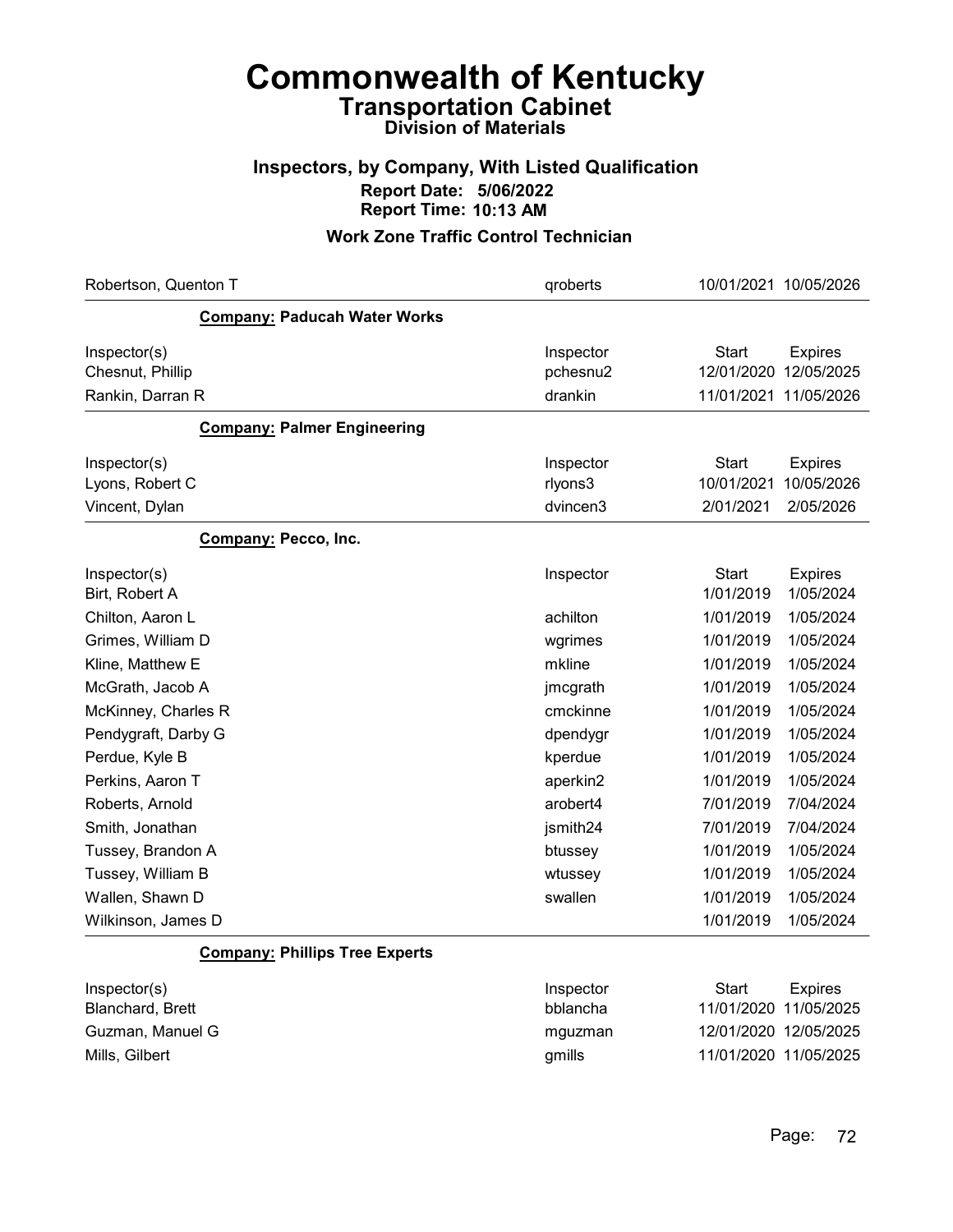### Inspectors, by Company, With Listed Qualification Report Date: 5/06/2022 Report Time: 10:13 AM

| Inspector<br>dmcgloth             | <b>Start</b><br>6/01/2021                                                                                          | <b>Expires</b><br>6/05/2026                                                                          |
|-----------------------------------|--------------------------------------------------------------------------------------------------------------------|------------------------------------------------------------------------------------------------------|
|                                   |                                                                                                                    |                                                                                                      |
| Inspector<br>aminnick<br>twhitene | <b>Start</b><br>8/01/2018<br>8/01/2018                                                                             | <b>Expires</b><br>8/05/2023<br>8/05/2023                                                             |
|                                   |                                                                                                                    |                                                                                                      |
| Inspector<br>jwilli13             | <b>Start</b><br>4/01/2021                                                                                          | <b>Expires</b><br>4/05/2026                                                                          |
|                                   |                                                                                                                    |                                                                                                      |
| Inspector<br>jharvey4<br>jpoynte2 | <b>Start</b><br>12/01/2020                                                                                         | <b>Expires</b><br>12/05/2025                                                                         |
|                                   |                                                                                                                    |                                                                                                      |
| Inspector<br>tmccubbi             | <b>Start</b><br>10/01/2017                                                                                         | <b>Expires</b><br>10/05/2022                                                                         |
|                                   |                                                                                                                    |                                                                                                      |
| Inspector<br>ebean                | <b>Start</b><br>9/01/2019                                                                                          | <b>Expires</b><br>9/04/2024<br>9/04/2024                                                             |
| ccooney                           | 9/01/2019                                                                                                          | 9/04/2024<br>9/04/2024                                                                               |
| rgilland                          | 9/01/2019                                                                                                          | 9/04/2024                                                                                            |
| ekeohane                          | 9/01/2019                                                                                                          | 9/04/2024<br>9/04/2024                                                                               |
| rmartin                           | 9/01/2019                                                                                                          | 9/04/2024<br>9/04/2024<br>10/05/2022                                                                 |
| wnolan2                           | 9/01/2019                                                                                                          | 9/04/2024<br>9/04/2024                                                                               |
|                                   | <b>Company: Pike Telecom and Renewable, LLC</b><br>kcollins<br>jcoulter<br>ghubbard<br>clittlet<br>cnew<br>cplanck | 12/01/2020 12/05/2025<br>9/01/2019<br>9/01/2019<br>9/01/2019<br>9/01/2019<br>10/01/2017<br>9/01/2019 |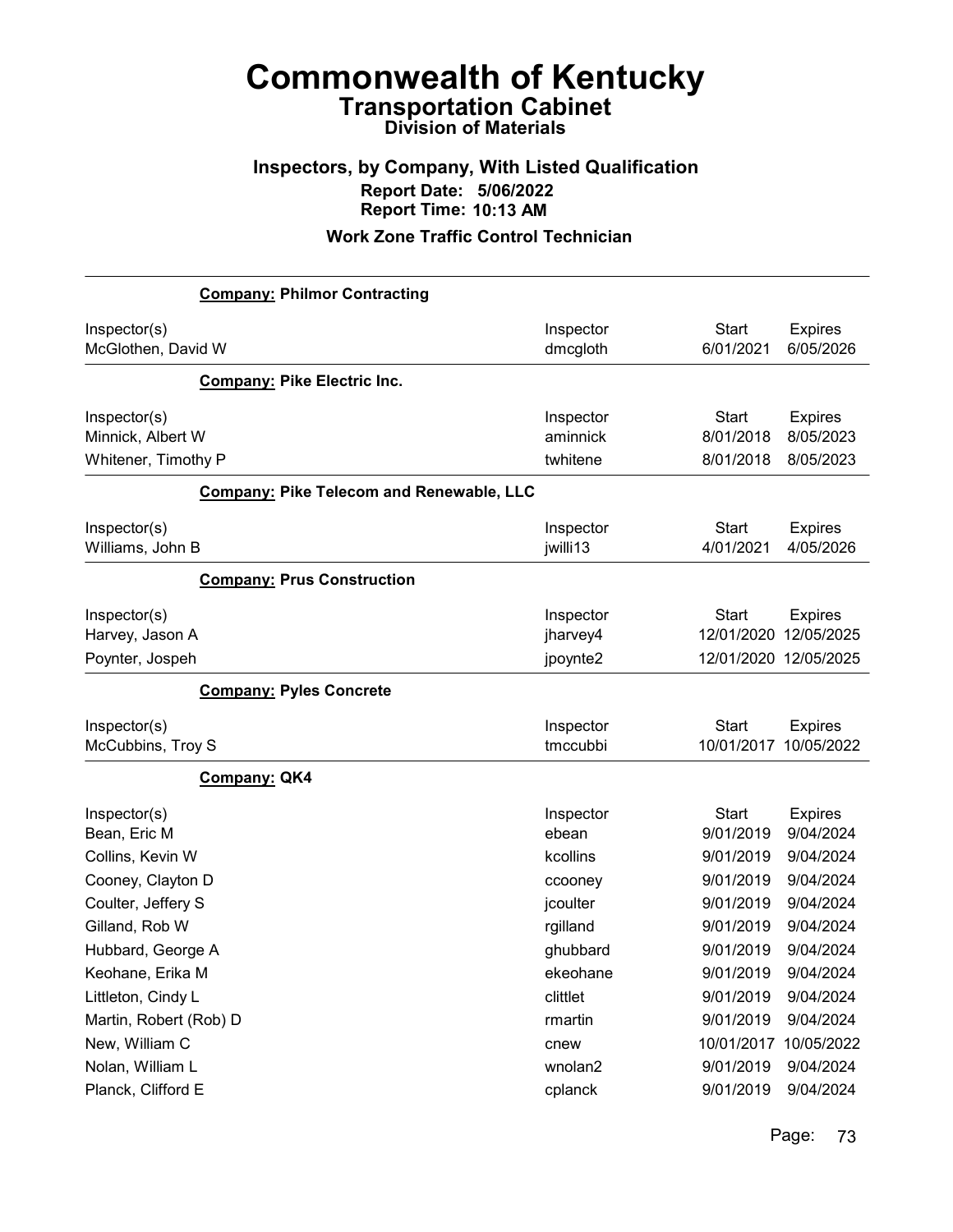# Commonwealth of Kentucky Transportation Cabinet

### Division of Materials

### Inspectors, by Company, With Listed Qualification Report Date: 5/06/2022 Report Time: 10:13 AM

| Ratliff, Richard T<br>Woosley, Madison R                                     | rratliff<br>mwoosle2                     | 9/01/2019<br>9/04/2024<br>9/01/2019<br>9/04/2024                                                     |  |
|------------------------------------------------------------------------------|------------------------------------------|------------------------------------------------------------------------------------------------------|--|
| <b>Company: Quality 1 Auto Sales, LLC</b>                                    |                                          |                                                                                                      |  |
| Inspector(s)<br>Young, Joseph P                                              | Inspector<br>jyoung12                    | <b>Start</b><br><b>Expires</b><br>3/01/2019<br>3/04/2024                                             |  |
| <b>Company: Quality Control Services</b>                                     |                                          |                                                                                                      |  |
| Inspector(s)<br>Myers, Matthew C<br>Yantes, Jeremy S                         | Inspector<br>mmyer2<br>jyantes           | <b>Start</b><br><b>Expires</b><br>10/01/2019<br>10/04/2024<br>10/01/2019 10/04/2024                  |  |
| <b>Company: Ray L. Gossett Mowing</b>                                        |                                          |                                                                                                      |  |
| Inspector(s)<br>Gossett, Denis R                                             | Inspector<br>dgosset2                    | <b>Start</b><br><b>Expires</b><br>3/04/2024<br>3/01/2019                                             |  |
| <b>Company: Reclamation Services Unl., Inc.</b>                              |                                          |                                                                                                      |  |
| Inspector(s)<br>Cardwell, Jacqueline L                                       | Inspector<br>jcardwel                    | <b>Start</b><br><b>Expires</b><br>2/01/2022<br>2/05/2027                                             |  |
| <b>Company: Regional Water Resource Agency</b>                               |                                          |                                                                                                      |  |
| Inspector(s)<br>Barnett, Eric D<br>Brake, Louis J                            | Inspector<br>ebarnett<br>Ibrake          | <b>Start</b><br><b>Expires</b><br>8/01/2018<br>8/05/2023<br>8/05/2023<br>8/01/2018                   |  |
| Brown, David N<br>Carter, Chris D<br>Castlen, Holly J                        | dbrown6<br>ccarter3<br>hcastlen          | 8/01/2018<br>8/05/2023<br>8/01/2018<br>8/05/2023<br>8/01/2018<br>8/05/2023                           |  |
| Cernius, Victor J<br>Couch, Kari D<br>Fogle, Vince                           | vcernius<br>kcouch<br>vfogle             | 8/01/2018<br>8/05/2023<br>8/01/2018<br>8/05/2023<br>8/01/2018<br>8/05/2023                           |  |
| Henderson, Michael D<br>Higdon, Adam W<br>Howard, William N                  | mhenders<br>ahigdon<br>whoward2          | 8/01/2018<br>8/05/2023<br>8/01/2018<br>8/05/2023<br>8/01/2018<br>8/05/2023                           |  |
| Howe, Daniel W<br>Humphrey, Nathan G<br>Jennings, Kevin W<br>Jones, Jarred S | dhowe<br>nhumphre<br>kjenning<br>jjones8 | 8/01/2018<br>8/05/2023<br>8/01/2018<br>8/05/2023<br>8/01/2018<br>8/05/2023<br>8/01/2018<br>8/05/2023 |  |
|                                                                              |                                          |                                                                                                      |  |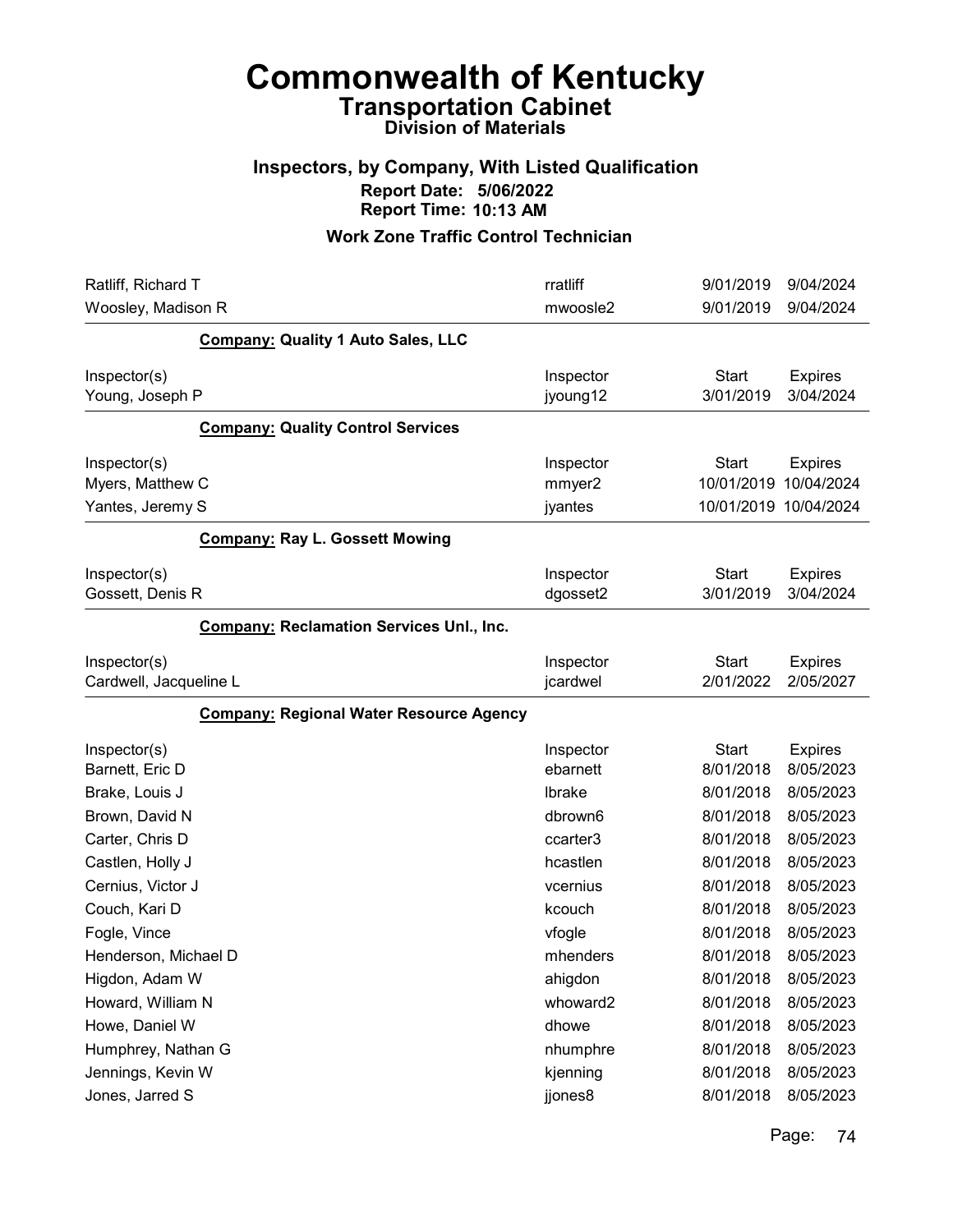# Inspectors, by Company, With Listed Qualification Report Date: 5/06/2022 Report Time: 10:13 AM

#### Work Zone Traffic Control Technician

| Mathis, Terry D     | tmathis              | 8/01/2018 | 8/05/2023 |
|---------------------|----------------------|-----------|-----------|
| Mattingly, Robert W | rmattin2             | 8/01/2018 | 8/05/2023 |
| Mischel, Adam T     | amischel             | 8/01/2018 | 8/05/2023 |
| Myers, TJ L         | tjmyers              | 8/01/2018 | 8/05/2023 |
| O'Bryan, Sean M     | sobryan              | 8/01/2018 | 8/05/2023 |
| Payne, David W      | dpayne2              | 8/01/2018 | 8/05/2023 |
| Phillips, Richard J | jphilli4             | 8/01/2018 | 8/05/2023 |
| Rhinerson, Mark A   | mrhiners             | 8/01/2018 | 8/05/2023 |
| Sipes, Lonnie D     | <b>Isipes</b>        | 8/01/2018 | 8/05/2023 |
| Stevens, Dale L     | dsteven2             | 8/01/2018 | 8/05/2023 |
| Walker, Michael M   | mwalker <sub>2</sub> | 8/01/2018 | 8/05/2023 |
| Webb, Thomas S      | twebb3               | 8/01/2018 | 8/05/2023 |
| Wells, Jeremy C     | jwells2              | 8/01/2018 | 8/05/2023 |
| Willis, William D   | wwillis              | 8/01/2018 | 8/05/2023 |

#### Company: Reynolds Construction

| Inspector(s)<br>Curtis, Corey B                 | Inspector<br>ccurtis | Start<br>5/01/2019 | <b>Expires</b><br>5/04/2024 |
|-------------------------------------------------|----------------------|--------------------|-----------------------------|
| <b>Company: Reynolds Sealing &amp; Striping</b> |                      |                    |                             |
| Inspector(s)                                    | Inspector            | <b>Start</b>       | <b>Expires</b>              |
| Barnes, Gregory                                 | gbarnes              | 1/01/2018          | 1/05/2023                   |
| Barrera, Tristan J                              | tbarrera             | 2/01/2022          | 2/05/2027                   |
| Blixt, James                                    | jblixt               | 2/01/2022          | 2/05/2027                   |
| Bowlin, Jason                                   | jbowlin              | 2/01/2022          | 2/05/2027                   |
| Brinkley, Robert C                              | rbrinkle             | 2/01/2021          | 2/05/2026                   |
| Cardwell, Michael J                             | mcardwel             | 1/01/2018          | 1/05/2023                   |
| Corbitt, Jason W                                | jcorbitt             | 1/01/2018          | 1/05/2023                   |
| Cowan, Josh M                                   | jcowan               | 2/01/2022          | 2/05/2027                   |
| Dalton, Marshall A                              | mdalton              | 1/01/2018          | 1/05/2023                   |
| Dennis, John M                                  | jdennis3             | 2/01/2019          | 2/05/2024                   |
| Durbin, Robert S                                | bdurbin              | 1/01/2018          | 1/05/2023                   |
| Elvir, Kevin M                                  | kelvir               | 2/01/2022          | 2/05/2027                   |
| Gilbert, James W                                | jgilber5             | 2/01/2022          | 2/05/2027                   |
| Goodman, Tyler                                  |                      | 3/01/2021          | 3/05/2026                   |
| Hannold III, Dean                               | dhannold             | 2/01/2022          | 2/05/2027                   |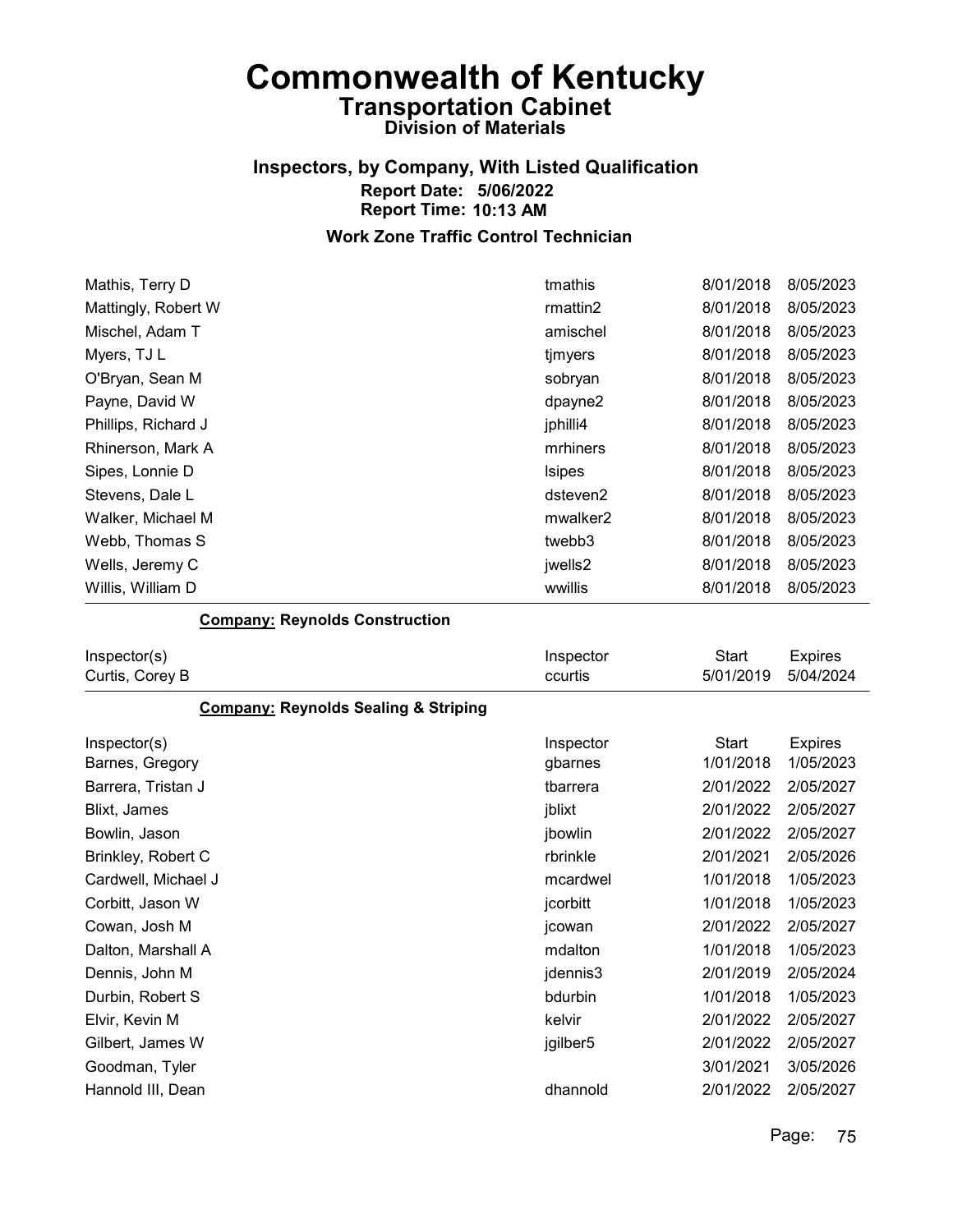## Inspectors, by Company, With Listed Qualification Report Date: 5/06/2022 Report Time: 10:13 AM

| Kyle, Brian                           | bkyle     | 3/01/2021    | 3/05/2026             |
|---------------------------------------|-----------|--------------|-----------------------|
| Logsdon, Ester L                      | elugston  | 2/01/2022    | 2/05/2027             |
| Logsdon, William D                    | wlogsdon  | 1/01/2018    | 1/05/2023             |
| Lundy, Jacob C                        | jlundy    | 2/01/2022    | 2/05/2027             |
| Mackowiak, Robert L                   | rmackowi  | 2/01/2022    | 2/05/2027             |
| Neace, Melvin R                       | mneace    | 2/01/2022    | 2/05/2027             |
| Parkman, Mike D                       | mparkman  | 2/01/2022    | 2/05/2027             |
| Poelle, Jakar A                       | jpoelle   | 2/01/2022    | 2/05/2027             |
| Quin, Howard                          | hquin     | 2/01/2022    | 2/05/2027             |
| Rager, James N                        | jrager    | 2/01/2019    | 2/05/2024             |
| Rainey, Isabella P                    | irainey   | 2/01/2022    | 2/05/2027             |
| Reahard, Austin R                     | areahar2  | 2/01/2019    | 2/05/2024             |
| Riggs, Kylee L                        | kriggs    | 2/01/2019    | 2/05/2024             |
| Saxon, Derek T                        | dsaxon    | 2/01/2022    | 2/05/2027             |
| Scott, Qwmaine M                      | qscott    | 2/01/2022    | 2/05/2027             |
| Short, James F                        | jshort2   | 1/01/2018    | 1/05/2023             |
| Skimehorn, Robert N                   | rskimeho  | 2/01/2022    | 2/05/2027             |
| Tichenor, Bryce W                     | bticheno  | 2/01/2022    | 2/05/2027             |
| Willis, Stephen C                     | swillis   | 1/01/2018    | 1/05/2023             |
| Wilson, Dylan R                       | dwilson8  | 2/01/2022    | 2/05/2027             |
| Yaden, Dylan                          | dyaden    | 1/01/2018    | 1/05/2023             |
| <b>Company: Richard Goettle, Inc.</b> |           |              |                       |
| Inspector(s)                          | Inspector | <b>Start</b> | <b>Expires</b>        |
| Bailey, Jackie N                      | jbailey3  | 10/01/2021   | 10/05/2026            |
| King, Kirstopher D                    | kking     |              | 10/01/2021 10/05/2026 |
| Company: Riegler Blacktop - AMP060306 |           |              |                       |
| Inspector(s)                          | Inspector | <b>Start</b> | <b>Expires</b>        |
| Dannenfelser, Richard J               | rdannenf  | 11/01/2021   | 11/05/2026            |
| Dannenfelser, Richard J               | rdannenf  |              | 11/01/2021 11/05/2026 |
| <b>Company: Road Builders</b>         |           |              |                       |
| Inspector(s)                          | Inspector | <b>Start</b> | <b>Expires</b>        |
| Foster, Chris                         | cfoster3  |              | 11/01/2020 11/05/2025 |
| Haberlock, Steward                    | shaberlo  |              | 11/01/2020 11/05/2025 |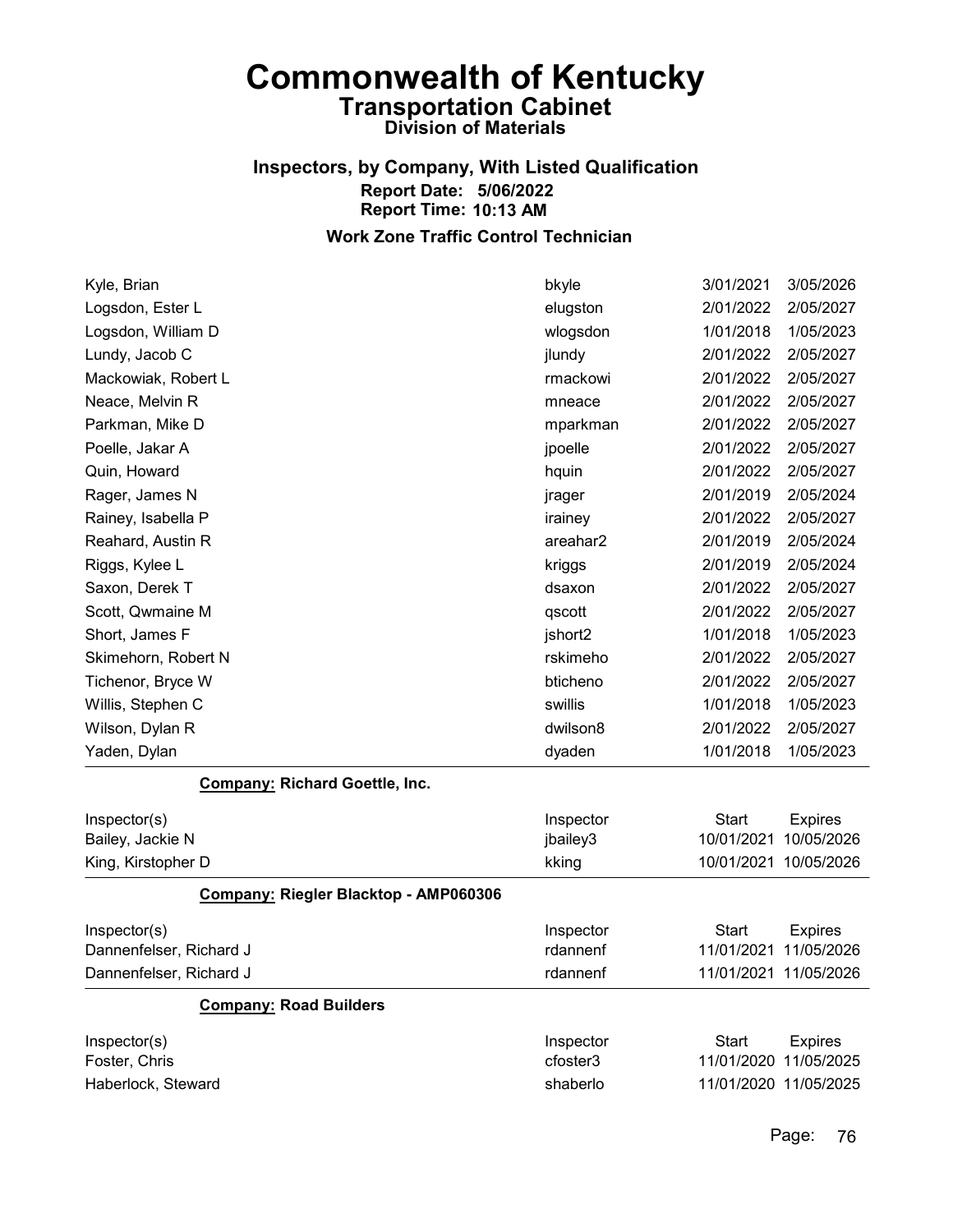### Inspectors, by Company, With Listed Qualification Report Date: 5/06/2022 Report Time: 10:13 AM

| Scott, Tony R              |                                            | tscott2   | 5/01/2019    | 5/04/2024      |
|----------------------------|--------------------------------------------|-----------|--------------|----------------|
| Thomas, Barry T            |                                            | bthomas6  | 5/01/2019    | 5/04/2024      |
|                            | <b>Company: Roe Enterprises, Inc.</b>      |           |              |                |
| Inspector(s)               |                                            | Inspector | <b>Start</b> | <b>Expires</b> |
| Swartz, Neal               |                                            | nswartz2  | 2/01/2020    | 2/04/2025      |
|                            | <b>Company: S &amp; M Contracting, LLC</b> |           |              |                |
| Inspector(s)               |                                            | Inspector | <b>Start</b> | <b>Expires</b> |
| Barker, Steven E           |                                            | sbarker2  | 3/01/2019    | 3/04/2024      |
|                            | <b>Company: S&amp;ME Inc.</b>              |           |              |                |
| Inspector(s)               |                                            | Inspector | Start        | <b>Expires</b> |
| Soucy, lan J               |                                            | isoucy    | 9/01/2019    | 9/04/2024      |
|                            | Company: S&ME, Inc.                        |           |              |                |
| Inspector(s)               |                                            | Inspector | <b>Start</b> | <b>Expires</b> |
| James, Jay B               |                                            | jjames4   | 6/01/2017    | 6/05/2022      |
| Kirkpatrick, Christopher S |                                            | ckirkpat  | 9/01/2019    | 9/04/2024      |
|                            | <b>Company: Salazar Contractin LLC</b>     |           |              |                |
| Inspector(s)               |                                            | Inspector | <b>Start</b> | <b>Expires</b> |
| Cancio, Carlos             |                                            | ccancio   | 3/01/2021    | 3/05/2026      |
| Cortez, Jose Manuel        |                                            | jcortez   | 3/01/2021    | 3/05/2026      |
| Terron, Carlos             |                                            | cterron   | 3/01/2021    | 3/05/2026      |
|                            | <b>Company: Scott &amp; Murphy</b>         |           |              |                |
| Inspector(s)               |                                            | Inspector | <b>Start</b> | <b>Expires</b> |
| Arterburn, Kinney L        |                                            | karterbu  | 4/01/2021    | 4/05/2026      |
| Mullins, Jim D             |                                            | jmullin4  | 4/01/2021    | 4/05/2026      |
|                            | <b>Company: Scotty's Contracting</b>       |           |              |                |
| Inspector(s)               |                                            | Inspector | <b>Start</b> | <b>Expires</b> |
| Carter, Robert D           |                                            | rcarter   | 2/01/2019    | 2/05/2024      |
| Childress, Heather R       |                                            | hchildre  | 2/01/2022    | 2/05/2027      |
| Forman, LaTisha M          |                                            | Iforman   | 2/01/2022    | 2/05/2027      |
| Francis, William T         |                                            | wfrancis  | 2/01/2022    | 2/05/2027      |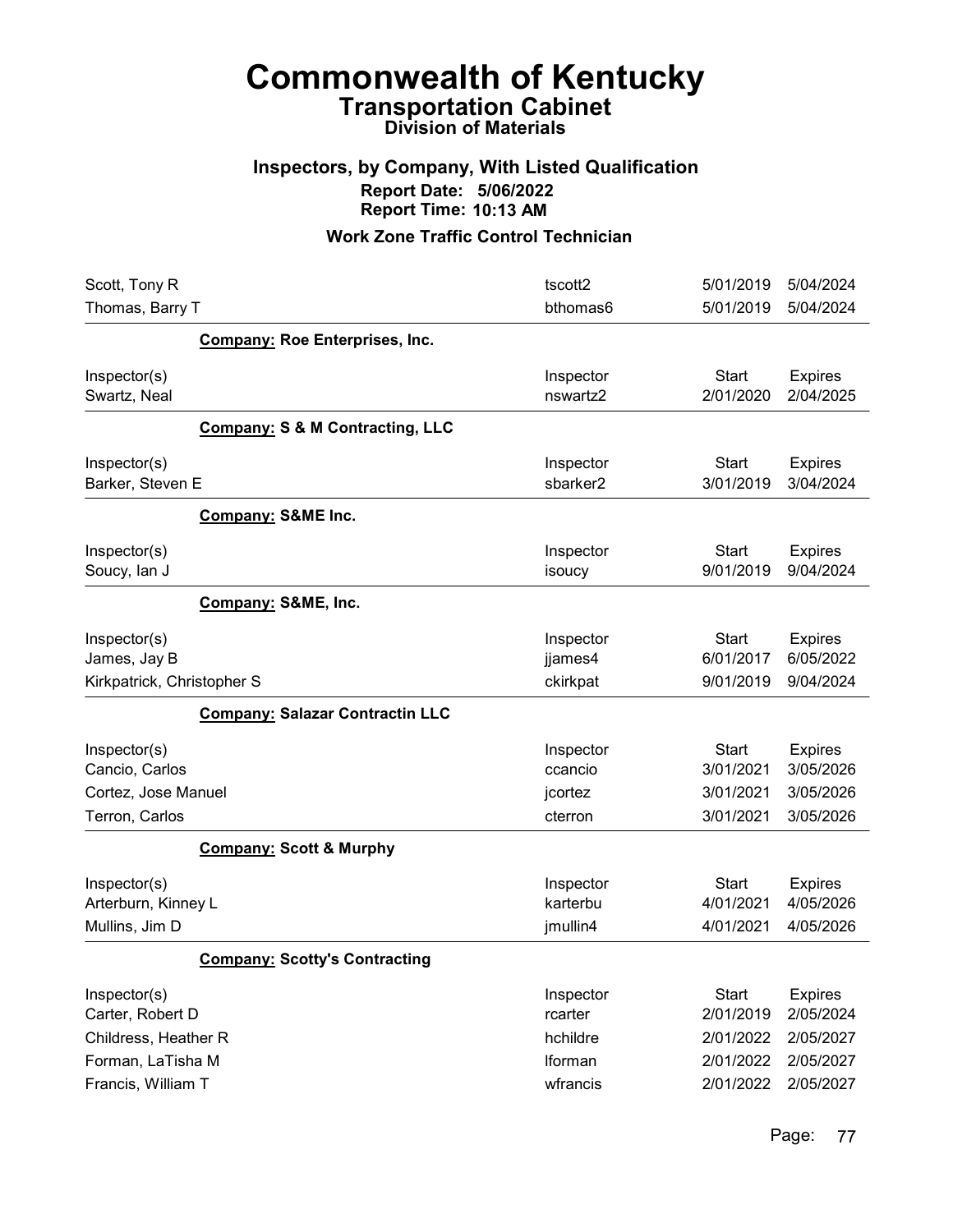# Inspectors, by Company, With Listed Qualification Report Date: 5/06/2022 Report Time: 10:13 AM

Work Zone Traffic Control Technician

| Garcia, Krchelle R    | kgarcia      | 2/01/2022  | 2/05/2027  |
|-----------------------|--------------|------------|------------|
| Garrett, Seth T       | sgarrett     | 10/01/2021 | 10/05/2026 |
| Garrett, Seth T       | sgarrett     | 2/01/2022  | 2/05/2027  |
| Givens, Becky L       | bgivens      | 2/01/2021  | 2/05/2026  |
| Hampleman, Josh D     | jhamplem     | 2/01/2022  | 2/05/2027  |
| Hardin, Diamond C     | dhardin3     | 2/01/2022  | 2/05/2027  |
| Hodges, Taylor B      | thodges      | 2/01/2022  | 2/05/2027  |
| Jackson, Gabriella E  | gjackso2     | 2/01/2022  | 2/05/2027  |
| Jenkins, Sarah M      | sjenkin2     | 2/01/2022  | 2/05/2027  |
| Jenkins, Sarah M      | sjenkin2     | 2/01/2019  | 2/05/2024  |
| Johnson, Holly A      | hjohnso4     | 2/01/2022  | 2/05/2027  |
| Kirby, Matt E         | mkirby2      | 2/01/2019  | 2/05/2024  |
| Martin, Amber N       | amartin2     | 2/01/2022  | 2/05/2027  |
| Martin, Haley K       | hmartin2     | 2/01/2022  | 2/05/2027  |
| Morfin, Francisco J   | fmorfin      | 2/01/2019  | 2/05/2024  |
| Penrod, Casey L       | cpenrod      | 2/01/2022  | 2/05/2027  |
| Remour, Rebecca C     | rremour      | 2/01/2019  | 2/05/2024  |
| Remour, Rebecca C     | rremour      | 2/01/2022  | 2/05/2027  |
| Rivas, Roberto C      | rrivas       | 2/01/2019  | 2/05/2024  |
| Sexton, Jeremy S      | jsexton2     | 2/01/2022  | 2/05/2027  |
| Sheckles, Kelly J     | ksheckle     | 2/01/2022  | 2/05/2027  |
| Sherman, Gabrielle S  | gsherman     | 2/01/2020  | 2/04/2025  |
| Sims, Luke A          | <b>Isims</b> | 2/01/2022  | 2/05/2027  |
| Smith, Chris C        | csmith16     | 2/01/2020  | 2/04/2025  |
| Smith, Nathan D       | nsmith       | 2/01/2022  | 2/05/2027  |
| Tedders, Breyden A    | btedders     | 2/01/2022  | 2/05/2027  |
| Vandergrift, Keiley S | kvanderg     | 2/01/2022  | 2/05/2027  |
| Vaughn, Timothy K     | tvaughn3     | 2/01/2022  | 2/05/2027  |
| Williams, John E      | jwillia8     | 2/01/2020  | 2/04/2025  |
| Williams, Mitch Z     | mwillia8     | 2/01/2022  | 2/05/2027  |

#### Company: Scotty's Contracting - AMP020108

| Inspector(s)     | Inspector | Start               | <b>Expires</b> |
|------------------|-----------|---------------------|----------------|
| Adams, Adam B    | aadams    | 1/01/2018           | 1/05/2023      |
| Basham. Travis E | tbasham   | 1/01/2018 1/05/2023 |                |
| Brown, Danny E   | dbrown10  | 2/01/2020 2/04/2025 |                |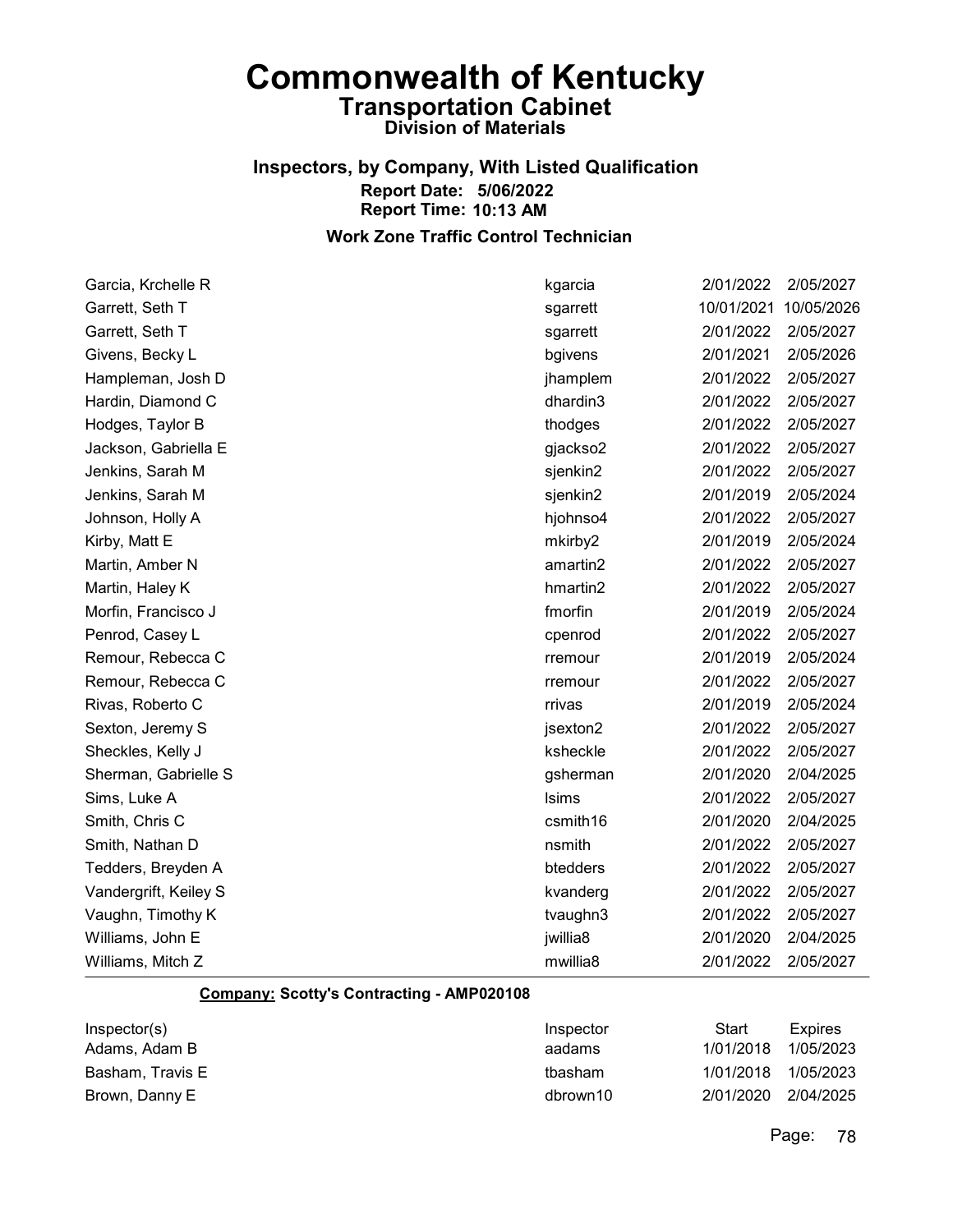## Inspectors, by Company, With Listed Qualification Report Date: 5/06/2022 Report Time: 10:13 AM

#### Work Zone Traffic Control Technician

| Canler, Guy D         | gcanler              | 1/01/2018 | 1/05/2023 |
|-----------------------|----------------------|-----------|-----------|
| Emberton, Johnnie M   | jembert <sub>2</sub> | 1/01/2018 | 1/05/2023 |
| Graves, Barry E       | bgraves2             | 2/01/2019 | 2/05/2024 |
| Gregory, William T    | wgregor2             | 1/01/2018 | 1/05/2023 |
| Groce, Peggy C        | pgroce               | 2/01/2020 | 2/04/2025 |
| Groce, Peggy C        | pgroce               | 2/01/2022 | 2/05/2027 |
| Hagan, Dustin E       | dhagan               | 2/01/2022 | 2/05/2027 |
| Hagan, Dustin E       | dhagan               | 1/01/2018 | 1/05/2023 |
| Mooneyhan, Justin M   | jmooneyh             | 1/01/2018 | 1/05/2023 |
| Peden, Jeffrey S      | jpeden2              | 1/01/2018 | 1/05/2023 |
| Rhodes, Christopher G | crhodes              | 1/01/2018 | 1/05/2023 |
| Sheckles, Allan M     | asheckle             | 2/01/2020 | 2/04/2025 |
| Speegle, Brad D       | bspeegle             | 1/01/2018 | 1/05/2023 |
| West, Cynthia L       | cwest                | 2/01/2019 | 2/05/2024 |

#### Company: Scotty's Contracting - AMP020311

| Inspector            | <b>Start</b> | <b>Expires</b> |
|----------------------|--------------|----------------|
| dbrasher             | 2/01/2020    | 2/04/2025      |
| ccarter <sub>2</sub> | 2/01/2020    | 2/04/2025      |
| Icompto2             | 2/01/2020    | 2/04/2025      |
| acostell             | 2/01/2020    | 2/04/2025      |
| acostell             | 2/01/2022    | 2/05/2027      |
| ddoig2               | 2/01/2020    | 2/04/2025      |
| mescue               | 2/01/2020    | 2/04/2025      |
| jgraves              | 2/01/2020    | 2/04/2025      |
| mjohnso2             | 2/01/2020    | 2/04/2025      |
| bkelly2              | 2/01/2020    | 2/04/2025      |
| smathews             | 2/01/2020    | 2/04/2025      |
| Imeredi <sub>2</sub> | 2/01/2020    | 2/04/2025      |
| Imeredi <sub>2</sub> | 2/01/2022    | 2/05/2027      |
| tmiller4             | 2/01/2020    | 2/04/2025      |
| amorfin              | 2/01/2020    | 2/04/2025      |
| rnowland             | 2/01/2020    | 2/04/2025      |
| jnunn                | 2/01/2020    | 2/04/2025      |
| kstevens             | 2/01/2020    | 2/04/2025      |
| kstevens             | 2/01/2022    | 2/05/2027      |
|                      |              |                |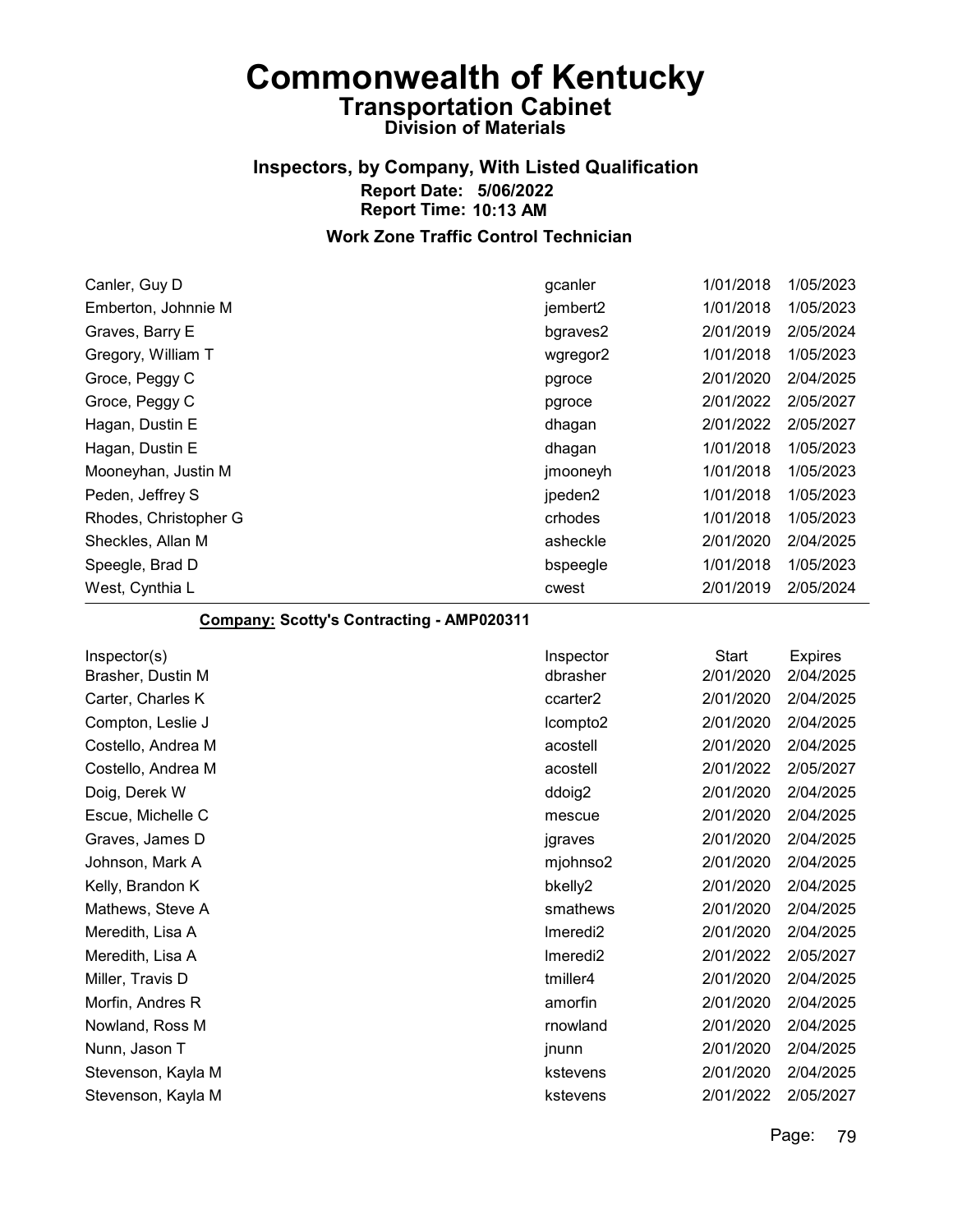### Inspectors, by Company, With Listed Qualification Report Date: 5/06/2022 Report Time: 10:13 AM

| Tarry, Sarah J                                   | starry    | 2/01/2022             | 2/05/2027      |
|--------------------------------------------------|-----------|-----------------------|----------------|
| Tarry, Sarah J                                   | starry    | 2/01/2020             | 2/04/2025      |
| Wood, Eddie P                                    | ewood     | 2/01/2020             | 2/04/2025      |
| Company: Scotty's Contracting - AMP030102        |           |                       |                |
| Inspector(s)                                     | Inspector | <b>Start</b>          | <b>Expires</b> |
| Bennett, Raymond E                               | rbennet2  | 1/01/2018             | 1/05/2023      |
| Nance, William C                                 | wnance    | 2/01/2020             | 2/04/2025      |
| <b>Company: Scotty's Contracting - AMP030311</b> |           |                       |                |
| Inspector(s)                                     | Inspector | <b>Start</b>          | <b>Expires</b> |
| England, Misty R                                 | mengland  | 8/01/2018             | 8/05/2023      |
| Jones, Steven K                                  | sjones7   | 1/01/2018             | 1/05/2023      |
| Pannell, Tonya K                                 | tpannell  | 8/01/2018             | 8/05/2023      |
| Pannell, Tonya K                                 | tpannell  | 2/01/2022             | 2/05/2027      |
| Rodriguez, Ulises                                | urodrigu  | 8/01/2018             | 8/05/2023      |
| Smith, Katessa L                                 | ksmith7   | 8/01/2018             | 8/05/2023      |
| <b>Company: Scotty's Contracting - B-Green</b>   |           |                       |                |
| Inspector(s)                                     | Inspector | <b>Start</b>          | <b>Expires</b> |
| Alsup, Terry L                                   | talsup    | 2/01/2019             | 2/05/2024      |
| Butler, Roger D                                  | rbutler1  | 1/01/2018             | 1/05/2023      |
| Eleson II, James R                               | jeleson   | 2/01/2019             | 2/05/2024      |
| Emmitt, Chad E                                   | cemmitt   | 2/01/2019             | 2/05/2024      |
| Fentress, William J                              | wfentres  | 2/01/2019             | 2/05/2024      |
| Gaddis, Joey D                                   | jgaddis   | 2/01/2019             | 2/05/2024      |
| Gama, Jose C                                     | jgama     | 2/01/2019             | 2/05/2024      |
| Gardner, Melissa L                               | mgardner  | 2/01/2019             | 2/05/2024      |
| Hester, Patrick L                                | phester   | 2/01/2019             | 2/05/2024      |
| Higgins, Christopher                             | chiggins  | 12/01/2020 12/05/2025 |                |
| Jones, Rebecca T                                 | rjones10  | 2/01/2019             | 2/05/2024      |
| Lich, Flint A                                    | flich     | 2/01/2019             | 2/05/2024      |
| Page, Destinee J                                 | dpage2    | 2/01/2019             | 2/05/2024      |
| Porter, Lawrence E                               | Iporter   | 2/01/2019             | 2/05/2024      |
| Quinn, Jasson                                    | jquinn    | 1/01/2018             | 1/05/2023      |
| Quinn, Jasson                                    | jquinn    | 2/01/2022             | 2/05/2027      |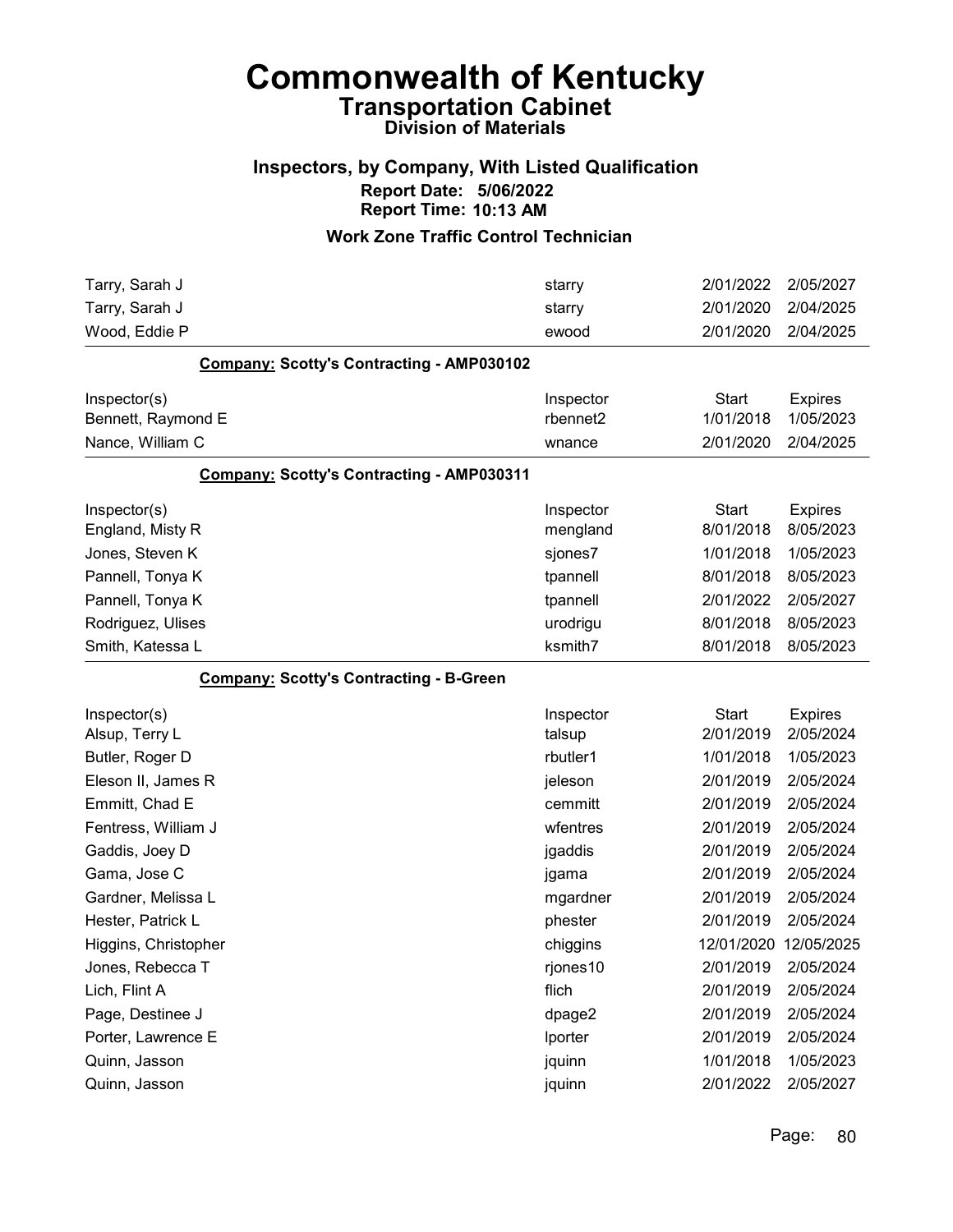### Inspectors, by Company, With Listed Qualification Report Date: 5/06/2022 Report Time: 10:13 AM

| Rivas, Fernando A                           | frivas            | 2/01/2019    | 2/05/2024             |
|---------------------------------------------|-------------------|--------------|-----------------------|
| Roberts, Nathan A                           | nrobert3          | 2/01/2020    | 2/04/2025             |
| Sowers, Shawn                               | ssowers           | 1/01/2018    | 1/05/2023             |
| Sowers, Shawn                               | ssowers           | 2/01/2022    | 2/05/2027             |
| Swords, David W                             | dswords           | 2/01/2020    | 2/04/2025             |
| Yowell IV, James M                          | jyowell2          | 2/01/2019    | 2/05/2024             |
| Company: Semper Tek Inc.                    |                   |              |                       |
| Inspector(s)                                | Inspector         | <b>Start</b> | <b>Expires</b>        |
| Anderson, Tony L                            | tanders2          | 4/01/2021    | 4/05/2026             |
| Collier, Cameron M                          | ccollier          | 4/01/2021    | 4/05/2026             |
| Means, Jeff L                               | jmeans            | 4/01/2021    | 4/05/2026             |
| Ruley, James D                              | jruley            | 4/01/2021    | 4/05/2026             |
| Shader, Adam V                              | ashader           | 4/01/2021    | 4/05/2026             |
| Wright, Steven B                            | swrigh4           | 4/01/2021    | 4/05/2026             |
| <b>Company: Shelby County Road</b>          |                   |              |                       |
| Inspector(s)                                | Inspector         | <b>Start</b> | <b>Expires</b>        |
| Bohannon, Christopher M                     | cbohanno          | 2/01/2020    | 2/04/2025             |
| Clemmons, David W                           | dclemmon          | 2/01/2020    | 2/04/2025             |
| Cox, Ricky M                                | rcox <sub>5</sub> | 11/01/2020   | 11/05/2025            |
| Dykes, David M                              | ddykes            | 11/01/2020   | 11/05/2025            |
| Lyon, Jimmy R                               | jlyon             |              | 11/01/2020 11/05/2025 |
| Wallace, Danny K                            | dwallace          | 2/01/2020    | 2/04/2025             |
| <b>Company: Shelby Energy Cooperative</b>   |                   |              |                       |
| Inspector(s)                                | Inspector         | Start        | <b>Expires</b>        |
| Ginn, Jason A                               | jginn2            | 3/01/2021    | 3/05/2026             |
| Mason, Michael A                            | mmason            | 3/01/2021    | 3/05/2026             |
| <b>Company: Shepherdsville Waste Water</b>  |                   |              |                       |
| Inspector(s)                                | Inspector         | <b>Start</b> | <b>Expires</b>        |
| Keith, Charles J                            | ckeith            | 1/01/2021    | 1/05/2026             |
| <b>Company: Simpson County Public Works</b> |                   |              |                       |
| Inspector(s)                                | Inspector         | <b>Start</b> | <b>Expires</b>        |
| Nichols, Anthony                            | anichol2          | 3/01/2021    | 3/05/2026             |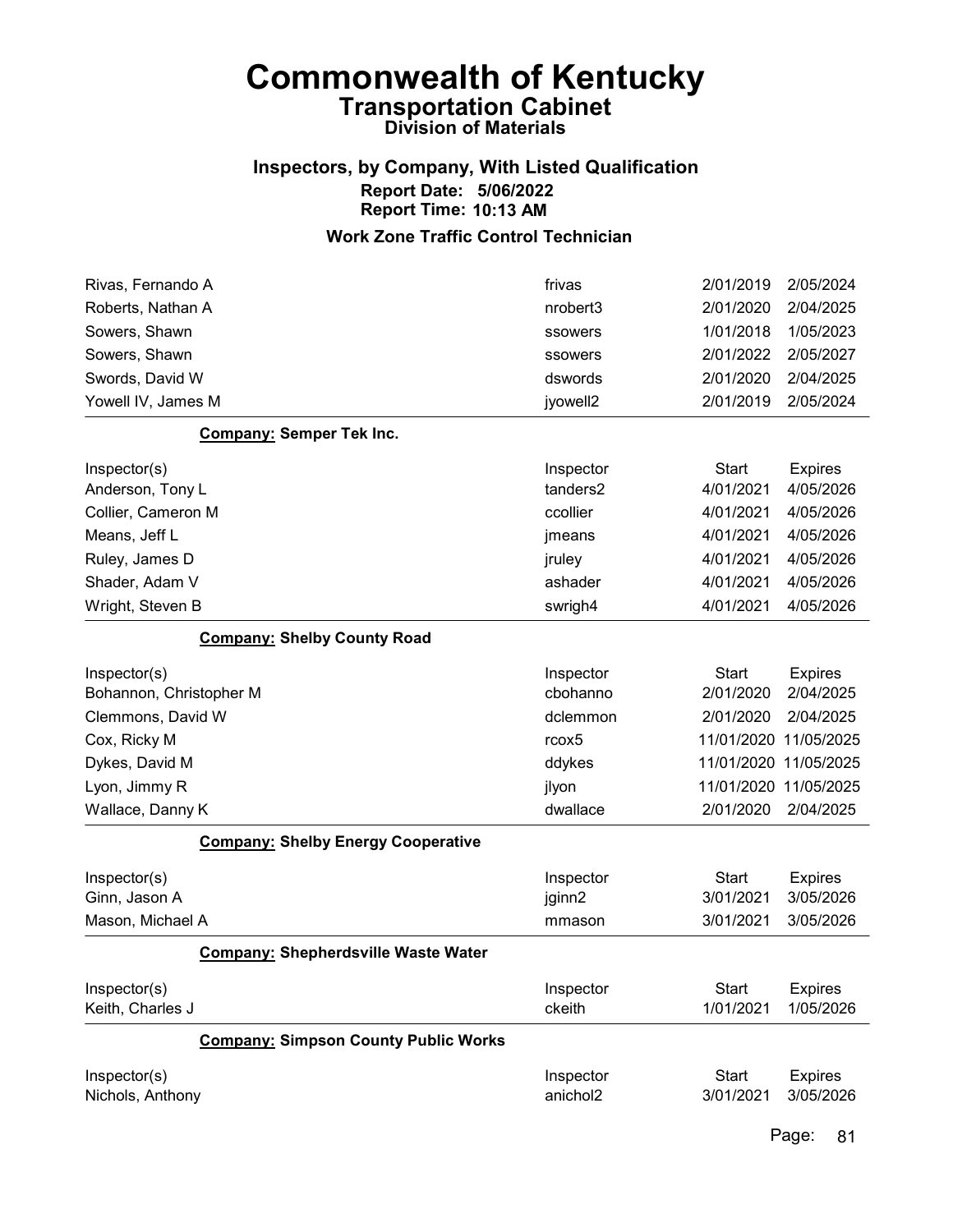### Inspectors, by Company, With Listed Qualification Report Date: 5/06/2022 Report Time: 10:13 AM

#### Work Zone Traffic Control Technician

|                     | <b>Company: Skilton Construction Co</b>             |                      |              |                       |
|---------------------|-----------------------------------------------------|----------------------|--------------|-----------------------|
| Inspector(s)        |                                                     | Inspector            | <b>Start</b> | <b>Expires</b>        |
| Sexton, Bradley A   |                                                     | bsexton              | 3/01/2019    | 3/04/2024             |
| Whitaker, David J   |                                                     | dwhitak3             | 3/01/2019    | 3/04/2024             |
|                     | <b>Company: Sorrell Construction Services, LLC</b>  |                      |              |                       |
| Inspector(s)        |                                                     | Inspector            | <b>Start</b> | <b>Expires</b>        |
| Given, Charles C    |                                                     | cgiven               | 5/01/2019    | 5/04/2024             |
| Moore, Dylan        |                                                     | dmoore5              | 11/01/2020   | 11/05/2025            |
| Moore, Dylan        |                                                     | dmoore <sub>5</sub>  | 11/01/2020   | 11/05/2025            |
| Sorrell, Matthew    |                                                     | msorrel <sub>2</sub> | 2/01/2020    | 2/04/2025             |
| Sorrell, Phillip D  |                                                     | psorrell             | 11/01/2020   | 11/05/2025            |
| Sorrell, Phillip D  |                                                     | psorrell             | 11/01/2020   | 11/05/2025            |
| Sorrell, Phillip D  |                                                     | psorrell             | 2/01/2020    | 2/04/2025             |
|                     | <b>Company: Southern Water &amp; Sewer District</b> |                      |              |                       |
| Inspector(s)        |                                                     | Inspector            | <b>Start</b> | <b>Expires</b>        |
| Crowder, Logan M    |                                                     | Icrowder             | 5/01/2021    | 5/05/2026             |
|                     | <b>Company: Stantec Consulting Services, Inc.</b>   |                      |              |                       |
| Inspector(s)        |                                                     | Inspector            | <b>Start</b> | <b>Expires</b>        |
| Benifield, Bruce E  |                                                     | bbenifie             | 9/01/2019    | 9/04/2024             |
| Click, Daniel B     |                                                     | dclick               | 7/01/2019    | 7/04/2024             |
| Durbin, Andrew L    |                                                     | adurbin              | 9/01/2019    | 9/04/2024             |
| Frazier, Jeffrey S  |                                                     | jfrazier             | 5/01/2019    | 5/04/2024             |
|                     | <b>Company: Star Construction</b>                   |                      |              |                       |
| Inspector(s)        |                                                     | Inspector            | <b>Start</b> | <b>Expires</b>        |
| Adkins, Joseph      |                                                     | jadkin6              | 3/01/2021    | 3/05/2026             |
| Bramblett, Timothy  |                                                     | tbramble             | 3/01/2021    | 3/05/2026             |
| Holbrook, Michael   |                                                     | mholbro3             | 3/01/2021    | 3/05/2026             |
| Marsillett, Kevin E |                                                     | kmarsill             | 10/01/2021   | 10/05/2026            |
| Reed, Brandon L     |                                                     | breed <sub>2</sub>   |              | 11/01/2021 11/05/2026 |
|                     | <b>Company: Swartz Construction</b>                 |                      |              |                       |
| Inspector(s)        |                                                     | Inspector            | <b>Start</b> | <b>Expires</b>        |
|                     |                                                     |                      |              |                       |

Page: 82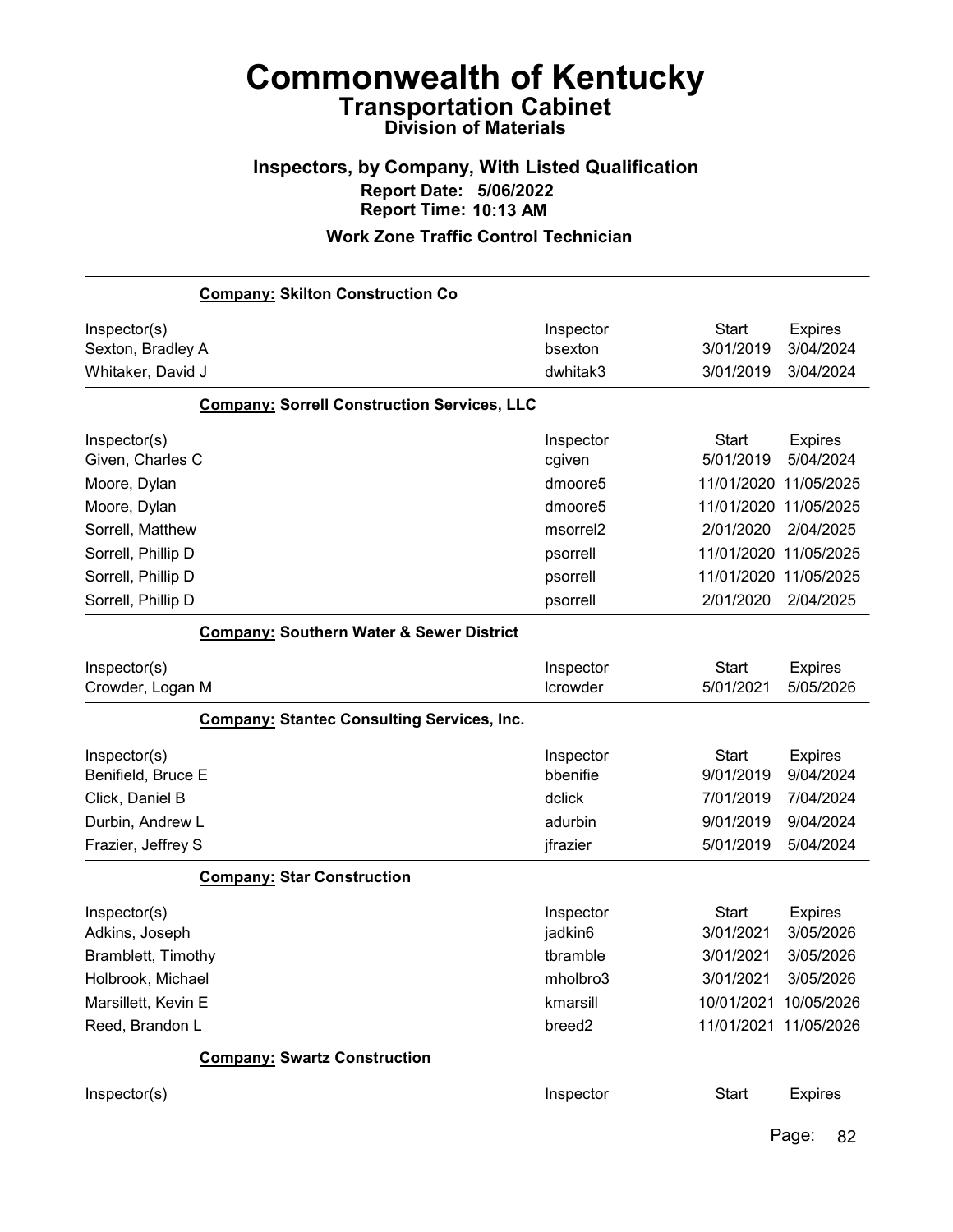### Inspectors, by Company, With Listed Qualification Report Date: 5/06/2022 Report Time: 10:13 AM

| Swartz, Mike                    |                                         | mswartz2             | 2/01/2020                 | 2/04/2025                   |
|---------------------------------|-----------------------------------------|----------------------|---------------------------|-----------------------------|
|                                 | <b>Company: Swartz Enterprises</b>      |                      |                           |                             |
| Inspector(s)                    |                                         | Inspector            | Start                     | <b>Expires</b>              |
| McCarty, David                  |                                         | dmccart2             | 2/01/2020                 | 2/04/2025                   |
| Swartz, Mark A                  |                                         | mswartz              | 2/01/2020                 | 2/04/2025                   |
|                                 | <b>Company: Swartz Mowing Inc.</b>      |                      |                           |                             |
| Inspector(s)                    |                                         | Inspector            | Start                     | <b>Expires</b>              |
| Armitage, Calvin                |                                         | carmitag             | 12/01/2020                | 12/05/2025                  |
| Crouch, Jesse                   |                                         | jcrouch3             | 2/01/2020                 | 2/04/2025                   |
| Crouch, Roger                   |                                         | rcrouch3             | 6/01/2021                 | 6/05/2026                   |
| Everhart, Rodney                |                                         | reverhar             | 12/01/2020                | 12/05/2025                  |
| Swartz, Cary                    |                                         | cswartz              | 5/01/2021                 | 5/05/2026                   |
| Swartz, Eric                    |                                         | eswartz              | 6/01/2021                 | 6/05/2026                   |
| Swartz, Nathan                  |                                         | nswartz3             | 11/01/2020                | 11/05/2025                  |
| Swartz, Rocky                   |                                         | rswartz2             | 2/01/2020                 | 2/04/2025                   |
| Treadway, Jeff                  |                                         | jtreadwa             | 6/01/2021                 | 6/05/2026                   |
|                                 | <b>Company: Sweep All</b>               |                      |                           |                             |
| Inspector(s)                    |                                         | Inspector            | Start                     | <b>Expires</b>              |
| Alexander, Michael P            |                                         | malexand             | 7/01/2021                 | 7/05/2026                   |
| Caffee, Doyle H                 |                                         | dcaffee2             | 8/01/2021                 | 8/05/2026                   |
| Caffee, Doyle Jr. D             |                                         | dcaffee              | 5/01/2021                 | 5/05/2026                   |
|                                 | <b>Company: T Booker Consulting</b>     |                      |                           |                             |
| Inspector(s)                    |                                         | Inspector            | <b>Start</b>              | <b>Expires</b>              |
| Booker, Trevor C                |                                         | tbooker              | 9/01/2019                 | 9/04/2024                   |
|                                 | <b>Company: TA Gaddis Services Inc.</b> |                      |                           |                             |
| Inspector(s)<br>Gaddis, Tim A   |                                         | Inspector<br>tgaddis | <b>Start</b><br>8/01/2019 | <b>Expires</b><br>8/04/2024 |
|                                 | <b>Company: TPM Inc.</b>                |                      |                           |                             |
| Inspector(s)<br>Baker, Gordon C |                                         | Inspector<br>gbaker  | <b>Start</b><br>9/01/2017 | <b>Expires</b><br>9/05/2022 |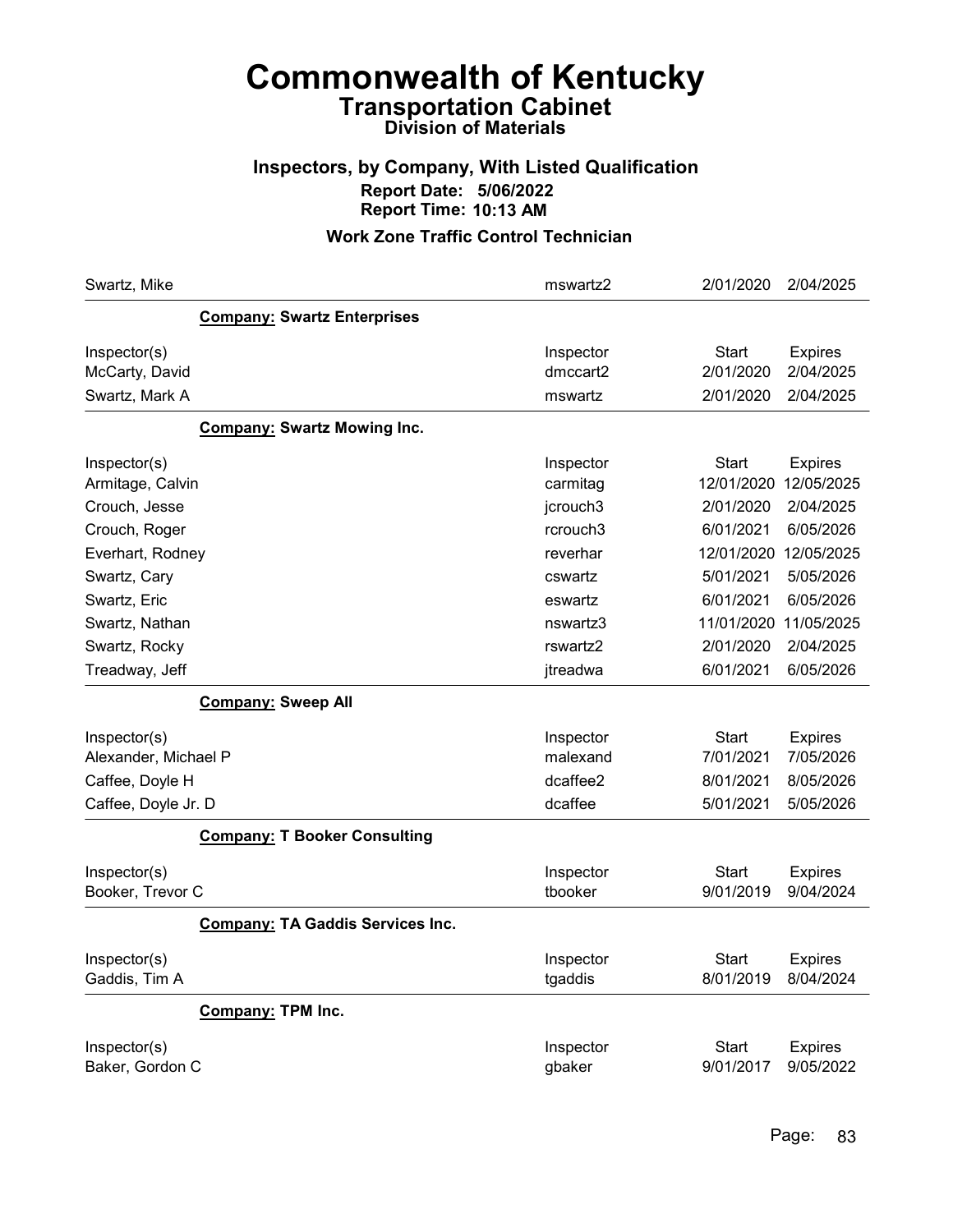### Inspectors, by Company, With Listed Qualification Report Date: 5/06/2022 Report Time: 10:13 AM

#### Work Zone Traffic Control Technician

|                                   | <b>Company: Tem Group Inc</b>                |                       |                                       |                              |
|-----------------------------------|----------------------------------------------|-----------------------|---------------------------------------|------------------------------|
| Inspector(s)<br>Messer, Jeremy L  |                                              | Inspector<br>jmesser  | <b>Start</b><br>4/01/2019             | <b>Expires</b><br>4/04/2024  |
|                                   | <b>Company: Terracon</b>                     |                       |                                       |                              |
| Inspector(s)<br>Adams, Daniel J   |                                              | Inspector<br>dadams4  | <b>Start</b><br>10/01/2019 10/04/2024 | <b>Expires</b>               |
| Green, Anthony W                  |                                              | agreen2               | 10/01/2019 10/04/2024                 |                              |
| Schenck, Robert J                 |                                              | rschenck              | 10/01/2019 10/04/2024                 |                              |
| Shoukry, Omar K                   |                                              | oshoukry              | 10/01/2019 10/04/2024                 |                              |
| Stewart, Lanord A                 |                                              | Istewar2              | 10/01/2019 10/04/2024                 |                              |
| Tipton, Jack                      |                                              | jtipton2              | 12/01/2019 12/04/2024                 |                              |
|                                   | <b>Company: Thacker-Grigsby Telephone Co</b> |                       |                                       |                              |
| Inspector(s)<br>Bentley, Justin   |                                              | Inspector<br>jbentley | <b>Start</b><br>7/01/2019             | <b>Expires</b><br>7/04/2024  |
| Sparkman, Eric S                  |                                              | esparkma              | 7/01/2019                             | 7/04/2024                    |
| Williams, Freddie M               |                                              | fwillia2              | 7/01/2019                             | 7/04/2024                    |
|                                   | Company: The Allen Company - AMP070311       |                       |                                       |                              |
| Inspector(s)<br>Trautwein, Jack K |                                              | Inspector<br>jtratwei | <b>Start</b><br>8/01/2021             | <b>Expires</b><br>8/05/2026  |
|                                   | <b>Company: The Allen Company - Richmond</b> |                       |                                       |                              |
| Inspector(s)<br>Conn, Dustin A    |                                              | Inspector<br>dconn2   | <b>Start</b><br>10/01/2018            | <b>Expires</b><br>10/05/2023 |
|                                   | <b>Company: Thoroughbred Engineering</b>     |                       |                                       |                              |
| Inspector(s)<br>Haney, Jordan P   |                                              | Inspector<br>jhaney2  | <b>Start</b><br>8/01/2021             | <b>Expires</b><br>8/05/2026  |
|                                   | <b>Company: Tilson</b>                       |                       |                                       |                              |
| Inspector(s)<br>Vertrees, Joe D   |                                              | Inspector<br>jvertree | <b>Start</b><br>8/01/2021             | <b>Expires</b><br>8/05/2026  |
|                                   | <b>Company: Tipton/FSI</b>                   |                       |                                       |                              |
| Inspector(s)                      |                                              | Inspector             | <b>Start</b>                          | <b>Expires</b>               |

Page: 84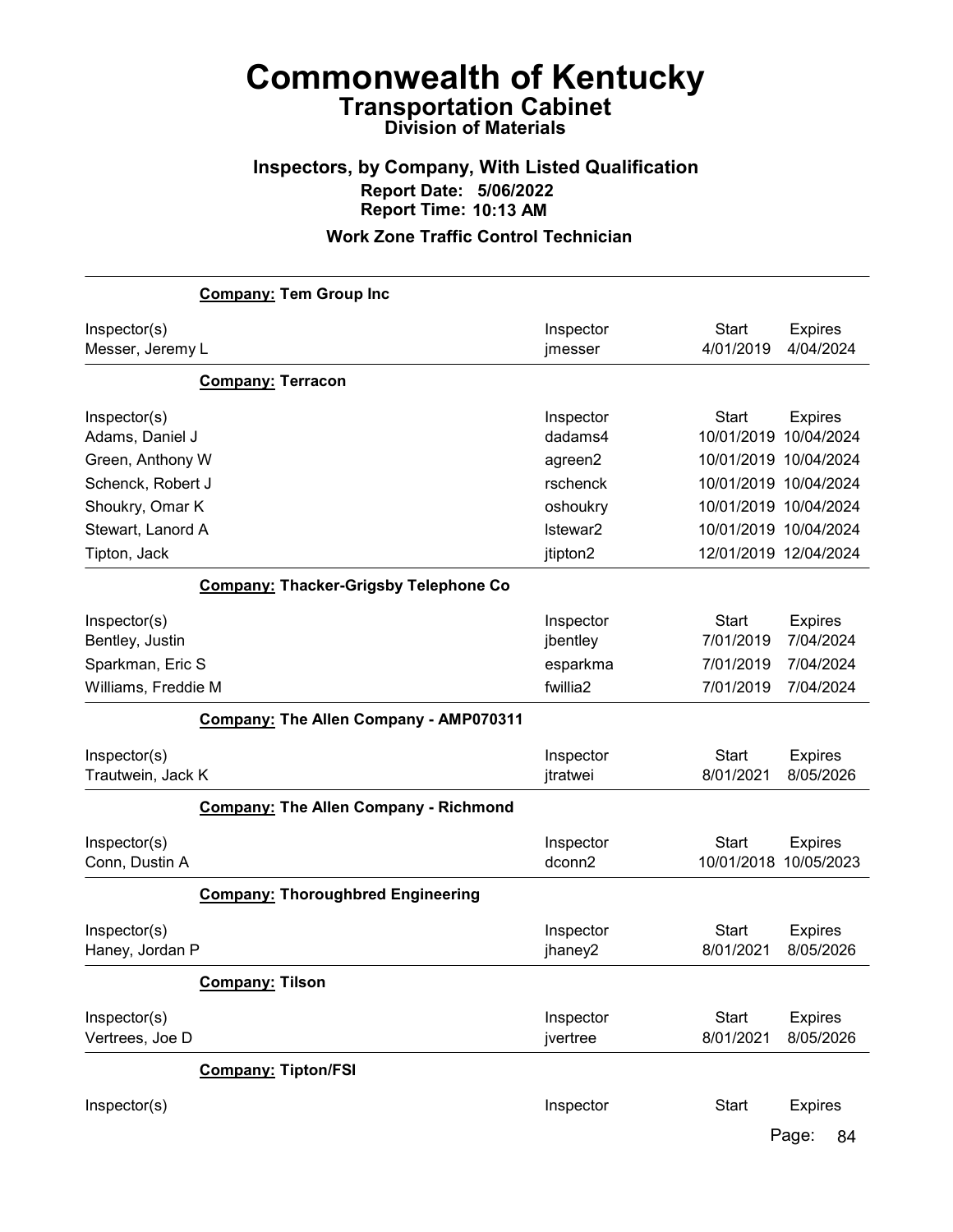### Inspectors, by Company, With Listed Qualification Report Date: 5/06/2022 Report Time: 10:13 AM

| Clifton, Andrew<br>Watkins, Mason              | aclifton<br>mwatkins  | 2/01/2020<br>2/01/2020 | 2/04/2025<br>2/04/2025      |
|------------------------------------------------|-----------------------|------------------------|-----------------------------|
| <b>Company: Trimble County Fiscal Court</b>    |                       |                        |                             |
|                                                |                       |                        |                             |
| Inspector(s)<br>Sherrell, Barry                | Inspector<br>bsherrel | Start<br>7/01/2019     | <b>Expires</b><br>7/04/2024 |
| <b>Company: Triple D Communications LLC</b>    |                       |                        |                             |
| Inspector(s)                                   | Inspector             | <b>Start</b>           | <b>Expires</b>              |
| Aldridge, Mark                                 | maldrid2              | 3/01/2021              | 3/05/2026                   |
| <b>Company: Unified Utility Alliance, Inc.</b> |                       |                        |                             |
| Inspector(s)                                   | Inspector             | <b>Start</b>           | <b>Expires</b>              |
| Brock, Christopher                             | cbrock                | 3/01/2021              | 3/05/2026                   |
| Company: WSP                                   |                       |                        |                             |
| Inspector(s)                                   | Inspector             | <b>Start</b>           | <b>Expires</b>              |
| Burdette, Barry D                              | bburdett              | 10/01/2019 10/04/2024  |                             |
| Davis, Richard T                               | rdavis                | 3/01/2021              | 3/05/2026                   |
| Frisch, Michael J                              | mfrisch               | 8/01/2021              | 8/05/2026                   |
| Garrison, Billy J                              | bgarriso              | 10/01/2019 10/04/2024  |                             |
| Gulick, Corrin R                               | cgulick               | 10/01/2019 10/04/2024  |                             |
| Hans, Robert (Rob) A                           | rhans                 | 10/01/2019 10/04/2024  |                             |
| Husband, Joseph D                              | jhusband              | 10/01/2019 10/04/2024  |                             |
| Moll, Casey A                                  | cmoll                 | 10/01/2019 10/04/2024  |                             |
| Payton, Scottie L                              | spayton2              | 9/01/2019              | 9/04/2024                   |
| Perkins, Anthony G                             | aperkins              | 10/01/2019 10/04/2024  |                             |
| Poe, Christopher D                             | cpoe                  | 10/01/2019 10/04/2024  |                             |
| Stemler, Dennis J                              | dstemler              | 12/01/2019 12/04/2024  |                             |
| Uckotter, Chris J                              | cuckotte              | 10/01/2019 10/04/2024  |                             |
| Company: WSP USA                               |                       |                        |                             |
| Inspector(s)                                   | Inspector             | Start                  | <b>Expires</b>              |
| Frey, Michael J                                | mfrey2                | 10/01/2019 10/04/2024  |                             |
| Warnick, Anne M                                | awarnick              | 12/01/2020 12/05/2025  |                             |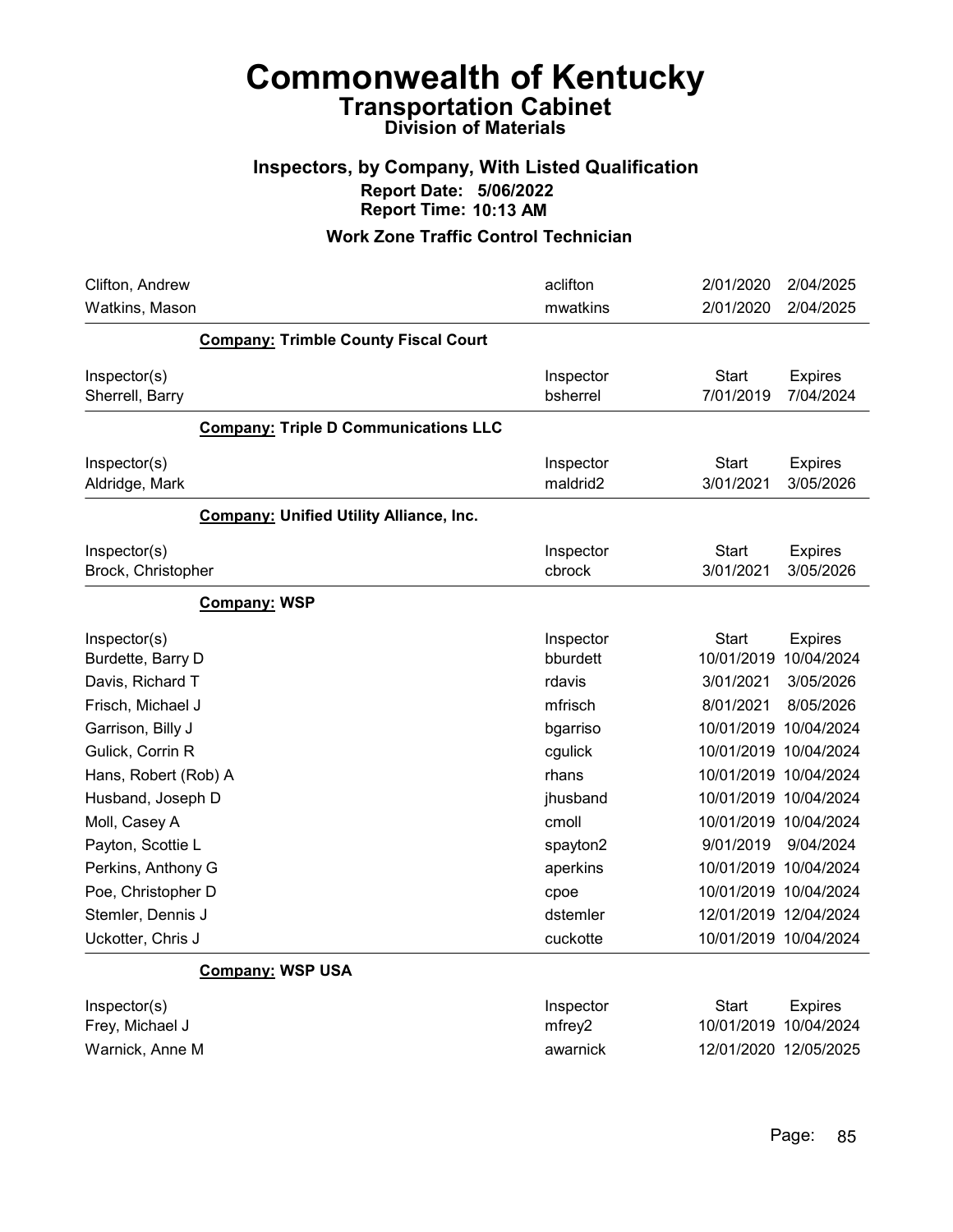#### Inspectors, by Company, With Listed Qualification Report Date: 5/06/2022 Report Time: 10:13 AM Work Zone Traffic Control Technician

Company: Walker Construction Inspector(s) **Inspector** Start Expires Conley, Scott sconley 1/01/2018 1/05/2023 Fawns, Phillip pfawns 3/01/2021 3/05/2026 Jones, Chris C cjone1 3/01/2021 3/05/2026 Patton, Louis W lpatton 3/01/2021 3/05/2026 Reffitt, John jreffitt 3/01/2021 3/05/2026 Shelton, Daniel W dshelton 3/01/2021 3/05/2026 Slack, Curtis E cslack 1/01/2018 1/05/2023 Smallwood, Brandon bsmallw2 3/01/2021 3/05/2026 Welch, Byron bwelch 3/01/2021 3/05/2026 Company: Warren Rural Electric Inspector(s) **Inspector** Start Expires Alexander, Ryan L ralexand 3/01/2021 3/05/2026 Atkinson, Jeremy E jatkinso 3/01/2021 3/05/2026 Brooks, Kevin M kbrooks 3/01/2021 3/05/2026 Brooks, Pat pbooks 3/01/2021 3/05/2026 Browning, Justin jbrowni5 3/01/2021 3/05/2026 Burden, Christopher H cburden 3/01/2021 3/05/2026 Burden, Frankie fburden 3/01/2021 3/05/2026 Cardwell, Mark W mcardwe2 6/01/2021 6/05/2026 Davis, Theresa B tdavis6 4/01/2021 4/05/2026 Deweese, Andew S adewees2 8/01/2021 8/05/2026 Goins, Eric L egoins 3/01/2021 3/05/2026 Johnson, Tyler K tjohns10 3/01/2021 3/05/2026 Lindsey, Andrew M alindsey 3/01/2021 3/05/2026 Lindsey, Mike D mlindsey 3/01/2021 3/05/2026 Phelps, Kevin T kphelps 3/01/2021 3/05/2026 Poston, Josh jposton 3/01/2021 3/05/2026 Sadler, Johnathan B jsadler 4/01/2021 4/05/2026 Sadler, Johnathan B **isadler** 10/01/2017 10/05/2022 Scott, Wesley wscott 3/01/2021 3/05/2026 Spain, Brian bspain 3/01/2021 3/05/2026 Waddell, Micah mwaddell 3/01/2021 3/05/2026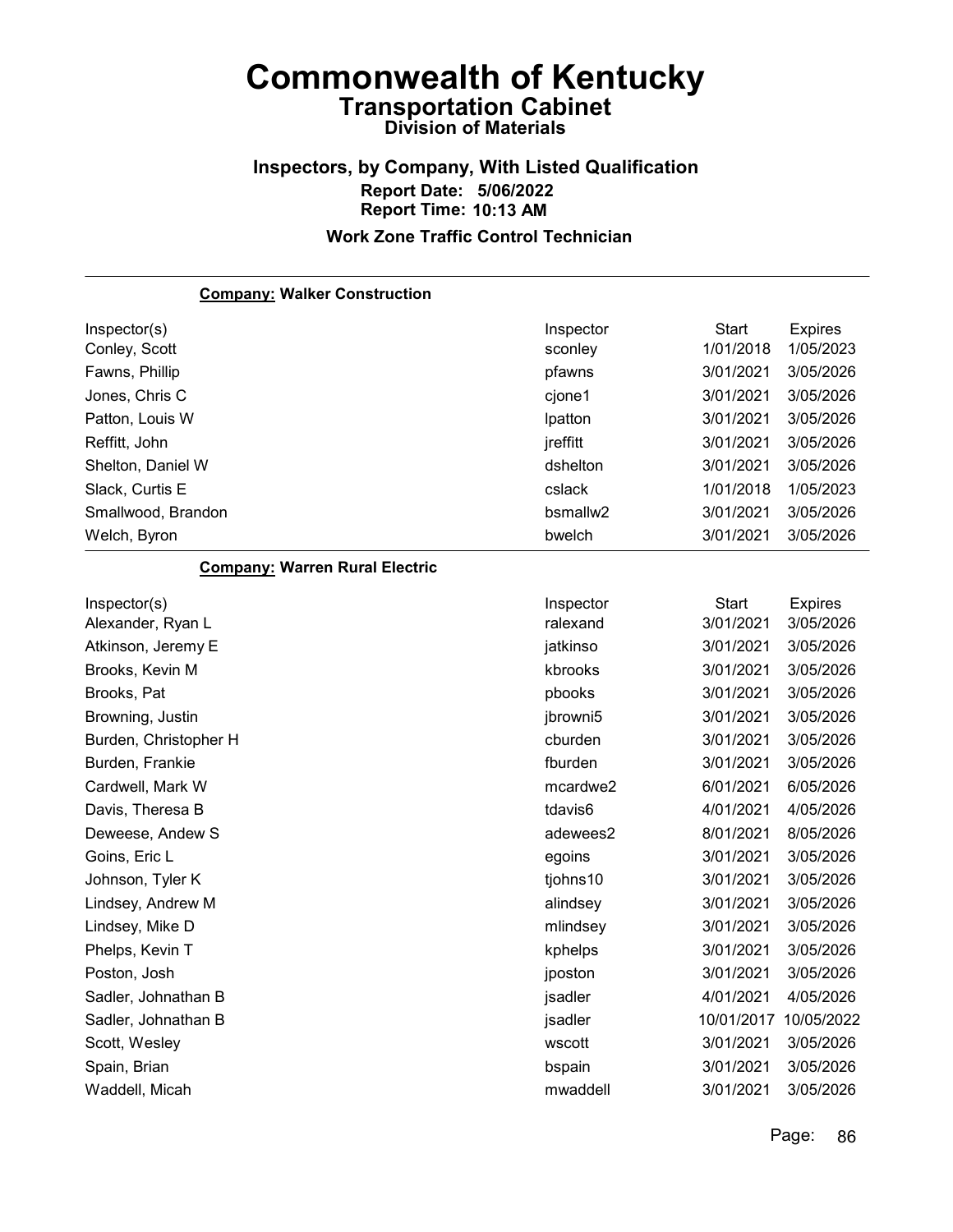### Inspectors, by Company, With Listed Qualification Report Date: 5/06/2022 Report Time: 10:13 AM

| Weaver, Corey                           | cweaver               | 3/01/2021          | 3/05/2026                               |
|-----------------------------------------|-----------------------|--------------------|-----------------------------------------|
| Whobrey, Ronnie                         | rwhobrey              | 3/01/2021          | 3/05/2026                               |
| Wren, Zachary R                         | zwren                 | 3/01/2021          | 3/05/2026                               |
| <b>Company: Weddle Enterprises Inc.</b> |                       |                    |                                         |
| Inspector(s)                            | Inspector             | Start              | <b>Expires</b>                          |
| Dalton, John R                          | jdalton               | 2/01/2022          | 2/05/2027                               |
| <b>Company: Whittenberg Contruction</b> |                       |                    |                                         |
| Inspector(s)                            | Inspector             | <b>Start</b>       | <b>Expires</b>                          |
| Sang, Taylor-Marie M                    | tsang                 | 6/01/2021          | 6/05/2026                               |
| <b>Company: Windstream</b>              |                       |                    |                                         |
| Inspector(s)                            | Inspector             | Start              | <b>Expires</b>                          |
| Johnson, Steve B                        | sjohnso8              | 8/01/2021          | 8/05/2026                               |
| Trimble, David C                        | dtrimble              | 8/01/2021          | 8/05/2026                               |
| <b>Company: Wright Tree Service</b>     |                       |                    |                                         |
| Inspector(s)                            | Inspector             | Start              | <b>Expires</b>                          |
| Chaney, Chad T                          | cchaney               |                    | 10/01/2018 10/05/2023                   |
| De Los Santos, Alex                     | adelosan              |                    | 10/01/2018 10/05/2023                   |
| Henson, Justin M                        | jhenson2              |                    | 10/01/2018 10/05/2023                   |
| Hinojosa, Roberto                       | rhinojos              |                    | 10/01/2018 10/05/2023                   |
| Miranda, Juan A                         | jmiranda              |                    | 10/01/2018 10/05/2023                   |
| Mofford, Tyler A                        | tmofford              |                    | 10/01/2018 10/05/2023                   |
| Morales, Julio C                        | jmorales              |                    | 10/01/2018 10/05/2023                   |
| Tabor, David L                          | dtabor                |                    | 10/01/2018 10/05/2023                   |
| Thacker, Daniel K                       | dthacker              |                    | 10/01/2018 10/05/2023                   |
| <b>Company: Wright Tree Services</b>    |                       |                    |                                         |
| Inspector(s)<br>Pavcovich, Vincent      | Inspector<br>vpavcovi | <b>Start</b>       | <b>Expires</b><br>10/01/2018 10/05/2023 |
| <b>Company: Yager Materials</b>         |                       |                    |                                         |
| Inspector(s)<br>Rise, Chad W            | Inspector<br>crise    | Start<br>2/01/2022 | <b>Expires</b><br>2/05/2027             |